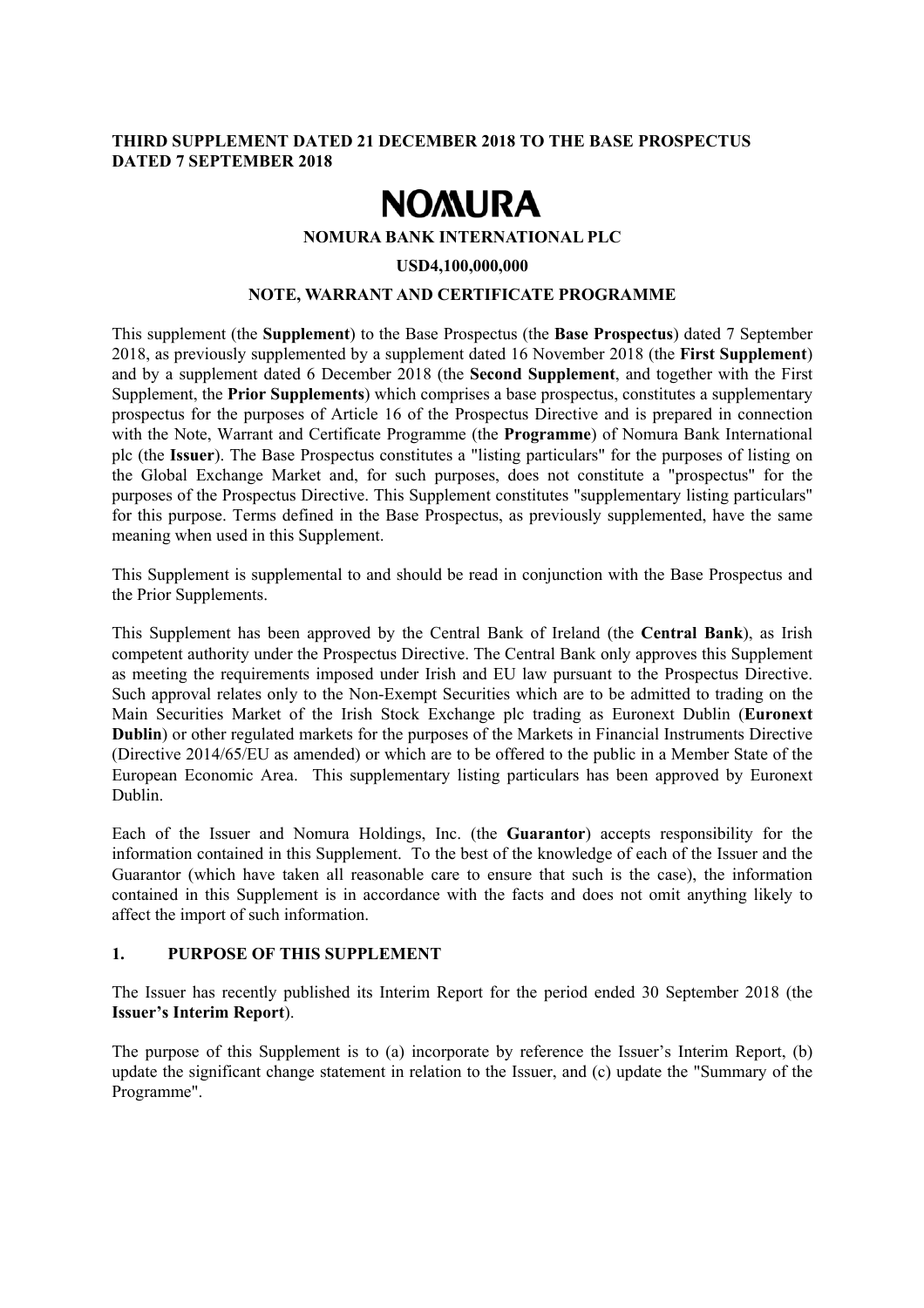#### **2. PUBLICATION OF THE ISSUER'S INTERIM REPORT**

The Issuer has recently published the Issuer's Interim Report.

A copy of the Issuer's Interim Report (available at https://www.nomuranow.com/portal/site/login/engb/resources/upload/NBI-Interim-Report-Sep2018.pdf) has been filed with the Central Bank and Euronext Dublin and, by virtue of this Supplement, the Issuer's Interim Report is incorporated by reference in, and forms part of, the Base Prospectus.

#### **3. UPDATE OF THE SIGNIFICANT CHANGE STATEMENT**

There has been no significant change in the financial or trading position of the Guarantor or the Nomura Group since 30 September 2018. There has been no significant change in the financial position of the Issuer since 30 September 2018. There has been no material adverse change in the prospects of the Issuer or the Guarantor since 31 March 2018.

#### **4. UPDATE OF THE "SUMMARY OF THE PROGRAMME"**

The Summary of the Base Prospectus shall be deemed updated and replaced with the Summary in the Annex to this Supplement.

#### **5. GENERAL**

All references to pages in this Supplement are to the original unsupplemented Base Prospectus, notwithstanding any amendments described herein.

To the extent that there is any inconsistency between (a) any statement in this Supplement or any statement incorporated by reference into this Supplement and (b) any other statement in or incorporated by reference in the Base Prospectus, the statements in (a) above will prevail.

Save as disclosed in this Supplement and the Prior Supplements, there has been no other significant new factor, material mistake or inaccuracy relating to information included in the Base Prospectus since the publication of the Base Prospectus.

Copies of all documents incorporated by reference in the Base Prospectus can be obtained from the Principal Agent as described on page 174 of the Base Prospectus.

If documents which are incorporated by reference themselves incorporate any information or other documents therein, either expressly or implicitly, such information or other documents will not form part of this Supplement for the purposes of the Prospectus Directive.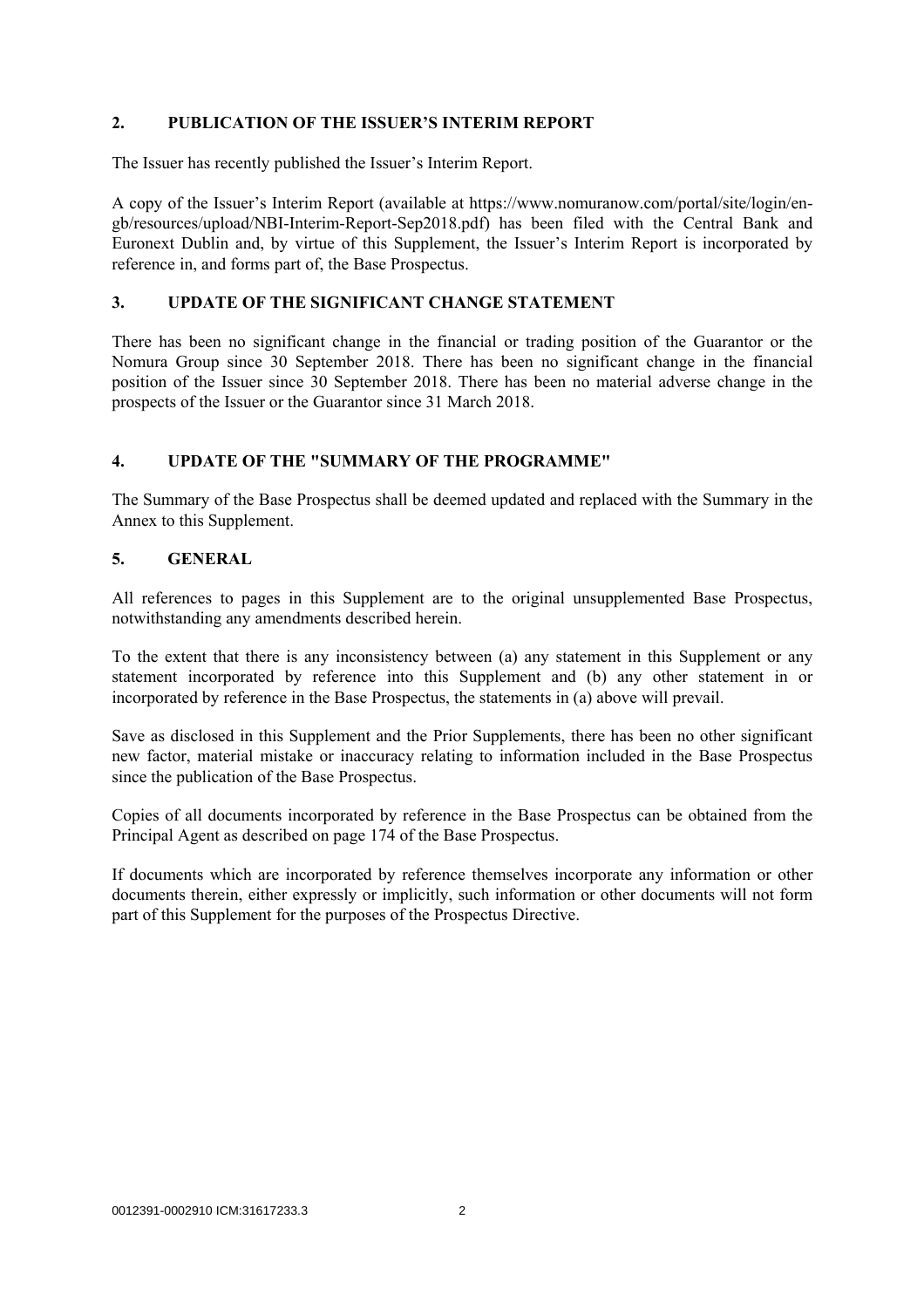#### **ANNEX**

#### **SUMMARY OF THE PROGRAMME**

#### *The following section applies to Non-Exempt Securities only.*

*Summaries are made up of disclosure requirements known as "Elements". These Elements are numbered in Section A – E (A.1 – E.7). This Summary contains all the Elements required to be included in a summary for this type of Security, the Issuer and the Guarantor. Because some Elements are not required to be addressed, there may be gaps in the numbering sequence of the Elements. Even though an Element may be required to be inserted in the summary because of the type of Security, the Issuer and the Guarantor, it is possible that no relevant information can be given regarding the Element. In this case a short description of the Element is included in the summary with the mention of "not applicable". Information described in the italicised drafting prompts will be completed (where applicable) when preparing the issue specific summary for a Series of Securities.*

| <b>Element</b> | <b>Title</b>                                                                                                 |                                                                                                                                                                                                                                                                                                                                                                                                                                                                                                                                         |
|----------------|--------------------------------------------------------------------------------------------------------------|-----------------------------------------------------------------------------------------------------------------------------------------------------------------------------------------------------------------------------------------------------------------------------------------------------------------------------------------------------------------------------------------------------------------------------------------------------------------------------------------------------------------------------------------|
| A.1            | Warning that<br>the summary<br>should be read<br>as an<br>introduction<br>and provision<br>as to claims      | This summary should be read as an introduction to the Base<br>$\bullet$<br>Prospectus and the applicable Final Terms.<br>Any decision to invest in the Securities should be based on<br>$\bullet$<br>consideration of the Base Prospectus as a whole, including any<br>documents incorporated by reference and the applicable Final<br>Terms.                                                                                                                                                                                           |
|                |                                                                                                              | Where a claim relating to the information contained in the<br>$\bullet$<br>Base Prospectus and the applicable Final Terms is brought<br>before a court, the plaintiff investor might, under the national<br>legislation of the Member State, have to bear the costs of<br>translating the Base Prospectus and the applicable Final Terms<br>before the legal proceedings are initiated.                                                                                                                                                 |
|                |                                                                                                              | Civil liability attaches only to those persons who have tabled<br>$\bullet$<br>the summary, including any translation hereof, but only if the<br>summary is misleading, inaccurate or inconsistent when read<br>together with the other parts of this Base Prospectus and the<br>applicable Final Terms or it does not provide, when read<br>together with the other parts of the Base Prospectus and the<br>applicable Final Terms, key information in order to aid<br>investors when considering whether to invest in the Securities. |
| A.2            | Consent as to<br>use of the Base<br>Prospectus,<br>period of<br>validity and<br>other conditions<br>attached | Certain Tranches of Securities with a denomination or issue price of<br>less than $£100,000$ (or its equivalent in any other currency) may be<br>offered in circumstances where there is no exemption from the<br>obligation under the Prospectus Directive to publish a prospectus.<br>Any such offer is referred to as a Non-Exempt Offer.<br>Issue specific summary:                                                                                                                                                                 |

#### **Section A − Introduction and warnings**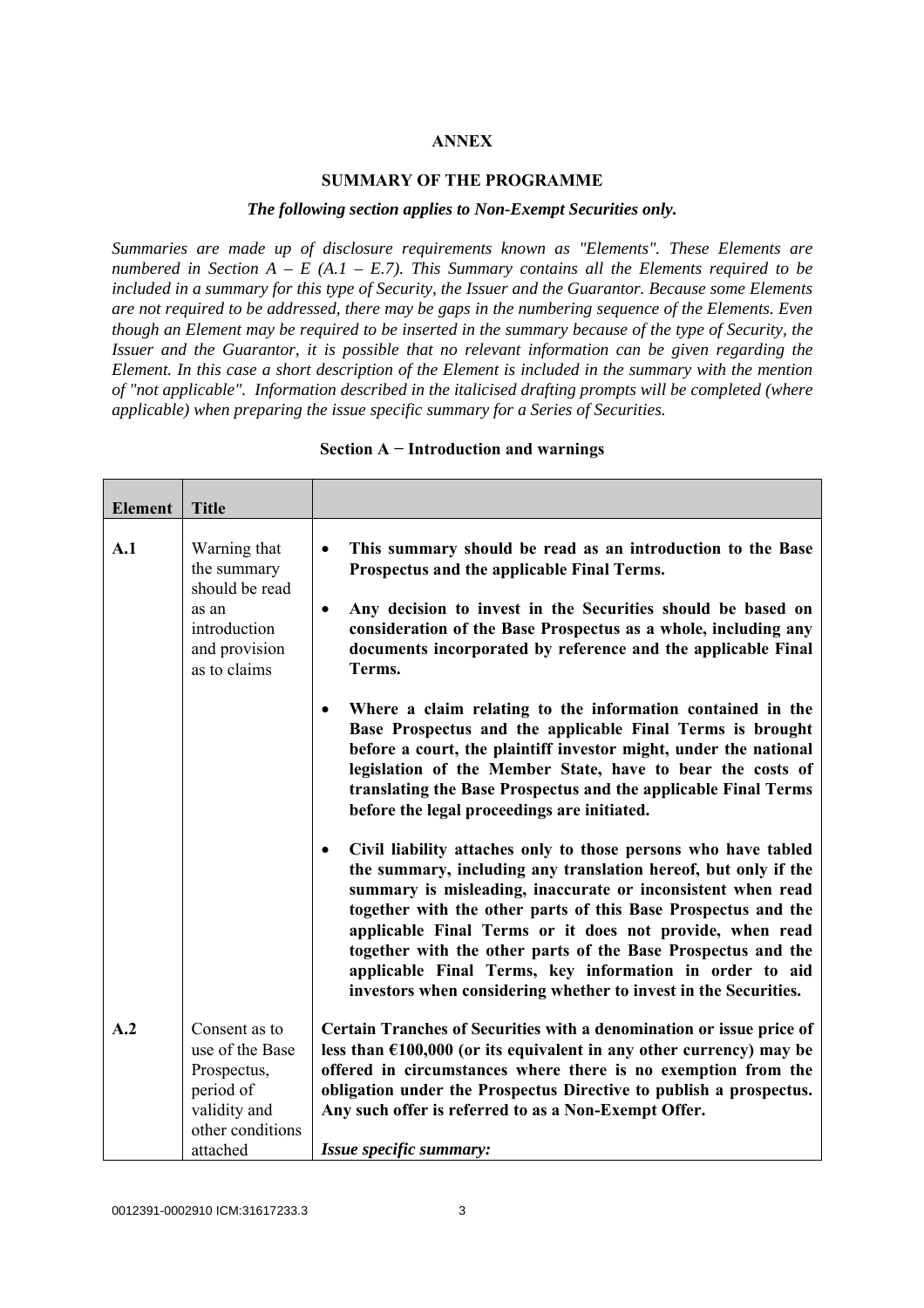| <b>Element</b> | <b>Title</b> |                                                                                                                                                                                                                                                                                                                                                                                                                                                                                                                            |  |  |
|----------------|--------------|----------------------------------------------------------------------------------------------------------------------------------------------------------------------------------------------------------------------------------------------------------------------------------------------------------------------------------------------------------------------------------------------------------------------------------------------------------------------------------------------------------------------------|--|--|
|                |              | [Not Applicable – the Securities are not being offered to the public as<br>part of a Non-Exempt Offer.]                                                                                                                                                                                                                                                                                                                                                                                                                    |  |  |
|                |              | [ <i>Consent:</i> Subject to the conditions set out below, the Issuer consents<br>to the use of the Base Prospectus in connection with a Non-Exempt<br>Offer of Securities by the relevant Dealer, [names of specific financial<br>intermediaries listed in final terms,] [and] [each financial intermediary<br>whose name is published on the Issuer's website (see the "Corporate"<br>Disclosure" section at www.nomuranow.com) and identified as an<br>Authorised Offeror in respect of the relevant Non-Exempt Offer]. |  |  |
|                |              | Offer period: The Issuer's consent referred to above is given for Non-<br>Exempt Offers of Securities during [offer period for the issue to be<br>specified here] (the Offer Period).                                                                                                                                                                                                                                                                                                                                      |  |  |
|                |              | Conditions to consent: The conditions to the Issuer's consent are that<br>such consent (a) is only valid during the Offer Period; and (b) only<br>extends to the use of the Base Prospectus to make Non-Exempt Offers<br>of these Securities in [specify each relevant Member State in which the<br>particular Tranche of Securities can be offered].                                                                                                                                                                      |  |  |
|                |              | <b>INTENDING</b><br><b>INVESTOR</b><br><b>OR</b><br>AN.<br>TO<br><b>PURCHASE</b><br>PURCHASING ANY SECURITIES IN A NON-EXEMPT OFFER                                                                                                                                                                                                                                                                                                                                                                                        |  |  |
|                |              | FROM AN AUTHORISED OFFEROR WILL DO SO, AND<br>OFFERS AND SALES OF SUCH TO AN INVESTOR BY SUCH<br><b>AUTHORISED</b><br><b>OFFEROR</b><br><b>WILL</b><br>BE<br>IN<br>MADE,                                                                                                                                                                                                                                                                                                                                                   |  |  |
|                |              | ACCORDANCE WITH THE TERMS AND CONDITIONS OF<br>THE OFFER IN PLACE BETWEEN SUCH AUTHORISED<br><b>OFFEROR</b><br><b>AND</b><br><b>SUCH</b><br><b>INVESTOR</b><br><b>INCLUDING</b>                                                                                                                                                                                                                                                                                                                                            |  |  |
|                |              | ARRANGEMENTS IN RELATION TO PRICE, ALLOCATIONS,<br><b>EXPENSES</b><br><b>SETTLEMENT.</b><br>THE<br><b>AND</b><br><b>RELEVANT</b><br><b>INFORMATION WILL BE PROVIDED BY THE AUTHORISED</b>                                                                                                                                                                                                                                                                                                                                  |  |  |
|                |              | <b>OFFEROR AT THE TIME OF SUCH OFFER.]</b>                                                                                                                                                                                                                                                                                                                                                                                                                                                                                 |  |  |

## **Section B – Issuer [and Guarantor]**

| <b>Element</b> | <b>Title</b>                                           |                                                                                                                                                                         |
|----------------|--------------------------------------------------------|-------------------------------------------------------------------------------------------------------------------------------------------------------------------------|
| B.1            | Legal and<br>commercial<br>name of the<br>Issuer       | Nomura Bank International plc.                                                                                                                                          |
| B.2            | Domicile/<br>legal form/<br>legislation/<br>country of | The Issuer is a public limited company registered in England and<br>Wales under number 1981122 and was incorporated under the<br>Companies Act 1985 on 22 January 1986. |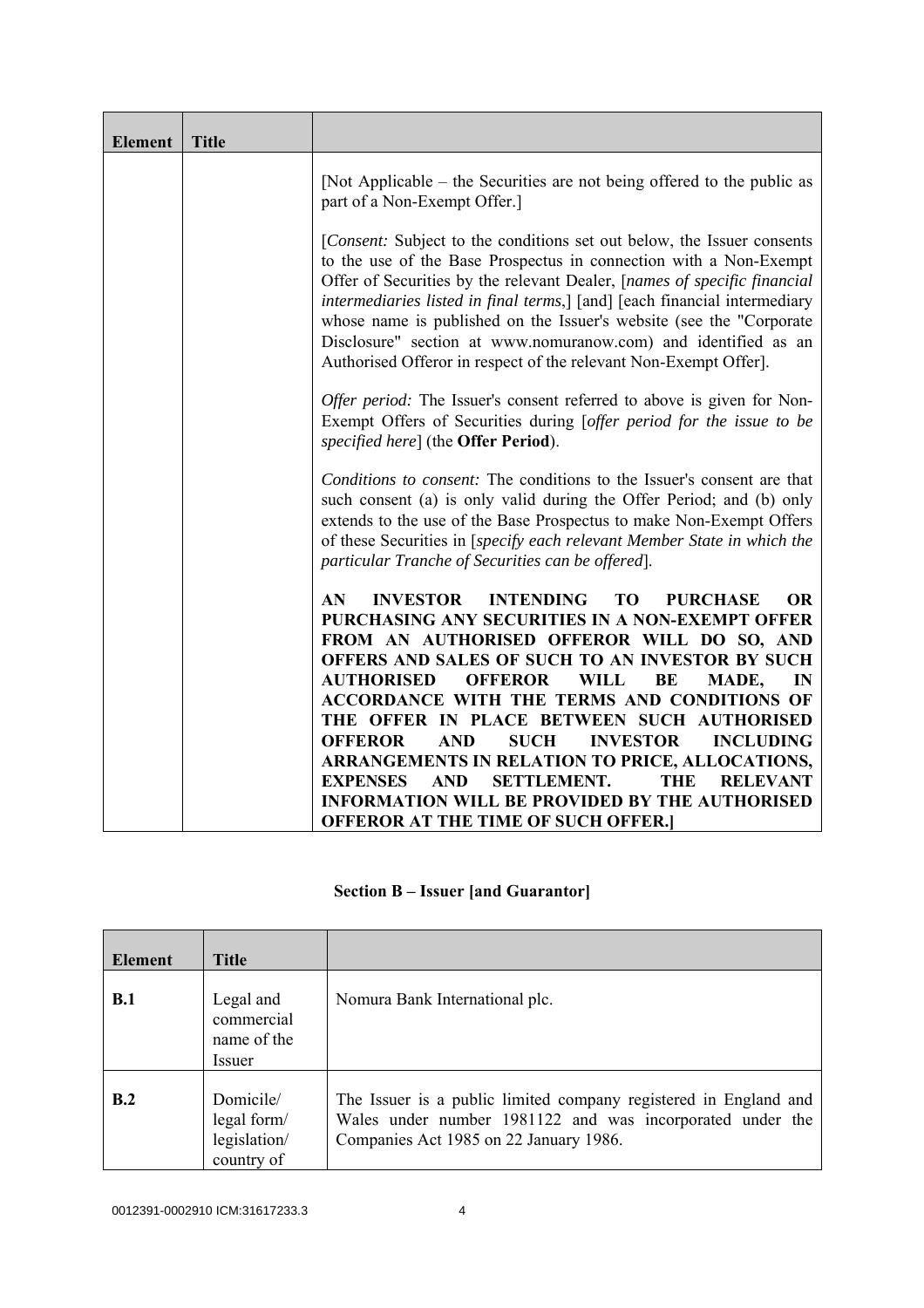|             | incorporation                                                                                    |                                                                                                                                                                                                                                                                                                                                                                                                                                                                                                           |                    |               |
|-------------|--------------------------------------------------------------------------------------------------|-----------------------------------------------------------------------------------------------------------------------------------------------------------------------------------------------------------------------------------------------------------------------------------------------------------------------------------------------------------------------------------------------------------------------------------------------------------------------------------------------------------|--------------------|---------------|
| B.4b        | Trend<br>information<br>affecting the<br>Issuer and the<br>industries<br>in which it<br>operates | Not applicable, there are no known trends, uncertainties, demands,<br>commitments or events that are reasonably likely to have a material<br>effect on the Issuer and the industries in which it operates for at least<br>the current financial year.                                                                                                                                                                                                                                                     |                    |               |
| B.5         | Description of<br>the Group                                                                      | The Issuer is a wholly owned subsidiary of Nomura Europe Holdings<br>plc (the main European holding company of the Nomura Group (as<br>defined below)) which in turn is a wholly owned subsidiary of<br>Nomura Holdings, Inc. (the Guarantor). The Guarantor is the<br>ultimate holding company of a group of companies and manages<br>financial operations for those subsidiary companies (together the<br>Nomura Group). Nomura Holdings, Inc. was formerly known as<br>The Nomura Securities Co., Ltd. |                    |               |
| B.9         | Profit forecast<br>or estimate                                                                   | Not applicable, no profit forecasts or estimates have been made in the<br>Base Prospectus in relation to the Issuer.                                                                                                                                                                                                                                                                                                                                                                                      |                    |               |
| B.10        | Audit<br>report<br>qualifications                                                                | Not applicable, no qualifications are contained in any audit report<br>included in the Base Prospectus in relation to the Issuer.                                                                                                                                                                                                                                                                                                                                                                         |                    |               |
| <b>B.12</b> | <b>Income Statement</b>                                                                          | Selected historical key financial information<br>The key financial information below is extracted from the Issuer's audited income<br>statement and statement of comprehensive income for the year ended 31 March 2018:                                                                                                                                                                                                                                                                                   |                    |               |
|             |                                                                                                  |                                                                                                                                                                                                                                                                                                                                                                                                                                                                                                           | 31 March 2017      | 31 March 2018 |
|             |                                                                                                  |                                                                                                                                                                                                                                                                                                                                                                                                                                                                                                           | (Thousands of USD) |               |
|             | Net interest income                                                                              |                                                                                                                                                                                                                                                                                                                                                                                                                                                                                                           | 35,201             | 65,062        |
|             | Fee and commission income                                                                        |                                                                                                                                                                                                                                                                                                                                                                                                                                                                                                           | 53,777             | 49,057        |
|             | Dealing loss                                                                                     |                                                                                                                                                                                                                                                                                                                                                                                                                                                                                                           | (54,098)           | (75, 320)     |
|             | Administrative expenses                                                                          |                                                                                                                                                                                                                                                                                                                                                                                                                                                                                                           | (12, 354)          | (12,902)      |
|             | taxation                                                                                         | Profit on ordinary activities before                                                                                                                                                                                                                                                                                                                                                                                                                                                                      | 18,366             | 19,840        |
|             | Tax charge on profit on ordinary<br>activities                                                   |                                                                                                                                                                                                                                                                                                                                                                                                                                                                                                           | (3,751)            | (3,709)       |

 $1$  By virtue of a Supplement dated 21 December 2018, selected key financial information for the six months ended 30 September 2018 together with comparative financial information for the same period in the previous financial year has been included. The significant change statement has been updated accordingly.

l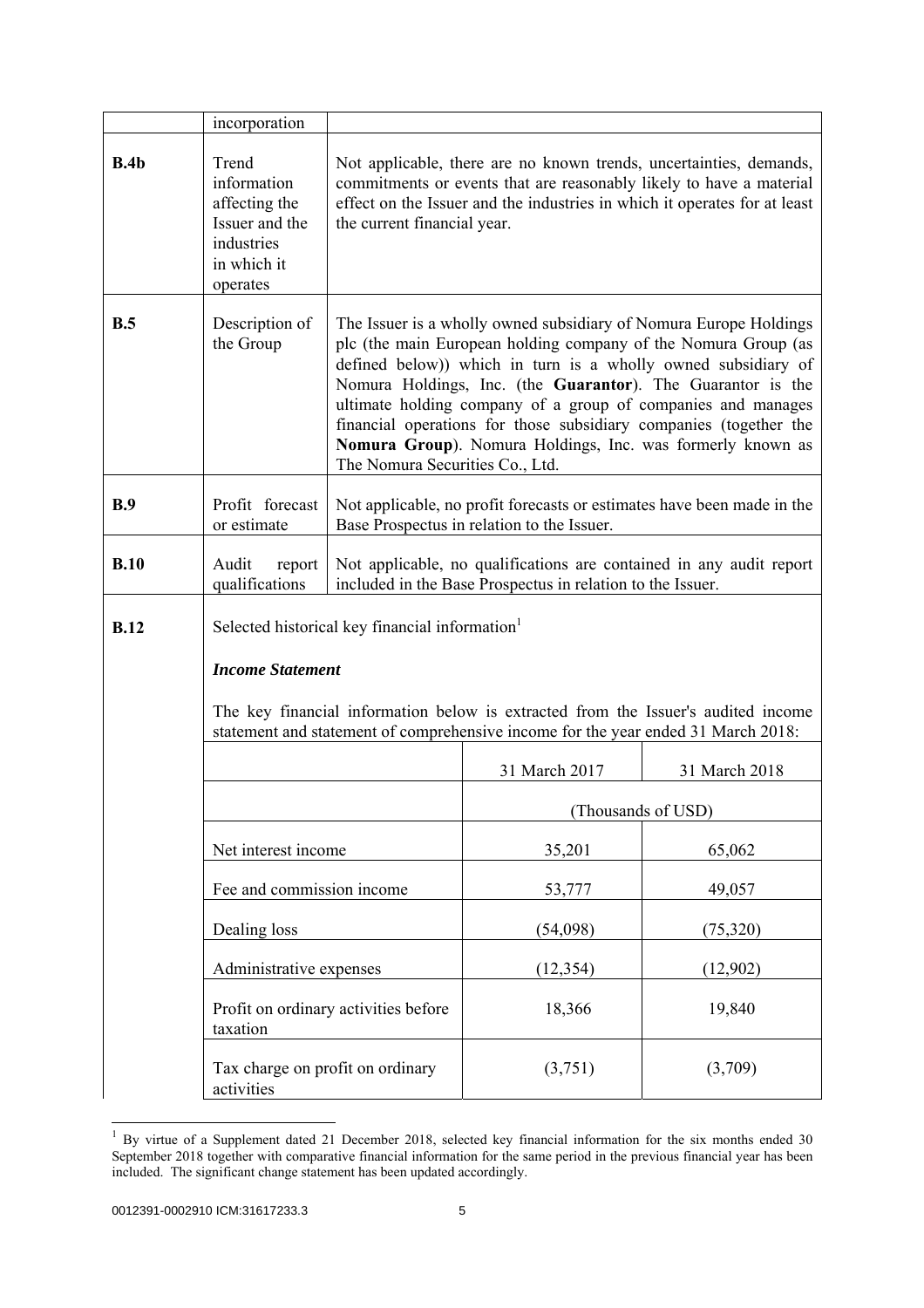| Profit for the year                                                                                                                                                                | 14,615             | 16,131             |
|------------------------------------------------------------------------------------------------------------------------------------------------------------------------------------|--------------------|--------------------|
| Total<br>comprehensive<br>income/(loss) for the year                                                                                                                               | (51, 471)          | 7,580              |
| The key financial information below is extracted from the Issuer's unaudited income<br>statement and statement of comprehensive income for the period ending 30 September<br>2018: |                    |                    |
|                                                                                                                                                                                    | 30 September 2017  | 30 September 2018  |
|                                                                                                                                                                                    |                    | (Thousands of USD) |
| Net interest income                                                                                                                                                                | 34,971             | 29,770             |
| Fee and commission income                                                                                                                                                          | 23,258             | 35,317             |
| Fee and commission expense                                                                                                                                                         | (2,872)            | (2,405)            |
| Dealing loss                                                                                                                                                                       | (37,707)           | (46, 253)          |
| Administrative expenses                                                                                                                                                            | (6, 447)           | (6, 115)           |
| Profit on ordinary activities before<br>taxation                                                                                                                                   | 11,203             | 10,314             |
| Income tax expense                                                                                                                                                                 | (2,129)            | (1,960)            |
| Profit for the period                                                                                                                                                              | 9,074              | 8,354              |
| Total comprehensive loss for the<br>period                                                                                                                                         | (11, 683)          | (3,614)            |
| <b>Statement of Financial Position</b>                                                                                                                                             |                    |                    |
| The key financial information below is extracted from the Issuer's audited statement of<br>financial position as at 31 March 2018:                                                 |                    |                    |
|                                                                                                                                                                                    | 31 March 2017      | 31 March 2018      |
|                                                                                                                                                                                    | (Thousands of USD) |                    |
| Total assets                                                                                                                                                                       | 7,772,643          | 7,844,926          |
| Total equity                                                                                                                                                                       | 475,160            | 482,740            |
| <b>Total liabilities</b>                                                                                                                                                           | 7,297,483          | 7,362,186          |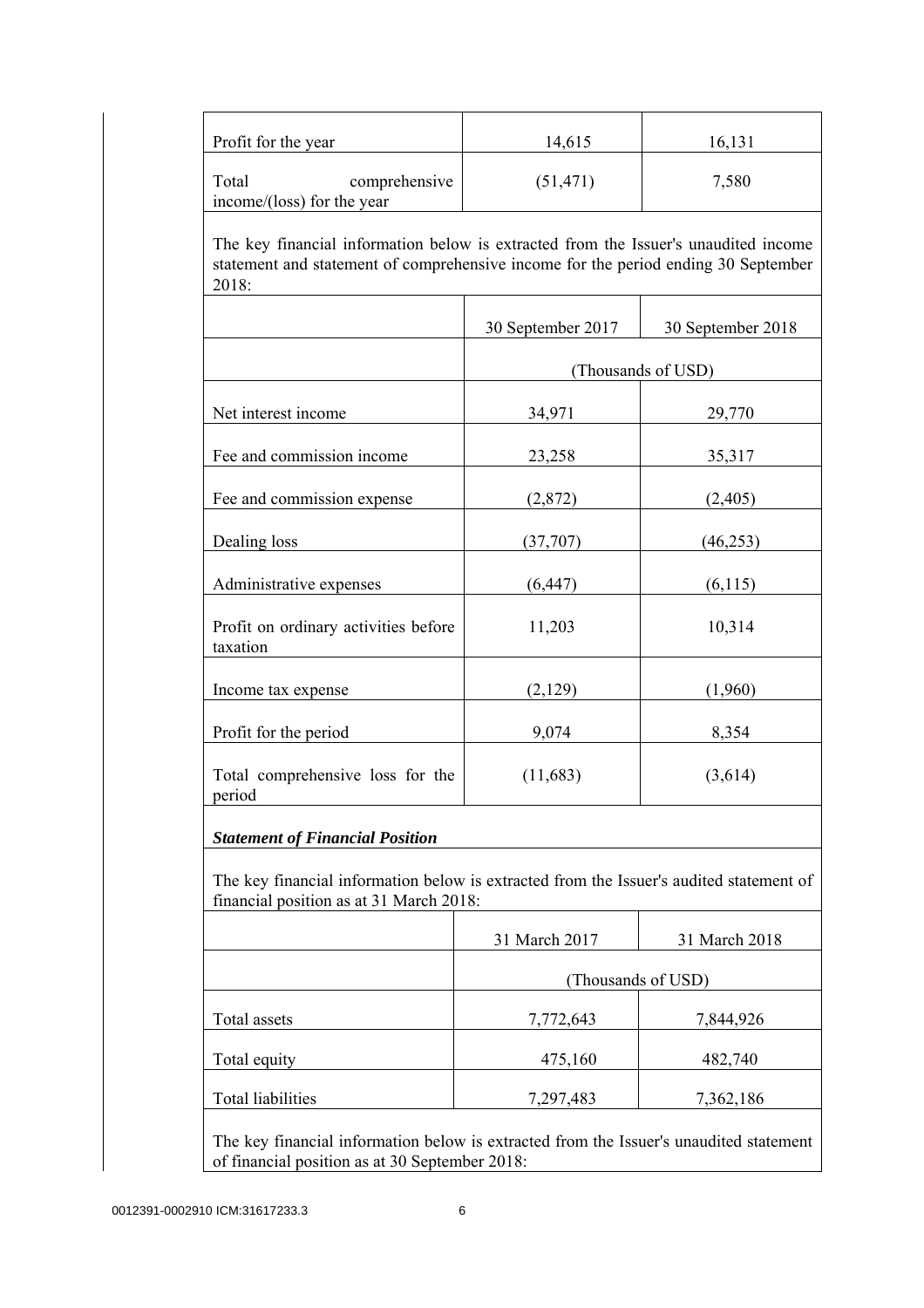|             |                                                 |                                                                                                                                                                                                                                                                                                                                                                                                                                                                                                                                                                                                                                                                                                                                                                                                                                                           | 30 September 2018                                                                                                                                                             |  |
|-------------|-------------------------------------------------|-----------------------------------------------------------------------------------------------------------------------------------------------------------------------------------------------------------------------------------------------------------------------------------------------------------------------------------------------------------------------------------------------------------------------------------------------------------------------------------------------------------------------------------------------------------------------------------------------------------------------------------------------------------------------------------------------------------------------------------------------------------------------------------------------------------------------------------------------------------|-------------------------------------------------------------------------------------------------------------------------------------------------------------------------------|--|
|             |                                                 |                                                                                                                                                                                                                                                                                                                                                                                                                                                                                                                                                                                                                                                                                                                                                                                                                                                           | (Thousands of USD)                                                                                                                                                            |  |
|             | Total assets                                    |                                                                                                                                                                                                                                                                                                                                                                                                                                                                                                                                                                                                                                                                                                                                                                                                                                                           | 6,327,137                                                                                                                                                                     |  |
|             | Total equity                                    |                                                                                                                                                                                                                                                                                                                                                                                                                                                                                                                                                                                                                                                                                                                                                                                                                                                           | 480,185                                                                                                                                                                       |  |
|             | <b>Total liabilities</b>                        |                                                                                                                                                                                                                                                                                                                                                                                                                                                                                                                                                                                                                                                                                                                                                                                                                                                           | 5,846,952                                                                                                                                                                     |  |
|             |                                                 |                                                                                                                                                                                                                                                                                                                                                                                                                                                                                                                                                                                                                                                                                                                                                                                                                                                           | Statements of no significant or material adverse change                                                                                                                       |  |
|             | Issuer since 31 March 2018.                     |                                                                                                                                                                                                                                                                                                                                                                                                                                                                                                                                                                                                                                                                                                                                                                                                                                                           | There has been no significant change in the financial position of the Issuer since 30<br>September 2018 and there has been no material adverse change in the prospects of the |  |
| <b>B.13</b> | Events<br>impacting the<br>Issuer's<br>solvency | Not applicable, there are no recent events particular to the Issuer<br>which are to a material extent relevant to the evaluation of the Issuer's<br>solvency.                                                                                                                                                                                                                                                                                                                                                                                                                                                                                                                                                                                                                                                                                             |                                                                                                                                                                               |  |
| <b>B.14</b> | Dependence<br>upon<br>other<br>group entities   | The Issuer is dependent upon the Guarantor and other members of the<br>Nomura Group. See also Element B.5 above.                                                                                                                                                                                                                                                                                                                                                                                                                                                                                                                                                                                                                                                                                                                                          |                                                                                                                                                                               |  |
| <b>B.15</b> | Principal<br>activities                         | The Issuer's primary role is to support the Global Wholesale Business<br>of the Nomura Group. Its principal activities include (i) issuance of<br>guaranteed credit and equity-linked notes and certificates, (ii)<br>provision of sub-participation and structured loans (including bridge<br>and warehouse financing), (iii) purchase of structured credit assets and<br>structured loans, (iv) provision of traditional banking products such as<br>loans and credit facilities in major currencies, repurchase and reverse<br>repurchase transactions, letters of credit and guarantees; and (v) taking<br>deposits (including foreign exchange and other reference-linked<br>deposits). The Issuer has a representative office in Istanbul, Turkey.<br>The Issuer has closed its branch in Milan, Italy and its representative<br>office in Beijing. |                                                                                                                                                                               |  |
| <b>B.16</b> | Controlling<br>shareholders                     | The Issuer is an indirectly owned wholly owned subsidiary of the<br>Guarantor. Nomura Europe Holdings plc (the main European holding<br>company of the Nomura Group) holds 100 per cent. of the share<br>capital of the Issuer. Nomura Europe Holdings plc is a direct wholly<br>owned subsidiary of the Guarantor.                                                                                                                                                                                                                                                                                                                                                                                                                                                                                                                                       |                                                                                                                                                                               |  |
| <b>B.17</b> | Credit ratings                                  | Agency, Ltd. (JCR)                                                                                                                                                                                                                                                                                                                                                                                                                                                                                                                                                                                                                                                                                                                                                                                                                                        | The long-term debt of the Issuer has been rated A by S&P Global<br>Ratings Japan Inc. (S&P Japan) and AA- by Japan Credit Rating                                              |  |
|             |                                                 |                                                                                                                                                                                                                                                                                                                                                                                                                                                                                                                                                                                                                                                                                                                                                                                                                                                           | The Programme has not been rated but Securities issued under the<br>Programme may be rated or unrated.                                                                        |  |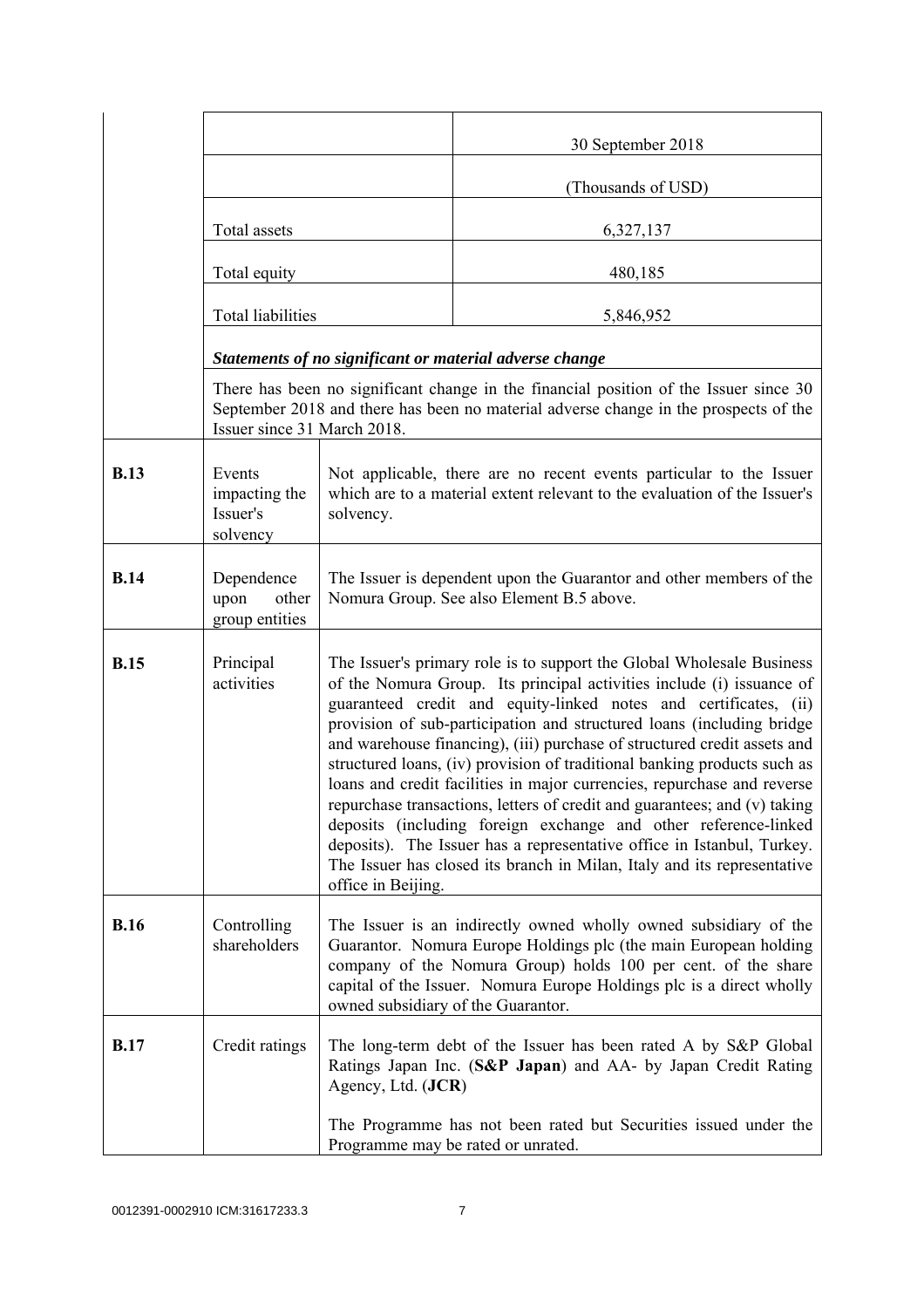|             |                                                                                                                                    | Issue specific summary:<br>[The Securities [have been/are expected to be] rated [specify rating(s)]                                                                                                                                                                                                                                                                                                                                                                                                                                                                                                                                                                                                                                                                                                                                                                                                                                                                                                                                                                                                                                                                                                                                                                                                                                                    |
|-------------|------------------------------------------------------------------------------------------------------------------------------------|--------------------------------------------------------------------------------------------------------------------------------------------------------------------------------------------------------------------------------------------------------------------------------------------------------------------------------------------------------------------------------------------------------------------------------------------------------------------------------------------------------------------------------------------------------------------------------------------------------------------------------------------------------------------------------------------------------------------------------------------------------------------------------------------------------------------------------------------------------------------------------------------------------------------------------------------------------------------------------------------------------------------------------------------------------------------------------------------------------------------------------------------------------------------------------------------------------------------------------------------------------------------------------------------------------------------------------------------------------|
|             |                                                                                                                                    | of Tranche being issued by [specify rating agent(s)].<br>A security rating is not a recommendation to buy, sell or hold<br>securities and may be subject to suspension, reduction or withdrawal<br>at any time by the assigning rating agency.<br>[Not applicable - No ratings have been assigned to the debt securities]                                                                                                                                                                                                                                                                                                                                                                                                                                                                                                                                                                                                                                                                                                                                                                                                                                                                                                                                                                                                                              |
|             |                                                                                                                                    | at the request of or with the co-operation of the Issuer in the rating<br>process.                                                                                                                                                                                                                                                                                                                                                                                                                                                                                                                                                                                                                                                                                                                                                                                                                                                                                                                                                                                                                                                                                                                                                                                                                                                                     |
| <b>B.18</b> | Description<br>of<br>the<br>Guarantee<br>insert<br>(Only<br>Element<br><i>this</i><br>B.18 if the<br>Securities are<br>guaranteed) | Securities issued under the Programme may be unguaranteed or may<br>be issued with the benefit of a guarantee from the Guarantor.<br>Issue specific summary:<br>[If the Securities are N&C Securities insert: The payment of<br>[principal][,] [interest] and all other amounts [payable] [or]<br>[deliverable] by the Issuer in respect of the Securities] [If the<br>Securities are W&C Securities insert: the Issuer's [payment] [and/or]<br>[delivery] obligations in respect of the Securities] are unconditionally<br>and irrevocably guaranteed pursuant to a deed of guarantee executed<br>by the Guarantor on or about 7 September 2018 (the Guarantee). The<br>obligations of the Guarantor under the Guarantee constitute direct,<br>unconditional, unsubordinated and [If the Securities are N&C<br>Securities insert: (subject to the provisions of a negative pledge)]<br>unsecured obligations of the Guarantor and will ( $[If the Securities are$<br><i>N&amp;C Securities insert:</i> subject as aforesaid and] save for obligations<br>in respect of national and local taxes and certain other statutory<br>exceptions) at all times rank at least equally with all other present and<br>future unsecured and unsubordinated obligations of the Guarantor.<br>The Guarantee will be governed by, and construed in accordance with, |
|             |                                                                                                                                    | English law.]                                                                                                                                                                                                                                                                                                                                                                                                                                                                                                                                                                                                                                                                                                                                                                                                                                                                                                                                                                                                                                                                                                                                                                                                                                                                                                                                          |
| <b>B.19</b> | Information<br>about<br>the<br>Guarantor                                                                                           |                                                                                                                                                                                                                                                                                                                                                                                                                                                                                                                                                                                                                                                                                                                                                                                                                                                                                                                                                                                                                                                                                                                                                                                                                                                                                                                                                        |
|             | (Only<br>insert<br>this Element<br>$B.19$ if the<br>Securities are<br>guaranteed)                                                  |                                                                                                                                                                                                                                                                                                                                                                                                                                                                                                                                                                                                                                                                                                                                                                                                                                                                                                                                                                                                                                                                                                                                                                                                                                                                                                                                                        |
| B.19/ B.1   | Legal and<br>commercial<br>name of the<br>Guarantor                                                                                | Nomura Holdings, Inc.                                                                                                                                                                                                                                                                                                                                                                                                                                                                                                                                                                                                                                                                                                                                                                                                                                                                                                                                                                                                                                                                                                                                                                                                                                                                                                                                  |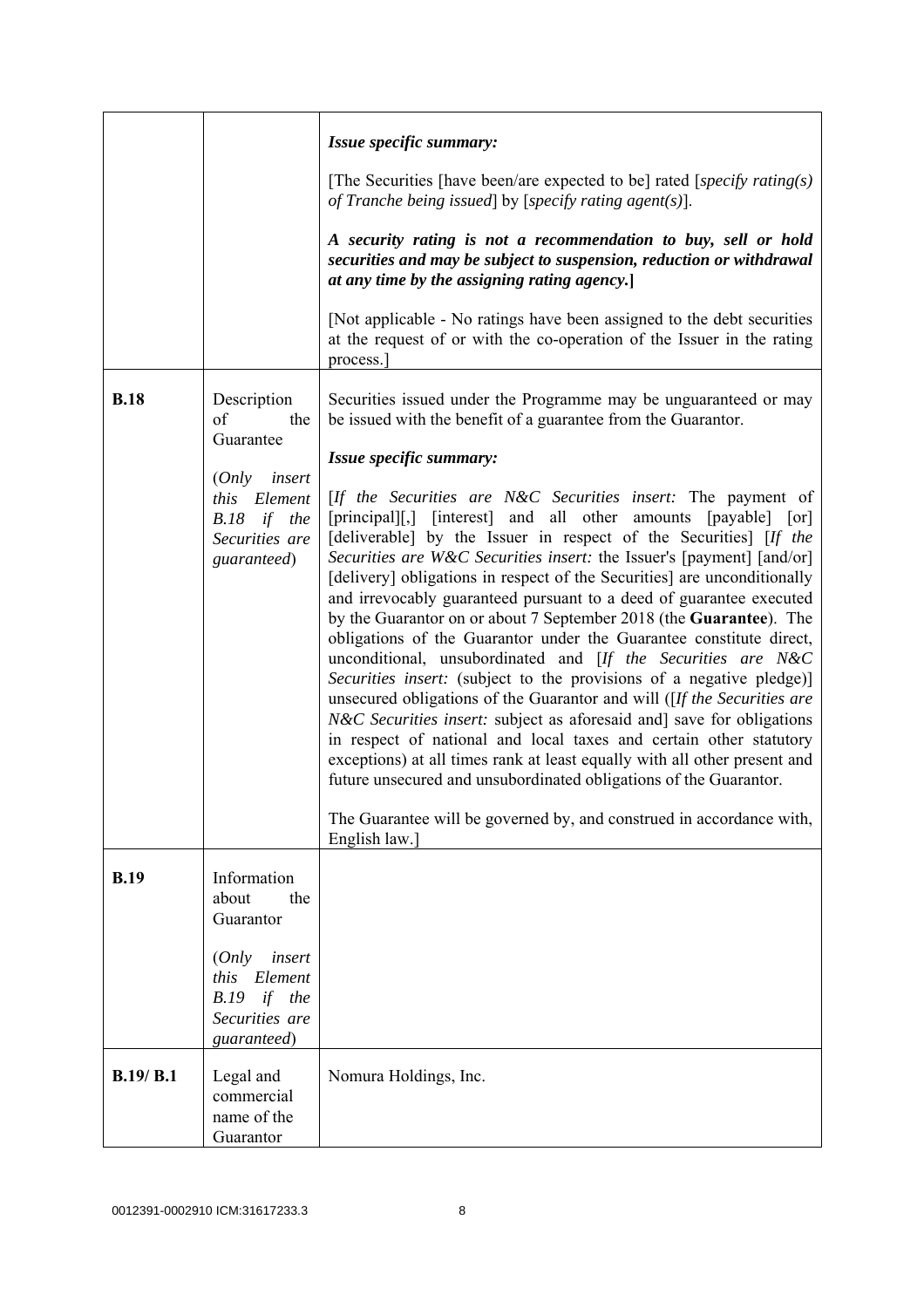| B.19/B.2         | Domicile/<br>legal form/<br>legislation/<br>country of<br>incorporation                                | The Guarantor was established in Japan and is a joint stock<br>corporation incorporated under the laws of Japan.                                                                                                                                                                                                                                                                                                                                                                    |                   |               |
|------------------|--------------------------------------------------------------------------------------------------------|-------------------------------------------------------------------------------------------------------------------------------------------------------------------------------------------------------------------------------------------------------------------------------------------------------------------------------------------------------------------------------------------------------------------------------------------------------------------------------------|-------------------|---------------|
| <b>B19/ B.4b</b> | Trend<br>information<br>affecting the<br>Guarantor<br>and the<br>industries in<br>which it<br>operates | Not applicable, there are no known trends, uncertainties, demands,<br>commitments or events that are reasonably likely to have a material<br>effect on the Guarantor's prospects and the industries in which it<br>operates, for its current financial year.                                                                                                                                                                                                                        |                   |               |
| <b>B19/B.5</b>   | Description<br>of the Group                                                                            | The Guarantor is the ultimate holding company of a group of<br>companies and manages financial operations for those subsidiary<br>companies (together the Nomura Group). Nomura Holdings, Inc.<br>was formerly known as The Nomura Securities Co., Ltd. The Issuer is<br>a wholly owned subsidiary of Nomura Europe Holdings plc (the main<br>European holding company of the Nomura Group) which in turn is a<br>wholly owned subsidiary of Nomura Holdings, Inc. (the Guarantor). |                   |               |
| <b>B19/B.9</b>   | Profit forecast<br>or estimate                                                                         | Not applicable, no profit forecasts or estimates have been made in the<br>Base Prospectus in relation to the Guarantor.                                                                                                                                                                                                                                                                                                                                                             |                   |               |
| <b>B19/ B.10</b> | Audit report<br>qualifications                                                                         | Not applicable, no qualifications are contained in any audit report<br>included in the Base Prospectus in relation to the Guarantor.                                                                                                                                                                                                                                                                                                                                                |                   |               |
| B19/ B.12        |                                                                                                        | Selected historical key financial information <sup>2</sup> :                                                                                                                                                                                                                                                                                                                                                                                                                        |                   |               |
|                  | <b>Income Statement</b>                                                                                |                                                                                                                                                                                                                                                                                                                                                                                                                                                                                     |                   |               |
|                  | 31 March 2018, respectively:                                                                           | The key financial information below is extracted from the Guarantor's audited<br>consolidated statements of income for each of the two years ended 31 March 2017 and                                                                                                                                                                                                                                                                                                                |                   |               |
|                  |                                                                                                        |                                                                                                                                                                                                                                                                                                                                                                                                                                                                                     | 31 March 2017     | 31 March 2018 |
|                  |                                                                                                        |                                                                                                                                                                                                                                                                                                                                                                                                                                                                                     | (Millions of Yen) |               |
|                  | Total revenue                                                                                          |                                                                                                                                                                                                                                                                                                                                                                                                                                                                                     | 1,715,516         | 1,972,158     |
|                  | Interest expense                                                                                       |                                                                                                                                                                                                                                                                                                                                                                                                                                                                                     | 312,319           | 475,189       |
|                  | Net revenue                                                                                            |                                                                                                                                                                                                                                                                                                                                                                                                                                                                                     | 1,403,197         | 1,496,969     |
|                  | Total non-interest expenses                                                                            |                                                                                                                                                                                                                                                                                                                                                                                                                                                                                     | 1,080,402         | 1,168,811     |
|                  | Income before income taxes                                                                             |                                                                                                                                                                                                                                                                                                                                                                                                                                                                                     | 322,795           | 328,158       |

 $^{2}$  By virtue of a Supplement dated 16 November 2018 and a Supplement dated 6 December 2018, selected key financial information for the six months ended 30 September 2018 together with comparative financial information for the same period in the previous financial year has been included. The significant change statement has been updated accordingly.

l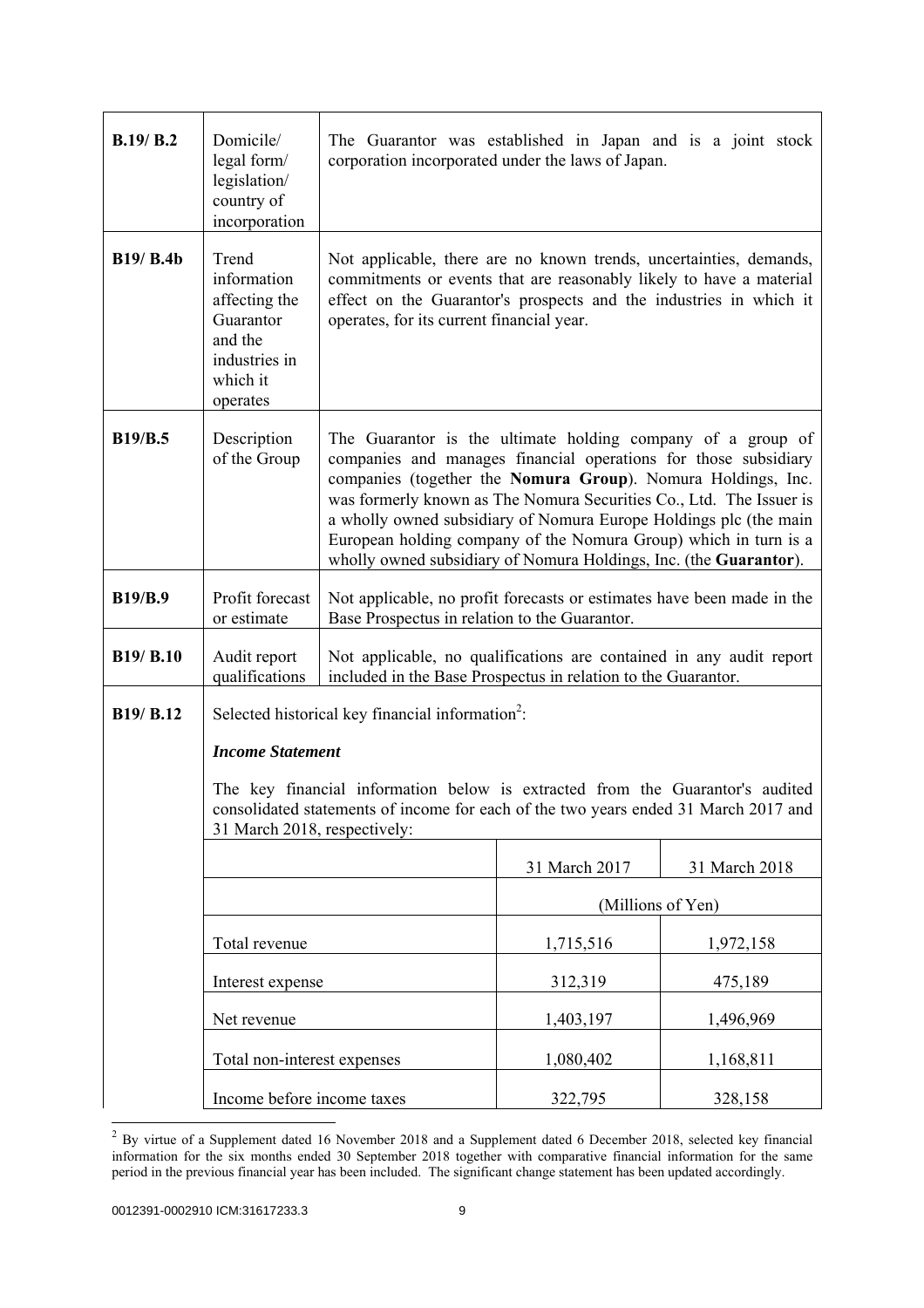| Income tax expense                                                                                                  | 80,229  | 103,866 |
|---------------------------------------------------------------------------------------------------------------------|---------|---------|
| Net income                                                                                                          | 242,566 | 224,292 |
| Net income attributable to NHI<br>shareholders                                                                      | 239,617 | 219,343 |
| Return on equity <sup>(1)</sup>                                                                                     | $8.7\%$ | $7.9\%$ |
| <sup>(1)</sup> Calculated as net income attributable to NHI shareholders divided by total NHI shareholders' equity. |         |         |

 The key financial information below is extracted from the Guarantor's unaudited consolidated statements of income for the six months ended 30 September 2018 as they appear in the English translation of the Guarantor's unaudited Quarterly Securities Report for the six months ended 30 September 2018:

|                                                       | 30 September 2017 | 30 September 2018 |
|-------------------------------------------------------|-------------------|-------------------|
|                                                       | (Millions of Yen) |                   |
| Total revenue                                         | 930,315           | 879,366           |
| Interest expense                                      | 217,999           | 324,447           |
| Net revenue                                           | 712,316           | 554,919           |
| Total non-interest expenses                           | 551,834           | 540,809           |
| Income before income taxes                            | 160,482           | 14,110            |
| Income tax expense                                    | 48,828            | 16,633            |
| Net income (loss)                                     | 111,654           | (2,523)           |
| Net income (loss) attributable to NHI<br>shareholders | 108,706           | (6,010)           |
| Return on equity $(1)$                                | 7.7%              | $(0.4\%)$         |

(1) Calculated as net income (loss) attributable to NHI shareholders divided by total NHI shareholders' equity (annualised).

### *Statement of Financial Position*

 The key financial information below is extracted from the Guarantor's audited consolidated balance sheets as at 31 March 2017 and 31 March 2018:

|              | 31 March 2017     | 31 March 2018 |
|--------------|-------------------|---------------|
|              | (Millions of Yen) |               |
| Total assets | 42,852,078        | 40,591,329    |
| Total equity | 2,843,791         | 2,799,824     |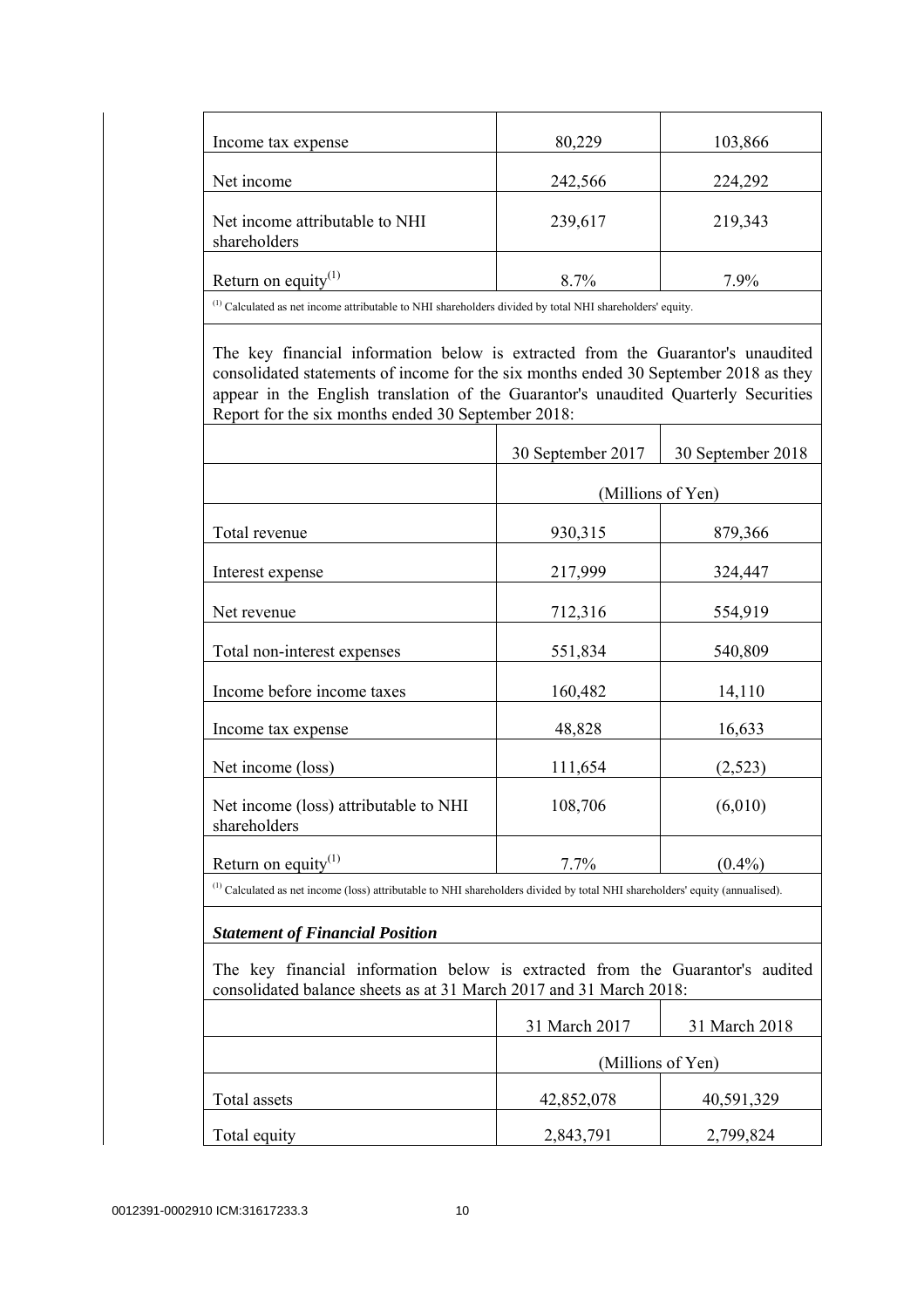|                  | Total liabilities                                                                                                                                                                                                                                                                           |                                                                                                                                                                                                                                                                                                                             | 40,008,287                          | 37,791,505        |
|------------------|---------------------------------------------------------------------------------------------------------------------------------------------------------------------------------------------------------------------------------------------------------------------------------------------|-----------------------------------------------------------------------------------------------------------------------------------------------------------------------------------------------------------------------------------------------------------------------------------------------------------------------------|-------------------------------------|-------------------|
|                  | The key financial information below is extracted from the Guarantor's unaudited<br>consolidated balance sheets as at 30 September 2018 as they appear in the English<br>translation of the Guarantor's unaudited Quarterly Securities Report for the six months<br>ended 30 September 2018: |                                                                                                                                                                                                                                                                                                                             |                                     |                   |
|                  |                                                                                                                                                                                                                                                                                             |                                                                                                                                                                                                                                                                                                                             | 31 March 2018<br>$(Restated)^{(1)}$ | 30 September 2018 |
|                  |                                                                                                                                                                                                                                                                                             |                                                                                                                                                                                                                                                                                                                             | (Millions of Yen)                   |                   |
|                  | Total assets                                                                                                                                                                                                                                                                                |                                                                                                                                                                                                                                                                                                                             | 40,343,947                          | 45,360,339        |
|                  | Total equity                                                                                                                                                                                                                                                                                |                                                                                                                                                                                                                                                                                                                             | 2,799,824                           | 2,846,010         |
|                  | <b>Total liabilities</b>                                                                                                                                                                                                                                                                    |                                                                                                                                                                                                                                                                                                                             | 37,544,123                          | 42,514,329        |
|                  |                                                                                                                                                                                                                                                                                             | (1) The numbers for the year ended 31 March 2018 have been restated to reflect the change in accounting policy for certain<br>derivatives as implemented on 1 April 2018. The restated numbers for the year ended 31 March 2018 are unaudited.                                                                              |                                     |                   |
|                  | Statements of no significant or material adverse change                                                                                                                                                                                                                                     |                                                                                                                                                                                                                                                                                                                             |                                     |                   |
|                  |                                                                                                                                                                                                                                                                                             | There has been no significant change in the financial or trading position of the<br>Guarantor or the Nomura Group since 30 September 2018.                                                                                                                                                                                  |                                     |                   |
|                  | March 2018.                                                                                                                                                                                                                                                                                 | There has been no material adverse change in the prospects of the Guarantor since 31                                                                                                                                                                                                                                        |                                     |                   |
| B19/ B.13        | Events<br>impacting the<br>Guarantor's<br>solvency                                                                                                                                                                                                                                          | Not applicable, there are no recent events particular to the Guarantor<br>which are to a material extent relevant to the evaluation of its<br>solvency.                                                                                                                                                                     |                                     |                   |
| <b>B19/ B.14</b> | Dependence<br>upon other<br>Group entities                                                                                                                                                                                                                                                  | See Element B.5 above. The Guarantor is the ultimate holding<br>company for the Nomura Group. The Guarantor depends on<br>dividends, distributions and other payments from subsidiaries to make<br>payments on its obligations.                                                                                             |                                     |                   |
| B19/ B.15        | The<br>Guarantor's<br>Principal<br>activities                                                                                                                                                                                                                                               | The Guarantor is a holding company of one of the leading financial<br>services groups in Japan. The Nomura Group operates offices in<br>countries and regions worldwide including Japan, the United States,<br>the United Kingdom,<br>Singapore and Hong Kong<br>Special<br>Administrative Region through its subsidiaries. |                                     |                   |
|                  |                                                                                                                                                                                                                                                                                             | The Nomura Group's clients include individuals, corporations,<br>financial institutions, governments and governmental agencies.                                                                                                                                                                                             |                                     |                   |
|                  |                                                                                                                                                                                                                                                                                             | The Nomura Group's business consists of Retail, Asset Management,<br>Wholesale and Merchant Banking.                                                                                                                                                                                                                        |                                     |                   |
|                  |                                                                                                                                                                                                                                                                                             | In its Retail segment, the Nomura Group provides investment<br>consultation services mainly to individual clients in Japan.                                                                                                                                                                                                 |                                     | In its            |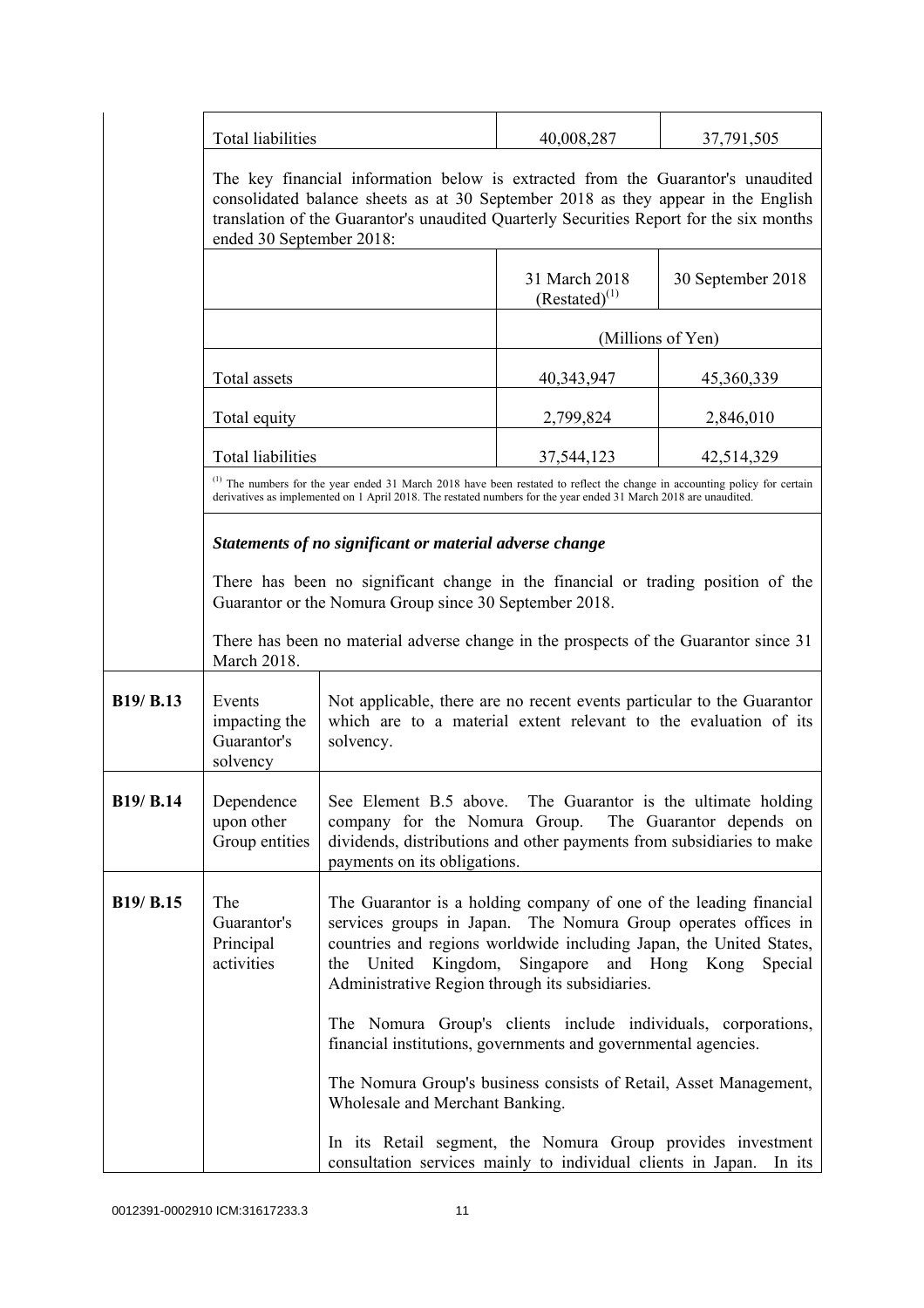|                  |                             | as mergers and acquisitions and financial advice.<br>management buyouts. | Asset Management segment, the Nomura Group develops and<br>manages investment trusts, and provides investment advisory services.<br>In its Wholesale segment, the Nomura Group is engaged in the sales<br>and trading of debt and equity securities, derivatives, and currencies<br>on a global basis to various institutions, provides investment banking<br>services such as the underwriting of debt and equity securities as well<br>The Nomura Group established a Merchant Banking Division in<br>January 2018. In the Merchant Banking Division, the Nomura Group<br>will primarily provide equity as a new solution for business<br>reorganisations and revitalisations, business succession as well as |
|------------------|-----------------------------|--------------------------------------------------------------------------|-----------------------------------------------------------------------------------------------------------------------------------------------------------------------------------------------------------------------------------------------------------------------------------------------------------------------------------------------------------------------------------------------------------------------------------------------------------------------------------------------------------------------------------------------------------------------------------------------------------------------------------------------------------------------------------------------------------------|
| <b>B19/ B.16</b> | Controlling<br>shareholders | change of control of the Nomura Group.                                   | To its knowledge, the Guarantor is not directly or indirectly owned or<br>controlled by another corporation, by any government or by any other<br>natural or legal person severally or jointly. The Guarantor knows of no<br>arrangements the operation of which may at a later time result in a                                                                                                                                                                                                                                                                                                                                                                                                                |
| <b>B19/ B.17</b> | Credit ratings              | Long-term credit ratings of the Guarantor:                               |                                                                                                                                                                                                                                                                                                                                                                                                                                                                                                                                                                                                                                                                                                                 |
|                  |                             | S&P Global Ratings Japan<br>Inc.                                         | $A-$                                                                                                                                                                                                                                                                                                                                                                                                                                                                                                                                                                                                                                                                                                            |
|                  |                             | Moody's Japan K.K.                                                       | Baa1                                                                                                                                                                                                                                                                                                                                                                                                                                                                                                                                                                                                                                                                                                            |
|                  |                             | Fitch Ratings Japan Limited                                              | $A-$                                                                                                                                                                                                                                                                                                                                                                                                                                                                                                                                                                                                                                                                                                            |
|                  |                             | Rating and Investment<br>Information, Inc.                               | $A+$                                                                                                                                                                                                                                                                                                                                                                                                                                                                                                                                                                                                                                                                                                            |
|                  |                             | Japan Credit Rating Agency,<br>Ltd.                                      | $AA-$                                                                                                                                                                                                                                                                                                                                                                                                                                                                                                                                                                                                                                                                                                           |

#### **Section C – Securities**

| Element | <b>Title</b>                         |                                                                                                                                                                                                                                                                                                                                                                                                                                                                                                                                                                                                                                                                                                                                  |
|---------|--------------------------------------|----------------------------------------------------------------------------------------------------------------------------------------------------------------------------------------------------------------------------------------------------------------------------------------------------------------------------------------------------------------------------------------------------------------------------------------------------------------------------------------------------------------------------------------------------------------------------------------------------------------------------------------------------------------------------------------------------------------------------------|
| C.1     | Type and class of<br>Securities/ISIN | The Securities described in this section are debt securities,<br>warrants or exercisable certificates with a denomination or issue<br>price of less than $\epsilon$ 100,000 (or its equivalent in any other<br>currency). The Programme allows for the issuance of Notes,<br>Warrants and Certificates. The Securities to be issued under the<br>Programme may be Fixed Rate N&C Securities, Floating Rate<br>N&C Securities, Zero Coupon N&C Securities, Securities for<br>which the coupon, redemption and/or cash settlement amount<br>payments (as applicable) are linked to currency exchange rates<br>(Fixed FX Interest N&C Securities, FX Redemption N&C<br>Securities, Fixed Denomination FX Redemption N&C Securities, |
|         |                                      | FX Basket Knock-Out W&C Securities or FX Basket Knock-In<br>W&C Securities), a share or a basket of shares (Equity Basket)<br>Conditional Interest N&C Securities, Equity Basket Knock-In                                                                                                                                                                                                                                                                                                                                                                                                                                                                                                                                        |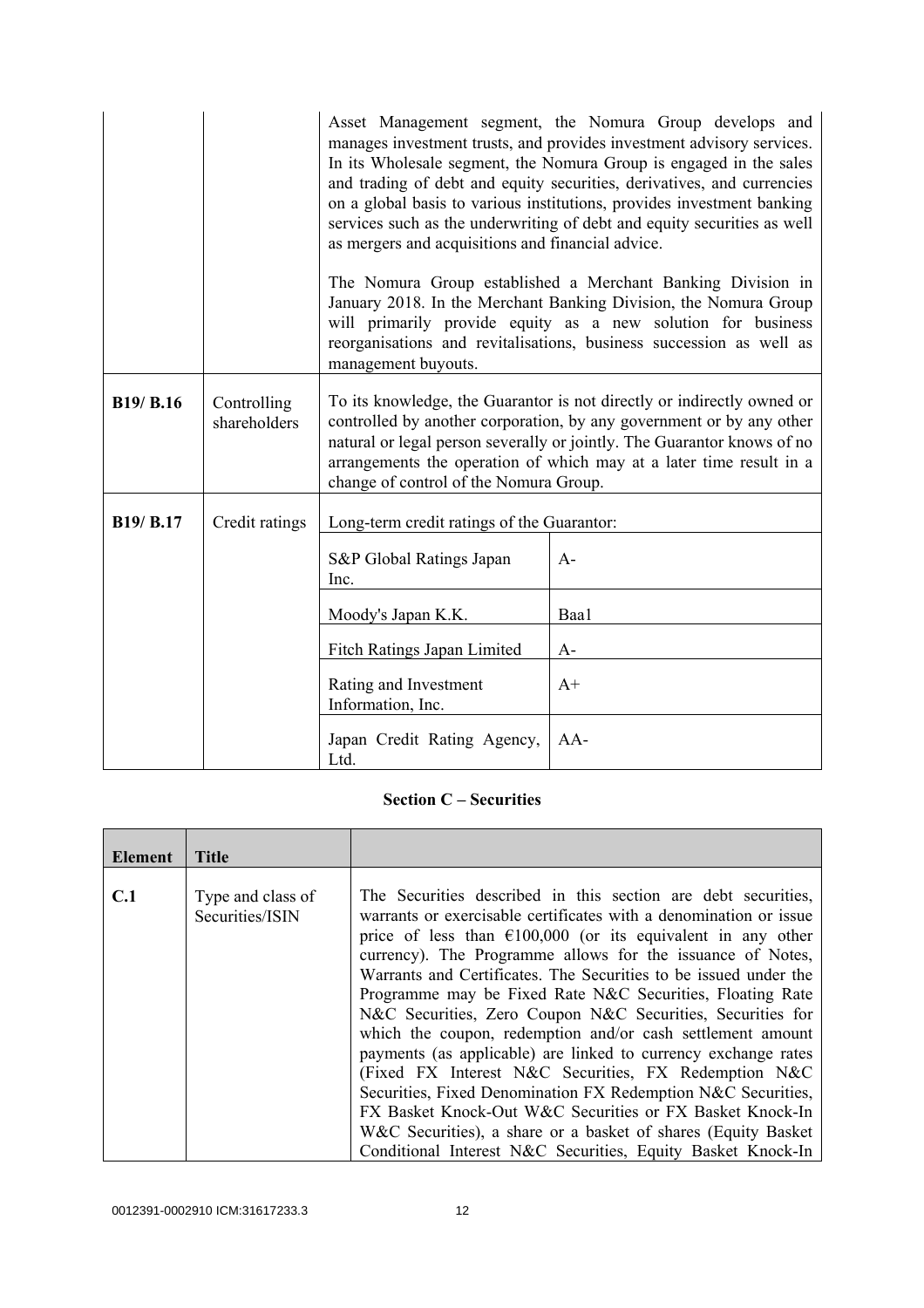| <b>Element</b> | <b>Title</b> |                                                                                                                                                                                                                                                                                                                                                                                                                                                                                                                                                                                                                                                                                                                                                                                                                                                                                                                                                                                                                                                                                                                                                                                                                                                                                                                                                  |
|----------------|--------------|--------------------------------------------------------------------------------------------------------------------------------------------------------------------------------------------------------------------------------------------------------------------------------------------------------------------------------------------------------------------------------------------------------------------------------------------------------------------------------------------------------------------------------------------------------------------------------------------------------------------------------------------------------------------------------------------------------------------------------------------------------------------------------------------------------------------------------------------------------------------------------------------------------------------------------------------------------------------------------------------------------------------------------------------------------------------------------------------------------------------------------------------------------------------------------------------------------------------------------------------------------------------------------------------------------------------------------------------------|
|                |              | N&C Securities, Equity Basket Barrier Knock-In N&C Securities,<br>Equity Basket Bonus Barrier N&C Securities, Equity Basket<br>Autocall N&C Securities, Equity Delta One Redemption N&C<br>Securities or Equity Delta One W&C Securities), an index or<br>basket of indices (Index Basket Conditional Interest N&C<br>Securities, Index Basket Knock-In N&C Securities, Index Basket<br>Barrier Knock-In N&C Securities, Index Basket Bonus Barrier<br>N&C Securities or Index Basket Autocall N&C Securities), one<br>or more fixed or floating interest rates (Multi-Rate Interest N&C<br>Securities, Range Accrual Interest N&C Securities or Dual Range<br>Accrual Interest N&C Securities), an inflation index (Leveraged<br>Inflation Interest N&C Securities), one or more swap rates (Swap<br>Rate Linked Interest N&C Securities, Reverse Convertible Swap<br>Rate Redemption N&C Securities or Geared Put Swap Rate<br>Redemption N&C Securities) or the creditworthiness of a single<br>reference entity, a basket of reference entities or a tranche of<br>reference entities comprising an index (Zero Recovery Single<br>Name Credit Linked N&C Securities, Zero Recovery Basket<br>Credit Linked N&C Securities and Tranched Zero Recovery<br>Credit Linked N&C Securities (respectively)), or a combination<br>of the foregoing. |
|                |              | Issue specific summary:                                                                                                                                                                                                                                                                                                                                                                                                                                                                                                                                                                                                                                                                                                                                                                                                                                                                                                                                                                                                                                                                                                                                                                                                                                                                                                                          |
|                |              | The Securities are <i>[insert title of Securities]</i> . The Series Number<br>of the Securities is $\lceil \bullet \rceil$ . The Tranche number is $\lceil \bullet \rceil$ .                                                                                                                                                                                                                                                                                                                                                                                                                                                                                                                                                                                                                                                                                                                                                                                                                                                                                                                                                                                                                                                                                                                                                                     |
|                |              | International Securities Identification Number (ISIN): [•].                                                                                                                                                                                                                                                                                                                                                                                                                                                                                                                                                                                                                                                                                                                                                                                                                                                                                                                                                                                                                                                                                                                                                                                                                                                                                      |
|                |              | [Committee on Uniform Securities Identification Procedures<br>$(CUSIP)$ number: $[$ ]]                                                                                                                                                                                                                                                                                                                                                                                                                                                                                                                                                                                                                                                                                                                                                                                                                                                                                                                                                                                                                                                                                                                                                                                                                                                           |
|                |              | The Securities will be consolidated and form a single series with<br>[identify earlier Tranches] on [the Issue Date/ exchange of the<br>Temporary Bearer Global N&C Security for interests in the<br>Permanent Bearer Global N&C Security, which is expected to<br>occur on or about [date]]]                                                                                                                                                                                                                                                                                                                                                                                                                                                                                                                                                                                                                                                                                                                                                                                                                                                                                                                                                                                                                                                    |
| C.2            | Currency     | Subject to compliance with all applicable laws, regulations and<br>directives, Securities may be issued in any currency agreed<br>between the Issuer and the relevant Dealer at the time of issue.                                                                                                                                                                                                                                                                                                                                                                                                                                                                                                                                                                                                                                                                                                                                                                                                                                                                                                                                                                                                                                                                                                                                               |
|                |              | Issue specific summary:                                                                                                                                                                                                                                                                                                                                                                                                                                                                                                                                                                                                                                                                                                                                                                                                                                                                                                                                                                                                                                                                                                                                                                                                                                                                                                                          |
|                |              | [If the Securities are W&C Securities, insert: The Securities are<br>payable in $\lceil \bullet \rceil$ (the Specified Currency).]                                                                                                                                                                                                                                                                                                                                                                                                                                                                                                                                                                                                                                                                                                                                                                                                                                                                                                                                                                                                                                                                                                                                                                                                               |
|                |              | [If the Securities are N&C Securities, insert: The Securities are<br>[denominated] in [ $\bullet$ ] (the Specified Currency) and payable in<br>[•] (the Settlement Currency).]                                                                                                                                                                                                                                                                                                                                                                                                                                                                                                                                                                                                                                                                                                                                                                                                                                                                                                                                                                                                                                                                                                                                                                   |
|                |              | [Insert if the payments in respect of the Securities are payable in                                                                                                                                                                                                                                                                                                                                                                                                                                                                                                                                                                                                                                                                                                                                                                                                                                                                                                                                                                                                                                                                                                                                                                                                                                                                              |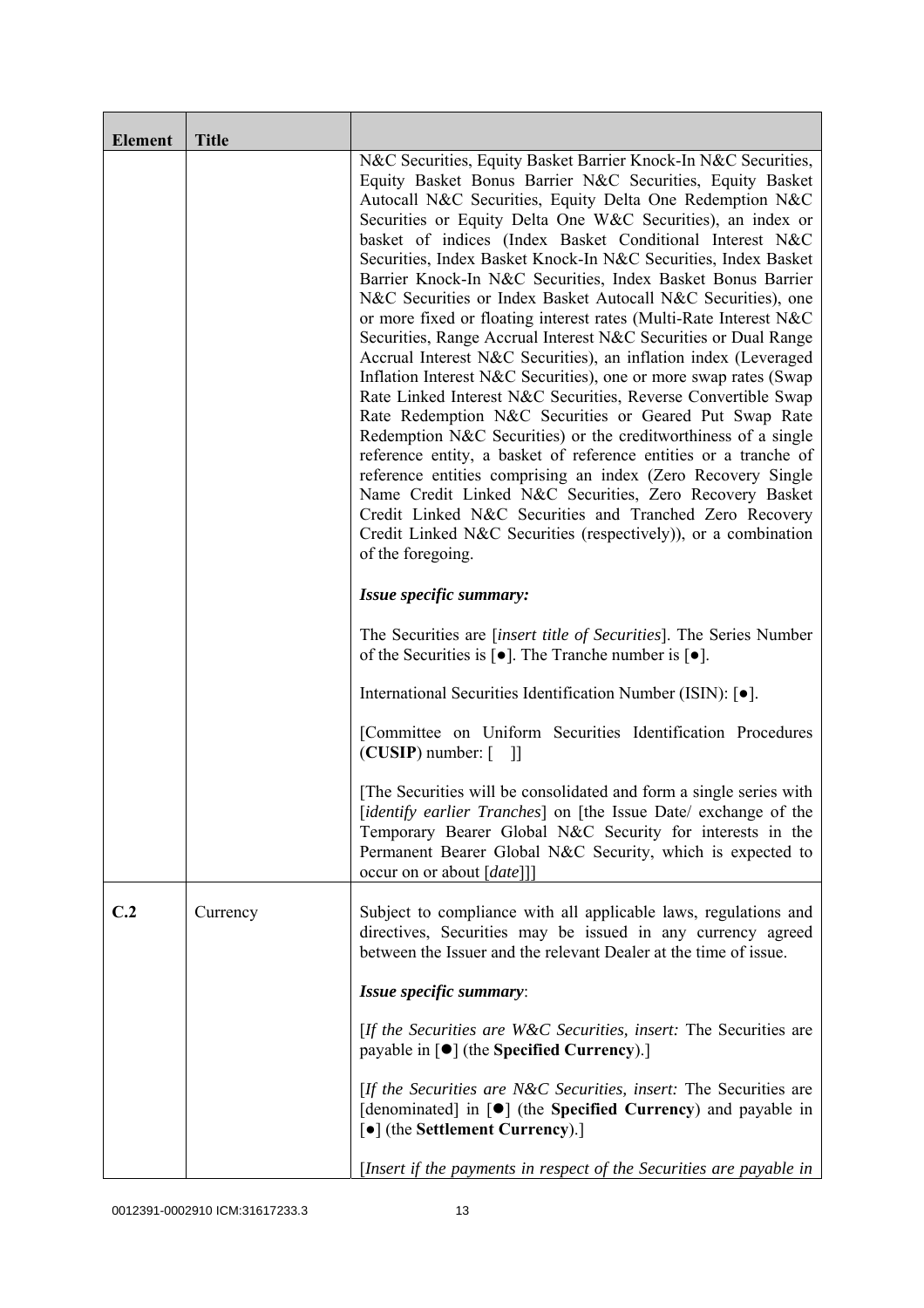| <b>Element</b> | <b>Title</b>                                                                                      |                                                                                                                                                                                                                                                                                                                                                                                                                                                                                                                                                                                                                                                                                                                                                                                                                                                                                                          |
|----------------|---------------------------------------------------------------------------------------------------|----------------------------------------------------------------------------------------------------------------------------------------------------------------------------------------------------------------------------------------------------------------------------------------------------------------------------------------------------------------------------------------------------------------------------------------------------------------------------------------------------------------------------------------------------------------------------------------------------------------------------------------------------------------------------------------------------------------------------------------------------------------------------------------------------------------------------------------------------------------------------------------------------------|
|                |                                                                                                   | Renminbi and CNY Currency Event applies: If the Issuer<br>determines, in respect of the date for payment of any amount<br>payable in respect of the Securities, that the Issuer will be unable<br>to make a payment in Renminbi in accordance with the terms of<br>the Securities on such date due to illiquidity, inconvertibility or<br>non-transferability of Renminbi, the Issuer's obligation to pay<br>such amount in Renminbi may be replaced by an obligation to<br>pay such amount in U.S. dollars converted using the spot rate for<br>exchange of Renminbi into U.S. dollars in respect of the relevant<br>payment date.                                                                                                                                                                                                                                                                      |
| C.5            | Restrictions on<br>transferability                                                                | The Securities will be freely transferable, subject to the offering<br>and selling restrictions in Australia, Argentina, Belgium, Brazil,<br>Chile, Colombia, Denmark, the Dubai International Financial<br>Centre, El Salvador, France, Guatemala, Hungary, Hong Kong<br>Special Administrative Region, Ireland, Italy, Japan, the Republic<br>of Korea, Kuwait, Malaysia, Mexico, Panama, the People's<br>Republic of China, Peru, the Philippines, Poland, Portugal, Qatar,<br>Romania, Singapore, Sweden, Switzerland, Taiwan, Thailand, the<br>United Arab Emirates, the United Kingdom, the United States,<br>Venezuela and under the Prospectus Directive and the laws of any<br>jurisdiction in which the relevant Securities are offered or sold.<br>Purchasers of Securities in the U.S. are advised to consult legal<br>counsel prior to making any transfer of such Securities. <sup>3</sup> |
| C.8            | Rights attaching to<br>the Securities,<br>including ranking<br>and limitations on<br>those rights | Securities issued under the Programme will have terms and<br>conditions relating to, among other matters:<br><b>Status (Ranking)</b>                                                                                                                                                                                                                                                                                                                                                                                                                                                                                                                                                                                                                                                                                                                                                                     |
|                |                                                                                                   | Securities are direct, unconditional, unsubordinated and [If the<br>Securities are N&C Securities, insert: (subject to the provisions<br>of a negative pledge)] unsecured obligations of the Issuer and<br>rank pari passu and without prejudice among themselves and ([If<br>the Securities are N&C Securities, insert: subject as aforesaid<br>and] save for such exceptions as may be provided by applicable<br>legislation) at least equally with all other unsecured and<br>unsubordinated obligations of the Issuer, from time to time<br>outstanding.                                                                                                                                                                                                                                                                                                                                             |
|                |                                                                                                   | <b>Taxation</b>                                                                                                                                                                                                                                                                                                                                                                                                                                                                                                                                                                                                                                                                                                                                                                                                                                                                                          |
|                |                                                                                                   | [If the Securities are N&C Securities, insert: All payments of<br>principal and interest in respect of the Securities will be made free<br>and clear of, and without withholding taxes (or other similar<br>withholdings or deductions) in the United Kingdom (in the case of<br>the Issuer) [or Japan (in the case of the Guarantor)], unless such<br>with holding or deduction is required by law. In the event any                                                                                                                                                                                                                                                                                                                                                                                                                                                                                    |

<sup>&</sup>lt;sup>3</sup> By virtue of a Supplement dated 6 December 2018 Romania has been added to the list of jurisdictions.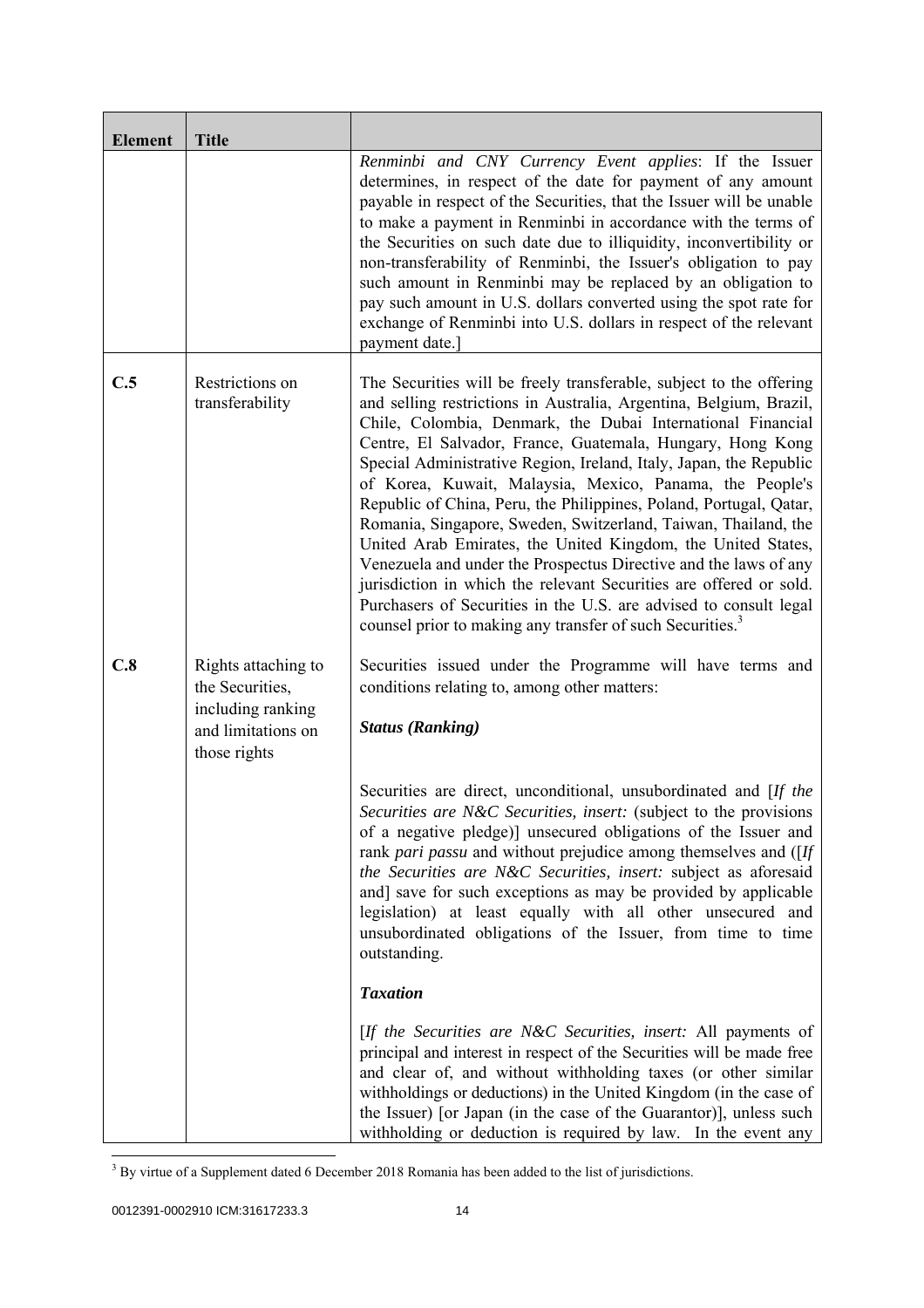| <b>Element</b> | <b>Title</b> |                                                                                                                                                                                                                                                                                                                                                                                                                                                                                                                                                                                                                                                                                                                                                                                                                                                                                                                                                                                                                                                                                                                                                             |
|----------------|--------------|-------------------------------------------------------------------------------------------------------------------------------------------------------------------------------------------------------------------------------------------------------------------------------------------------------------------------------------------------------------------------------------------------------------------------------------------------------------------------------------------------------------------------------------------------------------------------------------------------------------------------------------------------------------------------------------------------------------------------------------------------------------------------------------------------------------------------------------------------------------------------------------------------------------------------------------------------------------------------------------------------------------------------------------------------------------------------------------------------------------------------------------------------------------|
|                |              | such deduction is made, the Issuer [or the Guarantor, as<br>applicable] [Insert if tax gross-up does not apply to the N&C<br>Securities: will not be required to pay additional amounts to cover<br>the amounts so deducted.] [Insert if tax gross-up applies to the<br>N&C Securities: will, save in certain limited circumstances, be<br>required to pay additional amounts to cover the amounts so<br>deducted.]                                                                                                                                                                                                                                                                                                                                                                                                                                                                                                                                                                                                                                                                                                                                         |
|                |              | [If the Securities are $W\&C$ Securities, insert: [The Issuer shall not<br>be] [Neither the Issuer nor the Guarantor shall be] liable for or<br>otherwise obliged to pay any tax, duty, withholding or other<br>payment (including any stamp or transfer tax) which may arise as<br>a result of the ownership, transfer, exercise or enforcement of any<br>Security by any person and all payments made by the Issuer [or<br>the Guarantor] shall be made subject to any such tax, duty,<br>withholding, deduction or other payment which may be required<br>to be made, paid, withheld or deducted.]                                                                                                                                                                                                                                                                                                                                                                                                                                                                                                                                                       |
|                |              | [All payments in respect of the Securities will be subject in all<br>cases to (i) any fiscal or other laws and regulations applicable<br>thereto in the place of payment, (ii) any withholding or deduction<br>required pursuant to Section 871(m) of the U.S. Internal Revenue<br>Code of 1986 (the Code), and (iii) any withholding or deduction<br>required pursuant to an agreement described in Section 1471(b) of<br>the Code or otherwise imposed pursuant to Sections 1471 through<br>1474 of the Code, any regulations or agreements thereunder, any<br>official interpretations thereof, or (without prejudice to the<br>provisions of N&C Securities Condition 9 (Taxation)) any law<br>implementing an intergovernmental approach thereto.]                                                                                                                                                                                                                                                                                                                                                                                                     |
|                |              | [If the Securities are N&C Securities, insert:                                                                                                                                                                                                                                                                                                                                                                                                                                                                                                                                                                                                                                                                                                                                                                                                                                                                                                                                                                                                                                                                                                              |
|                |              | [Issuer's] [N][n]egative pledge                                                                                                                                                                                                                                                                                                                                                                                                                                                                                                                                                                                                                                                                                                                                                                                                                                                                                                                                                                                                                                                                                                                             |
|                |              | So long as any of the Securities remain outstanding, the Issuer<br>will not create or have outstanding any mortgage, charge, pledge<br>or other security interest upon the whole or any part of its<br>undertaking, assets or revenues, present or future, to secure any of<br>its own Indebtedness or to secure its guarantee of or any<br>indemnity in respect of any Indebtedness of any third party for the<br>benefit of the existing or future holders thereof, without at the<br>same time either securing the Securities at least equally and<br>rateably with such Indebtedness or, as the case may be, such<br>guarantee or indemnity or according to the Securities such other<br>security or guarantee as shall have been approved by an<br>Extraordinary Resolution of the Securityholders for the time<br>being, where Indebtedness means any indebtedness represented<br>by securities which have a maturity of greater than one year and<br>are for the time being, or are intended to be, quoted, listed,<br>ordinarily dealt in or traded on any stock exchange or over-the-<br>counter or other securities market in the jurisdiction of |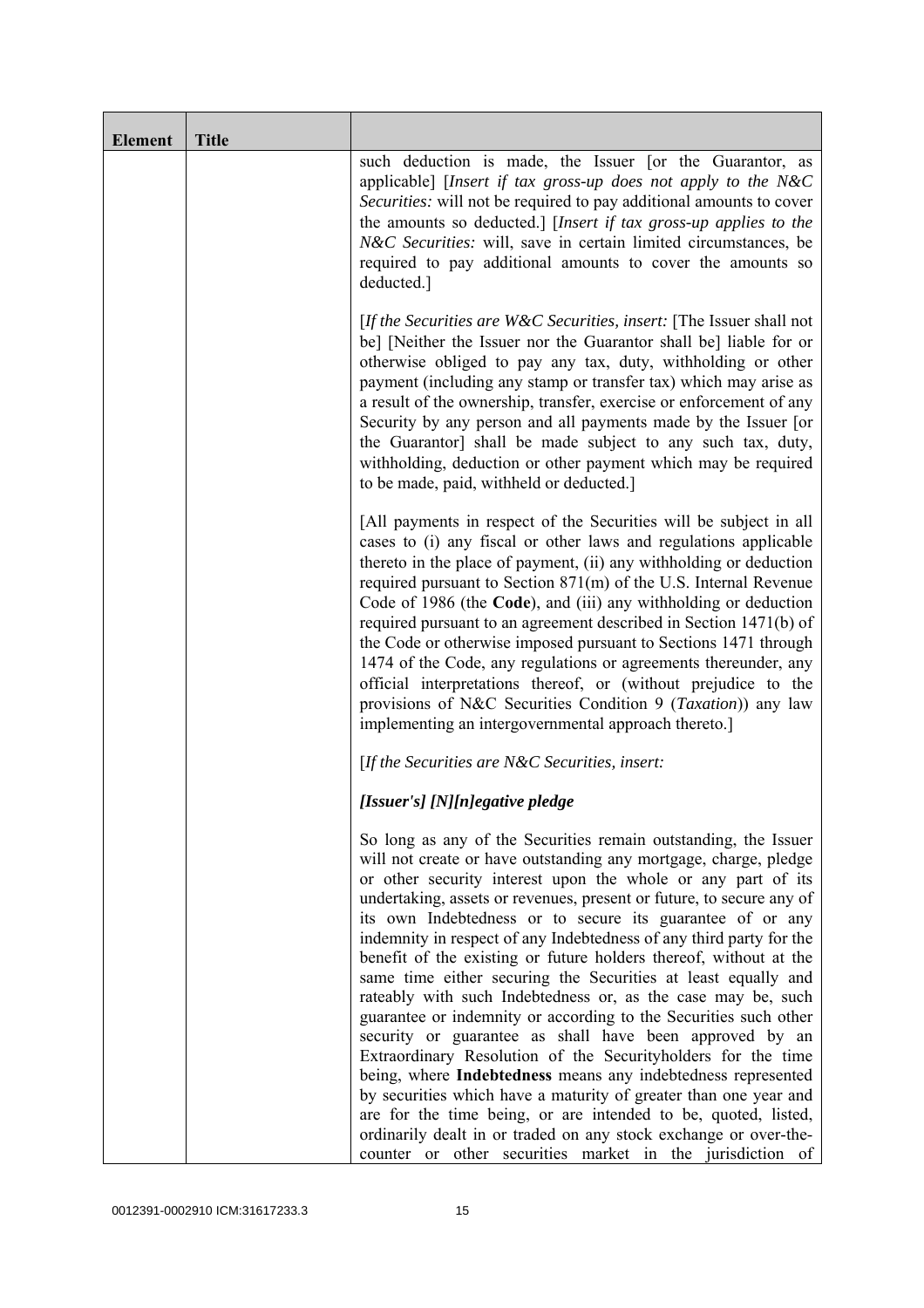| <b>Element</b> | <b>Title</b> |                                                                                                                                                                                                                                                                                                                                                                                                                                                                                                                                                                                                                  |
|----------------|--------------|------------------------------------------------------------------------------------------------------------------------------------------------------------------------------------------------------------------------------------------------------------------------------------------------------------------------------------------------------------------------------------------------------------------------------------------------------------------------------------------------------------------------------------------------------------------------------------------------------------------|
|                |              | incorporation of the Issuer.]                                                                                                                                                                                                                                                                                                                                                                                                                                                                                                                                                                                    |
|                |              | [If the Securities are Guaranteed N&C Securities insert:                                                                                                                                                                                                                                                                                                                                                                                                                                                                                                                                                         |
|                |              | Guarantor's negative pledge                                                                                                                                                                                                                                                                                                                                                                                                                                                                                                                                                                                      |
|                |              | So long as the Securities remain outstanding, the Guarantor will<br>not create or permit to be outstanding any mortgage, charge,<br>pledge or other security interest upon the whole or any part of its<br>property, assets or revenues, present or future, to secure for the<br>benefit of the holders of any securities (i) payment of any sum<br>due in respect of any securities or (ii) any payment under any<br>guarantee of securities or (iii) any payment under any indemnity<br>or other like obligation relating to securities, in any such case in<br>which:                                         |
|                |              | either such securities are by their terms payable, or confer<br>(a)<br>a right to receive payment, in any currency other than the<br>currency of the jurisdiction of incorporation of the<br>Guarantor which is Japanese Yen, or such securities are<br>denominated in Japanese Yen and more than 50 per cent.<br>of the aggregate principal amount thereof is initially<br>distributed outside the jurisdiction of incorporation of the<br>Guarantor which is Japan, by or with the authorisation of<br>the Guarantor or (if not the Guarantor) the Issuer; and                                                 |
|                |              | such securities are for the time being, or are intended to<br>(b)<br>be, quoted, listed, ordinarily dealt in or traded on any<br>stock exchange or over-the-counter or other securities<br>market outside Japan,                                                                                                                                                                                                                                                                                                                                                                                                 |
|                |              | without in any such case at the same time according to the<br>Guarantee either the same security as is granted to or is<br>outstanding in respect of such securities, guarantee, indemnity or<br>other like obligation or such other security or guarantee as shall<br>Extraordinary Resolution<br>approved by<br>an<br>of the<br>be<br>Securityholders. For the purposes of the above, "securities"<br>means bonds, debentures, notes or other similar investment<br>securities of the Issuer or the Guarantor, or any other person with<br>a stated maturity of more than one year from the creation thereof.] |
|                |              | [If the Securities are $W\&C$ Securities, insert:                                                                                                                                                                                                                                                                                                                                                                                                                                                                                                                                                                |
|                |              | Negative pledge                                                                                                                                                                                                                                                                                                                                                                                                                                                                                                                                                                                                  |
|                |              | The terms of the Securities will not contain a negative pledge<br>provision in respect of either the Issuer [or the Guarantor].]                                                                                                                                                                                                                                                                                                                                                                                                                                                                                 |
|                |              | <b>Events of default</b>                                                                                                                                                                                                                                                                                                                                                                                                                                                                                                                                                                                         |
|                |              | [If the Securities are $N\&C$ Securities, insert:                                                                                                                                                                                                                                                                                                                                                                                                                                                                                                                                                                |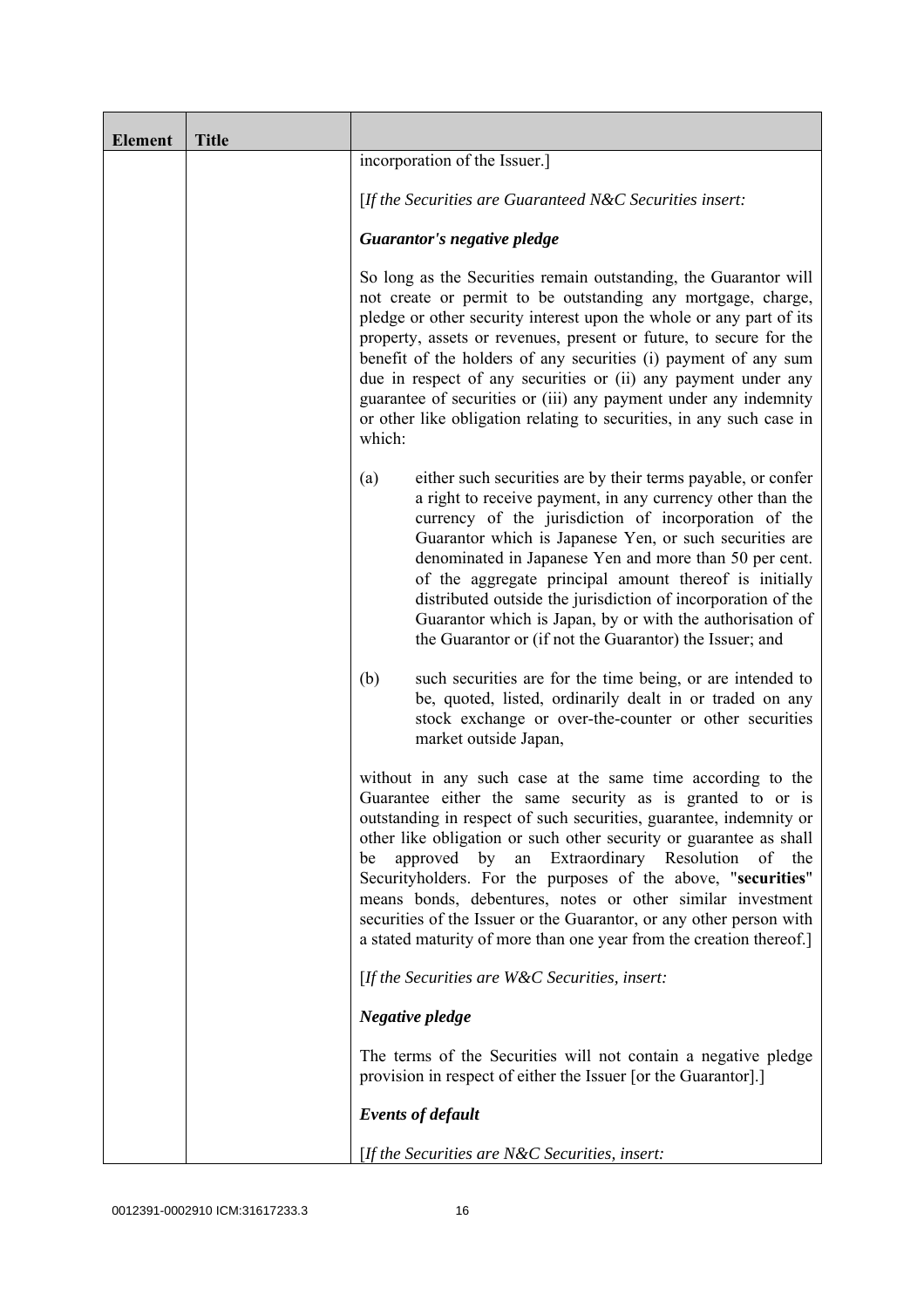| <b>Element</b> | <b>Title</b> |                                                                                                                                                                                                                                                                                                                                                                                                                                                                                                                                                                                                                                                                                                                                                                                                                                                                                                                                                                                                                                                                                                          |
|----------------|--------------|----------------------------------------------------------------------------------------------------------------------------------------------------------------------------------------------------------------------------------------------------------------------------------------------------------------------------------------------------------------------------------------------------------------------------------------------------------------------------------------------------------------------------------------------------------------------------------------------------------------------------------------------------------------------------------------------------------------------------------------------------------------------------------------------------------------------------------------------------------------------------------------------------------------------------------------------------------------------------------------------------------------------------------------------------------------------------------------------------------|
|                |              | The terms of the Securities will contain, amongst others, the<br>following events of default:                                                                                                                                                                                                                                                                                                                                                                                                                                                                                                                                                                                                                                                                                                                                                                                                                                                                                                                                                                                                            |
|                |              | default for a period of 30 days or more in payment of any<br>(a)<br>sum due in respect of the Securities;                                                                                                                                                                                                                                                                                                                                                                                                                                                                                                                                                                                                                                                                                                                                                                                                                                                                                                                                                                                                |
|                |              | failure by the Issuer [or the Guarantor] to perform or<br>(b)<br>observe any of [its][their respective] other covenants or<br>agreements under the Securities <sup>[1]</sup> , the Guarantee] or<br>(where such other covenants or agreements are for the<br>benefit of the Securityholders) the Agency Agreement<br>continuing for a period of 90 days after the date on which<br>written notice is given to the Issuer [and the Guarantor]<br>by any Securityholder requiring remedy of such default;                                                                                                                                                                                                                                                                                                                                                                                                                                                                                                                                                                                                  |
|                |              | any indebtedness for borrowed money other than the<br>(c)<br>Securities having an aggregate outstanding principal<br>amount equal to or greater than U.S.\$10,000,000 (or its<br>equivalent) of the Issuer [or the Guarantor] becomes<br>prematurely repayable following a default, or the Issuer<br>[or the Guarantor] defaults in the repayment of any such<br>indebtedness at the maturity thereof or at the expiration of<br>any applicable grace period therefor (or in the case of<br>such indebtedness due on demand, defaults in the<br>payment of such indebtedness at the expiration of three<br>business days after demand therefor or, if longer, any<br>applicable grace period therefor) or any guarantee of or<br>indemnity in respect of any indebtedness for borrowed<br>money of others having a principal amount or aggregate<br>principal amount for the time being outstanding of at least<br>U.S.\$10,000,000 (or its equivalent) given by the Issuer<br>[or the Guarantor] shall not be honoured when due and<br>called upon at the expiration of any applicable grace<br>period; |
|                |              | (d)<br>subject to certain exceptions, and, in certain instances, the<br>passing of a specified time period, events resulting from a<br>decree or order by a court relating to the reorganisation,<br>winding up, insolvency, bankruptcy or similar procedure<br>of the Issuer [or the Guarantor];                                                                                                                                                                                                                                                                                                                                                                                                                                                                                                                                                                                                                                                                                                                                                                                                        |
|                |              | events resulting from the instigation by the Issuer [or the<br>(e)<br>Guarantor] of, or the consent of the Issuer [or the<br>Guarantor] to, proceedings relating to the reorganisation,<br>bankruptcy or similar procedure of the Issuer [or the<br>Guarantor] or the moratorium of payments in respect of<br>the Issuer; [or]                                                                                                                                                                                                                                                                                                                                                                                                                                                                                                                                                                                                                                                                                                                                                                           |
|                |              | (f)<br>subject to certain exceptions, the Issuer [or the Guarantor]<br>ceasing to carry on the whole or substantially the whole                                                                                                                                                                                                                                                                                                                                                                                                                                                                                                                                                                                                                                                                                                                                                                                                                                                                                                                                                                          |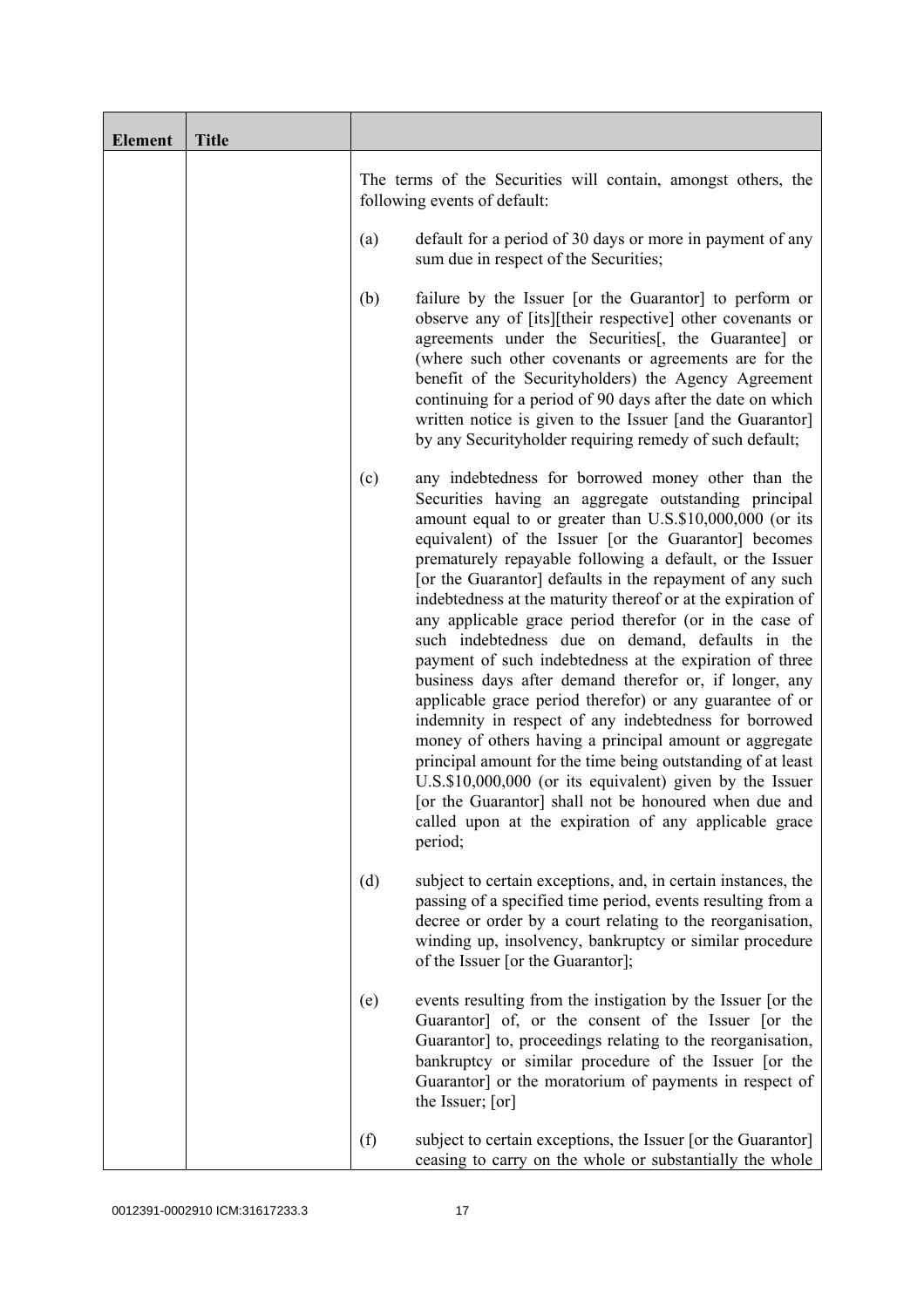| <b>Element</b> | <b>Title</b>                                                                                                                   |                                                                                                                                                                                                                                                                                                                                                                                                                                         |
|----------------|--------------------------------------------------------------------------------------------------------------------------------|-----------------------------------------------------------------------------------------------------------------------------------------------------------------------------------------------------------------------------------------------------------------------------------------------------------------------------------------------------------------------------------------------------------------------------------------|
|                |                                                                                                                                | of its business or disposing of the whole or substantially<br>the whole of its assets[.] $\lceil$ ; or                                                                                                                                                                                                                                                                                                                                  |
|                |                                                                                                                                | for any reason whatsoever the Guarantee not being (or<br>(g)<br>being claimed by the Guarantor not to be) in full force<br>and effect.]]                                                                                                                                                                                                                                                                                                |
|                |                                                                                                                                | [If the Securities are $W\&C$ Securities, insert:                                                                                                                                                                                                                                                                                                                                                                                       |
|                |                                                                                                                                | The terms of the Securities will contain; amongst others, the<br>following events of default:                                                                                                                                                                                                                                                                                                                                           |
|                |                                                                                                                                | events resulting from a decree or order by a court relating<br>(a)<br>to the reorganisation, winding-up, insolvency, bankruptcy<br>or similar procedure of the Issuer [or the Guarantor]<br>(subject to certain exceptions); or                                                                                                                                                                                                         |
|                |                                                                                                                                | (b)<br>events resulting from the instigation by the Issuer [or the<br>Guarantor] of, or the consent of the Issuer [or the<br>Guarantor] to, proceedings relating to the reorganisation,<br>bankruptcy or similar procedure of the Issuer [or the<br>Guarantor] or the moratorium of payments in respect of<br>the Issuer.]                                                                                                              |
|                |                                                                                                                                | <b>Meetings</b>                                                                                                                                                                                                                                                                                                                                                                                                                         |
|                |                                                                                                                                | The relevant Conditions contain provisions for calling meetings<br>of Securityholders to consider matters affecting their interests<br>generally. These provisions permit defined majorities to bind all<br>Securityholders including Securityholders who did not attend and<br>vote at the relevant meeting and Securityholders who voted in a<br>manner contrary to the majority.                                                     |
| [C.9]          | Interest/Redemption                                                                                                            | <i>Interest</i>                                                                                                                                                                                                                                                                                                                                                                                                                         |
|                | of N&C Securities<br>(Do not include this<br>Element C.9 if the<br>relevant Securities<br>are derivative<br>securities for the | Securities may or may not bear interest.<br>Interest-bearing<br>Securities will either bear interest payable at a fixed rate, a<br>floating rate, a structured floating rate, an FX linked rate, an<br>equity linked rate, an index linked rate, an inflation index linked<br>rate or a swap rate linked rate.                                                                                                                          |
|                | purpose of<br>Commission                                                                                                       | Issue specific summary:                                                                                                                                                                                                                                                                                                                                                                                                                 |
|                | Regulation (EC) No.<br>809/2004 (as<br>amended) (being<br>Securities which may<br>redeem at an amount                          | [For fixed rate interest Securities: The Securities bear interest<br>[from their date of issue/from $\lceil \bullet \rceil$ ] at the fixed rate of $\lceil \bullet \rceil$ per<br>cent. per annum. As of the Issue Date, the yield of the Securities<br>is $\lceil \bullet \rceil$ per cent. Interest will be paid [annually] in arrear on $\lceil \bullet \rceil$ in<br>each year. The first interest payment will be made on $[•]$ .] |
|                | other than 100% of<br>their nominal<br>amount (Derivative                                                                      | [For floating rate interest Securities: The Securities bear interest<br>[from their date of issue/from $\lceil \bullet \rceil$ ] at floating rates calculated by                                                                                                                                                                                                                                                                        |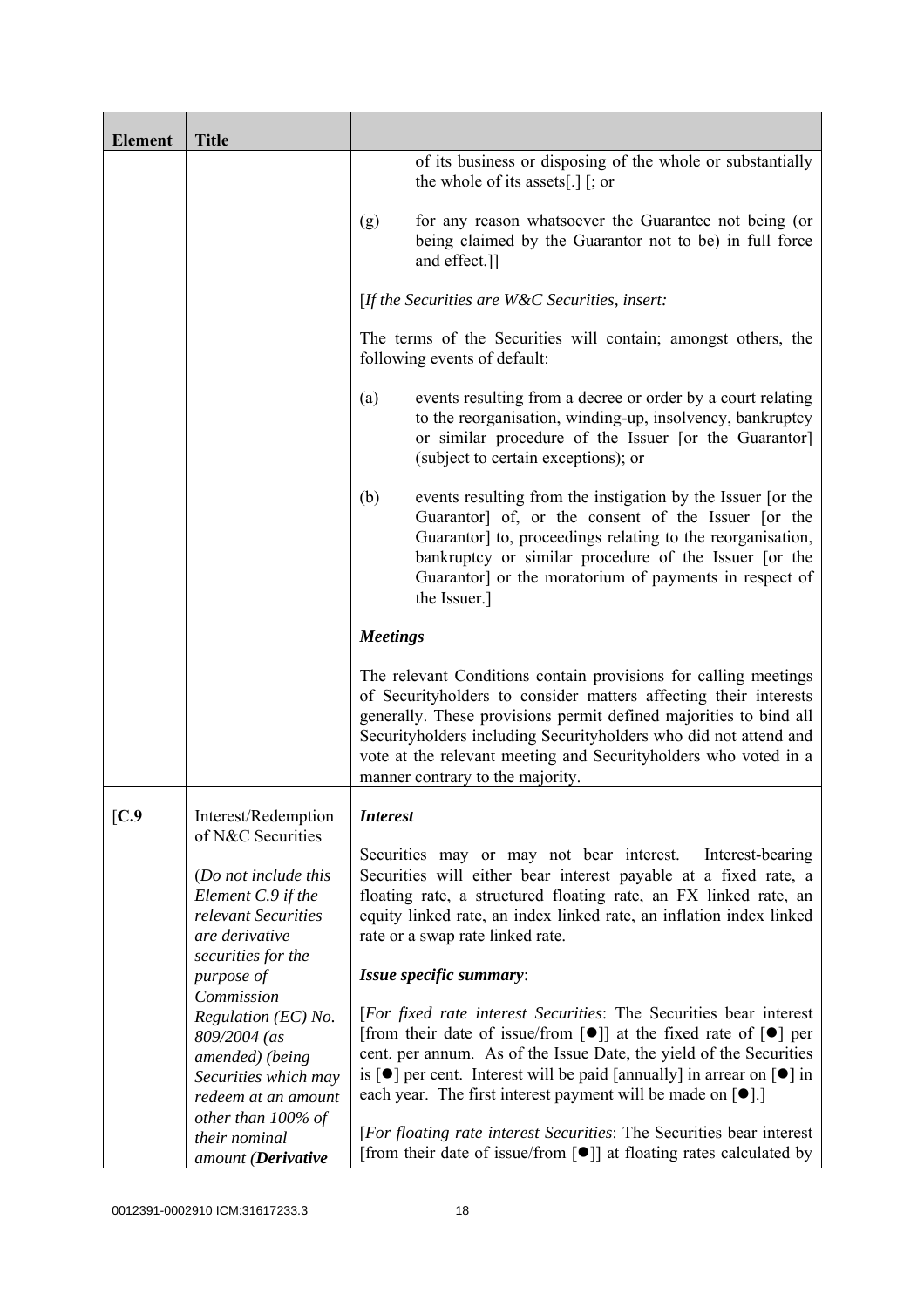| <b>Element</b> | <b>Title</b> |                                                                                                                                                                                                                                                                                                                                                                                                                                                                                                                                                                                                                                                                                                                                                                                                                                                                                                    |
|----------------|--------------|----------------------------------------------------------------------------------------------------------------------------------------------------------------------------------------------------------------------------------------------------------------------------------------------------------------------------------------------------------------------------------------------------------------------------------------------------------------------------------------------------------------------------------------------------------------------------------------------------------------------------------------------------------------------------------------------------------------------------------------------------------------------------------------------------------------------------------------------------------------------------------------------------|
|                | Securities)) | reference to [specify reference rate for Securities being issued]<br>[plus/minus] a margin of [ $\bullet$ ] per cent. Interest will be paid<br>[quarterly/semi-annually/annually] in arrear on [ $\bullet$ ] in each year[,<br>subject to adjustment for non-business days]. The first interest<br>payment will be made on $\lceil \bullet \rceil$ .]                                                                                                                                                                                                                                                                                                                                                                                                                                                                                                                                              |
|                |              | [For Securities with a derivative component to the interest<br>payment: The Securities bear interest [from their date of<br>issue/from $\lceil \bullet \rceil$ at [a structured floating rate/a FX linked rate/an<br>equity linked rate/an index linked rate/an inflation index linked<br>rate/a swap rate linked rate] as set out in item C.10. Interest will be<br>paid [quarterly/semi-annually/annually] in arrear on [ $\bullet$ ] in each<br>year. The first interest payment will be made on $[•]$ .                                                                                                                                                                                                                                                                                                                                                                                        |
|                |              | [Include for floating rate securities only where a maximum<br>and/or minumum rate of interest applies: The Rate of Interest [for<br>any Coupon Period] shall not [exceed the Maximum Rate of<br>Interest [or] [be less than the Minimum Rate of Interest]. [The<br>[Maximum][Minimum] Rate of Interest for [each Coupon Period]<br>will be [specify (per Coupon Period if Maximum/Minimum Rate<br>of Interest varies between Coupon Periods)].                                                                                                                                                                                                                                                                                                                                                                                                                                                     |
|                |              | [Not Applicable - The Securities do not bear any interest [and will]<br>be offered and sold at a discount to their nominal amount.]                                                                                                                                                                                                                                                                                                                                                                                                                                                                                                                                                                                                                                                                                                                                                                |
|                |              | Redemption                                                                                                                                                                                                                                                                                                                                                                                                                                                                                                                                                                                                                                                                                                                                                                                                                                                                                         |
|                |              | The terms under which Securities may be redeemed (including<br>the maturity date and the price at which they will be redeemed on<br>the maturity date as well as any provisions relating to early<br>redemption) will be agreed between the Issuer and the relevant<br>Dealer at the time of issue of the relevant Securities.                                                                                                                                                                                                                                                                                                                                                                                                                                                                                                                                                                     |
|                |              | Issue specific summary:                                                                                                                                                                                                                                                                                                                                                                                                                                                                                                                                                                                                                                                                                                                                                                                                                                                                            |
|                |              | Unless previously redeemed or cancelled, each Security will be<br>redeemed on [ <i>Insert relevant Maturity Date</i> ] at $\lceil \text{par}/\rceil \bullet \rceil$ per cent.<br>of its nominal amount].                                                                                                                                                                                                                                                                                                                                                                                                                                                                                                                                                                                                                                                                                           |
|                |              | The Securities may be redeemed early [for tax reasons][[,] at the<br>option of the Issuer][[,] at the option of security holders][[,][and]<br>upon the occurrence of certain regulatory events [[[, ][and] in<br>circumstances where the performance of the Issuer's [or the<br>Guarantor's] obligations under the Securities [or the Guarantee (as<br>applicable)] has or will become unlawful, illegal or otherwise<br>prohibited] [and following the occurrence of certain events<br>relating to [the][any] [asset][or][basis] by reference to which the<br>return on the Securities may be determined including those<br>[Adjustment][and][Disruption] Events described in Element C.10<br>below] at [specify each permutation of the early redemption price<br>from the Conditions (including, where relevant, replicating the<br>method by which the relevant early redemption price will be |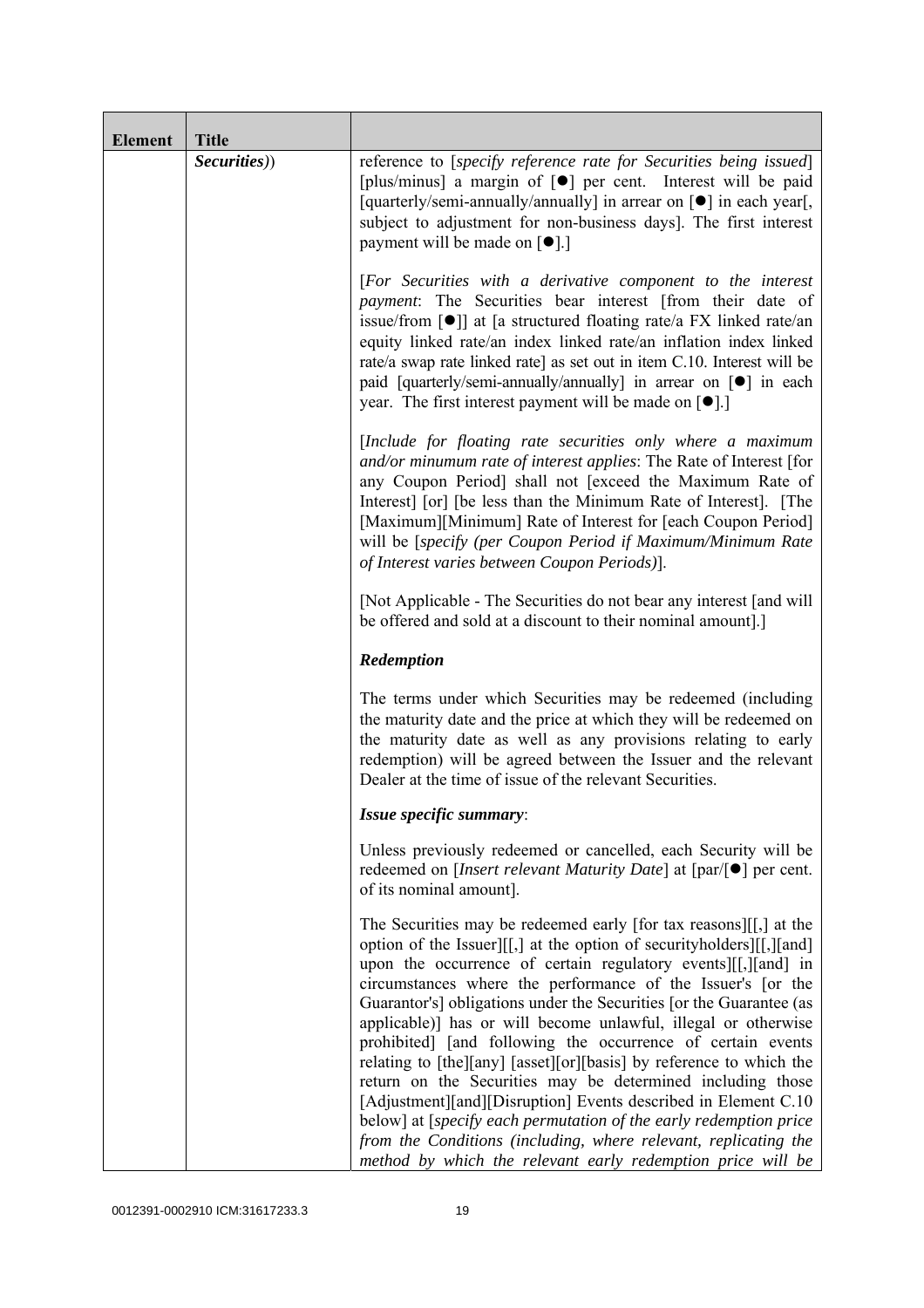| <b>Element</b> | <b>Title</b>                                                                               |                                                                                                                                                                                                                                                                                                                                                                                                                                                                                                                                                             |
|----------------|--------------------------------------------------------------------------------------------|-------------------------------------------------------------------------------------------------------------------------------------------------------------------------------------------------------------------------------------------------------------------------------------------------------------------------------------------------------------------------------------------------------------------------------------------------------------------------------------------------------------------------------------------------------------|
|                |                                                                                            | calculated from the Conditions) and the circumstances in which<br>each such permutation may apply in accordance with the<br>Conditions.<br>If relevant, specify any maximum or minimum<br>redemption amounts, applicable to the Securities being issued].                                                                                                                                                                                                                                                                                                   |
|                |                                                                                            | <b>Representative of Securityholders</b>                                                                                                                                                                                                                                                                                                                                                                                                                                                                                                                    |
|                |                                                                                            | Not Applicable – No representative of the Security holders has<br>been appointed by the Issuer.                                                                                                                                                                                                                                                                                                                                                                                                                                                             |
|                |                                                                                            | Please also refer to item C.8 above for rights attaching to the<br>Securities.]                                                                                                                                                                                                                                                                                                                                                                                                                                                                             |
| [C.10]         | Derivative<br>component in the                                                             | [Not Applicable – There is no derivative component to the<br>interest payment for the Securities]                                                                                                                                                                                                                                                                                                                                                                                                                                                           |
|                | interest payment<br>(Do not include this<br>Element C.10 if the                            | (This Element should be specified as "Not Applicable" if there is<br>no derivative component to the interest payment for the<br>Securities)                                                                                                                                                                                                                                                                                                                                                                                                                 |
|                | relevant Securities<br>are Derivative<br>Securities as defined<br>in Element C.9<br>above) | [Payments of interest in respect of the Securities will be<br>determined by reference to the performance of the [insert relevant<br><i>Reference Item(s)</i> ]. The Calculation Agent for the Securities is<br>$\lceil \bullet \rceil$ .                                                                                                                                                                                                                                                                                                                    |
|                |                                                                                            | [Insert if applicable:                                                                                                                                                                                                                                                                                                                                                                                                                                                                                                                                      |
|                |                                                                                            | Coupon Accrual Date means [ $\bullet$ ].                                                                                                                                                                                                                                                                                                                                                                                                                                                                                                                    |
|                |                                                                                            | Coupon Period means [insert coupon period].                                                                                                                                                                                                                                                                                                                                                                                                                                                                                                                 |
|                |                                                                                            | Coupon Payment Date means [ $\bullet$ ].]                                                                                                                                                                                                                                                                                                                                                                                                                                                                                                                   |
|                |                                                                                            | [Include where a maximum and/or minumum rate of interest<br><i>applies:</i> Notwithstanding the Rate of Interest that may be<br>calculated in accordance with the provisions set out below, the<br>Rate of Interest [for any Coupon Period] shall not [exceed the<br>Maximum Rate of Interest [or] [be less than the Minimum<br>Rate of Interest].<br>[The [Maximum][Minimum] Rate of<br>Interest for [each Coupon Period] will be [specify (per Coupon<br>Period if Maximum/Minimum Rate of Interest varies between<br>Coupon Periods)[.]]                 |
|                |                                                                                            | <i>In the case of Fixed FX Interest N&amp;C Securities:</i> The interest<br>payable in respect of the Securities will be an amount in the<br>Settlement Currency.                                                                                                                                                                                                                                                                                                                                                                                           |
|                |                                                                                            | The Rate of Interest for each Coupon Period shall be a rate<br>expressed as a percentage (which will not be less than, but may be<br>equal to, zero) calculated by the Calculation Agent equal to [in the<br>case of a Fixed FX Interest N&C Security specified as a Currency<br>2 Fixed Rate N&C Security: the Base Rate of Interest multiplied by<br>the relevant Settlement Rate, calculated by the Calculation Agent<br>as of the relevant Valuation Date] [in the case of a Fixed FX<br>Interest N&C Security specified as a Currency 1 Fixed Rate N&C |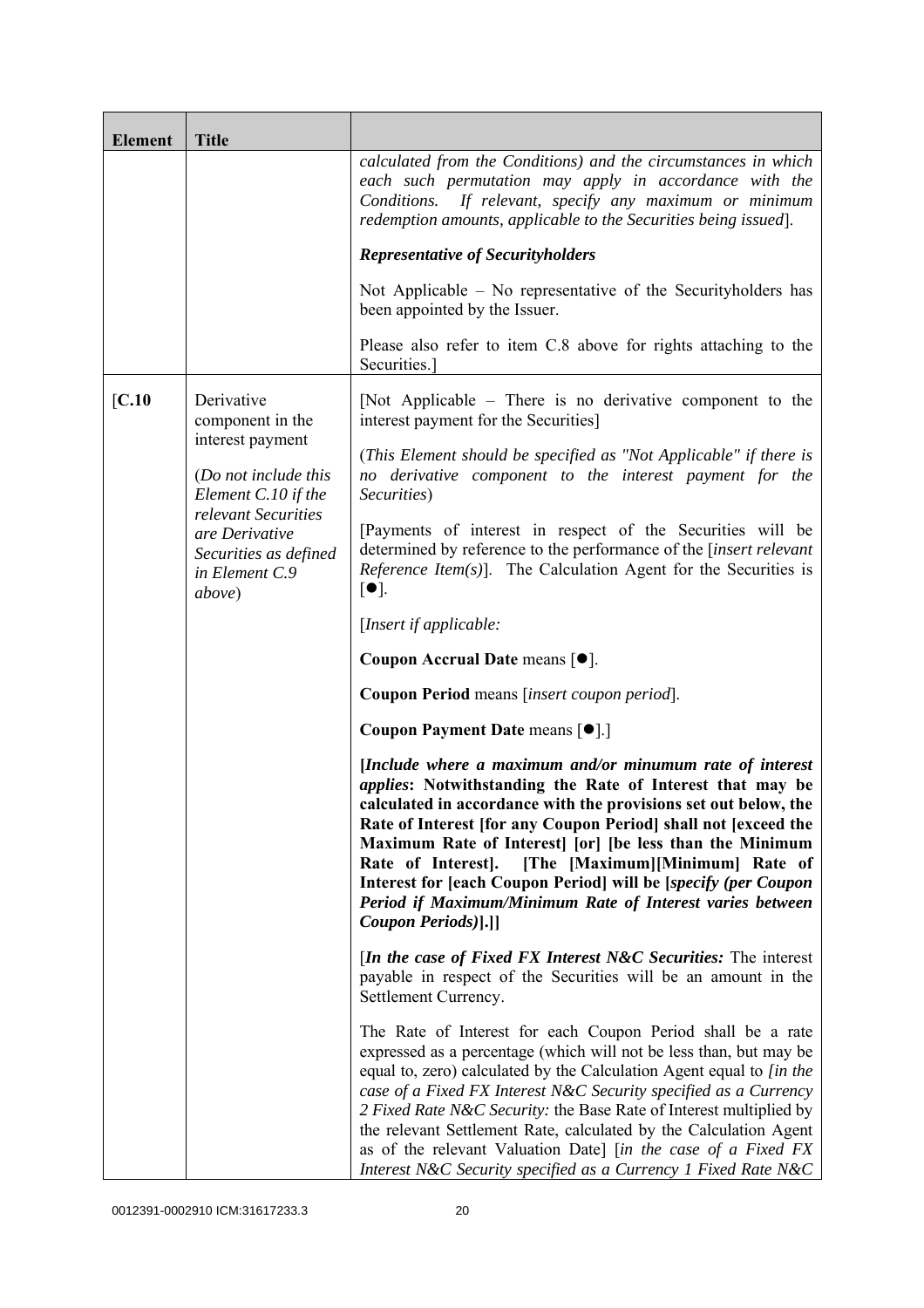| <b>Element</b> | <b>Title</b> |                                                                                                                                                                                                                                                                                                                                                                                                                                                                                                                                                                                                                                       |
|----------------|--------------|---------------------------------------------------------------------------------------------------------------------------------------------------------------------------------------------------------------------------------------------------------------------------------------------------------------------------------------------------------------------------------------------------------------------------------------------------------------------------------------------------------------------------------------------------------------------------------------------------------------------------------------|
|                |              | Security: the Base Rate of Interest divided by the relevant<br>Settlement Rate, calculated by the Calculation Agent as of the<br>relevant Valuation Date].                                                                                                                                                                                                                                                                                                                                                                                                                                                                            |
|                |              | Where:                                                                                                                                                                                                                                                                                                                                                                                                                                                                                                                                                                                                                                |
|                |              | <b>Currency Pair</b> means [specify Currency Pairs in form of [insert]<br>first currency]/[insert second currency]] (repeat for each<br>Currency Pair).                                                                                                                                                                                                                                                                                                                                                                                                                                                                               |
|                |              | <b>Base Rate of Interest means <math>\lceil \bullet \rceil</math> per cent.</b>                                                                                                                                                                                                                                                                                                                                                                                                                                                                                                                                                       |
|                |              | <b>FX Price Source</b> means [specify per Settlement Rate Option].                                                                                                                                                                                                                                                                                                                                                                                                                                                                                                                                                                    |
|                |              | Reference Exchange Rate means the spot exchange rate for the<br>Specified Currency quoted against the Settlement Currency<br>expressed as the number of units of the Specified Currency<br>quoted per one unit of the Settlement Currency.                                                                                                                                                                                                                                                                                                                                                                                            |
|                |              | Relevant Currency means each of the Specified Currency and<br>the Settlement Currency.                                                                                                                                                                                                                                                                                                                                                                                                                                                                                                                                                |
|                |              | Settlement Rate means the Reference Exchange Rate on the<br>relevant Valuation Date at the Valuation Time as determined by<br>the Calculation Agent by reference to the Settlement Rate Option<br>(and such determination may be made, without limitation, with<br>such adjustments as are, at the discretion of the Calculation<br>Agent, necessary to the published quoting conventions and/or<br>implying the Reference Exchange Rate from more than one<br>Settlement Rate Option) unless any applicable disruption event<br>exists or occurs, in which case, the Settlement Rate will be<br>determined by the Calculation Agent. |
|                |              | <b>Settlement Rate Option</b> means the rate published for the<br>Specified Currency/Settlement Currency fixing rate on the FX<br>Price Source at or about the Valuation Time on the relevant<br>Valuation Date or, if the Reference Exchange Rate is to be<br>implied from more than one Settlement Rate Option, the rate, for<br>each Currency Pair, published for the Currency Pair fixing rate on<br>the FX Price Source at or about the Valuation Time on the<br>Valuation Date.                                                                                                                                                 |
|                |              | Valuation Date means $[•]$ .                                                                                                                                                                                                                                                                                                                                                                                                                                                                                                                                                                                                          |
|                |              | <b>Valuation Time means <math>\lceil \bullet \rceil</math>.</b>                                                                                                                                                                                                                                                                                                                                                                                                                                                                                                                                                                       |
|                |              | [In the case of Equity Basket Conditional Interest N&C<br><b>Securities:</b> The Rate of Interest in respect of a Coupon Payment<br>Date shall be a rate expressed as a percentage (which will not be<br>less than, but may be equal to, zero) calculated by the Calculation<br>Agent equal to:                                                                                                                                                                                                                                                                                                                                       |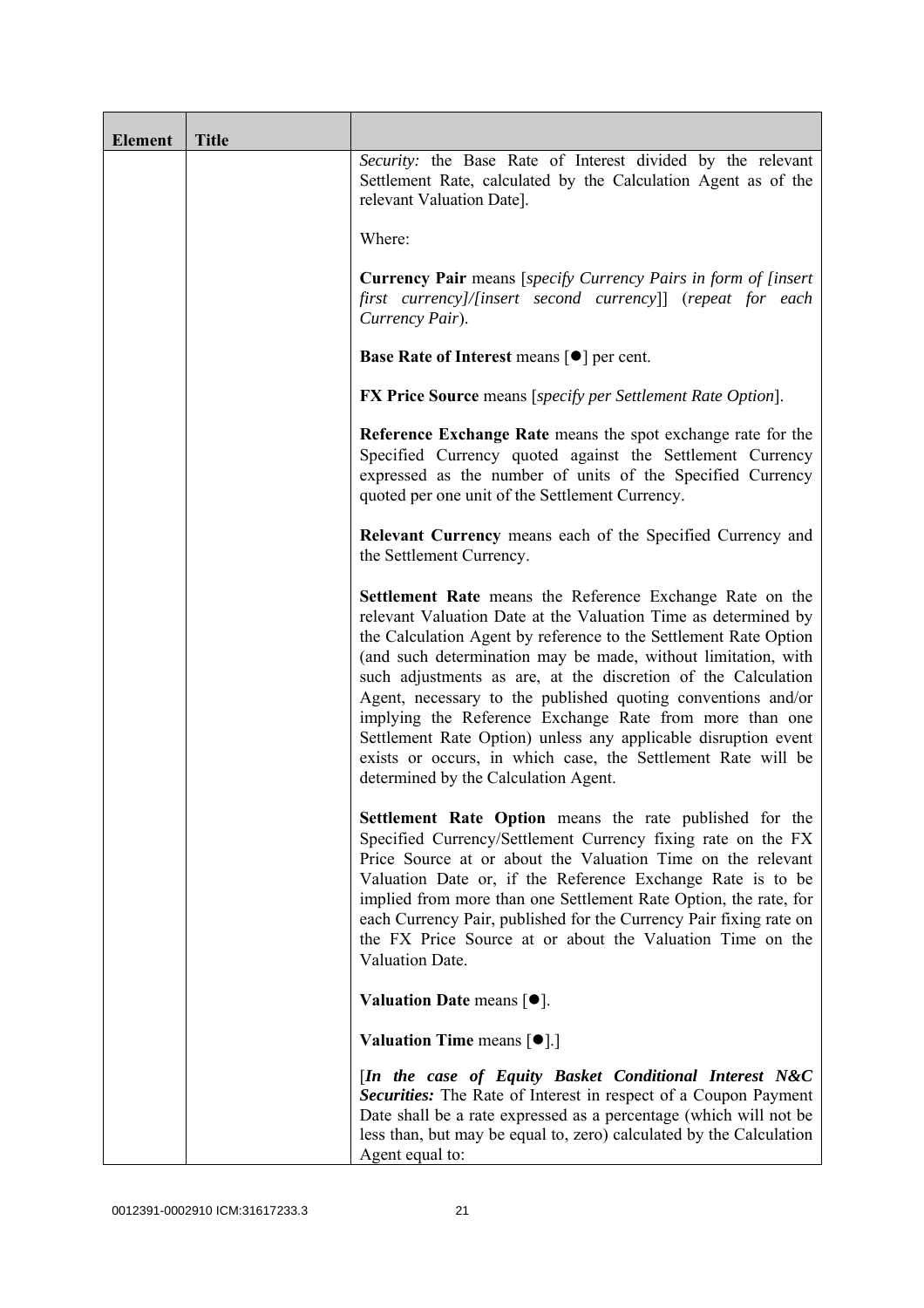| <b>Element</b> | <b>Title</b> |                                                                                                                                                                                                                                                              |
|----------------|--------------|--------------------------------------------------------------------------------------------------------------------------------------------------------------------------------------------------------------------------------------------------------------|
|                |              | if no Conditional Coupon Barrier Event has occurred on<br>(a)<br>the Observation Date immediately preceding such<br>Coupon Payment Date, the Base Rate of Interest; or                                                                                       |
|                |              | if a Conditional Coupon Barrier Event has occurred on<br>(b)<br>the Observation Date immediately preceding<br>such<br>Coupon Payment Date, the Floor Rate of Interest.                                                                                       |
|                |              | All Equity Basket Conditional Interest N&C Securities are<br>Conditional Interest N&C Securities.                                                                                                                                                            |
|                |              | Where:                                                                                                                                                                                                                                                       |
|                |              | Base Rate of Interest means [ $\bullet$ ] per cent. per annum.                                                                                                                                                                                               |
|                |              | <b>Conditional Coupon Barrier Event means the Coupon</b><br>Reference Performance in respect of any Share on an Observation<br>Date is equal to or less than the Conditional Coupon Barrier Level<br>in respect of such Observation Date.                    |
|                |              | <b>Conditional Coupon Barrier Level</b> means [specify % for each<br>Observation Date].                                                                                                                                                                      |
|                |              | Coupon Reference Performance means, in respect of an<br>Observation Date and a Share, a percentage determined by the<br>Calculation Agent equal to the Reference Performance of such<br>Share in respect of such Observation Date.                           |
|                |              | <b>Floor Rate of Interest means <math>\lceil \bullet \rceil</math> per cent.</b>                                                                                                                                                                             |
|                |              | i means a Share.                                                                                                                                                                                                                                             |
|                |              | Initial Valuation Date means [ $\bullet$ ].                                                                                                                                                                                                                  |
|                |              | o means an Observation Date.                                                                                                                                                                                                                                 |
|                |              | <b>Observation Date means <math>\lceil \bullet \rceil</math>.</b>                                                                                                                                                                                            |
|                |              | Observation Price means, in respect of an Observation Date and<br>a Share, an amount equal to the price per share in respect of such<br>Share quoted on the applicable exchange at the Valuation Time<br>on such Observation Date.                           |
|                |              | Reference Performance means, in respect of an Observation<br>Date and a Share, a rate expressed as a percentage (which will not<br>be less than, but may be equal to, zero) calculated by the<br>Calculation Agent in accordance with the following formula: |
|                |              | Observation Price <sub>i.o</sub>                                                                                                                                                                                                                             |
|                |              | Strike Price <sub>i</sub>                                                                                                                                                                                                                                    |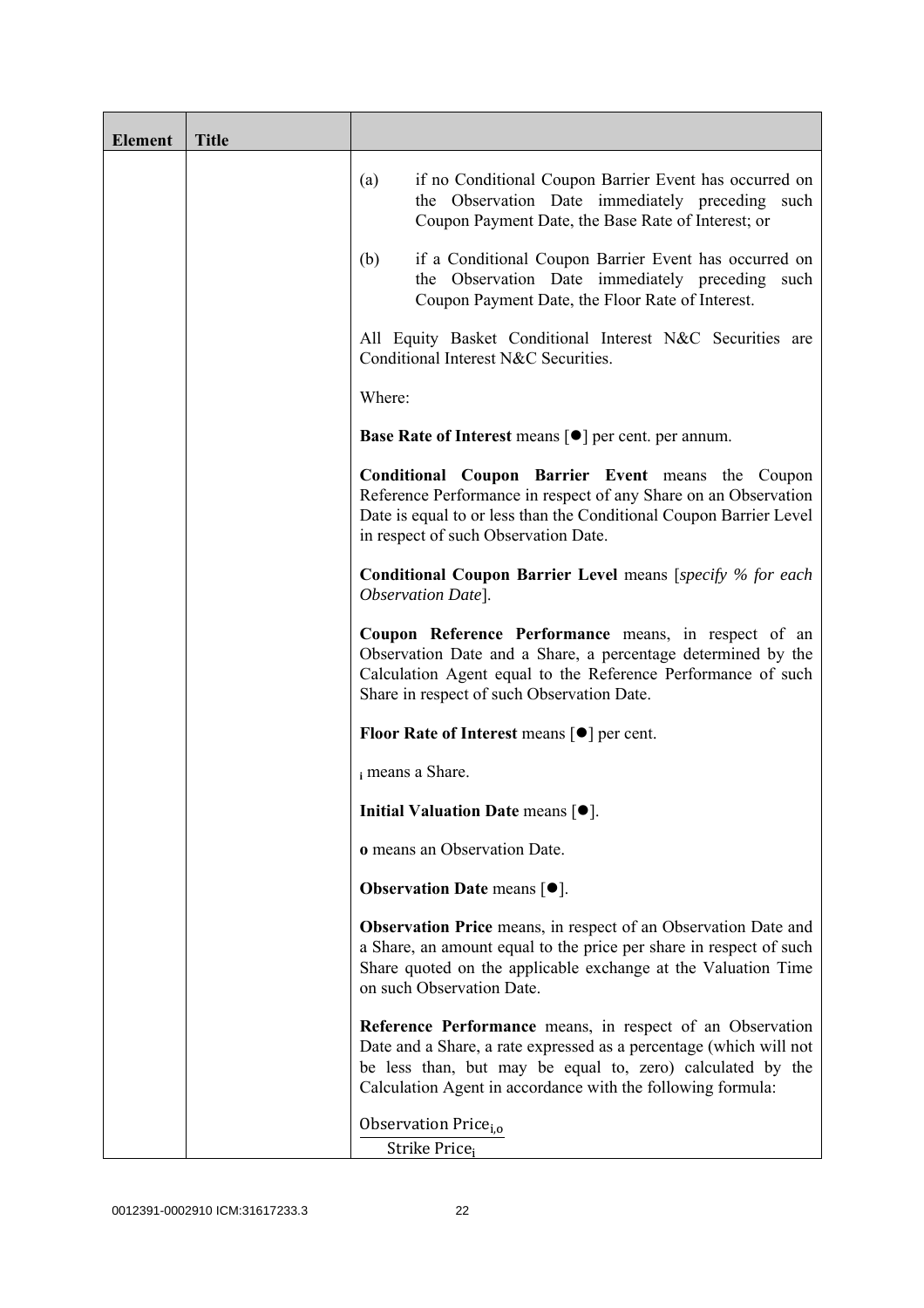| <b>Element</b> | <b>Title</b> |                                                                                                                                                                                                                                                                                         |
|----------------|--------------|-----------------------------------------------------------------------------------------------------------------------------------------------------------------------------------------------------------------------------------------------------------------------------------------|
|                |              | <b>Share</b> means $\lceil \bullet \rceil$ .                                                                                                                                                                                                                                            |
|                |              | <b>Strike Price</b> means, in relation to a Share, the price per share in<br>respect of such Share quoted on the applicable exchange at the<br>Valuation Time on the Initial Valuation Date.                                                                                            |
|                |              | <b>Valuation Time means <math>\lceil \bullet \rceil</math>.</b>                                                                                                                                                                                                                         |
|                |              | [In the case of Index Basket Conditional Interest N&C<br>Securities: The Rate of Interest in respect of a Coupon Payment<br>Date shall be a rate expressed as a percentage (which will not be<br>less than, but may be equal to, zero) calculated by the Calculation<br>Agent equal to: |
|                |              | if no Conditional Coupon Barrier Event has occurred on<br>(a)<br>the Observation Date immediately preceding such<br>Coupon Payment Date, the Base Rate of Interest; or                                                                                                                  |
|                |              | if a Conditional Coupon Barrier Event has occurred on<br>(b)<br>the Observation Date immediately preceding<br>such<br>Coupon Payment Date, the Floor Rate of Interest.                                                                                                                  |
|                |              | All Index Basket Conditional Interest N&C Securities are<br>Conditional Interest N&C Securities.                                                                                                                                                                                        |
|                |              | Where:                                                                                                                                                                                                                                                                                  |
|                |              | <b>Base Rate of Interest means <math>\lceil \bullet \rceil</math> per cent.</b>                                                                                                                                                                                                         |
|                |              | <b>Conditional Coupon Barrier Event means the Coupon</b><br>Reference Performance in respect of any Index on an Observation<br>Date is equal to or less than the Conditional Coupon Barrier Level<br>in respect of such Observation Date.                                               |
|                |              | <b>Conditional Coupon Barrier Level means [specify % for each</b><br>Observation Date].                                                                                                                                                                                                 |
|                |              | Coupon Reference Performance means, in respect of an<br>Observation Date and an Index, a percentage determined by the<br>Calculation Agent equal to the Reference Performance of such<br>Index in respect of such Observation Date.                                                     |
|                |              | <b>Floor Rate of Interest means <math>\lceil \bullet \rceil</math> per cent.</b>                                                                                                                                                                                                        |
|                |              | i means an Index.                                                                                                                                                                                                                                                                       |
|                |              | <b>Index</b> means $\lceil \bullet \rceil$ .                                                                                                                                                                                                                                            |
|                |              | Initial Valuation Date means $[•]$ .                                                                                                                                                                                                                                                    |
|                |              | o means an Observation Date.                                                                                                                                                                                                                                                            |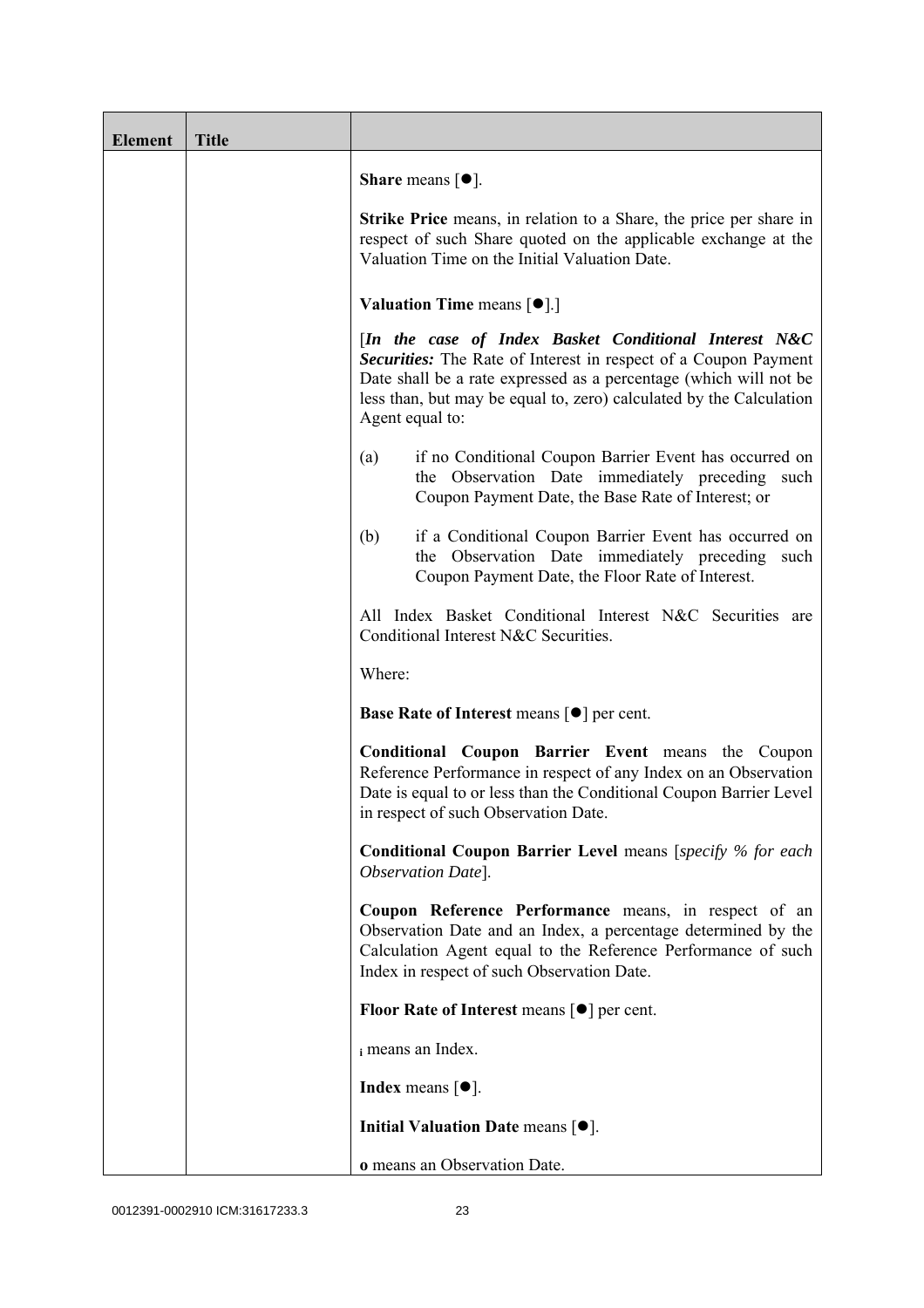| <b>Element</b> | <b>Title</b> |                                                                                                                                                                                                                                                                                                                                                                                                                                                                                                                                                                                                                                                                                                                          |
|----------------|--------------|--------------------------------------------------------------------------------------------------------------------------------------------------------------------------------------------------------------------------------------------------------------------------------------------------------------------------------------------------------------------------------------------------------------------------------------------------------------------------------------------------------------------------------------------------------------------------------------------------------------------------------------------------------------------------------------------------------------------------|
|                |              | Observation Date means [ $\bullet$ ].                                                                                                                                                                                                                                                                                                                                                                                                                                                                                                                                                                                                                                                                                    |
|                |              | <b>Observation Level</b> means, in respect of an Observation Date and<br>an Index, an amount equal to the closing level of such Index, as<br>calculated and announced by the relevant index sponsor, at the<br>Valuation Time on such Observation Date.                                                                                                                                                                                                                                                                                                                                                                                                                                                                  |
|                |              | <b>Reference Performance</b> means, in respect of an Observation Date<br>and an Index, a rate expressed as a percentage (which will not be<br>less than, but may be equal to, zero) calculated by the Calculation<br>Agent in accordance with the following formula:                                                                                                                                                                                                                                                                                                                                                                                                                                                     |
|                |              | Observation Level <sub>i,o</sub><br>Strike Level <sub>i</sub>                                                                                                                                                                                                                                                                                                                                                                                                                                                                                                                                                                                                                                                            |
|                |              | <b>Strike Level</b> means, in relation to an Index, the closing level of<br>such Index, as calculated and announced by the relevant index<br>sponsor, at the Valuation Time on the Initial Valuation Date.                                                                                                                                                                                                                                                                                                                                                                                                                                                                                                               |
|                |              | <b>Valuation Time means <math>\lceil \bullet \rceil</math>.</b>                                                                                                                                                                                                                                                                                                                                                                                                                                                                                                                                                                                                                                                          |
|                |              | [In the case of Multi-Rate Interest N&C Securities: The Rate of<br>Interest for each Coupon Period shall be a rate expressed as a<br>percentage (which will not be less than, but may be equal to,<br>zero) calculated by the Calculation Agent equal to:                                                                                                                                                                                                                                                                                                                                                                                                                                                                |
|                |              | the Cap; or, if lesser<br>(a)                                                                                                                                                                                                                                                                                                                                                                                                                                                                                                                                                                                                                                                                                            |
|                |              | (b)<br>(i) the Floor or, if greater, (ii) the Rates Performance in<br>respect of such Coupon Period.                                                                                                                                                                                                                                                                                                                                                                                                                                                                                                                                                                                                                     |
|                |              | Where:                                                                                                                                                                                                                                                                                                                                                                                                                                                                                                                                                                                                                                                                                                                   |
|                |              | Cap means $\lceil \bullet \rceil$ per cent.                                                                                                                                                                                                                                                                                                                                                                                                                                                                                                                                                                                                                                                                              |
|                |              | <b>Designated Maturity means, in respect of the First Rate <math>\lceil \bullet \rceil</math> and</b><br>in respect of the Second Rate $[•]$ .                                                                                                                                                                                                                                                                                                                                                                                                                                                                                                                                                                           |
|                |              | First Rate means, in respect of a Coupon Period, the rate that<br>would be determined for that Coupon Period were the floating<br>rate N&C Security provisions of the Conditions to apply to<br>determine the First Rate, with the floating rate being calculated by<br>reference to [specify first reference rate for Securities being<br><i>issued</i> ] and were ISDA Determination to be applicable for such<br>purposes[, provided that $[(i)]$ [if the rate so calculated is greater<br>than the relevant First Rate Cap, the First Rate shall be the First<br>Rate Cap][; and][[(ii)] if the rate so calculated is less than the<br>relevant First Rate Floor, the First Rate shall be the First Rate<br>Floor]]. |
|                |              | First Rate Amount means [specify for each Coupon Period].                                                                                                                                                                                                                                                                                                                                                                                                                                                                                                                                                                                                                                                                |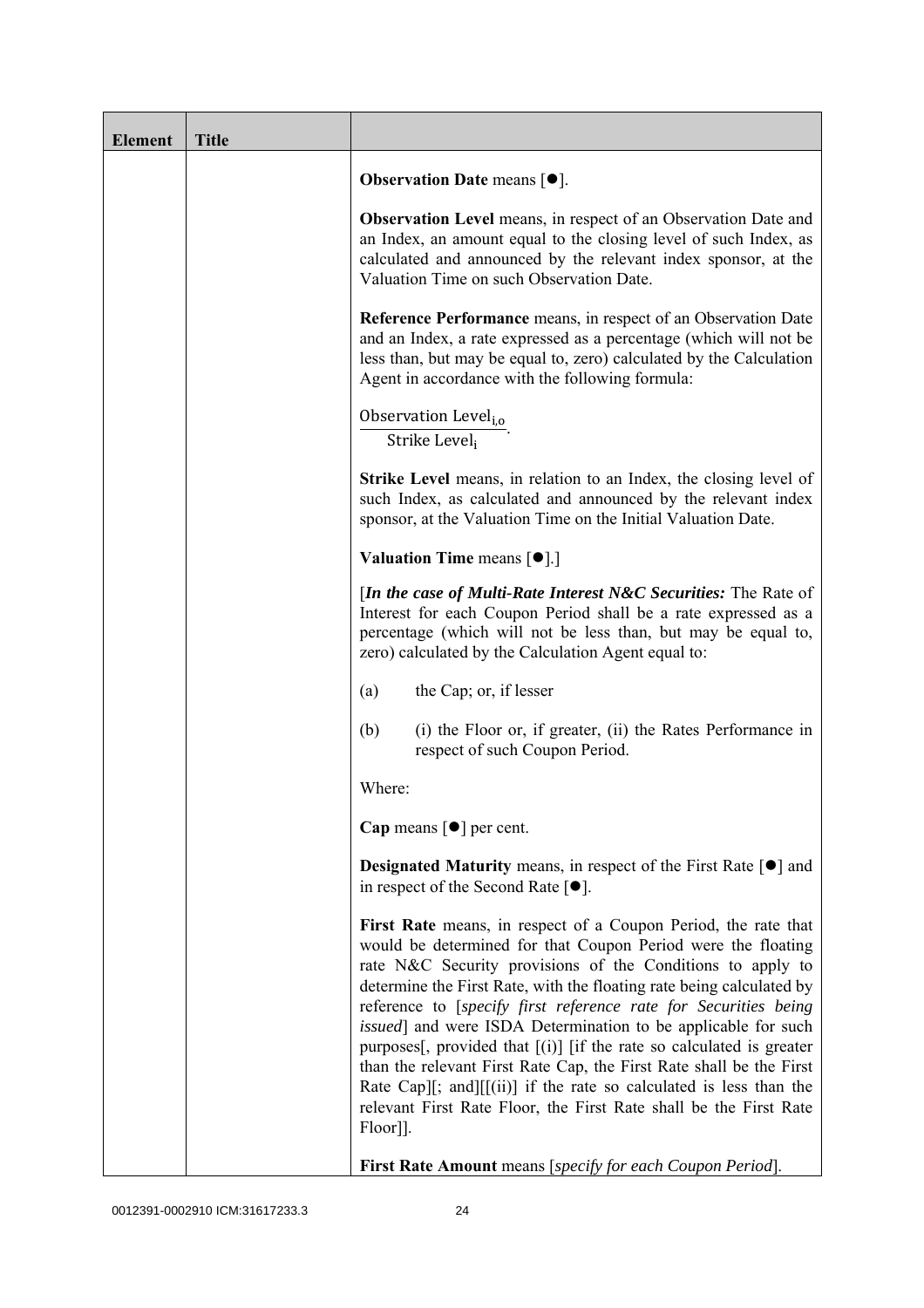| <b>Element</b> | <b>Title</b> |                                                                                                                                                                                                                                                                                                                                                                                                                                                                                                                                                                                                                                                                                                                           |  |  |
|----------------|--------------|---------------------------------------------------------------------------------------------------------------------------------------------------------------------------------------------------------------------------------------------------------------------------------------------------------------------------------------------------------------------------------------------------------------------------------------------------------------------------------------------------------------------------------------------------------------------------------------------------------------------------------------------------------------------------------------------------------------------------|--|--|
|                |              | [First Rate Cap means [specify for each Coupon Period].]                                                                                                                                                                                                                                                                                                                                                                                                                                                                                                                                                                                                                                                                  |  |  |
|                |              | [First Rate Floor means [specify for each Coupon Period].]                                                                                                                                                                                                                                                                                                                                                                                                                                                                                                                                                                                                                                                                |  |  |
|                |              | <b>Floating Rate Option</b> means, in respect of the First Rate $\lceil \bullet \rceil$ and<br>in respect of the Second Rate $[•]$ .<br>Floor means $\lceil \bullet \rceil$ per cent.                                                                                                                                                                                                                                                                                                                                                                                                                                                                                                                                     |  |  |
|                |              |                                                                                                                                                                                                                                                                                                                                                                                                                                                                                                                                                                                                                                                                                                                           |  |  |
|                |              | <b>Rates Performance</b> means, in respect of a Coupon Period, a rate<br>expressed as a percentage calculated by the Calculation Agent<br>equal to the sum of:                                                                                                                                                                                                                                                                                                                                                                                                                                                                                                                                                            |  |  |
|                |              | the product of (i) the First Rate Amount and (ii) the First<br>(a)<br>Rate, in each case in respect of such Coupon Period;                                                                                                                                                                                                                                                                                                                                                                                                                                                                                                                                                                                                |  |  |
|                |              | the product of (i) the Second Rate Amount and (ii) the<br>(b)<br>Second Rate, in each case in respect of such Coupon<br>Period; and                                                                                                                                                                                                                                                                                                                                                                                                                                                                                                                                                                                       |  |  |
|                |              | the Third Rate in respect of such Coupon Period.<br>(c)                                                                                                                                                                                                                                                                                                                                                                                                                                                                                                                                                                                                                                                                   |  |  |
|                |              | Reset Date means, in respect of the First Rate: [specify the first<br>day of the Coupon Period /[specify the last day of the Coupon<br>Period] and in respect of the Second Rate: [specify the first day of<br>the Coupon Period /[specify the last day of the Coupon Period].                                                                                                                                                                                                                                                                                                                                                                                                                                            |  |  |
|                |              | Second Rate means, in respect of a Coupon Period, the rate that<br>would be determined for that Coupon Period were the floating<br>rate N&C Security provisions of the Conditions to apply to<br>determine the Second Rate, with the floating rate being calculated<br>by reference to [specify second reference rate for Securities being<br>issued] and were ISDA Determination to be applicable for such<br>purposes[, provided that $[(i)]$ [if the rate so calculated is greater<br>than the relevant Second Rate Cap, the Second Rate shall be the<br>Second Rate Cap][; and][[(ii)] if the rate so calculated is less than<br>the relevant Second Rate Floor, the Second Rate shall be the<br>Second Rate Floor]]. |  |  |
|                |              | <b>Second Rate Amount</b> means [specify for each Coupon Period].                                                                                                                                                                                                                                                                                                                                                                                                                                                                                                                                                                                                                                                         |  |  |
|                |              | [Second Rate Cap means [specify for each Coupon Period].]                                                                                                                                                                                                                                                                                                                                                                                                                                                                                                                                                                                                                                                                 |  |  |
|                |              | [Second Rate Floor means [specify for each Coupon Period].]                                                                                                                                                                                                                                                                                                                                                                                                                                                                                                                                                                                                                                                               |  |  |
|                |              | <b>Third Rate</b> means [specify for each Coupon Period].]                                                                                                                                                                                                                                                                                                                                                                                                                                                                                                                                                                                                                                                                |  |  |
|                |              | [In the case of Range Accrual Interest N&C Securities: The<br>Rate of Interest for each Coupon Period shall be a rate expressed<br>as a percentage which will not be [greater than the Rate of<br>Interest Cap or] less than the Rate of Interest Floor but will                                                                                                                                                                                                                                                                                                                                                                                                                                                          |  |  |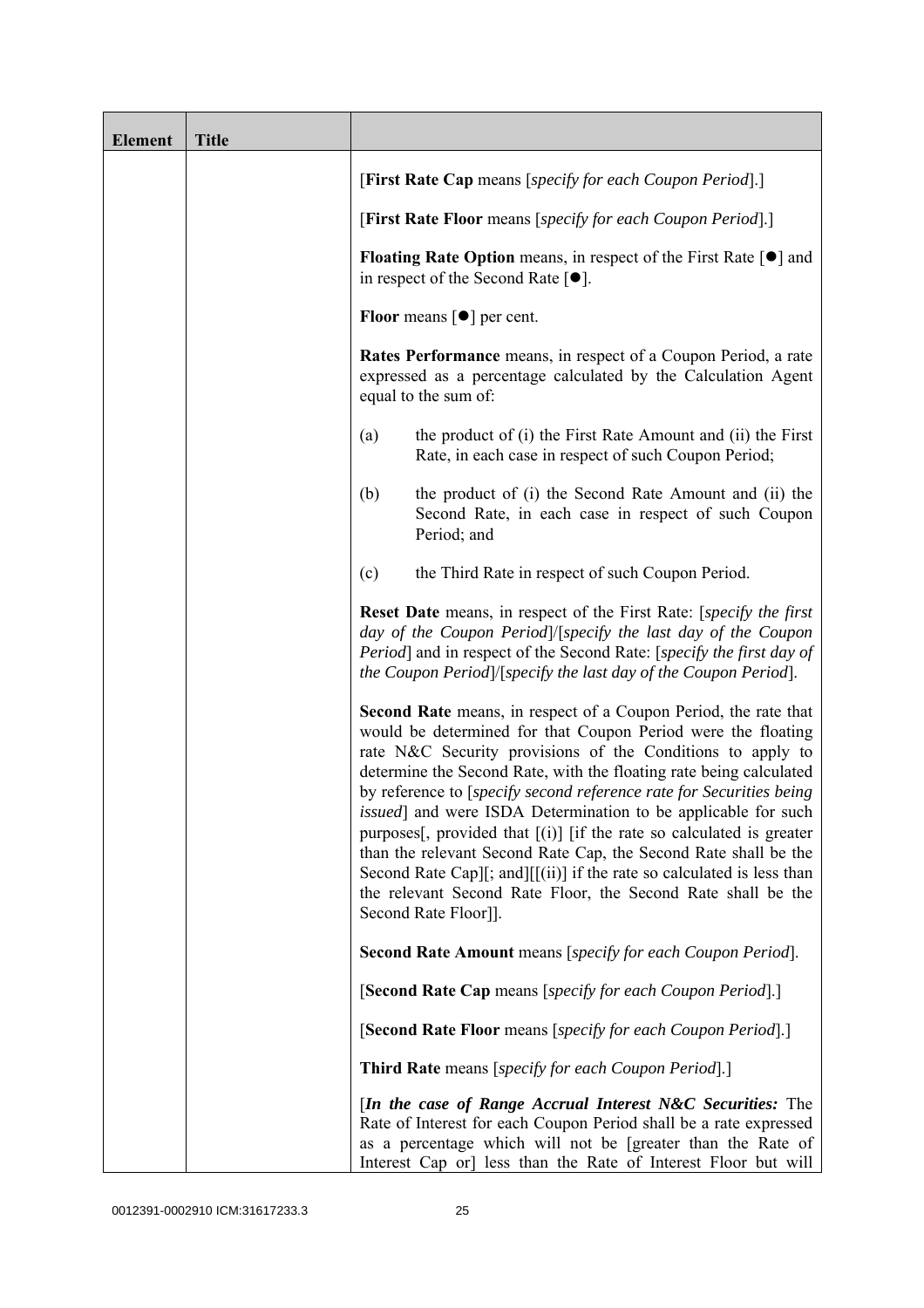| <b>Element</b> | <b>Title</b> |                  |                                                                                                                                                                                                                                                                                                  |                                                                                                                                                                                                                                                                                                                                                                                                                  |
|----------------|--------------|------------------|--------------------------------------------------------------------------------------------------------------------------------------------------------------------------------------------------------------------------------------------------------------------------------------------------|------------------------------------------------------------------------------------------------------------------------------------------------------------------------------------------------------------------------------------------------------------------------------------------------------------------------------------------------------------------------------------------------------------------|
|                |              |                  |                                                                                                                                                                                                                                                                                                  | otherwise be calculated by the Calculation Agent as equal to the<br>product of $(a)$ and $(b)$ below:                                                                                                                                                                                                                                                                                                            |
|                |              | (a)              |                                                                                                                                                                                                                                                                                                  | the lesser of $(i)$ and $(ii)$ below:                                                                                                                                                                                                                                                                                                                                                                            |
|                |              |                  | (i)                                                                                                                                                                                                                                                                                              | the Rates Performance Cap; or                                                                                                                                                                                                                                                                                                                                                                                    |
|                |              |                  | (ii)                                                                                                                                                                                                                                                                                             | the greater of $(x)$ the Rates Performance Floor<br>and (y) the Rates Performance in respect of such<br>Coupon Period; and                                                                                                                                                                                                                                                                                       |
|                |              | (b)              | Period.                                                                                                                                                                                                                                                                                          | the Range Day Accrual Rate in respect of such Coupon                                                                                                                                                                                                                                                                                                                                                             |
|                |              | Where:           |                                                                                                                                                                                                                                                                                                  |                                                                                                                                                                                                                                                                                                                                                                                                                  |
|                |              |                  | <b>Designated Maturity</b> means, in respect of the First Rate: $[•]$ , in<br>respect of the Second Rate: [●] [and in respect of the Range Day<br>Rate: $\lceil \bullet \rceil$   in respect of Dual Rate 1: $\lceil \bullet \rceil$ and in respect of Dual<br>Rate 2: $\lceil \bullet \rceil$ . |                                                                                                                                                                                                                                                                                                                                                                                                                  |
|                |              |                  |                                                                                                                                                                                                                                                                                                  | <b>[Dual Rate 1</b> means in respect of any day, the rate that would be<br>determined for that day were the floating rate N&C Security<br>provisions of the Conditions to apply to determine Dual Rate 1,<br>with the floating rate being calculated by reference to [specify]<br>Dual Rate 1 reference rate for Securities being issued] and were<br>ISDA Determination to be applicable for such purposes.]    |
|                |              |                  |                                                                                                                                                                                                                                                                                                  | <b>[Dual Rate 2</b> means in respect of any day, the rate that would be<br>determined for that day were the floating rate N&C Security<br>provisions of the Conditions to apply to determine Dual Rate 2,<br>with the floating rate being calculated by reference to [specify]<br>Dual Rate 2 reference rate for Securities being issued and were<br>ISDA Determination to be applicable for such purposes.]     |
|                |              | purposes.        |                                                                                                                                                                                                                                                                                                  | First Rate means, in respect of a Coupon Period, the rate that<br>would be determined for that Coupon Period were the floating<br>rate N&C Security provisions of the Conditions to apply to<br>determine the First Rate, with the floating rate being calculated by<br>reference to [specify first reference rate for Securities being<br><i>issued</i> ] and were ISDA Determination to be applicable for such |
|                |              |                  |                                                                                                                                                                                                                                                                                                  | <b>First Rate Amount</b> means [specify for each Coupon Period].                                                                                                                                                                                                                                                                                                                                                 |
|                |              | $2: [\bullet]$ . |                                                                                                                                                                                                                                                                                                  | <b>Floating Rate Option</b> means, in respect of the First Rate: $[•]$ , in<br>respect of the Second Rate: [●] [and in respect of the Range Day<br>Rate: $\lceil \bullet \rceil$   [in respect of Dual Rate 1: $\lceil \bullet \rceil$ and in respect of Dual Rate                                                                                                                                               |
|                |              |                  |                                                                                                                                                                                                                                                                                                  | Lower Barrier means $\lceil \bullet \rceil$ per cent.                                                                                                                                                                                                                                                                                                                                                            |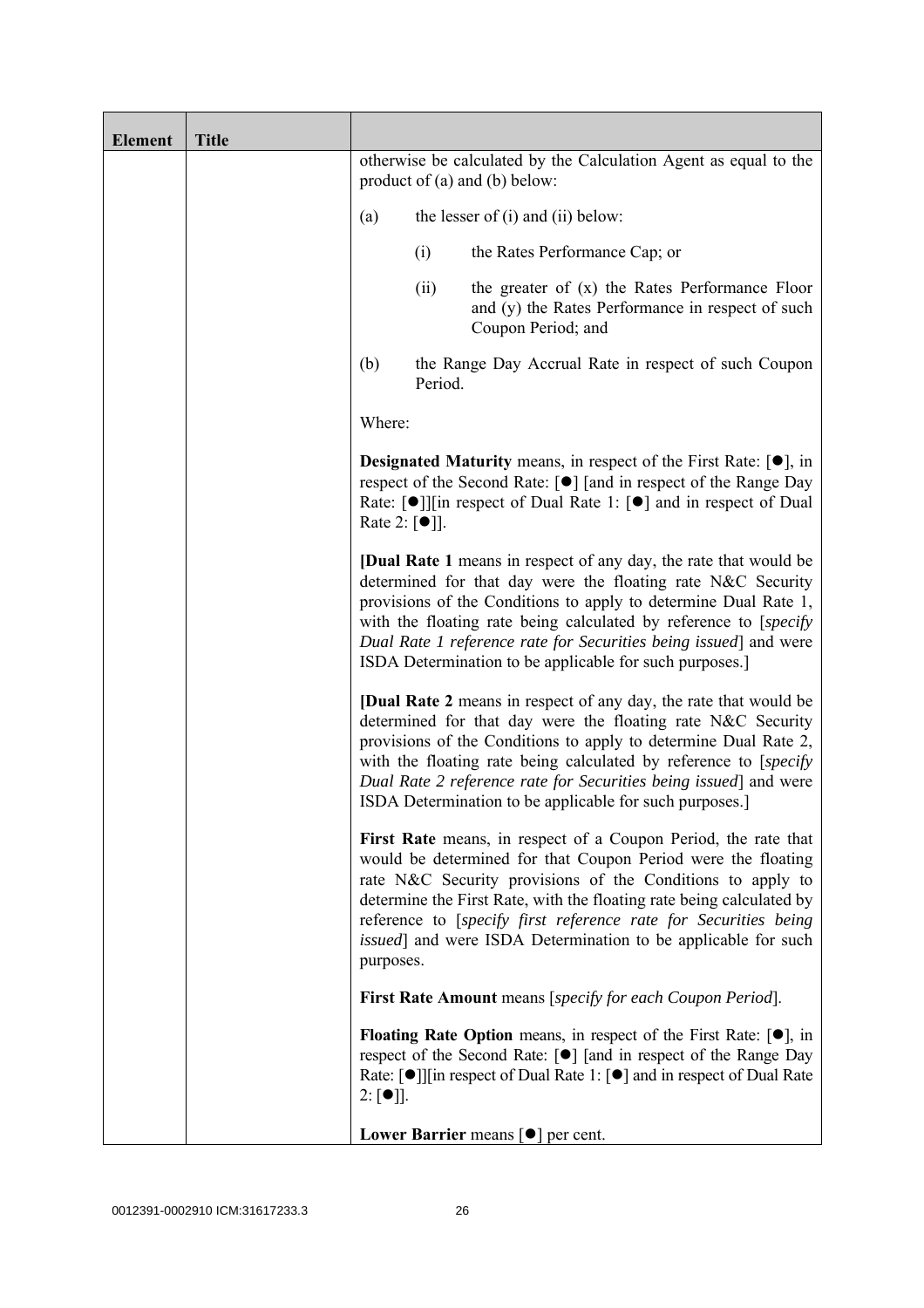| <b>Element</b> | <b>Title</b> |                                                                                                                                                                                                                                                                                                                                                                                                                                                                                                                                                                                                          |
|----------------|--------------|----------------------------------------------------------------------------------------------------------------------------------------------------------------------------------------------------------------------------------------------------------------------------------------------------------------------------------------------------------------------------------------------------------------------------------------------------------------------------------------------------------------------------------------------------------------------------------------------------------|
|                |              | Range Day Rate means:                                                                                                                                                                                                                                                                                                                                                                                                                                                                                                                                                                                    |
|                |              | [Insert if Single Rate Determination applies:                                                                                                                                                                                                                                                                                                                                                                                                                                                                                                                                                            |
|                |              | in respect of a day that is a Rate Determination Date, the<br>(a)<br>rate that would be determined for that day were the<br>floating rate N&C Security provisions of the Conditions<br>to apply to determine the Range Day Rate, with the<br>floating rate being calculated by reference to [specify]<br>range day reference rate for Securities being issued] and<br>were ISDA Determination to be applicable for such<br>purposes; and                                                                                                                                                                 |
|                |              | in respect of a day that is not a Rate Determination Date,<br>(b)<br>the Range Day Rate in respect of the Rate Determination<br>Date immediately preceding such day.                                                                                                                                                                                                                                                                                                                                                                                                                                     |
|                |              | [Insert if Dual Rate Determination applies:                                                                                                                                                                                                                                                                                                                                                                                                                                                                                                                                                              |
|                |              | in respect of a day that is a Rate Determination Date, a<br>(a)<br>rate calculated as follows:                                                                                                                                                                                                                                                                                                                                                                                                                                                                                                           |
|                |              | Range Day Rate = Dual Rate 1 <i>minus</i> Dual Rate 2; and                                                                                                                                                                                                                                                                                                                                                                                                                                                                                                                                               |
|                |              | in respect of a day that is not a Rate Determination Date,<br>(b)<br>the Range Day Rate in respect of the Rate Determination<br>Date immediately preceding such day.                                                                                                                                                                                                                                                                                                                                                                                                                                     |
|                |              | Range Day Accrual Rate means, in respect of a Coupon<br>Period[:][,] [If Single Rate Observation Date applies, insert:                                                                                                                                                                                                                                                                                                                                                                                                                                                                                   |
|                |              | if on the relevant Rate Observation Date the Range Day<br>(a)<br>Rate is equal to or greater than the Lower Barrier and<br>equal to or less than the Upper Barrier, then 1; and                                                                                                                                                                                                                                                                                                                                                                                                                          |
|                |              | if on the relevant Rate Observation Date the Range Day<br>(b)<br>Rate is lower than the Lower Barrier or greater than the<br>Upper Barrier, then zero,                                                                                                                                                                                                                                                                                                                                                                                                                                                   |
|                |              | provided that, in each case, if the Rate Observation Date is not a<br>Rate Determination Date, the Range Day Rate used for these<br>purposes shall be the Range Day Rate in respect of the Rate<br>immediately preceding<br>Determination<br>Date<br>such<br>Rate<br>Observation Date.][If Single Rate Observation Date does not<br>apply, insert: a rate expressed as a percentage calculated by the<br>Calculation Agent equal to the quotient of (a) the Range Day<br>Numerator (as numerator) and (b) the Range Day Denominator<br>(as denominator), in each case in respect of such Coupon Period.] |
|                |              | [Range Day Denominator means, in respect of a Coupon Period,<br>the total number of [calendar days][Business Days] in such<br>Coupon Period.]                                                                                                                                                                                                                                                                                                                                                                                                                                                            |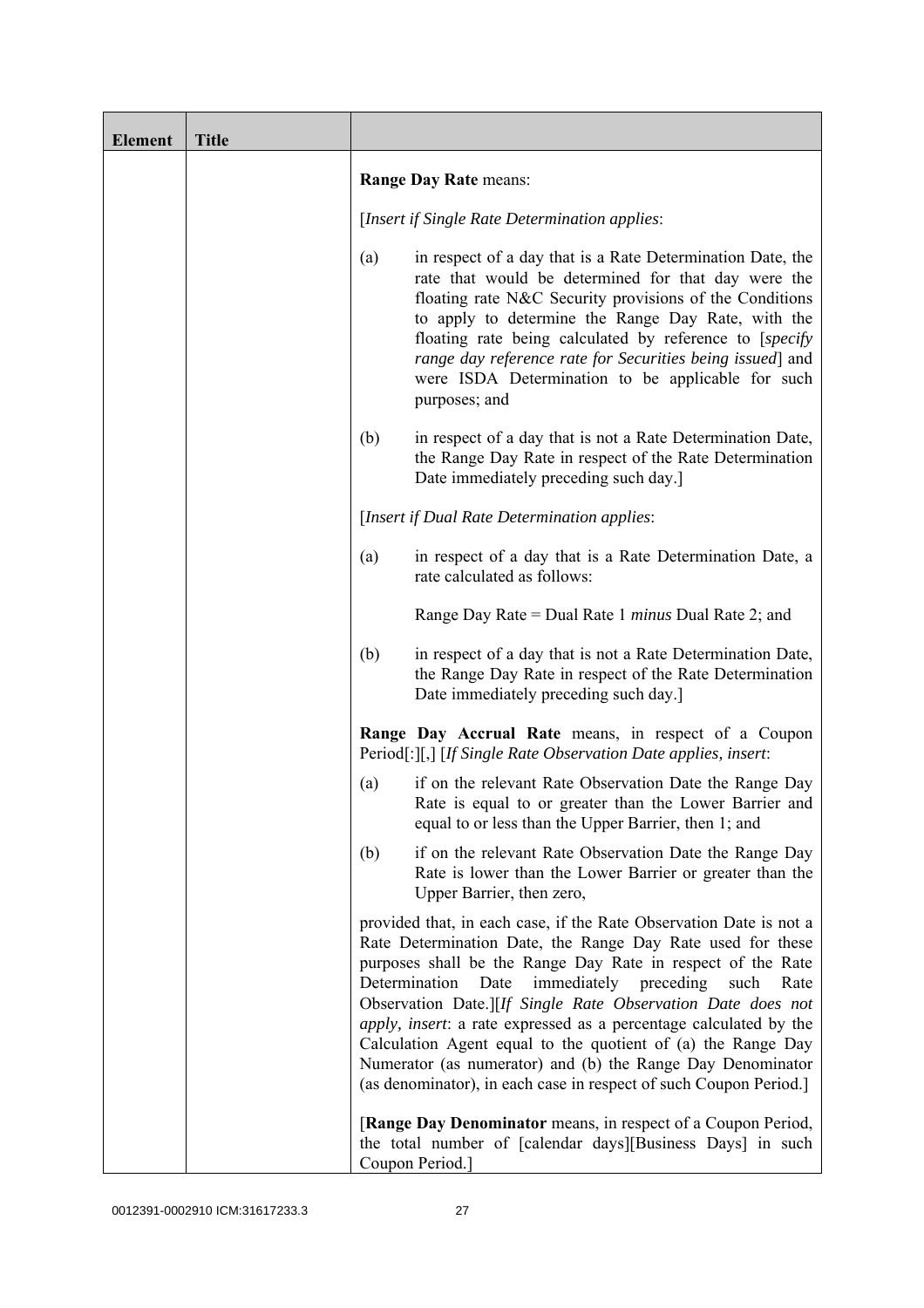| <b>Element</b> | <b>Title</b> |                                                                                                                                                                                                                                                                                                                                                                                                                                                                   |
|----------------|--------------|-------------------------------------------------------------------------------------------------------------------------------------------------------------------------------------------------------------------------------------------------------------------------------------------------------------------------------------------------------------------------------------------------------------------------------------------------------------------|
|                |              | [Range Day Numerator means, in respect of a Coupon Period,<br>the total number of [calendar days][Business Days] in such<br>Coupon Period in respect of which the Range Day Rate is equal<br>to or greater than the Lower Barrier and equal to or less than the<br>Upper Barrier, provided that the Range Day Rate for each<br>[calendar day] [Business Day] falling on or after the Rate Cut-off<br>Date shall be the Range Day Rate for the Rate Cut-off Date.] |
|                |              | <b>[Rate Cut-off Date</b> means the [ $\bullet$ ] [calendar day] [Business Day]<br>prior to the Coupon Payment Date (unadjusted for any business<br>day convention) for the relevant Coupon Period.]                                                                                                                                                                                                                                                              |
|                |              | Rate Determination Centre means [ $\bullet$ ]/[TARGET 2].                                                                                                                                                                                                                                                                                                                                                                                                         |
|                |              | Rate Determination Date means a day on which commercial<br>banks and foreign exchange markets settle payments and are open<br>for general business (including dealing in foreign exchange and<br>foreign currency deposits) in $\lceil \bullet \rceil / \lceil a \rceil$ day on which the TARGET2<br>System is open].                                                                                                                                             |
|                |              | [If Single Rate Observation Date applies, insert: Rate<br><b>Observation Date</b> means, in respect of a Coupon Period, the date<br>specified in respect of such Coupon Period in the applicable Final<br>Terms.]                                                                                                                                                                                                                                                 |
|                |              | [Rate of Interest Cap means $\lceil \bullet \rceil$ per cent.]                                                                                                                                                                                                                                                                                                                                                                                                    |
|                |              | Rate of Interest Floor means [[ $\bullet$ ] per cent.][zero].                                                                                                                                                                                                                                                                                                                                                                                                     |
|                |              | Rates Performance means, in respect of a Coupon Period, a rate<br>expressed as a percentage calculated by the Calculation Agent<br>equal to the sum of:                                                                                                                                                                                                                                                                                                           |
|                |              | the product of (i) the First Rate Amount and (ii)<br>(a)<br>the First Rate, in each case in respect of such<br>Coupon Period;                                                                                                                                                                                                                                                                                                                                     |
|                |              | (b)<br>the product of (i) the Second Rate Amount and<br>(ii) the Second Rate, in each case in respect of<br>such Coupon Period; and                                                                                                                                                                                                                                                                                                                               |
|                |              | the Third Rate in respect of such Coupon Period.<br>(c)                                                                                                                                                                                                                                                                                                                                                                                                           |
|                |              | Rates Performance Cap means [ $\bullet$ ] per cent.                                                                                                                                                                                                                                                                                                                                                                                                               |
|                |              | Rates Performance Floor means [ $\bullet$ ] per cent.                                                                                                                                                                                                                                                                                                                                                                                                             |
|                |              | <b>Reset Date</b> means, in respect of the First Rate: [specify the first<br>day of the Coupon Period /[specify the last day of the Coupon<br>Period], in respect of the Second Rate: [specify the second day of<br>the Coupon Period]/[specify the last day of the Coupon Period]                                                                                                                                                                                |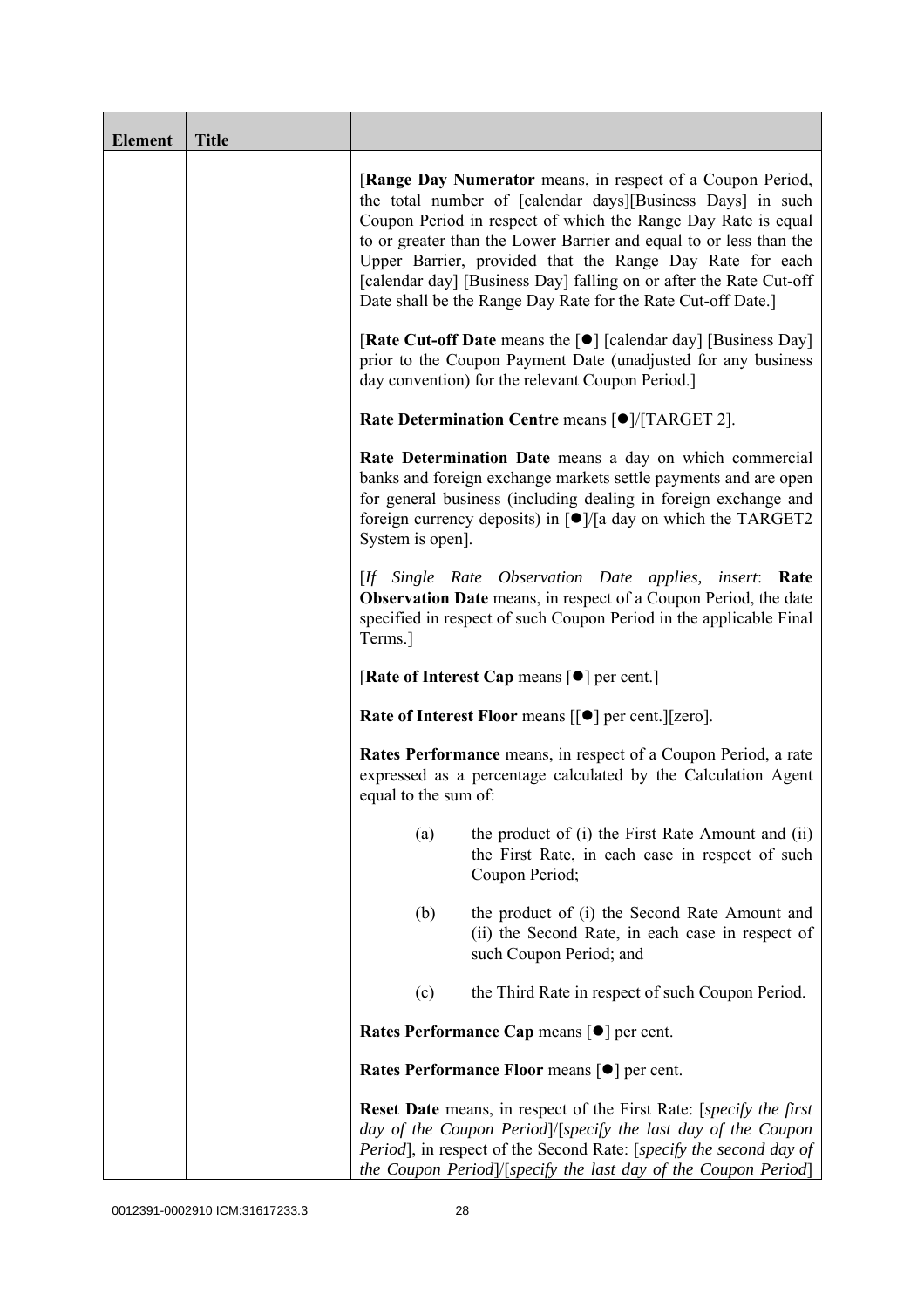| <b>Element</b> | <b>Title</b> |                                                                                                                                                                                                                                                                                                                                                                                |         |                                                                                                                                                                                                                                                                                                                                                                                                                     |
|----------------|--------------|--------------------------------------------------------------------------------------------------------------------------------------------------------------------------------------------------------------------------------------------------------------------------------------------------------------------------------------------------------------------------------|---------|---------------------------------------------------------------------------------------------------------------------------------------------------------------------------------------------------------------------------------------------------------------------------------------------------------------------------------------------------------------------------------------------------------------------|
|                |              |                                                                                                                                                                                                                                                                                                                                                                                |         | and in respect of [the Range Day Rate][Dual Rate 1 and Dual<br>Rate 2]: the relevant Rate Determination Date.                                                                                                                                                                                                                                                                                                       |
|                |              | purposes.                                                                                                                                                                                                                                                                                                                                                                      |         | <b>Second Rate</b> means, in respect of a Coupon Period, the rate that<br>would be determined for that Coupon Period were the floating<br>rate N&C Security provisions of the Conditions to apply to<br>determine the Second Rate, with the floating rate being calculated<br>by reference to [specify second reference rate for Securities being]<br>issued] and were ISDA Determination to be applicable for such |
|                |              |                                                                                                                                                                                                                                                                                                                                                                                |         | <b>Second Rate Amount</b> means [specify for each Coupon Period].                                                                                                                                                                                                                                                                                                                                                   |
|                |              |                                                                                                                                                                                                                                                                                                                                                                                |         | Third Rate means [specify for each Coupon Period].                                                                                                                                                                                                                                                                                                                                                                  |
|                |              |                                                                                                                                                                                                                                                                                                                                                                                |         | <b>Upper Barrier</b> means $\lceil \bullet \rceil$ per cent.]                                                                                                                                                                                                                                                                                                                                                       |
|                |              | [In the case of Dual Range Accrual Interest N&C Securities:<br>The Rate of Interest for each Coupon Period shall be a rate<br>expressed as a percentage which will not be [greater than the Rate<br>of Interest Cap or] less than the Rate of Interest Floor but will<br>otherwise be calculated by the Calculation Agent as equal to the<br>product of $(a)$ and $(b)$ below: |         |                                                                                                                                                                                                                                                                                                                                                                                                                     |
|                |              | (a)                                                                                                                                                                                                                                                                                                                                                                            |         | the lesser of $(i)$ and $(ii)$ below:                                                                                                                                                                                                                                                                                                                                                                               |
|                |              |                                                                                                                                                                                                                                                                                                                                                                                | (i)     | the Rates Performance Cap; or                                                                                                                                                                                                                                                                                                                                                                                       |
|                |              |                                                                                                                                                                                                                                                                                                                                                                                | (ii)    | the greater of $(x)$ the Rates Performance Floor<br>and (y) the Rates Performance in respect of such<br>Coupon Period; and                                                                                                                                                                                                                                                                                          |
|                |              | (b)                                                                                                                                                                                                                                                                                                                                                                            | Period. | the Range Day Accrual Rate in respect of such Coupon                                                                                                                                                                                                                                                                                                                                                                |
|                |              | Where:                                                                                                                                                                                                                                                                                                                                                                         |         |                                                                                                                                                                                                                                                                                                                                                                                                                     |
|                |              |                                                                                                                                                                                                                                                                                                                                                                                |         | <b>Designated Maturity means:</b>                                                                                                                                                                                                                                                                                                                                                                                   |
|                |              | (i)                                                                                                                                                                                                                                                                                                                                                                            |         | in respect of the First Rate: $[•]$ ;                                                                                                                                                                                                                                                                                                                                                                               |
|                |              | (ii)                                                                                                                                                                                                                                                                                                                                                                           |         | in respect of the Second Rate: $[•]$ ;                                                                                                                                                                                                                                                                                                                                                                              |
|                |              | (iii)                                                                                                                                                                                                                                                                                                                                                                          |         | in respect of Range Day Rate 1: $\lceil \bullet \rceil / \lceil \text{for Dual Rate 1} \rceil \lceil \bullet \rceil$<br>and for Dual Rate 2: $[•]$ ].                                                                                                                                                                                                                                                               |
|                |              | (iv)                                                                                                                                                                                                                                                                                                                                                                           |         | in respect of Range Day Rate 2: [●]/[for Dual Rate 1: [●]<br>and for Dual Rate 2: $[\bullet]$ ].                                                                                                                                                                                                                                                                                                                    |
|                |              |                                                                                                                                                                                                                                                                                                                                                                                |         | [Dual Rate 1 means in respect of any day and a Range Day Rate,<br>the rate that would be determined for that day were the floating<br>rate N&C Security provisions of the Conditions to apply to<br>determine Dual Rate 1 in respect of the relevant Range Day Rate,<br>with the floating rate being calculated by reference to [specify]                                                                           |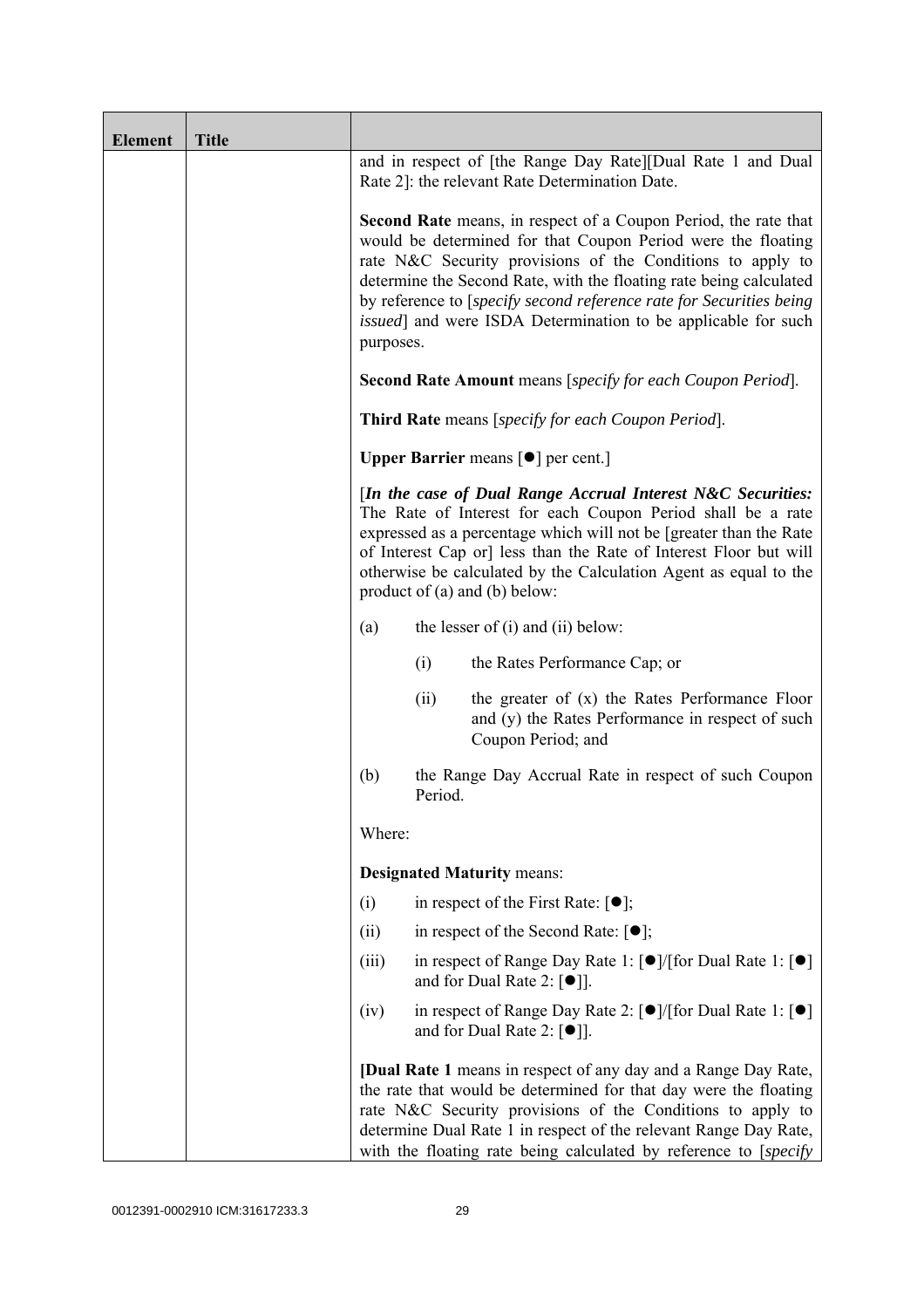| <b>Element</b> | <b>Title</b> |                                                                                                                                                                                                                                                                                                                                                                                                                                                                                 |                                                                                                                                                                                                                                                                                                                                                                                                                                                     |  |
|----------------|--------------|---------------------------------------------------------------------------------------------------------------------------------------------------------------------------------------------------------------------------------------------------------------------------------------------------------------------------------------------------------------------------------------------------------------------------------------------------------------------------------|-----------------------------------------------------------------------------------------------------------------------------------------------------------------------------------------------------------------------------------------------------------------------------------------------------------------------------------------------------------------------------------------------------------------------------------------------------|--|
|                |              |                                                                                                                                                                                                                                                                                                                                                                                                                                                                                 | Dual Rate 1 reference rate for Securities being issued] and were<br>ISDA Determination to be applicable for such purposes.]                                                                                                                                                                                                                                                                                                                         |  |
|                |              | <b>[Dual Rate 2</b> means in respect of any day and a Range Day Rate,<br>the rate that would be determined for that day were the floating<br>rate N&C Security provisions of the Conditions to apply to<br>determine Dual Rate 2 in respect of the relevant Range Day Rate,<br>with the floating rate being calculated by reference to [specify]<br>Dual Rate 2 reference rate for Securities being issued] and were<br>ISDA Determination to be applicable for such purposes.] |                                                                                                                                                                                                                                                                                                                                                                                                                                                     |  |
|                |              | First Rate means, in respect of a Coupon Period, the rate that<br>would be determined for that Coupon Period were the floating<br>rate N&C Security provisions of the Conditions to apply to<br>determine the First Rate, with the floating rate being calculated by<br>reference to [specify first reference rate for Securities being<br>issued] and were ISDA Determination to be applicable for such<br>purposes.                                                           |                                                                                                                                                                                                                                                                                                                                                                                                                                                     |  |
|                |              |                                                                                                                                                                                                                                                                                                                                                                                                                                                                                 | First Rate Amount means [specify for each Coupon Period].                                                                                                                                                                                                                                                                                                                                                                                           |  |
|                |              |                                                                                                                                                                                                                                                                                                                                                                                                                                                                                 | <b>Floating Rate Option means:</b>                                                                                                                                                                                                                                                                                                                                                                                                                  |  |
|                |              | (i)                                                                                                                                                                                                                                                                                                                                                                                                                                                                             | in respect of the First Rate: $[•]$ ;                                                                                                                                                                                                                                                                                                                                                                                                               |  |
|                |              | (ii)                                                                                                                                                                                                                                                                                                                                                                                                                                                                            | in respect of the Second Rate: $[•]$ ;                                                                                                                                                                                                                                                                                                                                                                                                              |  |
|                |              | (iii)                                                                                                                                                                                                                                                                                                                                                                                                                                                                           | in respect of Range Day Rate 1: $\lceil \bullet \rceil / \lceil \text{for Dual Rate 1} \rceil \rceil$<br>and for Dual Rate 2: $\lceil \bullet \rceil$ .                                                                                                                                                                                                                                                                                             |  |
|                |              | (iv)                                                                                                                                                                                                                                                                                                                                                                                                                                                                            | in respect of Range Day Rate 2: $\lceil \bullet \rceil / \lceil \text{for Dual Rate 1} \rceil \rceil$<br>and for Dual Rate 2: $\lceil \bullet \rceil$ .                                                                                                                                                                                                                                                                                             |  |
|                |              |                                                                                                                                                                                                                                                                                                                                                                                                                                                                                 | <b>Lower Barrier means:</b>                                                                                                                                                                                                                                                                                                                                                                                                                         |  |
|                |              | (i)                                                                                                                                                                                                                                                                                                                                                                                                                                                                             | in respect of Range Day Rate 1: $\lceil \bullet \rceil$ per cent.                                                                                                                                                                                                                                                                                                                                                                                   |  |
|                |              | (ii)                                                                                                                                                                                                                                                                                                                                                                                                                                                                            | in respect of Range Day Rate 2: $\lceil \bullet \rceil$ per cent.                                                                                                                                                                                                                                                                                                                                                                                   |  |
|                |              | <b>Range Day Rate</b> means each of Range Day Rate 1 and Range<br>Day Rate 2.                                                                                                                                                                                                                                                                                                                                                                                                   |                                                                                                                                                                                                                                                                                                                                                                                                                                                     |  |
|                |              |                                                                                                                                                                                                                                                                                                                                                                                                                                                                                 | Range Day Rate 1 means:                                                                                                                                                                                                                                                                                                                                                                                                                             |  |
|                |              | [Insert if Single Rate Determination applies to Range Day Rate 1:                                                                                                                                                                                                                                                                                                                                                                                                               |                                                                                                                                                                                                                                                                                                                                                                                                                                                     |  |
|                |              | (a)                                                                                                                                                                                                                                                                                                                                                                                                                                                                             | in respect of a day that is a Rate Determination Date, the<br>rate that would be determined for that day were the<br>floating rate N&C Security provisions of the Conditions<br>to apply to determine Range Day Rate 1, with the floating<br>rate being calculated by reference to [specify range day<br>reference rate for Range Day Rate 1 for Securities being<br>issued] and were ISDA Determination to be applicable<br>for such purposes; and |  |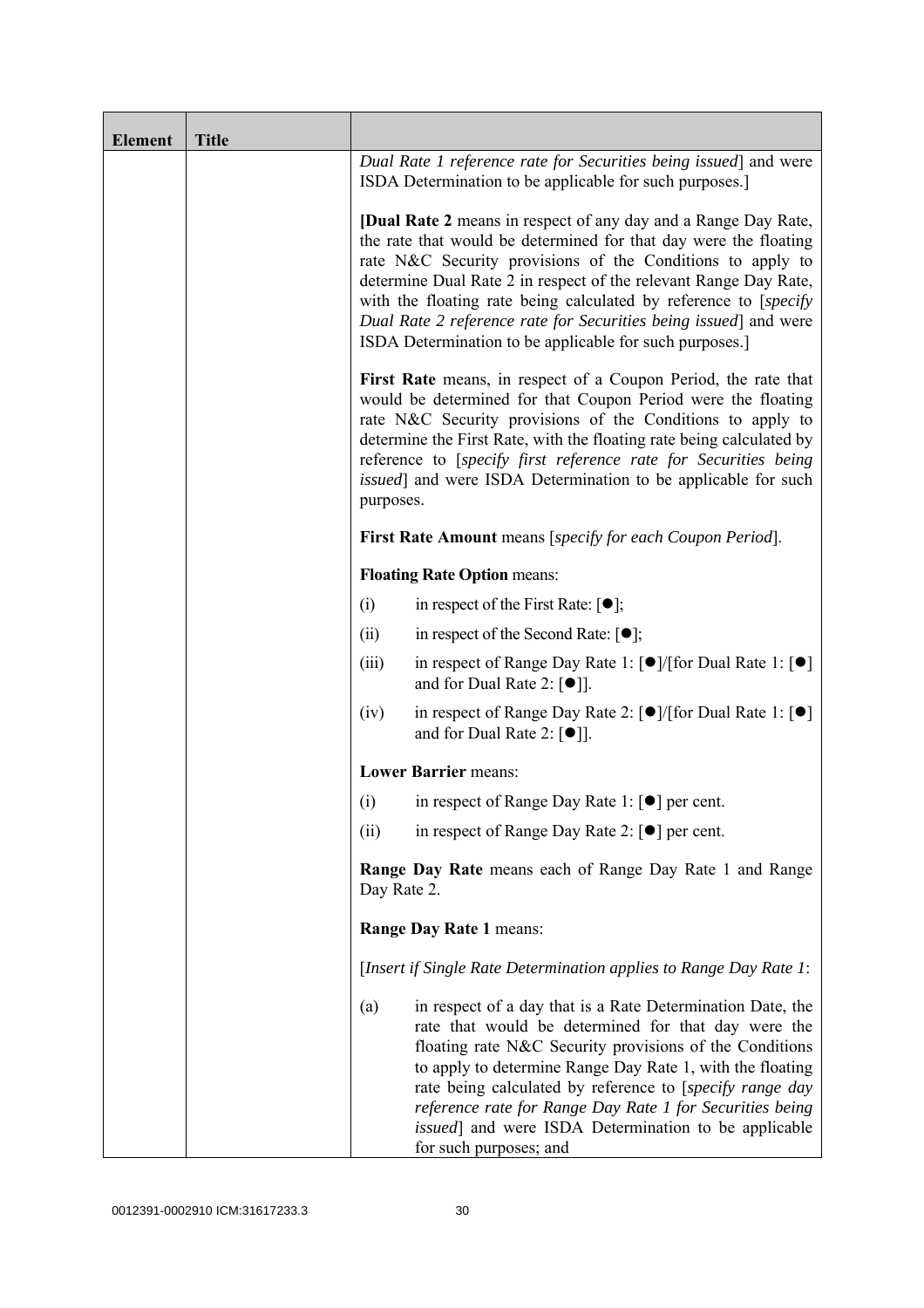| <b>Element</b> | <b>Title</b> |     |                                                                                                                                                                                                                                                                                                                                                                                                                                                             |
|----------------|--------------|-----|-------------------------------------------------------------------------------------------------------------------------------------------------------------------------------------------------------------------------------------------------------------------------------------------------------------------------------------------------------------------------------------------------------------------------------------------------------------|
|                |              | (b) | in respect of a day that is not a Rate Determination Date,<br>Range Day Rate 1 in respect of the Rate Determination<br>Date immediately preceding such day.]                                                                                                                                                                                                                                                                                                |
|                |              |     | [Insert if Dual Rate Determination applies:                                                                                                                                                                                                                                                                                                                                                                                                                 |
|                |              | (a) | in respect of a day that is a Rate Determination Date, a<br>rate calculated as follows:                                                                                                                                                                                                                                                                                                                                                                     |
|                |              |     | Range Day Rate $1 =$ Dual Rate 1 <i>minus</i> Dual Rate 2; and                                                                                                                                                                                                                                                                                                                                                                                              |
|                |              | (b) | in respect of a day that is not a Rate Determination Date,<br>Range Day Rate 1 in respect of the Rate Determination<br>Date immediately preceding such day.]                                                                                                                                                                                                                                                                                                |
|                |              |     | Range Day Rate 2 means:                                                                                                                                                                                                                                                                                                                                                                                                                                     |
|                |              |     | [Insert if Single Rate Determination applies to Range Day Rate 2:                                                                                                                                                                                                                                                                                                                                                                                           |
|                |              | (a) | in respect of a day that is a Rate Determination Date, the<br>rate that would be determined for that day were the<br>floating rate N&C Security provisions of the Conditions<br>to apply to determine Range Day Rate 2, with the floating<br>rate being calculated by reference to [specify range day<br>reference rate for Range Day Rate 2 for Securities being<br><i>issued</i> ] and were ISDA Determination to be applicable<br>for such purposes; and |
|                |              | (b) | in respect of a day that is not a Rate Determination Date,<br>Range Day Rate 2 in respect of the Rate Determination<br>Date immediately preceding such day.]                                                                                                                                                                                                                                                                                                |
|                |              |     | [Insert if Dual Rate Determination applies:                                                                                                                                                                                                                                                                                                                                                                                                                 |
|                |              | (a) | in respect of a day that is a Rate Determination Date, a<br>rate calculated as follows:                                                                                                                                                                                                                                                                                                                                                                     |
|                |              |     | Range Day Rate $2 =$ Dual Rate 1 <i>minus</i> Dual Rate 2; and                                                                                                                                                                                                                                                                                                                                                                                              |
|                |              | (b) | in respect of a day that is not a Rate Determination Date,<br>Range Day Rate 2 in respect of the Rate Determination<br>Date immediately preceding such day.]                                                                                                                                                                                                                                                                                                |
|                |              |     | Range Day Accrual Rate means, in respect of a Coupon<br>Period[:][,][If Single Rate Observation Date applies, insert:                                                                                                                                                                                                                                                                                                                                       |
|                |              | (a) | if on the relevant Rate Observation Date both:                                                                                                                                                                                                                                                                                                                                                                                                              |
|                |              |     | Range Day Rate 1 is equal to or greater than its<br>(i)<br>Lower Barrier and equal to or less than its Upper<br>Barrier; and                                                                                                                                                                                                                                                                                                                                |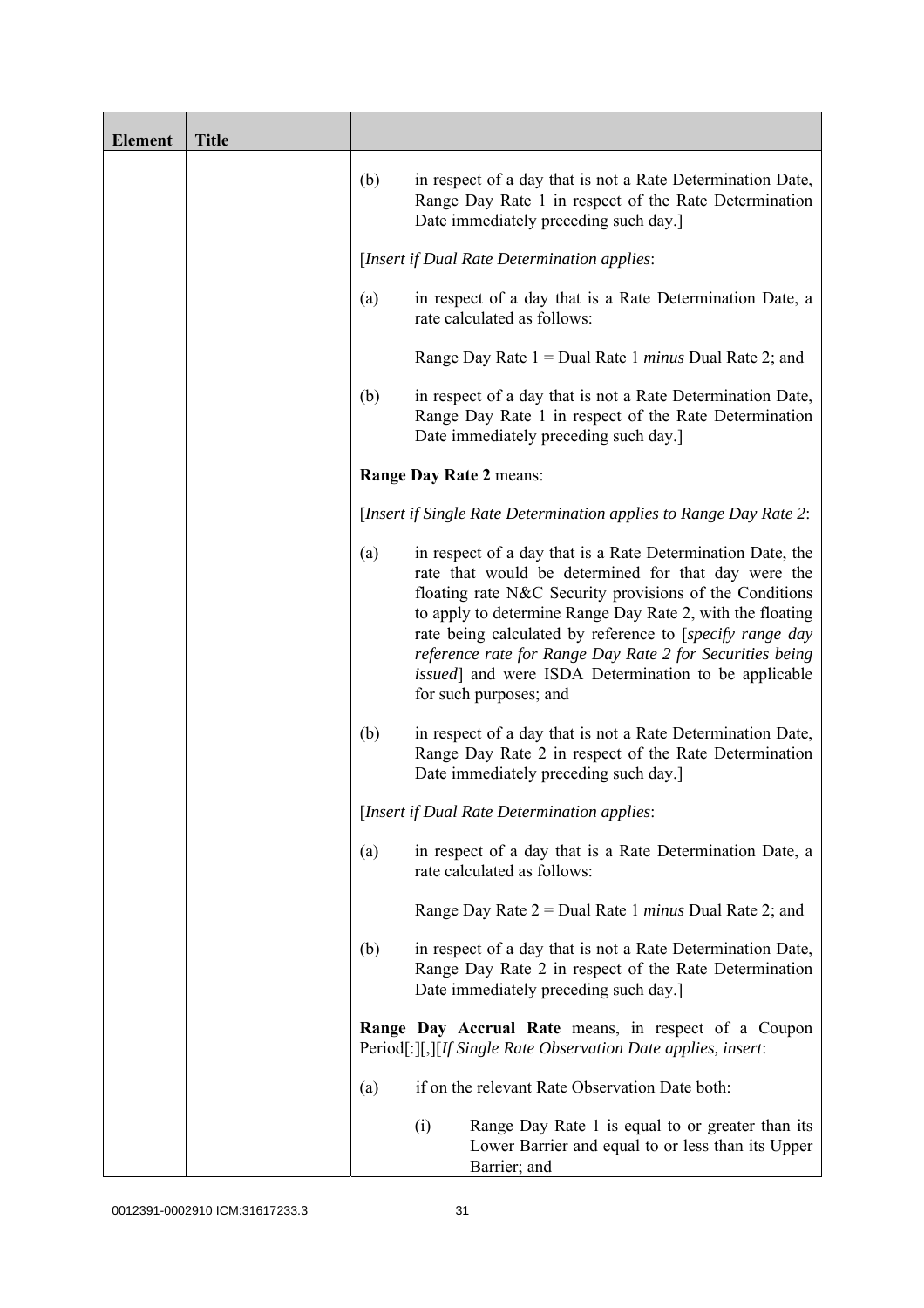| <b>Element</b> | <b>Title</b> |                                                                                                                                                                                                                                                                                                                                                                                                                                                                                                                                                                                                           |                 |                                                                                                                                                                                             |
|----------------|--------------|-----------------------------------------------------------------------------------------------------------------------------------------------------------------------------------------------------------------------------------------------------------------------------------------------------------------------------------------------------------------------------------------------------------------------------------------------------------------------------------------------------------------------------------------------------------------------------------------------------------|-----------------|---------------------------------------------------------------------------------------------------------------------------------------------------------------------------------------------|
|                |              |                                                                                                                                                                                                                                                                                                                                                                                                                                                                                                                                                                                                           | (ii)            | Range Day Rate 2 is equal to or greater than its<br>Lower Barrier and equal to or less than its Upper<br>Barrier,                                                                           |
|                |              |                                                                                                                                                                                                                                                                                                                                                                                                                                                                                                                                                                                                           | then $1$ ; and  |                                                                                                                                                                                             |
|                |              | (b)                                                                                                                                                                                                                                                                                                                                                                                                                                                                                                                                                                                                       |                 | if on the relevant Rate Observation Date either or both of<br>the following conditions is met:                                                                                              |
|                |              |                                                                                                                                                                                                                                                                                                                                                                                                                                                                                                                                                                                                           | (i)             | Range Day Rate 1 is less than its Lower Barrier<br>or greater than its Upper Barrier; or                                                                                                    |
|                |              |                                                                                                                                                                                                                                                                                                                                                                                                                                                                                                                                                                                                           | (ii)            | Range Day Rate 2 is less than its Lower Barrier<br>or greater than its Upper Barrier,                                                                                                       |
|                |              |                                                                                                                                                                                                                                                                                                                                                                                                                                                                                                                                                                                                           | then zero,      |                                                                                                                                                                                             |
|                |              | provided that, in each case, if the Rate Observation Date is not a<br>Rate Determination Date, each Range Day Rate used for these<br>purposes shall be the respective Range Day Rates in respect of the<br>Rate Determination Date immediately preceding such Rate<br>Observation Date.][If Single Rate Observation Date does not<br>apply, insert: a rate expressed as a percentage calculated by the<br>Calculation Agent equal to the quotient of (a) the Range Day<br>Numerator (as numerator) and (b) the Range Day Denominator<br>(as denominator), in each case in respect of such Coupon Period.] |                 |                                                                                                                                                                                             |
|                |              |                                                                                                                                                                                                                                                                                                                                                                                                                                                                                                                                                                                                           | Coupon Period.] | [Range Day Denominator means, in respect of a Coupon Period,<br>the total number of [calendar days][Business Days] in such                                                                  |
|                |              |                                                                                                                                                                                                                                                                                                                                                                                                                                                                                                                                                                                                           |                 | [Range Day Numerator means, in respect of a Coupon Period,<br>the total number of [calendar days][Business Days] in such<br>Coupon Period in respect of which both:                         |
|                |              | (i)                                                                                                                                                                                                                                                                                                                                                                                                                                                                                                                                                                                                       |                 | Range Day Rate 1 is equal to or greater than its Lower<br>Barrier and equal to or less than its Upper Barrier; and                                                                          |
|                |              | (ii)                                                                                                                                                                                                                                                                                                                                                                                                                                                                                                                                                                                                      |                 | Range Day Rate 2 is equal to or greater than its Lower<br>Barrier and equal to or less than its Upper Barrier,                                                                              |
|                |              |                                                                                                                                                                                                                                                                                                                                                                                                                                                                                                                                                                                                           |                 | Provided that each Range Day Rate for each [calendar day]<br>[Business Day] falling on or after the Rate Cut-off Date shall be<br>the respective Range Day Rate for the Rate Cut-off Date.] |
|                |              |                                                                                                                                                                                                                                                                                                                                                                                                                                                                                                                                                                                                           |                 | [Rate Cut-off Date means the [●] [calendar day] [Business Day]<br>prior to the Coupon Payment Date (unadjusted for any business<br>day convention) for the relevant Coupon Period.]         |
|                |              |                                                                                                                                                                                                                                                                                                                                                                                                                                                                                                                                                                                                           |                 | Rate Determination Centre means [ $\bullet$ ]/[TARGET 2].                                                                                                                                   |
|                |              |                                                                                                                                                                                                                                                                                                                                                                                                                                                                                                                                                                                                           |                 | Rate Determination Date means a day on which commercial                                                                                                                                     |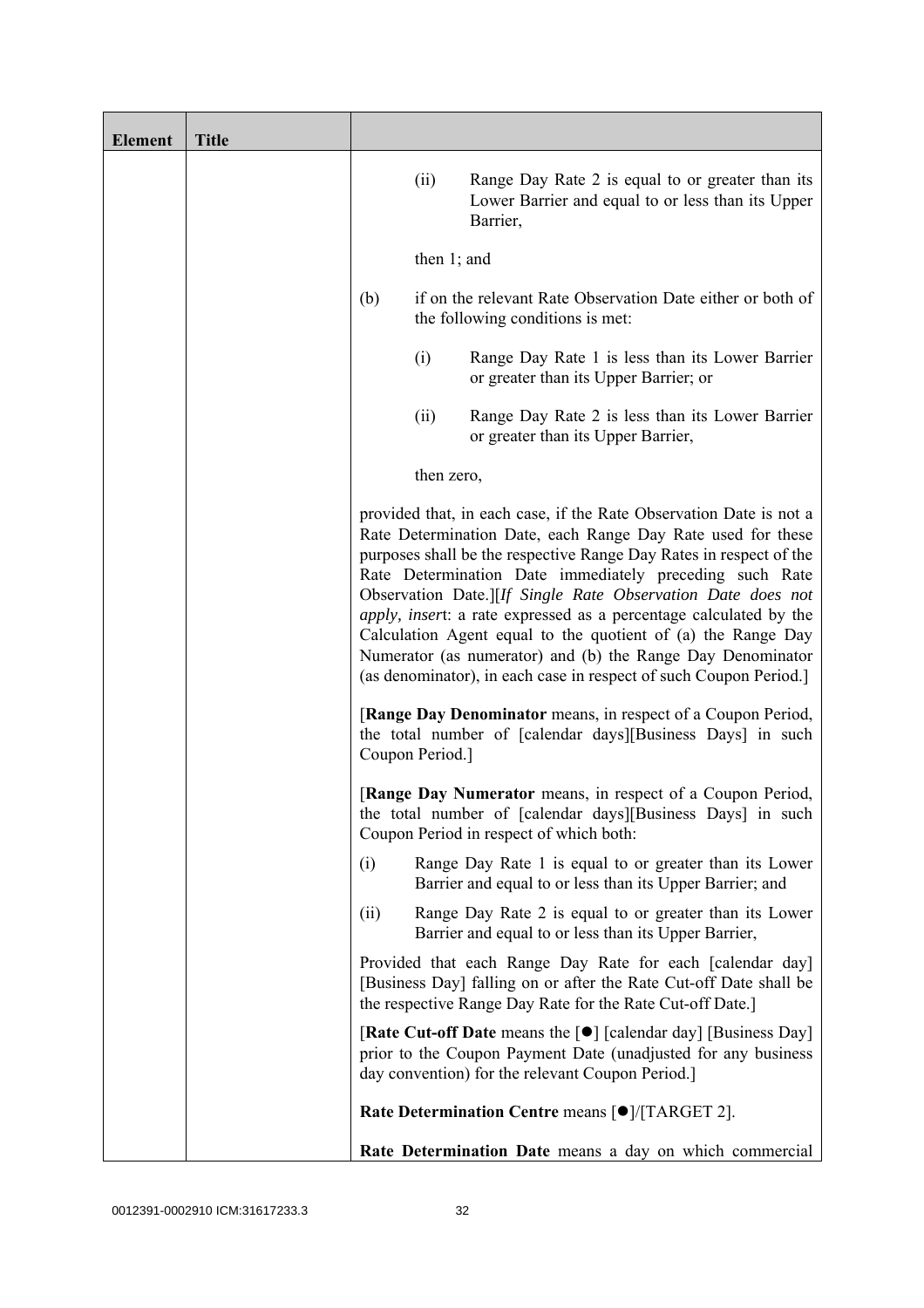| <b>Element</b> | <b>Title</b> |                          |                                                                                                                                                                                                                          |                                                                                                                         |
|----------------|--------------|--------------------------|--------------------------------------------------------------------------------------------------------------------------------------------------------------------------------------------------------------------------|-------------------------------------------------------------------------------------------------------------------------|
|                |              | System is open].         | banks and foreign exchange markets settle payments and are open<br>for general business (including dealing in foreign exchange and<br>foreign currency deposits) in $\lceil \bullet \rceil$ /[a day on which the TARGET2 |                                                                                                                         |
|                |              | Terms.]                  | [If Single Rate Observation Date applies, insert: Rate<br><b>Observation Date</b> means, in respect of a Coupon Period, the date<br>specified in respect of such Coupon Period in the applicable Final                   |                                                                                                                         |
|                |              |                          | [Rate of Interest Cap means $\lceil \bullet \rceil$ per cent.]                                                                                                                                                           |                                                                                                                         |
|                |              |                          | <b>Rate of Interest Floor means <math>\lceil \bullet \rceil</math> per cent. <math>\lceil \lceil \text{zero} \rceil</math>.</b>                                                                                          |                                                                                                                         |
|                |              | equal to the sum of:     | Rates Performance means, in respect of a Coupon Period, a rate<br>expressed as a percentage calculated by the Calculation Agent                                                                                          |                                                                                                                         |
|                |              | (a)                      | the product of (i) the First Rate Amount and (ii)<br>the First Rate, in each case in respect of such<br>Coupon Period;                                                                                                   |                                                                                                                         |
|                |              | (b)                      | the product of (i) the Second Rate Amount and<br>(ii) the Second Rate, in each case in respect of<br>such Coupon Period; and                                                                                             |                                                                                                                         |
|                |              | (c)                      | the Third Rate in respect of such Coupon Period.                                                                                                                                                                         |                                                                                                                         |
|                |              |                          | Rates Performance Cap means [ $\bullet$ ] per cent.                                                                                                                                                                      |                                                                                                                         |
|                |              |                          | <b>Rates Performance Floor means [●] per cent.</b>                                                                                                                                                                       |                                                                                                                         |
|                |              | <b>Reset Date means:</b> |                                                                                                                                                                                                                          |                                                                                                                         |
|                |              | (i)                      | in respect of the First Rate:                                                                                                                                                                                            | [specify the first day of<br>the<br>Coupon<br>Period /[specify<br>the<br>last day of the Coupon<br>Period];             |
|                |              | (ii)                     | in respect of the Second Rate:                                                                                                                                                                                           | [specify the second day<br>the<br>$\sigma f$<br>Coupon<br>Period /[specify<br>the<br>last day of the Coupon<br>Period]; |
|                |              | (iii)                    | in respect of Range Day Rate 1:                                                                                                                                                                                          | $\lceil \bullet \rceil$ / [for Dual Rate 1:<br>[●] and for Dual Rate<br>$2: [\bullet]$ .                                |
|                |              | (iv)                     | in respect of Range Day Rate 2:                                                                                                                                                                                          | $\lceil \bullet \rceil$ / [for Dual Rate 1:<br>[●] and for Dual Rate<br>$2: [\bullet]$ .                                |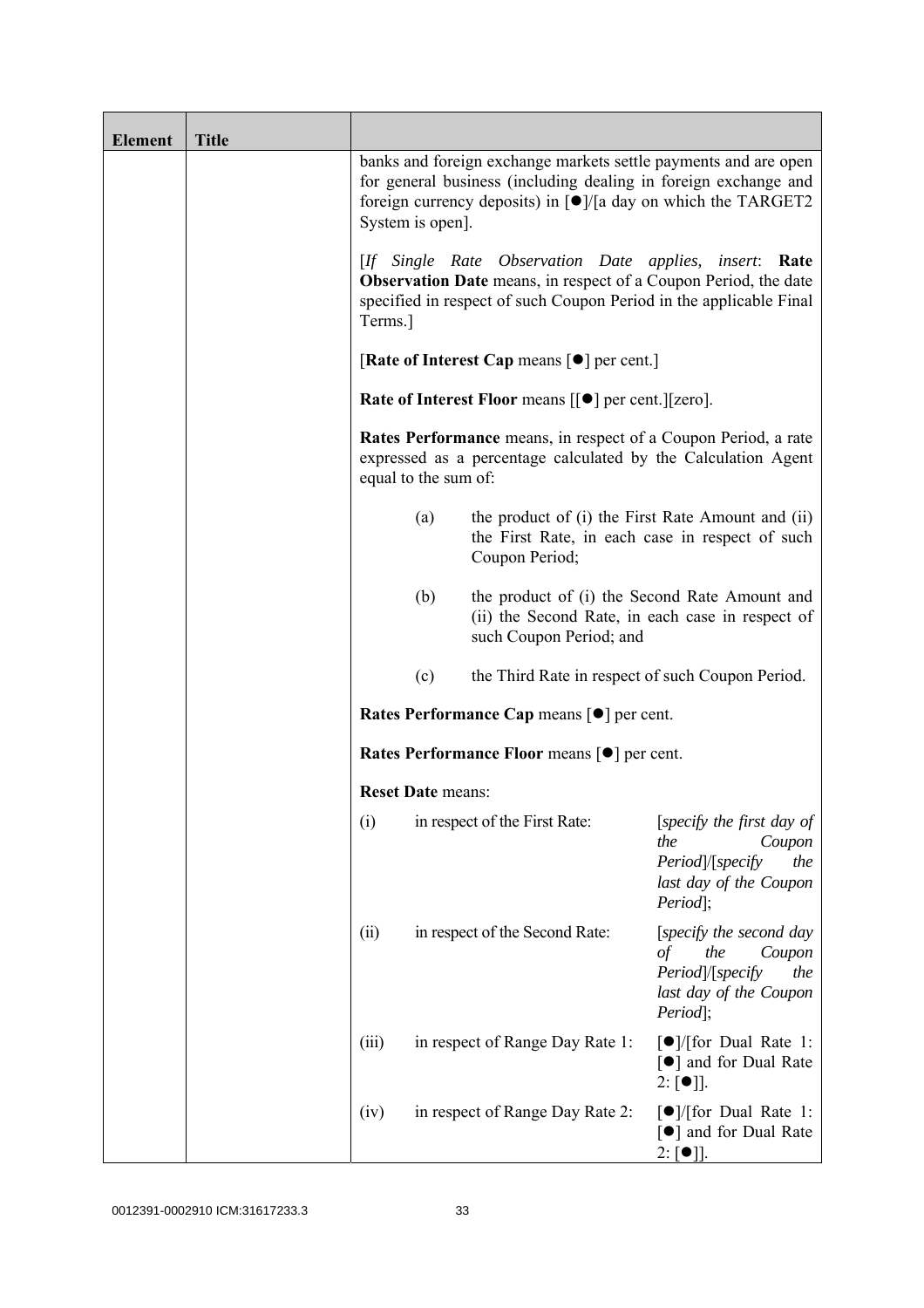| <b>Element</b> | <b>Title</b> |                                                                                                                                                                                                                                                                                                                                                                                                                                                                                                                                                                                                                                                                                                                                                                |  |  |
|----------------|--------------|----------------------------------------------------------------------------------------------------------------------------------------------------------------------------------------------------------------------------------------------------------------------------------------------------------------------------------------------------------------------------------------------------------------------------------------------------------------------------------------------------------------------------------------------------------------------------------------------------------------------------------------------------------------------------------------------------------------------------------------------------------------|--|--|
|                |              | <b>Second Rate</b> means, in respect of a Coupon Period, the rate that<br>would be determined for that Coupon Period were the floating<br>rate N&C Security provisions of the Conditions to apply to<br>determine the Second Rate, with the floating rate being calculated<br>by reference to [specify second reference rate for Securities being<br><i>issued</i> ] and were ISDA Determination to be applicable for such<br>purposes.<br><b>Second Rate Amount</b> means [specify for each Coupon Period].                                                                                                                                                                                                                                                   |  |  |
|                |              | <b>Third Rate</b> means [specify for each Coupon Period].                                                                                                                                                                                                                                                                                                                                                                                                                                                                                                                                                                                                                                                                                                      |  |  |
|                |              | <b>Upper Barrier means:</b>                                                                                                                                                                                                                                                                                                                                                                                                                                                                                                                                                                                                                                                                                                                                    |  |  |
|                |              | in respect of Range Day Rate 1: $\lceil \bullet \rceil$ per cent.<br>(i)                                                                                                                                                                                                                                                                                                                                                                                                                                                                                                                                                                                                                                                                                       |  |  |
|                |              | in respect of Range Day Rate 2: $\lceil \bullet \rceil$ per cent.<br>(ii)                                                                                                                                                                                                                                                                                                                                                                                                                                                                                                                                                                                                                                                                                      |  |  |
|                |              | [In the case of Leveraged Inflation Interest N&C Securities:<br>The Rate of Interest for each Coupon Period shall be a rate<br>expressed as a percentage (which will not be less than, but may be<br>equal to, zero) calculated by the Calculation Agent equal to the<br>sum of:                                                                                                                                                                                                                                                                                                                                                                                                                                                                               |  |  |
|                |              | the Base Rate of Interest; and<br>(a)                                                                                                                                                                                                                                                                                                                                                                                                                                                                                                                                                                                                                                                                                                                          |  |  |
|                |              | (b)<br>(i)<br>the Cap; or, if less                                                                                                                                                                                                                                                                                                                                                                                                                                                                                                                                                                                                                                                                                                                             |  |  |
|                |              | $(x)$ the Floor or, if greater, $(y)$ the Leveraged<br>(ii)<br>Index Performance in respect of such Coupon<br>Period.                                                                                                                                                                                                                                                                                                                                                                                                                                                                                                                                                                                                                                          |  |  |
|                |              | Where:                                                                                                                                                                                                                                                                                                                                                                                                                                                                                                                                                                                                                                                                                                                                                         |  |  |
|                |              | <b>Base Rate of Interest means <math>\lceil \bullet \rceil</math> per cent.</b>                                                                                                                                                                                                                                                                                                                                                                                                                                                                                                                                                                                                                                                                                |  |  |
|                |              | Cap means $\lceil \bullet \rceil$ per cent.                                                                                                                                                                                                                                                                                                                                                                                                                                                                                                                                                                                                                                                                                                                    |  |  |
|                |              | Final Index Level means, in respect of a Coupon Period, [If<br>Linear Interpolation does not apply, insert: the Index Level for<br>the relevant Reference Month for such Coupon Period.][If Linear<br>Interpolation applies, insert: a level calculated by the Calculation<br>Agent by linear interpolation based on the Index Levels for the<br>Index for the months that fall [insert value of " $x$ " below] months<br>and <i>[insert value of "y" below]</i> months prior to the month in<br>which the Coupon Payment Date for such Coupon Period is<br>scheduled to fall. For these purposes the Final Index Level will<br>be calculated in accordance with the following formula:<br>$IL_{m-x} + \frac{(nbd_{final})-1}{ND_m}$ x $(IL_{m-y} - IL_{m-x})$ |  |  |
|                |              |                                                                                                                                                                                                                                                                                                                                                                                                                                                                                                                                                                                                                                                                                                                                                                |  |  |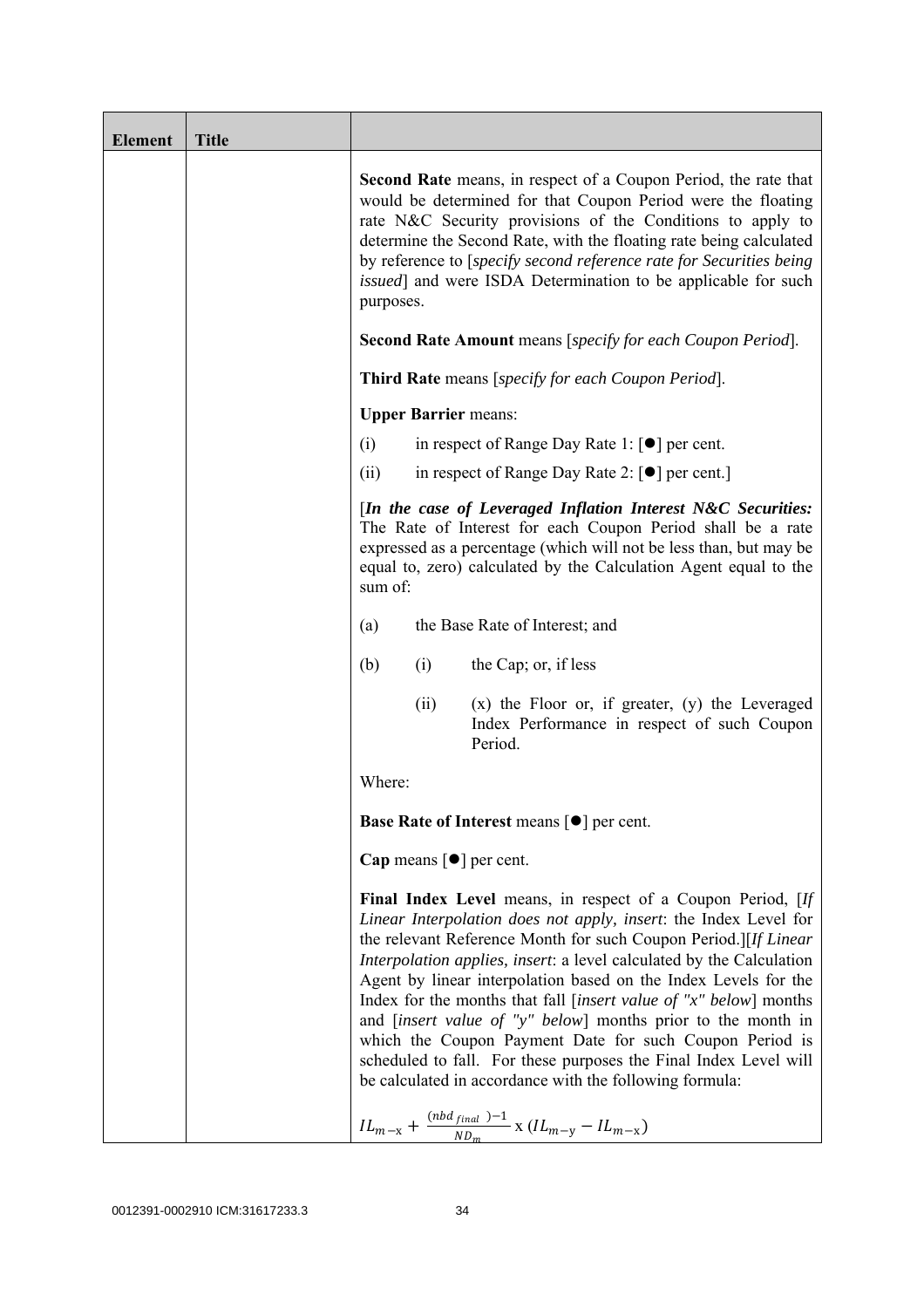| <b>Element</b> | <b>Title</b> |                                                                                                                                                                                                                                                                                                                                                                                                           |
|----------------|--------------|-----------------------------------------------------------------------------------------------------------------------------------------------------------------------------------------------------------------------------------------------------------------------------------------------------------------------------------------------------------------------------------------------------------|
|                |              | Where:                                                                                                                                                                                                                                                                                                                                                                                                    |
|                |              | <b>x</b> means $[\bullet]$ ;                                                                                                                                                                                                                                                                                                                                                                              |
|                |              | <b>y</b> means $[\bullet]$ ;                                                                                                                                                                                                                                                                                                                                                                              |
|                |              | $IL_{m-x}$ means, in respect of a Coupon Period, the Index Level for<br>the month that is x months prior to the month in which the<br>Coupon Accrual Date for such Coupon Period is scheduled to<br>fall;                                                                                                                                                                                                 |
|                |              | $IL_{m-v}$ means, in respect of a Coupon Period, the Index Level for<br>the month that is y months prior to the month in which the<br>Coupon Accrual Date for such Coupon Period is scheduled to<br>fall;                                                                                                                                                                                                 |
|                |              | <b>nbd</b> <sub>final</sub> means, in respect of a Coupon Period, the actual number<br>of calendar days from and including the first day of the month in<br>which the Coupon Accrual Date for such Coupon Period is<br>scheduled to fall to and including such Coupon Accrual Date; and                                                                                                                   |
|                |              | $NDm$ means, in respect of a Coupon Period, the number of<br>calendar days in the month in which the Coupon Accrual Date for<br>such Coupon Period is scheduled to fall.]                                                                                                                                                                                                                                 |
|                |              | <b>Floor</b> means $\lceil \bullet \rceil$ per cent.                                                                                                                                                                                                                                                                                                                                                      |
|                |              | <b>Index</b> means $\lceil \bullet \rceil$ .                                                                                                                                                                                                                                                                                                                                                              |
|                |              | Index Level means, in respect of a month and subject to the<br>inflation linked adjustment provisions of the Conditions, the first<br>publication or announcement of a level of the Index for such<br>month.                                                                                                                                                                                              |
|                |              | Index Performance means, in respect of a Coupon Period, a rate<br>expressed as a percentage calculated by the Calculation Agent equal<br>to the quotient of (a) (i) the Final Index Level in respect of such<br>Coupon Period minus (ii) the Initial Index Level in respect of such<br>Coupon Period (as numerator) and (b) the Initial Index Level in<br>respect of such Coupon Period (as denominator). |
|                |              | Initial Index Level means, in respect of such Coupon Period and<br>subject to the inflation linked adjustment provisions of the<br>Conditions, the first publication or announcement of a level of the<br>Index for the calendar month falling the Number of Calendar<br>Months (Initial Index Level) prior to the calendar month in which<br>the first day of such Coupon Period falls.                  |
|                |              | Leverage means $[\bullet]$ per cent.                                                                                                                                                                                                                                                                                                                                                                      |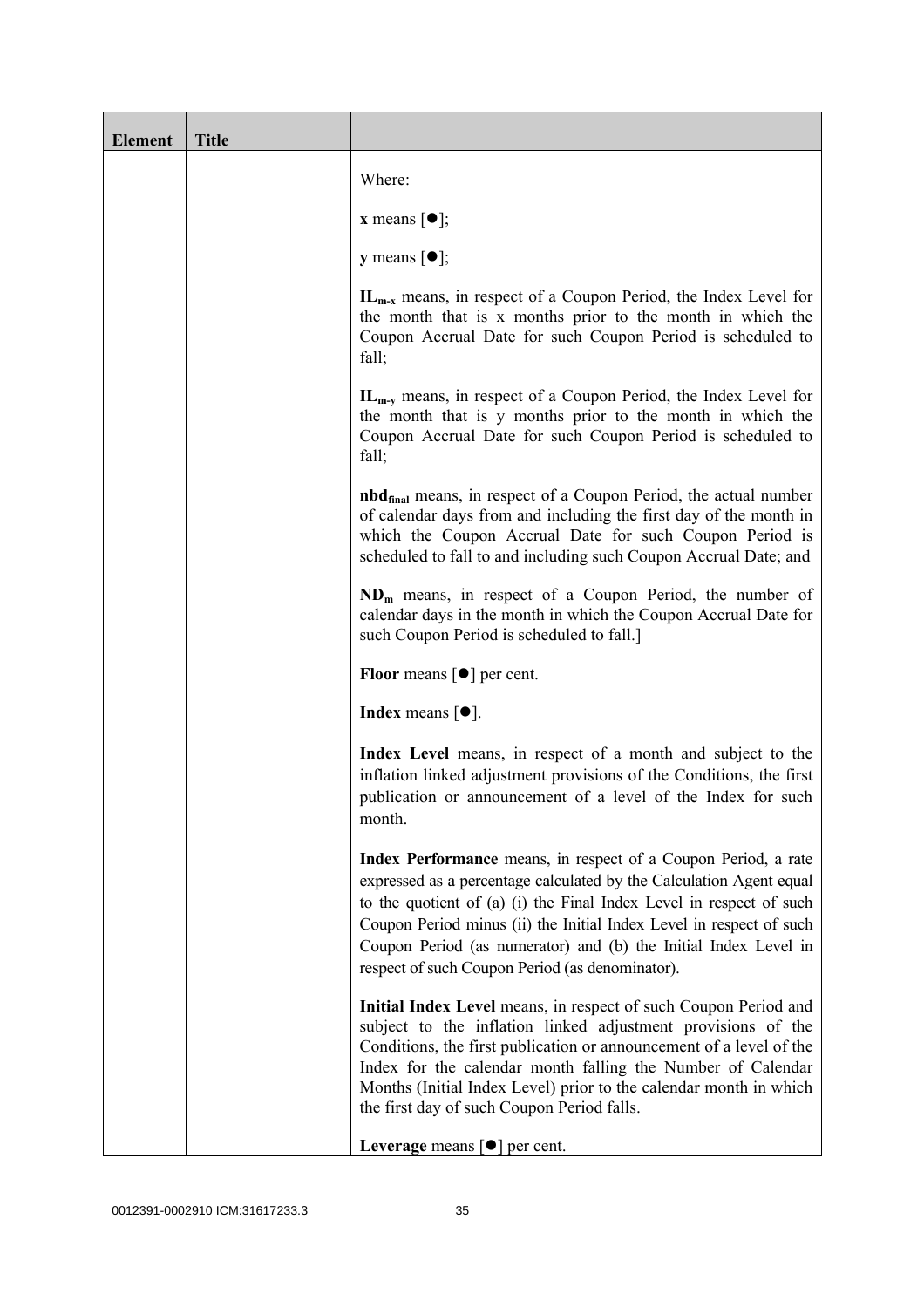| <b>Element</b> | <b>Title</b> |                                                                                                                                                                                                                                                                                                                                                                                                                                                                                                                                                                                                                            |
|----------------|--------------|----------------------------------------------------------------------------------------------------------------------------------------------------------------------------------------------------------------------------------------------------------------------------------------------------------------------------------------------------------------------------------------------------------------------------------------------------------------------------------------------------------------------------------------------------------------------------------------------------------------------------|
|                |              | Leveraged Index Performance means, in respect of a Coupon<br>Period, a rate expressed as a percentage calculated by the<br>Calculation Agent equal to the product of $(a)$ the Leverage and $(b)$<br>(i) the Index Performance in respect of such Coupon Period<br>minus (ii) the Strike.                                                                                                                                                                                                                                                                                                                                  |
|                |              | Number of Calendar Months (Initial Index Level) means [●]<br>calendar months.                                                                                                                                                                                                                                                                                                                                                                                                                                                                                                                                              |
|                |              | [If Linear Interpolation does not apply, insert: Number of<br>Calendar Months (Reference Index Level) means [ $\bullet$ ] calendar<br>months.                                                                                                                                                                                                                                                                                                                                                                                                                                                                              |
|                |              | <b>Reference Month</b> means, in respect of a Coupon Period[:][,] $[If]$<br>Linear Interpolation applies, insert:                                                                                                                                                                                                                                                                                                                                                                                                                                                                                                          |
|                |              | in respect of the determination of $IL_{m-x}$ , the month in<br>(a)<br>respect of which the Index Level for $IL_{m-x}$ falls to be<br>determined; and                                                                                                                                                                                                                                                                                                                                                                                                                                                                      |
|                |              | in respect of the determination of $IL_{m-y}$ , the month in<br>(b)<br>respect of which the Index Level for $IL_{m-v}$ falls to be<br>determined,                                                                                                                                                                                                                                                                                                                                                                                                                                                                          |
|                |              | in each case as described in the definition of Final Index Level<br>above.]                                                                                                                                                                                                                                                                                                                                                                                                                                                                                                                                                |
|                |              | [If Linear Interpolation does not apply, insert: the calendar month<br>falling the Number of Calendar Months (Reference Index Level)<br>prior to the calendar month in which the Coupon Accrual Date in<br>respect of such Coupon Period falls.]                                                                                                                                                                                                                                                                                                                                                                           |
|                |              | <b>Strike</b> means $\lceil \bullet \rceil$ per cent.]                                                                                                                                                                                                                                                                                                                                                                                                                                                                                                                                                                     |
|                |              | [In the case of Swap Rate Linked Interest N&C Securities:                                                                                                                                                                                                                                                                                                                                                                                                                                                                                                                                                                  |
|                |              | The Rate of Interest for each Coupon Period shall be a rate<br>expressed as a percentage calculated by the Calculation Agent<br>which is equal to [Insert if Single Swap Rate Determination<br>applies in respect of all Coupon Periods: the relevant Single<br>Swap Rate specified in respect of such Coupon Period.][Insert if<br>Dual Swap Rate Determination applies in respect of all Coupon<br>Periods: the relevant Swap Rate Performance for such Coupon<br>Period.][Insert if each of Single Swap Rate Determination and<br>Dual Swap Rate Determination apply in respect of different<br>Coupon Periods: either: |
|                |              | if Single Swap Rate Determination is specified below in<br>(a)<br>respect of the relevant Coupon Period, the relevant Single<br>Swap Rate specified in respect of such Coupon Period; or                                                                                                                                                                                                                                                                                                                                                                                                                                   |
|                |              | if Dual Swap Rate Determination is specified below in<br>(b)<br>respect of the relevant Coupon Period, the Swap Rate                                                                                                                                                                                                                                                                                                                                                                                                                                                                                                       |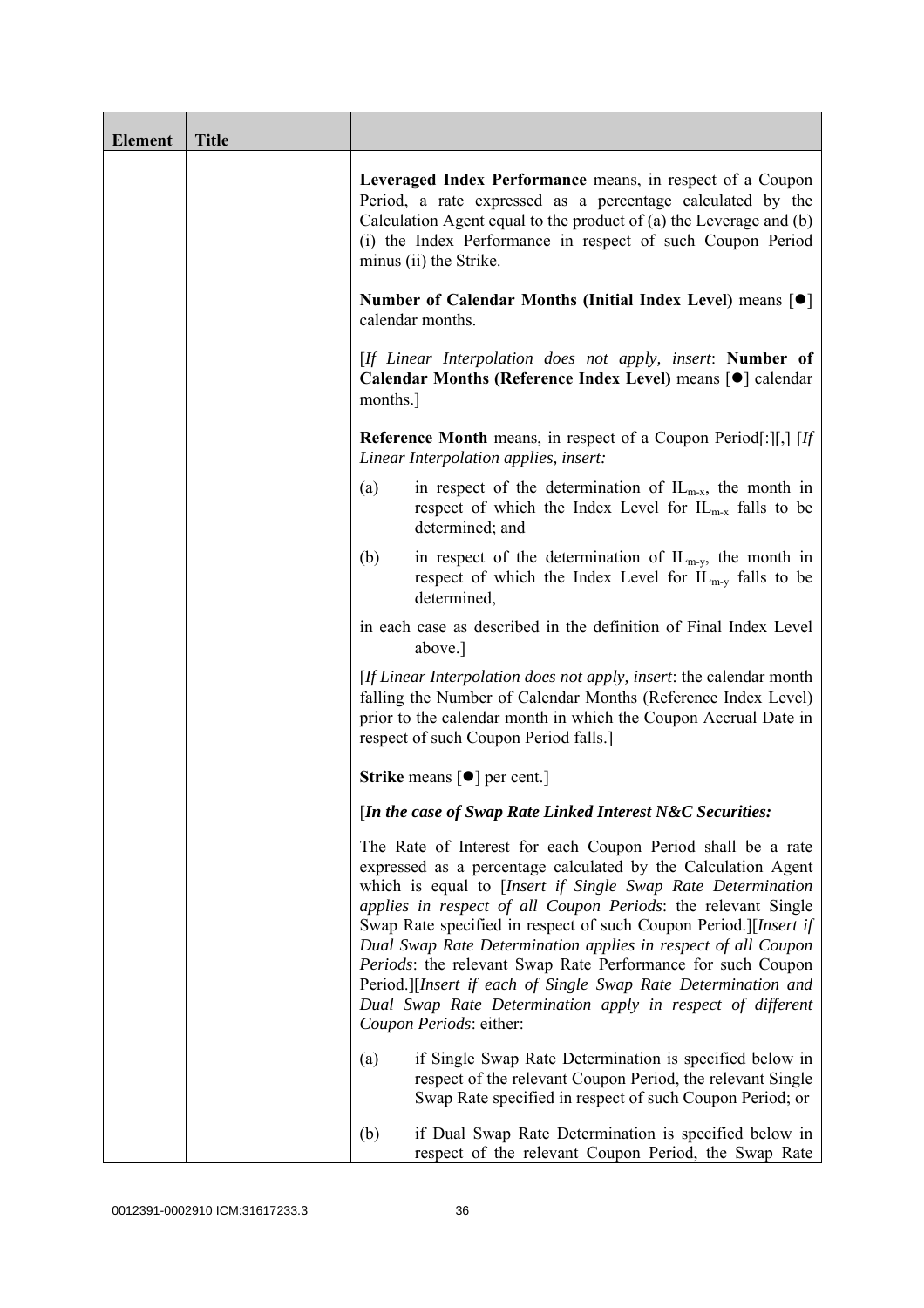| <b>Element</b> | <b>Title</b> |                                                                                                                                                                                                                                                               |
|----------------|--------------|---------------------------------------------------------------------------------------------------------------------------------------------------------------------------------------------------------------------------------------------------------------|
|                |              | Performance for such Coupon Period.]                                                                                                                                                                                                                          |
|                |              | Where:                                                                                                                                                                                                                                                        |
|                |              | [Insert if Dual Swap Rate Determination applies to any Coupon<br>Period: Swap Rate Performance means, in respect of a Coupon<br>Period, a rate expressed as a percentage calculated by the<br>Calculation Agent which is equal to:                            |
|                |              | Swap Rate Performance = RPM x $[FSR + LF_1 x SSR + LF_2 x]$<br>RDF]                                                                                                                                                                                           |
|                |              | Where:                                                                                                                                                                                                                                                        |
|                |              | <b>FSR</b> means the relevant First Swap Rate for such Coupon<br>Period;                                                                                                                                                                                      |
|                |              | $LF1$ means the applicable leverage factor for such Coupon<br>Period as specified below;                                                                                                                                                                      |
|                |              | $LF2$ means the applicable leverage factor for such Coupon<br>Period as specified below;                                                                                                                                                                      |
|                |              | <b>RPM</b> means the Rate Performance Multiplier for such Coupon<br>Period;                                                                                                                                                                                   |
|                |              | RDF means the Rate Deduction Factor for such Coupon<br>Period; and                                                                                                                                                                                            |
|                |              | <b>SSR</b> means the relevant Second Swap Rate for such Coupon<br>Period,                                                                                                                                                                                     |
|                |              | each as further specified below.]                                                                                                                                                                                                                             |
|                |              | [Insert if Dual Swap Rate Outperformance Determination applies]<br>to any Coupon Period: Swap Rate Performance means, in<br>respect of a Coupon Period, a rate expressed as a percentage<br>calculated by the Calculation Agent which is equal to:            |
|                |              | Swap Rate Performance = RPM x [FSR - SSR - RDF]                                                                                                                                                                                                               |
|                |              | Where:                                                                                                                                                                                                                                                        |
|                |              | <b>FSR</b> means the relevant First Swap Rate for such Coupon<br>Period;                                                                                                                                                                                      |
|                |              | RPM means the Rate Performance Multiplier for such Coupon<br>Period;                                                                                                                                                                                          |
|                |              | <b>RDF</b> means the Rate Deduction Factor for such Coupon<br>Period; and                                                                                                                                                                                     |
|                |              | <b>SSR</b> means the relevant Second Swap Rate for such Coupon<br>Period,                                                                                                                                                                                     |
|                |              | each as further specified below.]                                                                                                                                                                                                                             |
|                |              | For the purposes of determining [each of] [the Single Swap<br>Rate[,]] [the First Swap Rate and the Second Swap Rate] [(each a<br>Swap Rate)] the relevant rate for a Coupon Period shall be<br>determined under the floating rate N&C Security provisions as |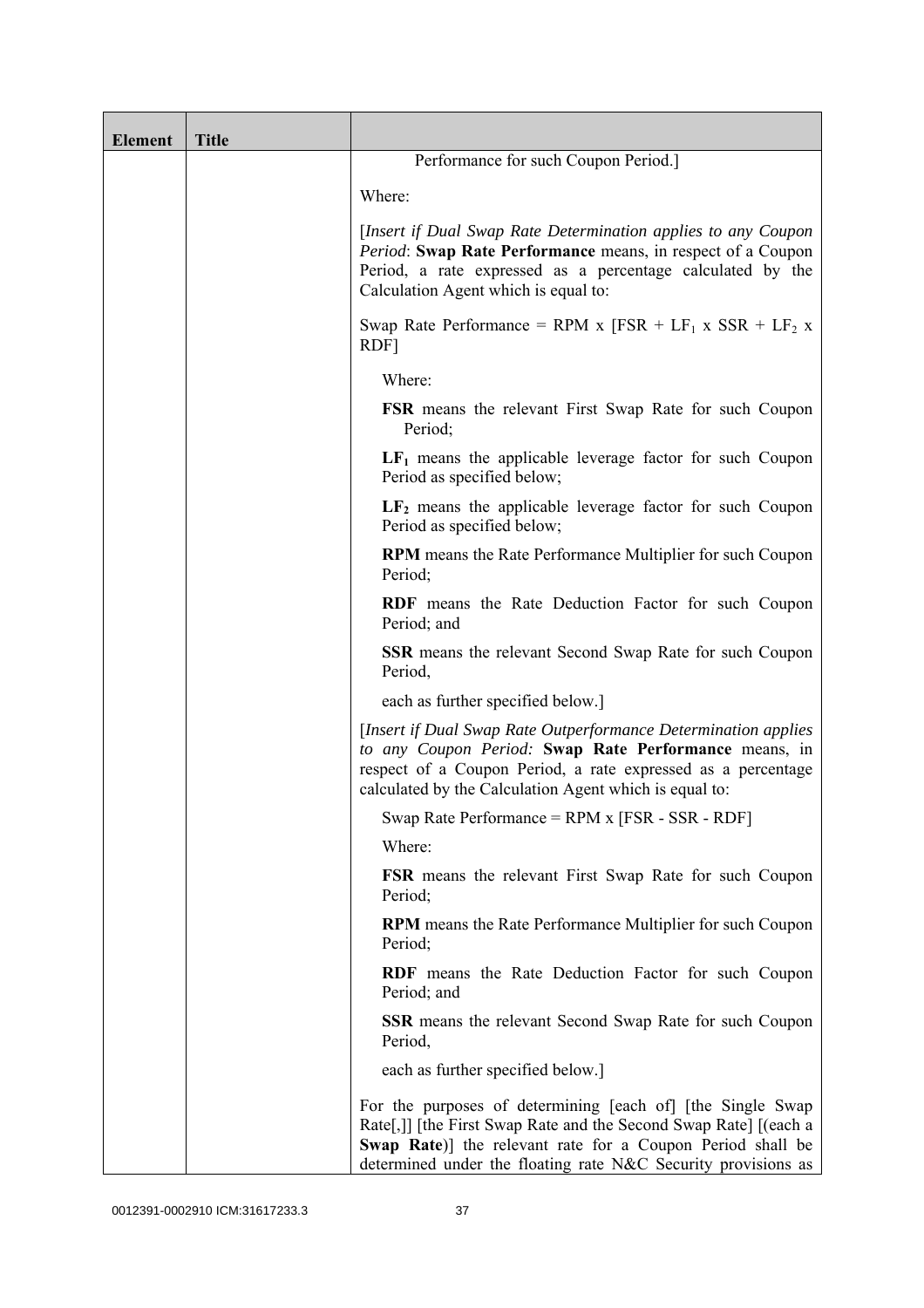| <b>Element</b> | <b>Title</b> |                                                                                                                                                                                                                                                                                                                                                                                                                                                                                                                                                                                                                                                                                                                                                                                                                                                                          |
|----------------|--------------|--------------------------------------------------------------------------------------------------------------------------------------------------------------------------------------------------------------------------------------------------------------------------------------------------------------------------------------------------------------------------------------------------------------------------------------------------------------------------------------------------------------------------------------------------------------------------------------------------------------------------------------------------------------------------------------------------------------------------------------------------------------------------------------------------------------------------------------------------------------------------|
|                |              | though the relevant swap rate was a floating rate to which ISDA<br>Determination applied and on the basis of the Floating Rate<br>Option, the Designated Maturity and the Reset Date specified in<br>respect of the [relevant][Single] Swap Rate and Coupon Period<br>below[, provided that, $[(i)]$ [if the rate so determined in the case<br>of [the First Swap Rate] [or] [the Second Swap Rate] is greater<br>than [the First Swap Rate Cap] [or] [Second Swap Rate Cap]<br>[(respectively)] for such Coupon Period, the relevant Swap Rate<br>shall be equal to such cap] [and (ii)] [if the rate so determined in<br>the case of [the First Swap Rate] [or] [the Second Swap Rate] is<br>less than [the First Swap Rate Floor] [or] [Second Swap Rate<br>Floor] [(respectively)] for such Coupon Period, the relevant Swap<br>Rate shall be equal to such floor]]. |
|                |              | [For each Coupon Period in respect of which Single Swap Rate<br>Determination applies, insert: In respect of the Coupon Period[s]<br>relevant<br>Coupon Periods Single<br>[describe<br>Swap<br>Rate<br>Determination shall apply and the following terms have the<br>following meanings:                                                                                                                                                                                                                                                                                                                                                                                                                                                                                                                                                                                 |
|                |              | <b>Designated Maturity means <math>\lceil \bullet \rceil</math>;</b>                                                                                                                                                                                                                                                                                                                                                                                                                                                                                                                                                                                                                                                                                                                                                                                                     |
|                |              | <b>Floating Rate Option means <math>[•]</math>;</b>                                                                                                                                                                                                                                                                                                                                                                                                                                                                                                                                                                                                                                                                                                                                                                                                                      |
|                |              | <b>Reference Swap Rate: means [●];and</b>                                                                                                                                                                                                                                                                                                                                                                                                                                                                                                                                                                                                                                                                                                                                                                                                                                |
|                |              | <b>Reset Date means <math>[\bullet]</math>[.][; [and]]</b>                                                                                                                                                                                                                                                                                                                                                                                                                                                                                                                                                                                                                                                                                                                                                                                                               |
|                |              | [For each Coupon Period in respect of which Dual Swap Rate<br>Determination or<br>Dual<br>Swap<br>Rate Outperformance<br>Determination applies, insert: In respect of the Coupon Period[s]<br>[describe relevant Coupon Periods] Dual Swap<br>Rate<br>[Outperformance] Determination shall apply and the following<br>terms have the following meanings:                                                                                                                                                                                                                                                                                                                                                                                                                                                                                                                 |
|                |              | LF <sub>1</sub> means $\lceil \bullet \rceil$ ;                                                                                                                                                                                                                                                                                                                                                                                                                                                                                                                                                                                                                                                                                                                                                                                                                          |
|                |              | LF <sub>2</sub> means $\lceil \bullet \rceil$ ;                                                                                                                                                                                                                                                                                                                                                                                                                                                                                                                                                                                                                                                                                                                                                                                                                          |
|                |              | Rate Deduction Factor means [ $\bullet$ ];                                                                                                                                                                                                                                                                                                                                                                                                                                                                                                                                                                                                                                                                                                                                                                                                                               |
|                |              | Rate Performance Multiplier means $[•]$ ; and                                                                                                                                                                                                                                                                                                                                                                                                                                                                                                                                                                                                                                                                                                                                                                                                                            |
|                |              | In respect of the First Swap Rate:                                                                                                                                                                                                                                                                                                                                                                                                                                                                                                                                                                                                                                                                                                                                                                                                                                       |
|                |              | Reference Swap Rate: means [ $\bullet$ ];                                                                                                                                                                                                                                                                                                                                                                                                                                                                                                                                                                                                                                                                                                                                                                                                                                |
|                |              | <b>Floating Rate Option means <math>[①]</math>;</b>                                                                                                                                                                                                                                                                                                                                                                                                                                                                                                                                                                                                                                                                                                                                                                                                                      |
|                |              | <b>Designated Maturity means <math>\lceil \bullet \rceil</math>; [and]</b>                                                                                                                                                                                                                                                                                                                                                                                                                                                                                                                                                                                                                                                                                                                                                                                               |
|                |              | <b>Reset Date</b> means $[\bullet]$ ; [and]                                                                                                                                                                                                                                                                                                                                                                                                                                                                                                                                                                                                                                                                                                                                                                                                                              |
|                |              | [First Swap Rate Cap means [ $\bullet$ ]; and]                                                                                                                                                                                                                                                                                                                                                                                                                                                                                                                                                                                                                                                                                                                                                                                                                           |
|                |              | [First Swap Rate Floor means [ $\bullet$ ]; and]                                                                                                                                                                                                                                                                                                                                                                                                                                                                                                                                                                                                                                                                                                                                                                                                                         |
|                |              | In respect of the Second Swap Rate:                                                                                                                                                                                                                                                                                                                                                                                                                                                                                                                                                                                                                                                                                                                                                                                                                                      |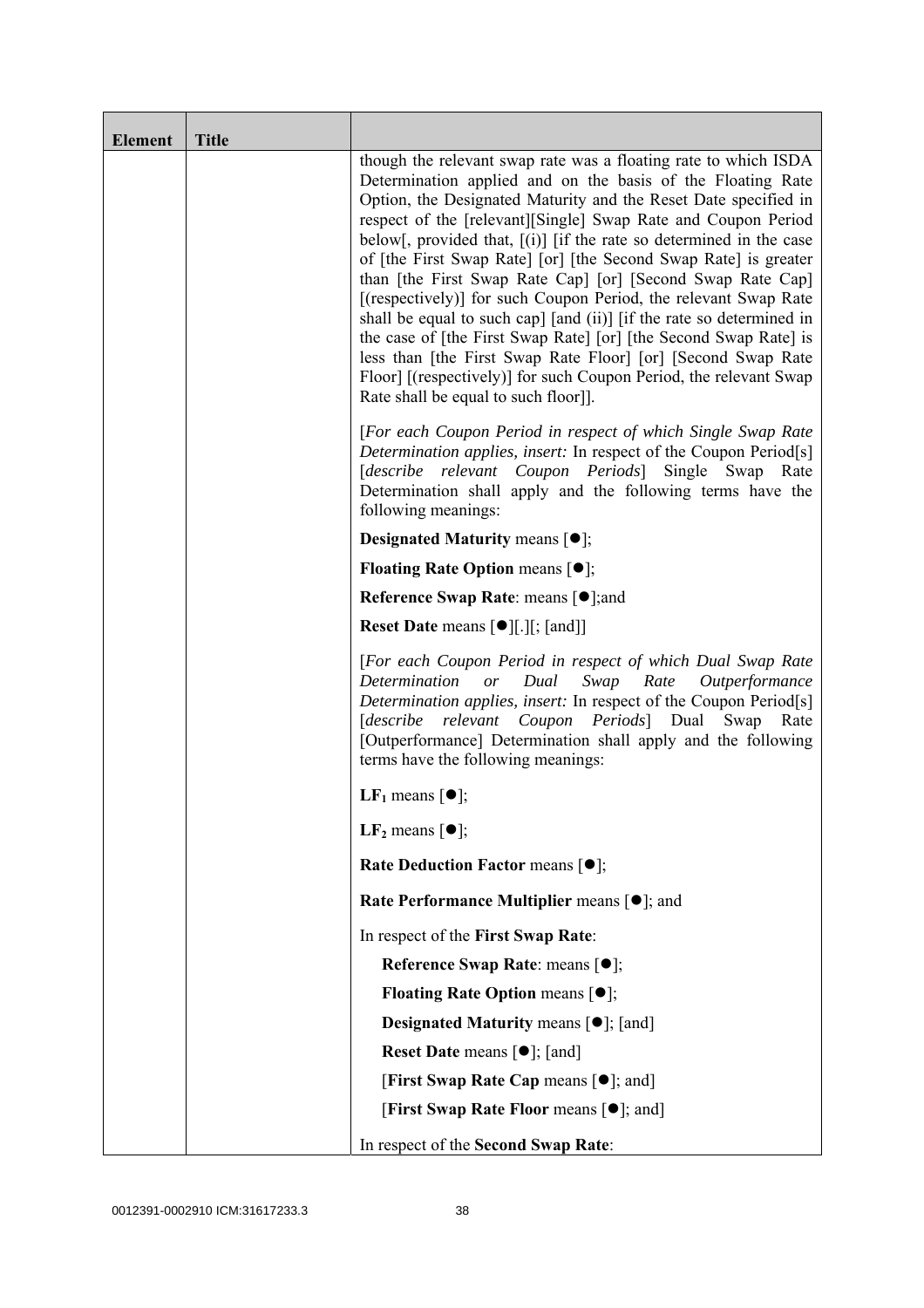| <b>Element</b> | <b>Title</b> |                                                                                                                                                                                                                                                                                                                                                                                                                                                                                                                                                                                                                                                                                                                                      |
|----------------|--------------|--------------------------------------------------------------------------------------------------------------------------------------------------------------------------------------------------------------------------------------------------------------------------------------------------------------------------------------------------------------------------------------------------------------------------------------------------------------------------------------------------------------------------------------------------------------------------------------------------------------------------------------------------------------------------------------------------------------------------------------|
|                |              | Reference Swap Rate: means [ $\bullet$ ];                                                                                                                                                                                                                                                                                                                                                                                                                                                                                                                                                                                                                                                                                            |
|                |              | <b>Floating Rate Option means <math>\lceil \bullet \rceil</math>;</b>                                                                                                                                                                                                                                                                                                                                                                                                                                                                                                                                                                                                                                                                |
|                |              | <b>Designated Maturity means <math>[\bullet]</math>; [and]</b>                                                                                                                                                                                                                                                                                                                                                                                                                                                                                                                                                                                                                                                                       |
|                |              | <b>Reset Date means <math>[\bullet]</math>.</b> [.] [; and ]                                                                                                                                                                                                                                                                                                                                                                                                                                                                                                                                                                                                                                                                         |
|                |              | <b>[Second Swap Rate Cap means [<math>\bullet</math></b> ][.][; and]]                                                                                                                                                                                                                                                                                                                                                                                                                                                                                                                                                                                                                                                                |
|                |              | [Second Swap Rate Floor means [ $\bullet$ ].]]                                                                                                                                                                                                                                                                                                                                                                                                                                                                                                                                                                                                                                                                                       |
|                |              | (repeat as necessary to cover the bases for Single Swap Rate<br>Determination, Dual Swap Rate Determination and Dual Swap<br>Rate Outperformance Determination for all Coupon Periods)]                                                                                                                                                                                                                                                                                                                                                                                                                                                                                                                                              |
|                |              | [In the case of Equity Linked Securities, insert:                                                                                                                                                                                                                                                                                                                                                                                                                                                                                                                                                                                                                                                                                    |
|                |              | <b>Adjustment and Disruption Events</b>                                                                                                                                                                                                                                                                                                                                                                                                                                                                                                                                                                                                                                                                                              |
|                |              | The Securities may be subject to cancellation, early redemption or<br>adjustment (including as to valuation and in certain circumstances<br>share substitutions) if certain corporate events (such as events<br>affecting the value of a Share (including Share divisions or<br>consolidations, extraordinary dividends and capital calls); de-<br>listing of a Share; insolvency, merger or nationalisation of a Share<br>issuer; a tender offer or redenomination of a Share) occur, if<br>certain events (such as illegality, disruptions or cost increases)<br>occur with respect to the Issuer's or any of its affiliates' hedging<br>arrangements, or if insolvency filings are made with respect to the<br>issuer of a share. |
|                |              | If certain disruption events occur with respect to valuation of a<br>Share such valuation will be postponed and may be made by the<br>Calculation Agent. Payments may also be postponed.]                                                                                                                                                                                                                                                                                                                                                                                                                                                                                                                                            |
|                |              | [In the case of Index Linked Securities, insert:                                                                                                                                                                                                                                                                                                                                                                                                                                                                                                                                                                                                                                                                                     |
|                |              | <b>Adjustment and Disruption Events</b>                                                                                                                                                                                                                                                                                                                                                                                                                                                                                                                                                                                                                                                                                              |
|                |              | The Securities may be subject to cancellation or early redemption<br>or adjustment if an Index is modified or cancelled and there is no<br>successor Index acceptable to the Calculation Agent, if an Index's<br>sponsor fails to calculate and announce such Index, or certain<br>events (such as illegality, disruptions or cost increases) occur with<br>respect to the Issuer's or any of its affiliates' hedging<br>arrangements.                                                                                                                                                                                                                                                                                               |
|                |              | If certain disruption events occur with respect to valuation of an<br>Index such valuation will be postponed and may be made by the<br>Calculation Agent. Payments may also be postponed.]                                                                                                                                                                                                                                                                                                                                                                                                                                                                                                                                           |
|                |              | [In the case of Inflation Linked Securities, insert:                                                                                                                                                                                                                                                                                                                                                                                                                                                                                                                                                                                                                                                                                 |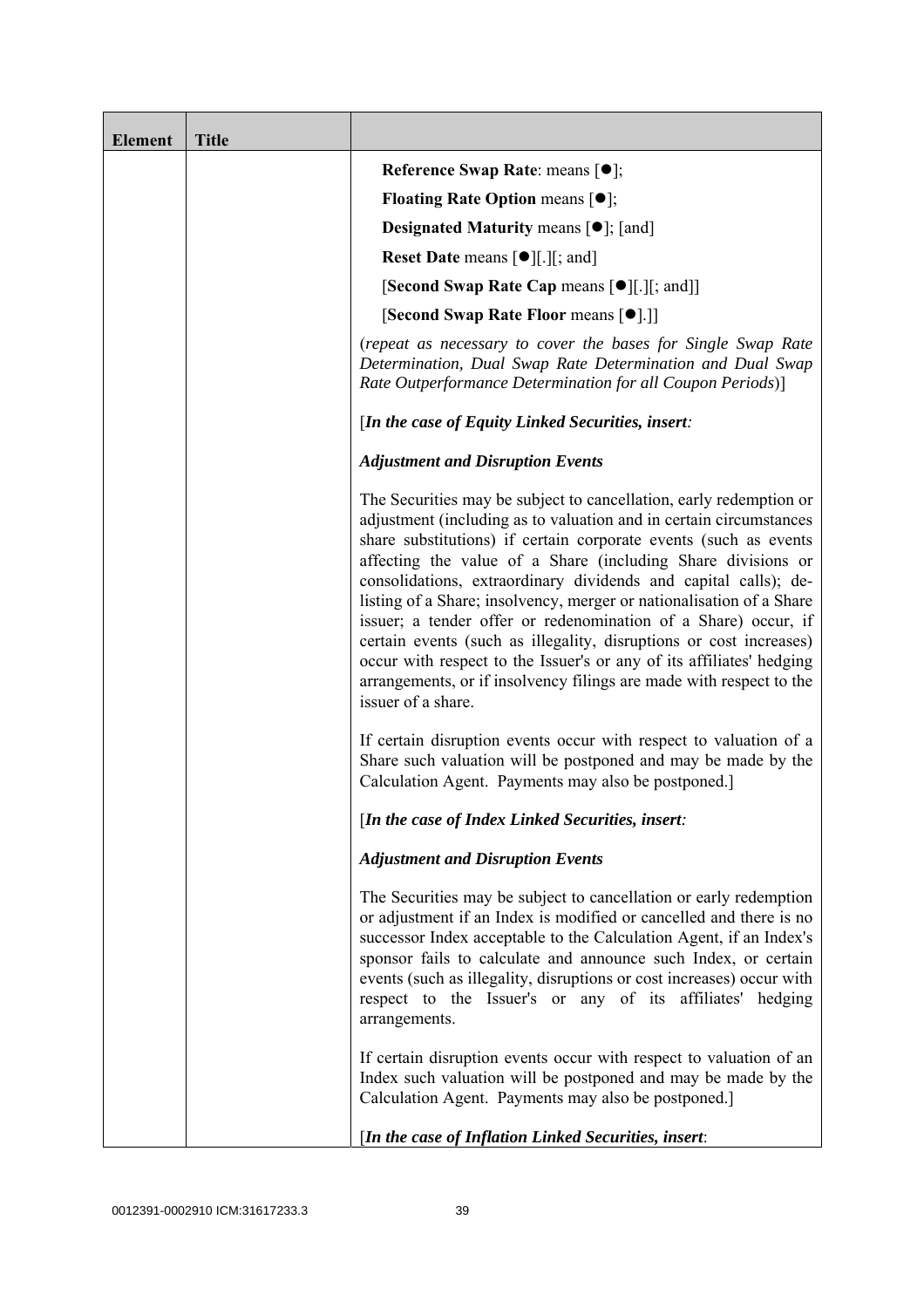| <b>Element</b> | <b>Title</b>                                                                                                                                    |                                                                                                                                                                                                                                                                                                                                                                                                                                                                                                                                                                                                                                        |
|----------------|-------------------------------------------------------------------------------------------------------------------------------------------------|----------------------------------------------------------------------------------------------------------------------------------------------------------------------------------------------------------------------------------------------------------------------------------------------------------------------------------------------------------------------------------------------------------------------------------------------------------------------------------------------------------------------------------------------------------------------------------------------------------------------------------------|
|                |                                                                                                                                                 | <b>Adjustment Events</b>                                                                                                                                                                                                                                                                                                                                                                                                                                                                                                                                                                                                               |
|                |                                                                                                                                                 | The Securities may be subject to adjustment if the Index is not<br>published or announced, there is a successor Index, an Index level<br>is corrected or the Index is rebased and may be subject to early<br>redemption or cancellation if the Index ceases to be published and<br>there is no appropriate alternative index acceptable to the<br>Calculation Agent. In certain circumstances the Calculation<br>Agent may calculate the Index level itself.]                                                                                                                                                                          |
|                |                                                                                                                                                 | [In the case of FX Linked Securities, insert:                                                                                                                                                                                                                                                                                                                                                                                                                                                                                                                                                                                          |
|                |                                                                                                                                                 | <b>Disruption Events</b>                                                                                                                                                                                                                                                                                                                                                                                                                                                                                                                                                                                                               |
|                |                                                                                                                                                 | If certain disruption events occur with respect to valuation of a<br>Currency Pair, [an alternative valuation method may be used,<br>valuation may be made by the Calculation Agent, valuation may<br>be postponed or the Securities may be subject to early redemption<br>or cancellation].]                                                                                                                                                                                                                                                                                                                                          |
|                |                                                                                                                                                 | Please also refer to Element C.9 above.                                                                                                                                                                                                                                                                                                                                                                                                                                                                                                                                                                                                |
| [C.11]         | Admission to<br>Trading on a<br>regulated market<br>(Include this Element                                                                       | Securities issued under the Programme may be listed and<br>admitted to trading on the Main Securities Market or Global<br>Exchange Market of Euronext Dublin or such other stock<br>exchange or market specified below, or may be issued on an<br>unlisted basis.                                                                                                                                                                                                                                                                                                                                                                      |
|                | C.11 only if the<br>relevant Securities                                                                                                         | Issue specific summary:                                                                                                                                                                                                                                                                                                                                                                                                                                                                                                                                                                                                                |
|                | have a minimum<br>denomination of less<br>than $\epsilon$ 100,000 or are<br><b>Derivative Securities</b><br>as defined in<br>Element C.9 above) | [Application [has been] [is expected to be] made by the Issuer (or<br>on its behalf) for the Securities to be admitted to the Official List<br>and to trading<br>on [Euronext Dublin's [Main]<br>Securities<br>Market/Global<br>Exchange<br>Market]][the<br>[regulated]<br>market][Professional Securities Market] of the London Stock<br>Exchange][the [regulated][EuroMTF] market of the Luxembourg<br>Stock Exchange][the Electronic Bond Market of Borsa Italiana<br>S.p.A. (MOT)][the Multilateral Trading Facility of securitised<br>derivatives financial instruments organised by Borsa Italiana<br>S.p.A.(the SeDeX Market)]. |
|                |                                                                                                                                                 | [Not applicable, the Securities are not intended to be admitted to<br>trading on any market.]                                                                                                                                                                                                                                                                                                                                                                                                                                                                                                                                          |
| [C.15]         | How the value of the<br>investment is<br>affected by the value<br>of the underlying<br>assets                                                   | $[$ If the Securities are N&C Securities, insert: The [Insert if<br><i>applicable</i> : Rate of Interest and the] Final Redemption<br>Amount][If the Securities are W&C Securities, insert: The Cash<br>Settlement Amount] ([in each case,] if any) payable in respect of<br>the Securities [is/are] calculated by reference to [insert relevant                                                                                                                                                                                                                                                                                       |

0012391-0002910 ICM:31617233.3 40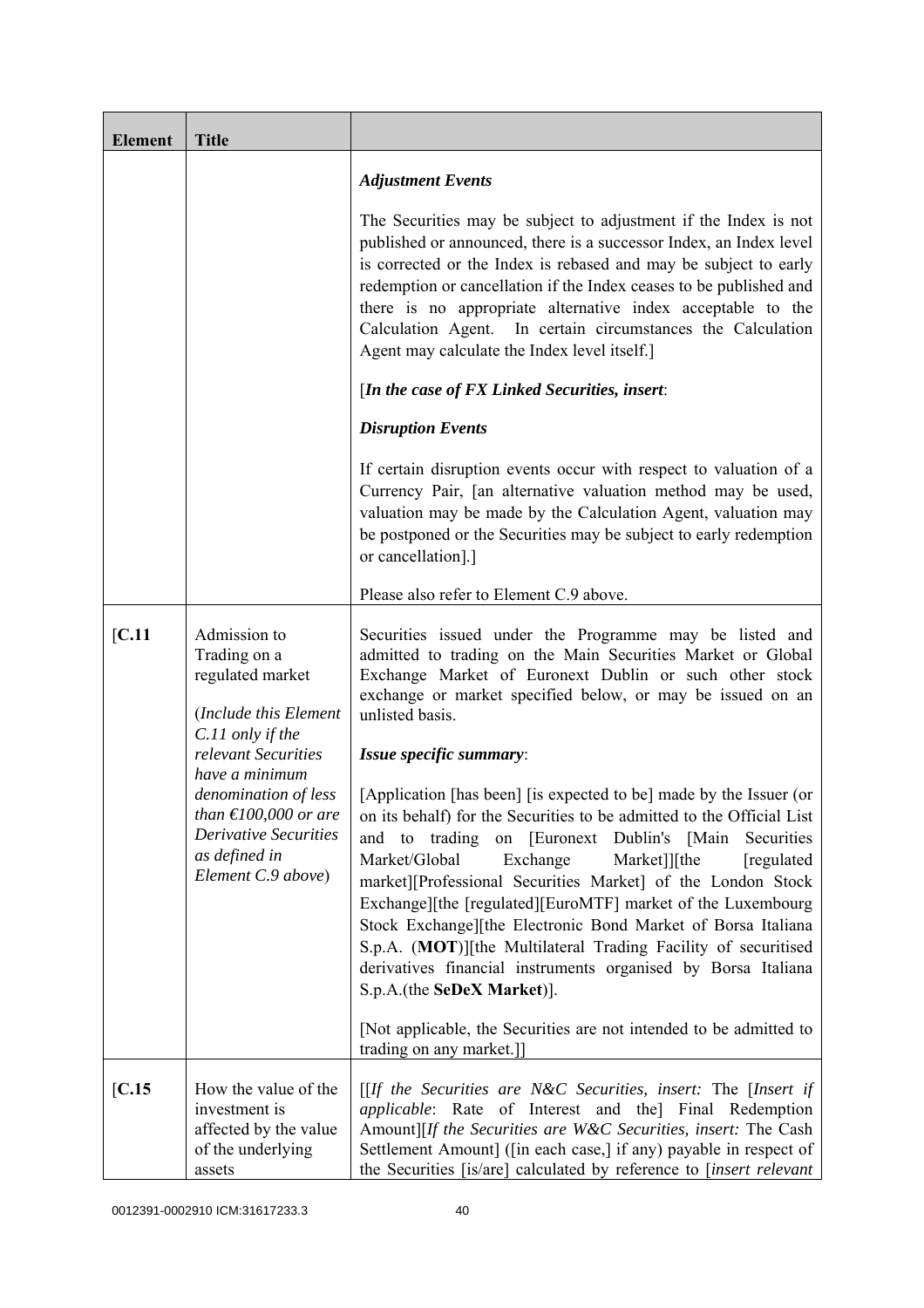| <b>Element</b> | <b>Title</b>                                                                                                                                                                                           |                                                                                                                                                                                                                                                                                                                                                                                                                                                                                                                                                                                                                                                                                                                                                                                                                                                                                                                                                                                                          |
|----------------|--------------------------------------------------------------------------------------------------------------------------------------------------------------------------------------------------------|----------------------------------------------------------------------------------------------------------------------------------------------------------------------------------------------------------------------------------------------------------------------------------------------------------------------------------------------------------------------------------------------------------------------------------------------------------------------------------------------------------------------------------------------------------------------------------------------------------------------------------------------------------------------------------------------------------------------------------------------------------------------------------------------------------------------------------------------------------------------------------------------------------------------------------------------------------------------------------------------------------|
|                | (Include this Element<br>C.15 only if the<br>relevant Securities<br>are Derivative<br>Securities as defined<br>in Element C.9<br>above)                                                                | underlying(s) (i.e. the relevant Reference Item(s))].<br>Please also see Element C.18.]                                                                                                                                                                                                                                                                                                                                                                                                                                                                                                                                                                                                                                                                                                                                                                                                                                                                                                                  |
| [C.16]         | Maturity<br>(Include this Element<br>$C.16$ only if the<br>relevant<br><b>Securities</b><br>Derivative<br>are<br>Securities as defined<br>Element<br>C.9<br>in<br>above)                               | [If the Securities are N&C Securities, insert: The Maturity Date<br>of the Securities is $\lceil \bullet \rceil$ [If the N&C Securities are Zero Recovery<br>Single Name Credit Linked N&C Securities, Zero Recovery<br>Basket Credit Linked N&C Securities or Tranched Zero Recovery<br>Credit Linked N&C Securities, insert: (the Scheduled Maturity<br>Date), subject to adjustment for [insert relevant postponement<br>$events$ [].]<br>[If the Securities are W&C Securities, insert: The Settlement Date<br>of the Securities is $\lceil \bullet \rceil$ [the fifth Business Day following the last<br>occurring valuation date.]]                                                                                                                                                                                                                                                                                                                                                                |
| [C.17]         | Settlement procedure<br>of derivative<br>securities<br>(Include this Element<br>C.17 only if the<br>relevant Securities<br>are Derivative<br>Securities as defined<br>in Element C.9<br><i>above</i> ) | [The Securities will be cash-settled.]]                                                                                                                                                                                                                                                                                                                                                                                                                                                                                                                                                                                                                                                                                                                                                                                                                                                                                                                                                                  |
| [C.18]         | Return on derivative<br>securities<br>(Include this Element<br>C.18 only if the<br>relevant Securities<br>are Derivative<br>Securities as defined<br>in Element C.9<br>above)                          | Nominal interest rate and date from which interest becomes<br>payable and due dates for interest<br>[The Securities do not pay interest.]<br>[In the case of Fixed Rate Securities, insert: The Securities bear<br>interest [from their date of issue/from $\lceil \bullet \rceil$ ] at the fixed rate of $\lceil \bullet \rceil$<br>per cent. per annum. Interest will be paid [annually] in arrear on<br>[ $\bullet$ ] in each year. The first interest payment will be made on [ $\bullet$ ].]<br><i>In the case of Floating Rate Securities, insert:</i> The Securities<br>bear interest [from their date of issue/from $\lceil \bullet \rceil$ ] at floating rates<br>calculated by reference to [specify reference rate] [plus/minus] a<br>margin of $[\bullet]$ per cent. Interest will be paid [quarterly/semi-<br>annually/annually] in arrear on $[\bullet]$ in each year[, subject to<br>adjustment for non-business days]. The first interest payment will<br>be made on [ <sup>o</sup> ].]] |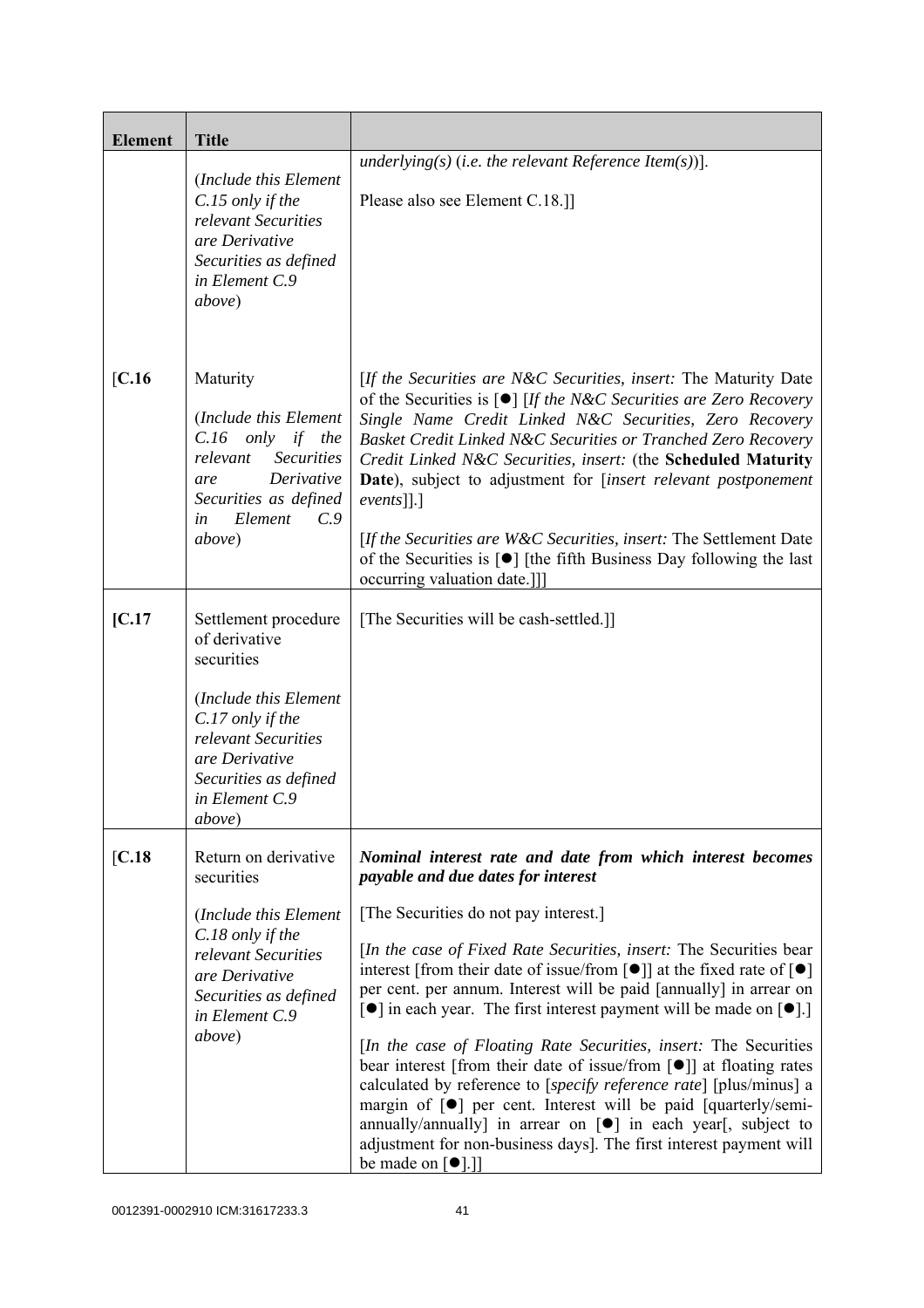| <b>Element</b> | <b>Title</b> |                                                                                                                                                                                                                                                                                                                                                                                                                                              |
|----------------|--------------|----------------------------------------------------------------------------------------------------------------------------------------------------------------------------------------------------------------------------------------------------------------------------------------------------------------------------------------------------------------------------------------------------------------------------------------------|
|                |              | [In the case of Securities whose interest payments are calculated<br>by reference to an underlying, insert: Payments of interest in<br>respect of the Securities will be determined by reference to the<br>performance of the [insert relevant underlying $(s)$ ] and extract,<br>insert here and complete the relevant pro forma disclosure from<br>item C.10 that reflects the basis for the calculation of interest of<br>the Securities] |
|                |              | [In the case of Zero Recovery Basket Credit Linked N&C<br>Securities or Tranched Zero Recovery Credit Linked N&C<br>Securities, insert: The interest payable in respect of each nominal<br>amount of Securities equal to the Calculation Amount for each<br>Coupon Period will be calculated on the Outstanding Nominal<br>Amount (as described further below) as of the last day of such<br>Coupon Period.]                                 |
|                |              | $[$ If the Securities are N&C Securities, insert: <b>Redemption at</b><br><b>Maturity</b>                                                                                                                                                                                                                                                                                                                                                    |
|                |              | Unless previously redeemed or purchased and cancelled, each<br>Security will be redeemed by the Issuer on the Maturity Date at<br>[●]/[the Final Redemption Amount] [(which shall be determined<br>as set out below in this Element $C.18$ ].]                                                                                                                                                                                               |
|                |              | [The Calculation Amount for the Securities is $[•]$ .]                                                                                                                                                                                                                                                                                                                                                                                       |
|                |              | [If the Securities are W&C Securities, insert: Settlement                                                                                                                                                                                                                                                                                                                                                                                    |
|                |              | Each Security entitles its holder, upon due exercise, to receive<br>from the Issuer on the Settlement Date a Cash Settlement Amount<br>(which shall be determined as set out below in this Element<br>$C.18$ ).                                                                                                                                                                                                                              |
|                |              | The Notional Amount per W&C Security is $[•]$ .                                                                                                                                                                                                                                                                                                                                                                                              |
|                |              | The Calculation Agent is $[•]$ .                                                                                                                                                                                                                                                                                                                                                                                                             |
|                |              | [If the Securities are interest bearing, insert: Interest Provisions                                                                                                                                                                                                                                                                                                                                                                         |
|                |              | [If the Securities are not Fixed Rate or Floating Rate Securities,<br><i>insert</i> : Coupon Accrual Date means [ $\bullet$ ].                                                                                                                                                                                                                                                                                                               |
|                |              | Coupon Period means [insert coupon period].                                                                                                                                                                                                                                                                                                                                                                                                  |
|                |              | Coupon Payment Date means [ $\bullet$ ].                                                                                                                                                                                                                                                                                                                                                                                                     |
|                |              | [If the Securities are Fixed or Floating Rate Securities, insert:<br>Day Count Fraction means [ $\bullet$ ].]                                                                                                                                                                                                                                                                                                                                |
|                |              | [Business Day Convention means [ $\bullet$ ].]                                                                                                                                                                                                                                                                                                                                                                                               |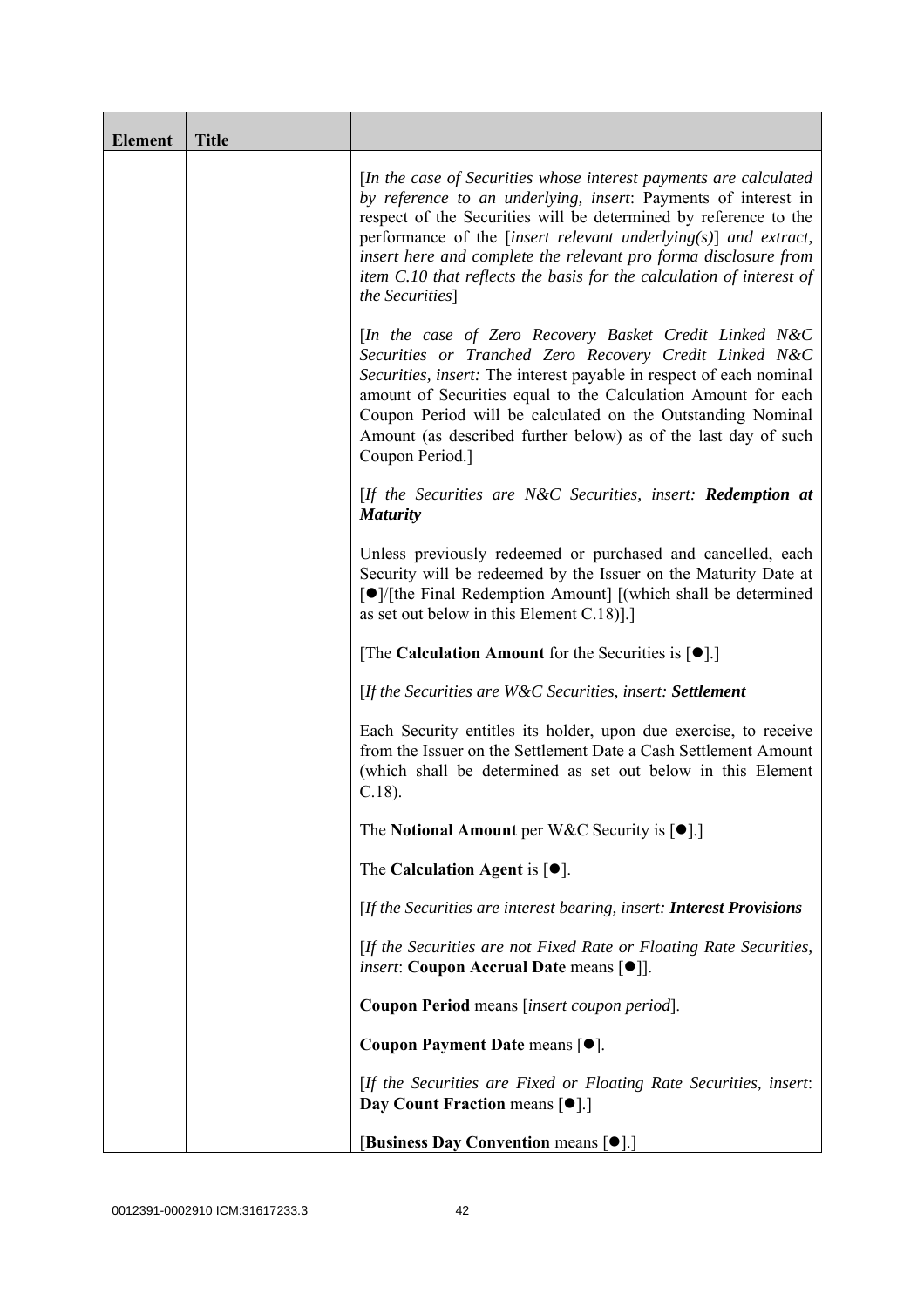| <b>Element</b> | <b>Title</b> |                                                                                                                                                                                                                                                                                                                                                                                                                                                                                                                                                 |
|----------------|--------------|-------------------------------------------------------------------------------------------------------------------------------------------------------------------------------------------------------------------------------------------------------------------------------------------------------------------------------------------------------------------------------------------------------------------------------------------------------------------------------------------------------------------------------------------------|
|                |              | [If the Securities are N&C Securities, insert: Redemption at<br><b>Maturity</b>                                                                                                                                                                                                                                                                                                                                                                                                                                                                 |
|                |              | Unless previously redeemed or purchased and cancelled, each<br>Security will be redeemed by the Issuer on the Maturity Date at<br>[specify]/[the Final Redemption Amount (which shall be<br>determined as set out below in this Element C.18).                                                                                                                                                                                                                                                                                                  |
|                |              | [The Calculation Amount for the Securities is $[•]$ .]                                                                                                                                                                                                                                                                                                                                                                                                                                                                                          |
|                |              | [Insert in the case of FX Redemption $N\&C$ Securities: The Final<br>Redemption Amount in respect of each nominal amount of N&C<br>Securities equal to the Calculation Amount shall be an amount in<br>the Settlement Currency (which, when the Floor is zero, will not<br>be less than, but may be equal to, zero) calculated by the<br>Calculation Agent equal to the Calculation Amount multiplied by<br>the greater of (i) the Floor and (ii) a percentage calculated by the<br>Calculation Agent in accordance with the following formula: |
|                |              | Leverage $\times$ Max $\left[0, \sum_{i=1}^{n} W_i \times \frac{X_i - Y_i}{Z_i}\right]$                                                                                                                                                                                                                                                                                                                                                                                                                                                         |
|                |              | Any amount determined pursuant to the above, if not an amount<br>in the Settlement Currency, will be converted into the Settlement<br>Currency at the Exchange Rate. The Final Redemption Amount<br>will be rounded to the nearest two decimal places (or, in the case<br>of Japanese Yen, the nearest whole unit) in the relevant<br>Settlement Currency, 0.005 (or, in the case of Japanese Yen, half<br>a unit) being rounded upwards.                                                                                                       |
|                |              | Where:                                                                                                                                                                                                                                                                                                                                                                                                                                                                                                                                          |
|                |              | Alternate Currency Pair means [specify Alternate Currency<br>Pairs in form of [specify first currency]/[specify second<br>currency]] (repeat in respect of each Alternate Currency Pair).                                                                                                                                                                                                                                                                                                                                                       |
|                |              | <b>Currency Pair</b> means [specify Currency Pairs in form of [specify<br>first currency]/[specify second currency]] (repeat for each<br>Currency Pair).                                                                                                                                                                                                                                                                                                                                                                                        |
|                |              | <b>Exchange Rate</b> means the spot rate of exchange between the<br>currency in which the Calculation Amount is denominated (the<br>Calculation Amount Currency) and the Settlement Currency<br>(expressed as the number of units (or part units) of the relevant<br>Calculation Amount Currency for which one unit of the relevant<br>Settlement Currency can be exchanged) or on the basis of such<br>other applicable market convention as the Calculation Agent<br>determines appropriate.                                                  |
|                |              | <b>First Relevant Currency means <math>\lceil \bullet \rceil</math> (specify for each Currency</b><br>Pair).                                                                                                                                                                                                                                                                                                                                                                                                                                    |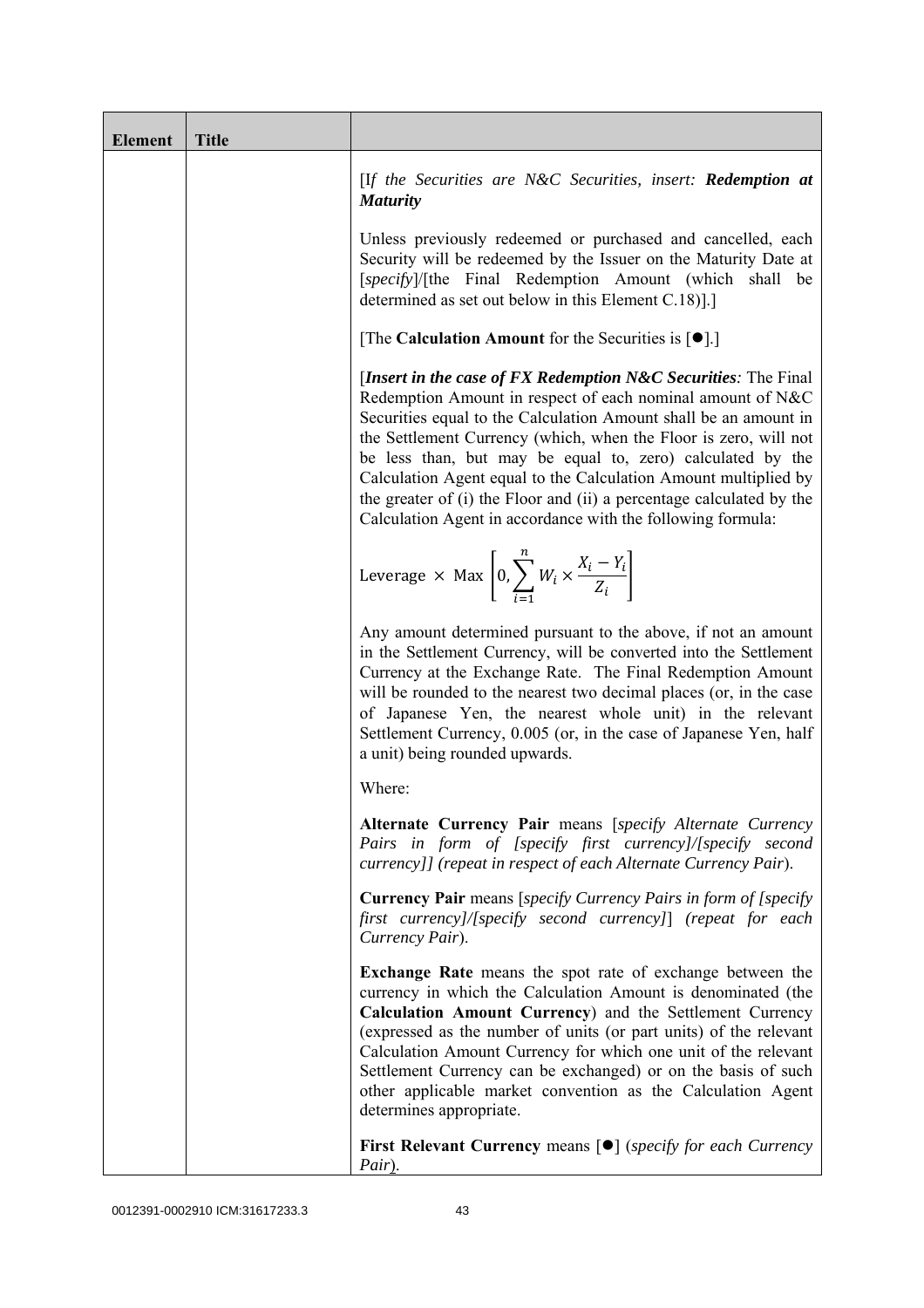| <b>Element</b> | <b>Title</b> |                                                                                                                                                                                                                                                                                                                                                                                                                                                                                                                                                                                                                                                                                                                                      |
|----------------|--------------|--------------------------------------------------------------------------------------------------------------------------------------------------------------------------------------------------------------------------------------------------------------------------------------------------------------------------------------------------------------------------------------------------------------------------------------------------------------------------------------------------------------------------------------------------------------------------------------------------------------------------------------------------------------------------------------------------------------------------------------|
|                |              | Floor means $\lceil \bullet \rceil$ .                                                                                                                                                                                                                                                                                                                                                                                                                                                                                                                                                                                                                                                                                                |
|                |              | <b>FX Price Source</b> means $[\bullet]$ (specify for each Currency Pair and<br>each Alternate Currency Pair).                                                                                                                                                                                                                                                                                                                                                                                                                                                                                                                                                                                                                       |
|                |              | i means each Currency Pair.                                                                                                                                                                                                                                                                                                                                                                                                                                                                                                                                                                                                                                                                                                          |
|                |              | Leverage means $\lceil \bullet \rceil$ per cent.                                                                                                                                                                                                                                                                                                                                                                                                                                                                                                                                                                                                                                                                                     |
|                |              | Max followed by a series of amounts inside brackets, means<br>whichever is the greater of the amounts separated by a comma<br>inside those brackets.                                                                                                                                                                                                                                                                                                                                                                                                                                                                                                                                                                                 |
|                |              | <b>n</b> means the number of Currency Pairs to which the N&C<br>Securities relate.                                                                                                                                                                                                                                                                                                                                                                                                                                                                                                                                                                                                                                                   |
|                |              | Reference Exchange Rate means, in respect of a Currency Pair,<br>the spot exchange rate for the First Relevant Currency quoted<br>against the Second Relevant Currency expressed as the number of<br>units of the First Relevant Currency quoted per one unit of the<br>Second Relevant Currency.                                                                                                                                                                                                                                                                                                                                                                                                                                    |
|                |              | <b>Relevant Currency</b> means each currency comprising a Currency<br>Pair and any references to the conversion of one Relevant<br>Currency to another shall be construed as applying in relation to a<br>Currency Pair.                                                                                                                                                                                                                                                                                                                                                                                                                                                                                                             |
|                |              | <b>Second Relevant Currency means [O]</b> (specify for each<br>Currency Pair).                                                                                                                                                                                                                                                                                                                                                                                                                                                                                                                                                                                                                                                       |
|                |              | Settlement Rate means, in respect of a Currency Pair, the<br>Reference Exchange Rate for that Currency Pair on the Valuation<br>Date at the Valuation Time as determined by the Calculation Agent<br>by reference to the Settlement Rate Option for that Currency Pair<br>(and such determination may be made, without limitation, with such<br>adjustments as are, at the discretion of the Calculation Agent,<br>necessary to the published quoting conventions and/or implying the<br>Reference Exchange Rate from more than one Settlement Rate<br>Option) unless any applicable disruption event exists or occurs, in<br>which case, the Settlement Rate for that Currency Pair will be<br>determined by the Calculation Agent. |
|                |              | <b>Settlement Rate Option</b> means, in respect of a Currency Pair,<br>the rate published for the Currency Pair fixing rate on the FX<br>Price Source for that Currency Pair at or about the Valuation<br>Time on the Valuation Date or, if Alternate Currency Pairs are<br>specified for the relevant Currency Pair, the Reference Exchange<br>Rate will be implied from more than one Settlement Rate Option<br>by determining the rate for each Alternate Currency Pair for that<br>Currency Pair, published for the Alternate Currency Pair fixing<br>rate on the FX Price Source for that Alternate Currency Pair at or<br>about the Valuation Time on the Valuation Date.                                                      |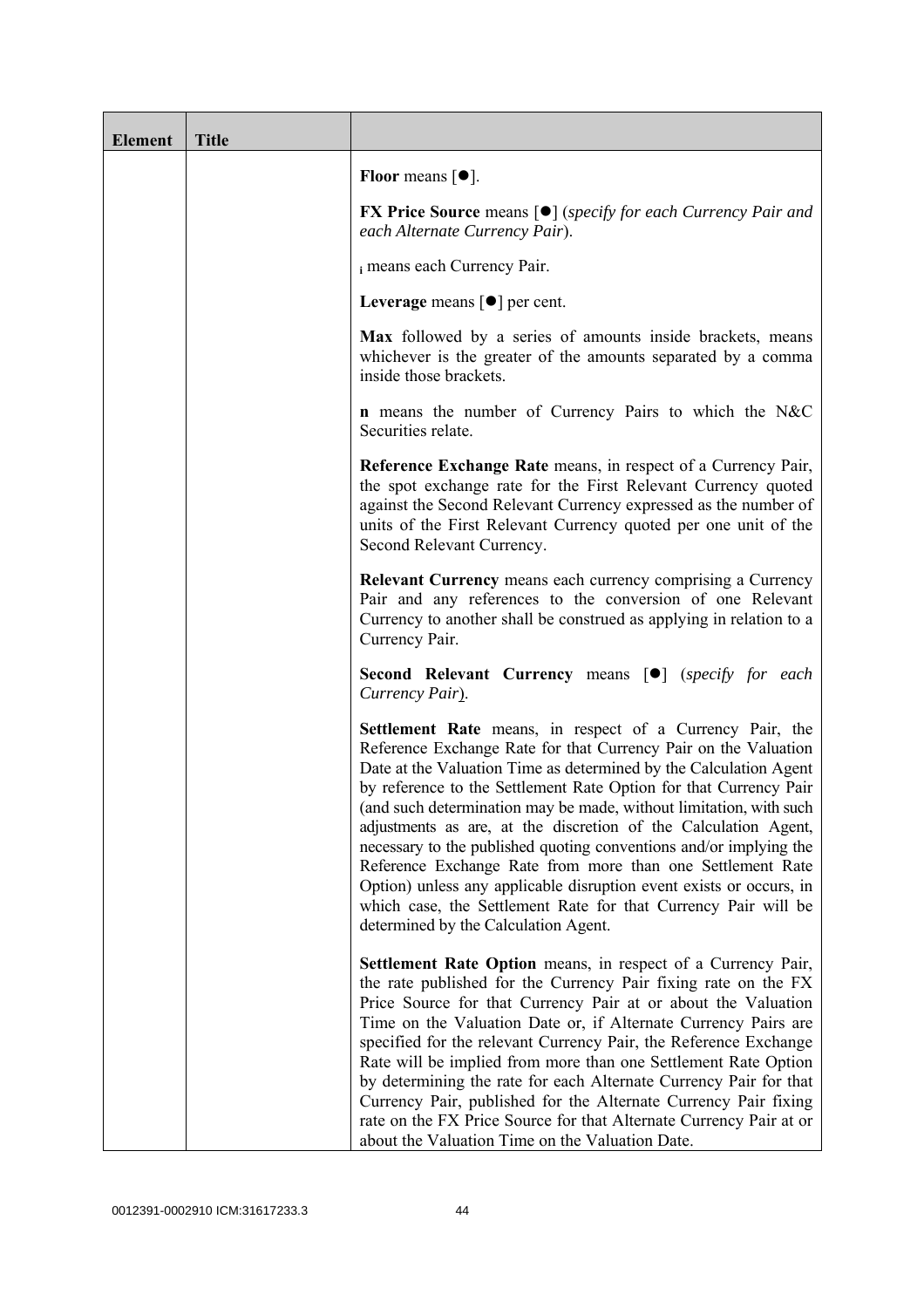| <b>Element</b> | <b>Title</b> |                                                                                                                                                                                                                                                                                                                                                                                                                                                                                                                                                                                                                                     |
|----------------|--------------|-------------------------------------------------------------------------------------------------------------------------------------------------------------------------------------------------------------------------------------------------------------------------------------------------------------------------------------------------------------------------------------------------------------------------------------------------------------------------------------------------------------------------------------------------------------------------------------------------------------------------------------|
|                |              | <b>Strike Rate</b> means $\lceil \bullet \rceil$ ( <i>specify for each Currency Pair</i> ).                                                                                                                                                                                                                                                                                                                                                                                                                                                                                                                                         |
|                |              | Valuation Date means $[•]$ .                                                                                                                                                                                                                                                                                                                                                                                                                                                                                                                                                                                                        |
|                |              | Valuation Time means $[\bullet].$                                                                                                                                                                                                                                                                                                                                                                                                                                                                                                                                                                                                   |
|                |              | $w_i$ means [specify the weighting of each Currency Pair (being a<br>number less than or equal to $1$ ].                                                                                                                                                                                                                                                                                                                                                                                                                                                                                                                            |
|                |              | $X_i$ means, in respect of a Currency Pair, the [Settlement Rate in<br>respect of such Currency Pair]/[Strike Rate in respect of such<br>Currency Pair].                                                                                                                                                                                                                                                                                                                                                                                                                                                                            |
|                |              | $Y_i$ means, in respect of a Currency Pair, the [Settlement Rate in<br>respect of such Currency Pair]/[Strike Rate in respect of such<br>Currency Pair].                                                                                                                                                                                                                                                                                                                                                                                                                                                                            |
|                |              | $Z_i$ means, in respect of a Currency Pair, the [Settlement Rate in<br>respect of such Currency Pair]/[Strike Rate in respect of such<br>Currency Pair <sup>[/[1]</sup> .]                                                                                                                                                                                                                                                                                                                                                                                                                                                          |
|                |              | [Insert in the case of Fixed Denomination FX Redemption<br>N&C Securities: The Final Redemption Amount in respect of<br>each unit or nominal amount of N&C Securities equal to the<br>Calculation Amount shall be an amount in the Settlement<br>Currency (which will not be less than, but may be equal to, zero)<br>calculated by the Calculation Agent equal to the Base Final<br>Redemption Amount divided by the Settlement Rate.                                                                                                                                                                                              |
|                |              | Where:                                                                                                                                                                                                                                                                                                                                                                                                                                                                                                                                                                                                                              |
|                |              | <b>Base Final Redemption Amount means <math>[①]</math>;</b>                                                                                                                                                                                                                                                                                                                                                                                                                                                                                                                                                                         |
|                |              | FX Price Source means, in respect of a Settlement Rate Option,<br>$\lceil \bullet \rceil;$                                                                                                                                                                                                                                                                                                                                                                                                                                                                                                                                          |
|                |              | Reference Exchange Rate means the spot exchange rate for the<br>Specified Currency quoted against the Settlement Currency<br>expressed as the number of units of the Specified Currency<br>quoted per unit of the Settlement Currency;                                                                                                                                                                                                                                                                                                                                                                                              |
|                |              | Settlement Rate means the Reference Exchange Rate on the<br>Valuation Date at the Valuation Time as determined by the<br>Calculation Agent by reference to the Settlement Rate Option(s)<br>(and such determination may be made, without limitation, with<br>such adjustments as are, at the discretion of the Calculation<br>Agent, necessary to the published quoting conventions and/or<br>implying the Reference Exchange Rate from more than one<br>Settlement Rate Option) unless any applicable disruption event<br>exists or occurs, in which case, the Settlement Rate will be<br>determined by the Calculation Agent; and |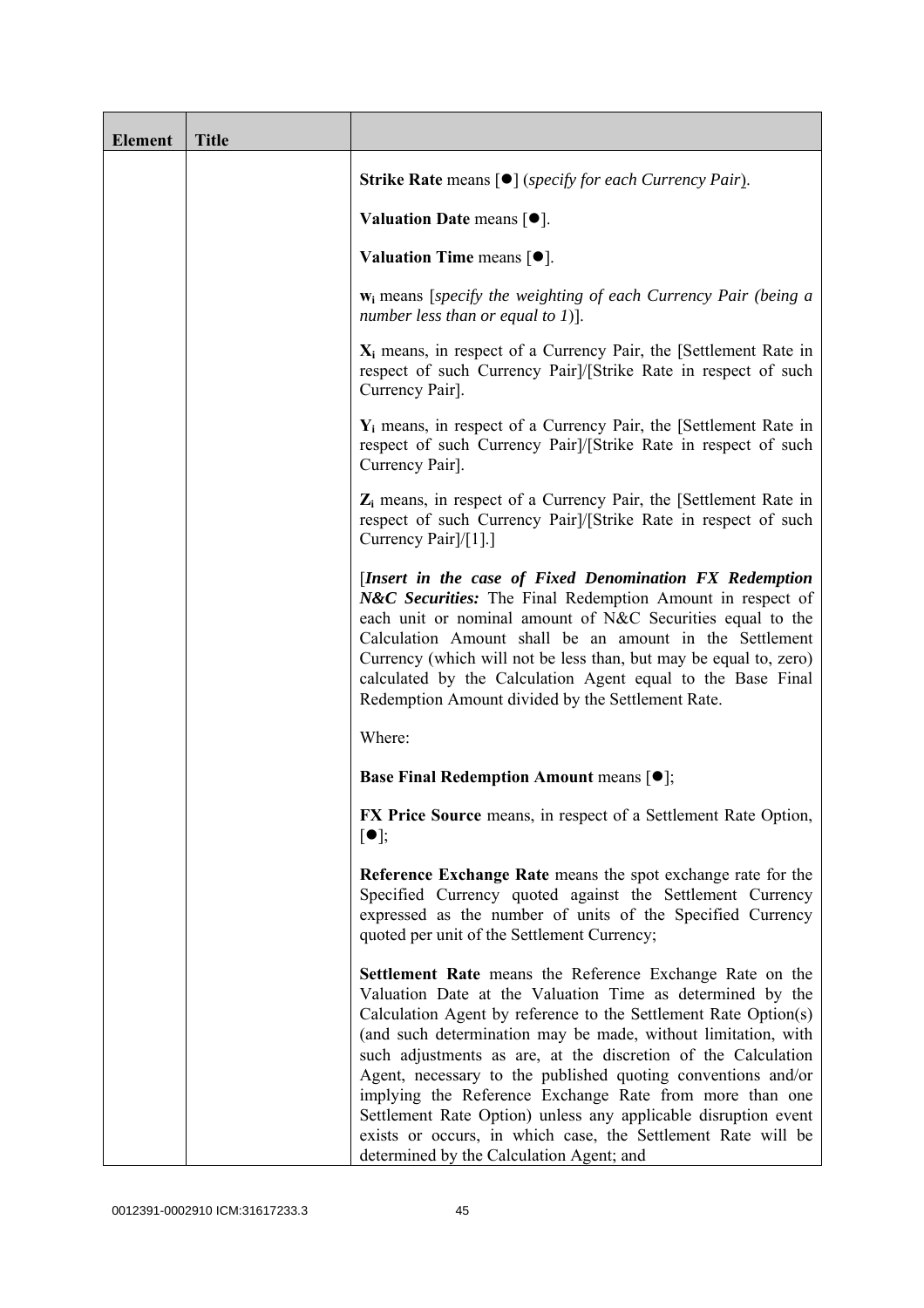| <b>Element</b> | <b>Title</b> |                                                                                                                                                                                                                                                                                                                                                                                                                                                                    |
|----------------|--------------|--------------------------------------------------------------------------------------------------------------------------------------------------------------------------------------------------------------------------------------------------------------------------------------------------------------------------------------------------------------------------------------------------------------------------------------------------------------------|
|                |              | <b>Settlement Rate Option</b> means [the rate published for the<br>Specified Currency/Settlement Currency fixing rate on the FX<br>Price Source at or about the Valuation Time on the Valuation<br>Date] [insert if the Reference Exchange Rate will be implied from<br>more than one Settlement Rate Option and delete preceding<br><i>option:</i> the relevant fixing rates on the FX Price Source(s) at or<br>about the Valuation Time on the Valuation Date.]] |
|                |              | [Insert in the case of Equity Basket Knock-In N&C Securities:<br>The Final Redemption Amount in respect of each nominal<br>amount of N&C Securities equal to the Calculation Amount shall<br>be an amount in the Specified Currency (which will not be less<br>than, but may be equal to, zero) calculated by the Calculation<br>Agent equal to:                                                                                                                   |
|                |              | if no Knock-In Event has occurred, the Calculation<br>(a)<br>Amount; or                                                                                                                                                                                                                                                                                                                                                                                            |
|                |              | (b)<br>if a Knock-In Event has occurred, the product of $(x)$ the<br>Calculation Amount and (y) the Final Reference<br>Performance.                                                                                                                                                                                                                                                                                                                                |
|                |              | Where:                                                                                                                                                                                                                                                                                                                                                                                                                                                             |
|                |              | Final Reference Performance means a percentage determined<br>by the Calculation Agent equal to the Reference Performance of<br>the Share with the lowest Reference Performance.                                                                                                                                                                                                                                                                                    |
|                |              | Final Price means, in respect of a Share, an amount equal to the<br>price per share in respect of such Share quoted on the applicable<br>exchange at the Valuation Time on the Final Valuation Date.                                                                                                                                                                                                                                                               |
|                |              | Final Valuation Date means $[•]$ .                                                                                                                                                                                                                                                                                                                                                                                                                                 |
|                |              | i means a Share.                                                                                                                                                                                                                                                                                                                                                                                                                                                   |
|                |              | Initial Valuation Date means $[•]$ .                                                                                                                                                                                                                                                                                                                                                                                                                               |
|                |              | Knock-In Event means the price of any Share quoted on the<br>applicable exchange at the Valuation Time on the Final Valuation<br>Date is equal to or less than the Knock-In Level in respect of such<br>Share, as determined by the Calculation Agent.                                                                                                                                                                                                             |
|                |              | Knock-In Level means, in respect of a Share, the Knock-In<br>Percentage multiplied by the Strike Price for such Share.                                                                                                                                                                                                                                                                                                                                             |
|                |              | Knock-In Percentage means $\lceil \bullet \rceil$ per cent.                                                                                                                                                                                                                                                                                                                                                                                                        |
|                |              | <b>Reference Performance</b> means, in respect of a Share, a rate<br>expressed as a percentage (which will not be less than, but may be<br>equal to, zero) calculated by the Calculation Agent in accordance<br>with the following formula:                                                                                                                                                                                                                        |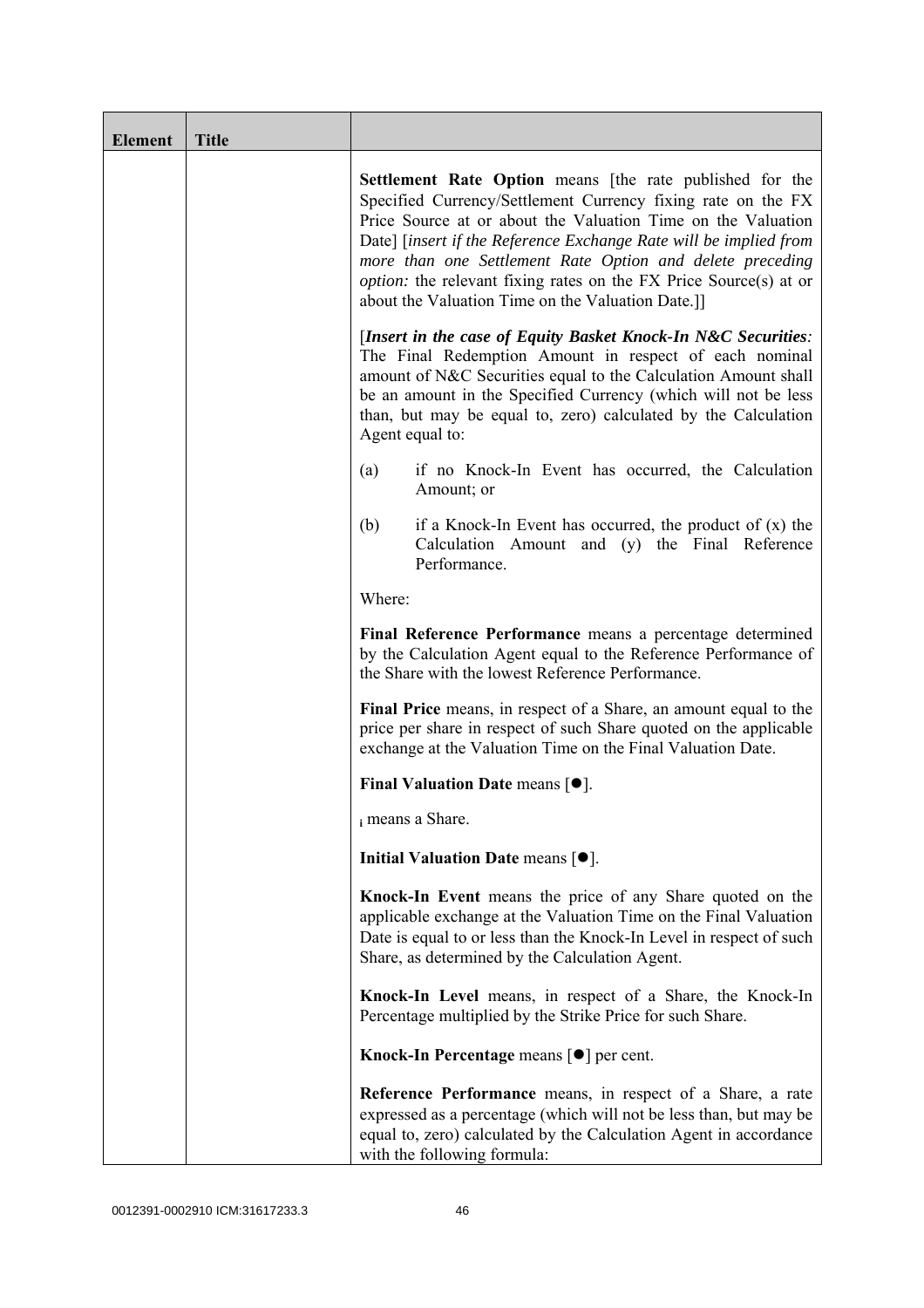| <b>Element</b> | <b>Title</b> |                                                                                                                                                                                                                                                                                 |
|----------------|--------------|---------------------------------------------------------------------------------------------------------------------------------------------------------------------------------------------------------------------------------------------------------------------------------|
|                |              | Final Price <sub>i</sub><br>Strike Price <sub>i</sub>                                                                                                                                                                                                                           |
|                |              | <b>Share</b> means $\lceil \bullet \rceil$ .                                                                                                                                                                                                                                    |
|                |              | <b>Strike Price</b> means, in relation to a Share, the price per share in<br>respect of such Share quoted on the applicable exchange at the<br>Valuation Time on the Initial Valuation Date.                                                                                    |
|                |              | <b>Valuation Time means <math>[\bullet]</math>.</b> ]                                                                                                                                                                                                                           |
|                |              | [Insert in the case of Equity Basket Barrier Knock-In N&C<br>Securities:                                                                                                                                                                                                        |
|                |              | The Final Redemption Amount in respect of each nominal<br>amount of N&C Securities equal to the Calculation Amount shall<br>be an amount in the Specified Currency (which will not be less<br>than, but may be equal to, zero) calculated by the Calculation<br>Agent equal to: |
|                |              | if no Knock-In Event has occurred, the Calculation<br>(a)<br>Amount; or                                                                                                                                                                                                         |
|                |              | if a Knock-In Event has occurred:<br>(b)                                                                                                                                                                                                                                        |
|                |              | if the Final Reference Performance is equal to or<br>(i)<br>greater than the Barrier Level, the Calculation<br>Amount; or                                                                                                                                                       |
|                |              | if the Final Reference Performance is less than<br>(ii)<br>the Barrier Level, the product of (x) the<br>Calculation Amount and (y) the Final Reference<br>Performance.                                                                                                          |
|                |              | Where:                                                                                                                                                                                                                                                                          |
|                |              | <b>Barrier Level means [<math>\bullet</math>] per cent.</b>                                                                                                                                                                                                                     |
|                |              | Final Reference Performance means a percentage determined<br>by the Calculation Agent equal to the Reference Performance of the<br>Share with the lowest Reference Performance.                                                                                                 |
|                |              | Final Price means, in respect of a Share, an amount equal to the<br>price per share in respect of such Share quoted on the applicable<br>exchange at the Valuation Time on the Final Valuation Date.                                                                            |
|                |              | Final Valuation Date means $[\bullet].$                                                                                                                                                                                                                                         |
|                |              | i means a Share.                                                                                                                                                                                                                                                                |
|                |              | Initial Valuation Date means $[•]$ .                                                                                                                                                                                                                                            |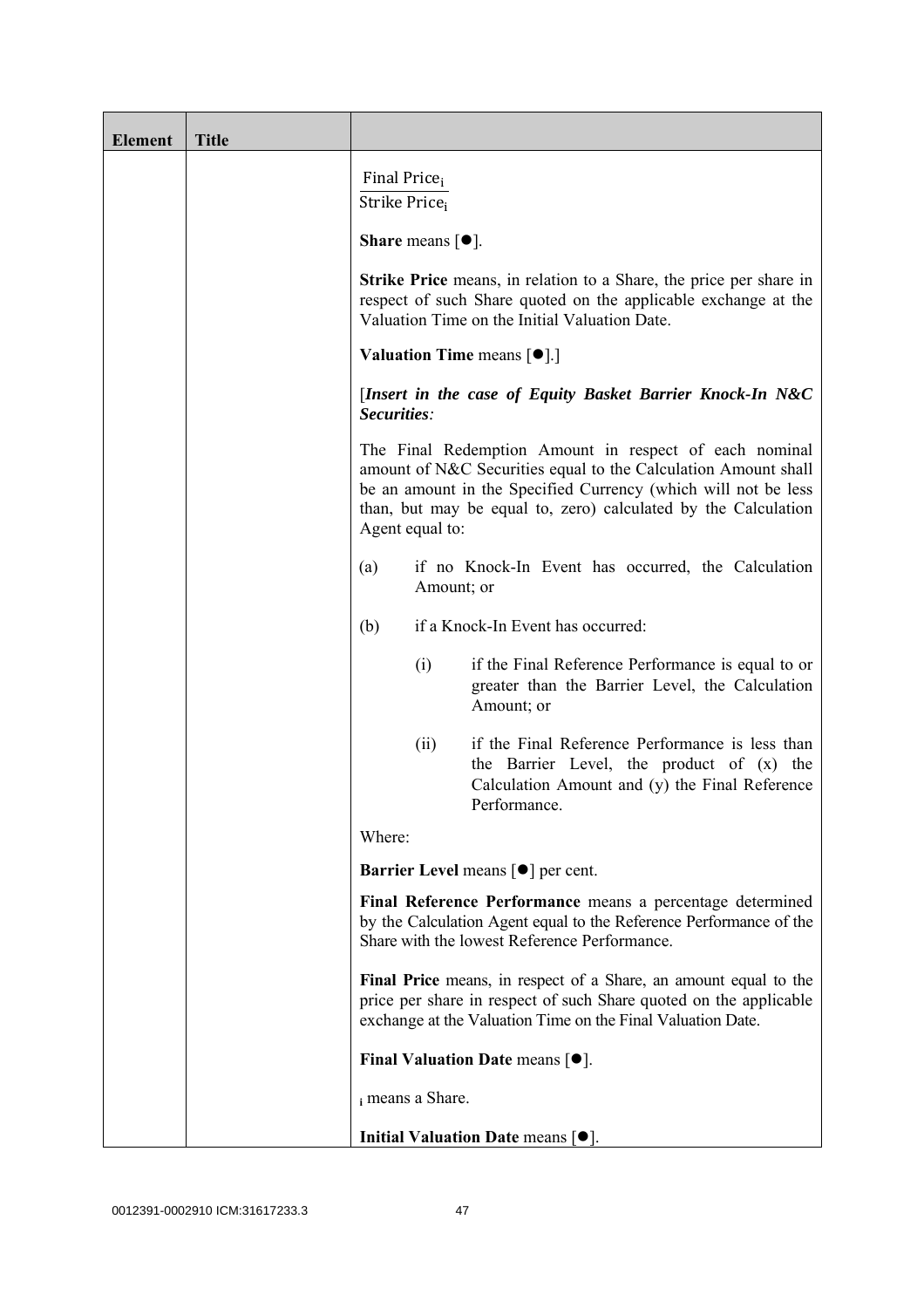| <b>Element</b> | <b>Title</b> |                                                                                                                                                                                                                                                                                                                                                                                                                                                                                                                                                                                                                                                                                                                                                                                                                                                                                                                                                                                                                                                                                                                                                                                                                                                                                                                                                                                                                                                                  |
|----------------|--------------|------------------------------------------------------------------------------------------------------------------------------------------------------------------------------------------------------------------------------------------------------------------------------------------------------------------------------------------------------------------------------------------------------------------------------------------------------------------------------------------------------------------------------------------------------------------------------------------------------------------------------------------------------------------------------------------------------------------------------------------------------------------------------------------------------------------------------------------------------------------------------------------------------------------------------------------------------------------------------------------------------------------------------------------------------------------------------------------------------------------------------------------------------------------------------------------------------------------------------------------------------------------------------------------------------------------------------------------------------------------------------------------------------------------------------------------------------------------|
|                |              | Knock-In Determination Period means the period from but<br>excluding the Initial Valuation Date to and including the Knock-<br>In Period Ending Date.                                                                                                                                                                                                                                                                                                                                                                                                                                                                                                                                                                                                                                                                                                                                                                                                                                                                                                                                                                                                                                                                                                                                                                                                                                                                                                            |
|                |              | <b>Knock-In Event</b> means the price of any Share quoted on the<br>applicable Exchange at any time during the regular trading<br>session hours on that Exchange on any scheduled trading day in<br>the Knock-In Determination Period is equal to or less than the<br>Knock-In Level in respect of such Share, as determined by the<br>Calculation Agent, Provided That, if on any such day, as of any<br>Knock-In Valuation Time, a Knock-In Event has or would have<br>occurred but the conditions for a disrupted day having been<br>satisfied at such time then such Knock-In Valuation Time shall be<br>ignored for purposes of determining whether a Knock-In Event<br>has occurred Provided Further That if no Knock-In Event has<br>occurred in the Knock-In Determination Period and the<br>conditions for a disrupted day are satisfied as of the last occurring<br>Knock-In Valuation Time on the Knock-In Period Ending Date,<br>then such day shall be treated as a Valuation Date and the<br>Calculation Agent shall determine a price of the relevant Share(s)<br>in respect of such day in accordance with such provisions for<br>purposes of determining whether a Knock-In Event shall occur.<br>For the purposes of determining under this paragraph whether the<br>conditions for a disrupted day have been satisfied at any Knock-<br>In Valuation Time, the relevant Valuation Time used shall be the<br>relevant Knock-In Valuation Time. |
|                |              | Knock-In Level means, in respect of a Share, the Knock-In<br>Percentage multiplied by the Strike Price for such Share.                                                                                                                                                                                                                                                                                                                                                                                                                                                                                                                                                                                                                                                                                                                                                                                                                                                                                                                                                                                                                                                                                                                                                                                                                                                                                                                                           |
|                |              | Knock-In Percentage means [●] per cent.                                                                                                                                                                                                                                                                                                                                                                                                                                                                                                                                                                                                                                                                                                                                                                                                                                                                                                                                                                                                                                                                                                                                                                                                                                                                                                                                                                                                                          |
|                |              | Knock-In Period Ending Date means the scheduled Final<br>Valuation Date.                                                                                                                                                                                                                                                                                                                                                                                                                                                                                                                                                                                                                                                                                                                                                                                                                                                                                                                                                                                                                                                                                                                                                                                                                                                                                                                                                                                         |
|                |              | Knock-In Valuation Time means, in respect of a Share, any time<br>during the regular trading session hours on the applicable<br>Exchange for such Share on any scheduled trading day in the<br>Knock-In Determination Period.                                                                                                                                                                                                                                                                                                                                                                                                                                                                                                                                                                                                                                                                                                                                                                                                                                                                                                                                                                                                                                                                                                                                                                                                                                    |
|                |              | Reference Performance means, in respect of a Share, a rate<br>expressed as a percentage (which will not be less than, but may be<br>equal to, zero) calculated by the Calculation Agent in accordance<br>with the following formula:                                                                                                                                                                                                                                                                                                                                                                                                                                                                                                                                                                                                                                                                                                                                                                                                                                                                                                                                                                                                                                                                                                                                                                                                                             |
|                |              | Final Price <sub>i</sub><br>Strike Price;                                                                                                                                                                                                                                                                                                                                                                                                                                                                                                                                                                                                                                                                                                                                                                                                                                                                                                                                                                                                                                                                                                                                                                                                                                                                                                                                                                                                                        |
|                |              | <b>Share</b> means $\lceil \bullet \rceil$ .                                                                                                                                                                                                                                                                                                                                                                                                                                                                                                                                                                                                                                                                                                                                                                                                                                                                                                                                                                                                                                                                                                                                                                                                                                                                                                                                                                                                                     |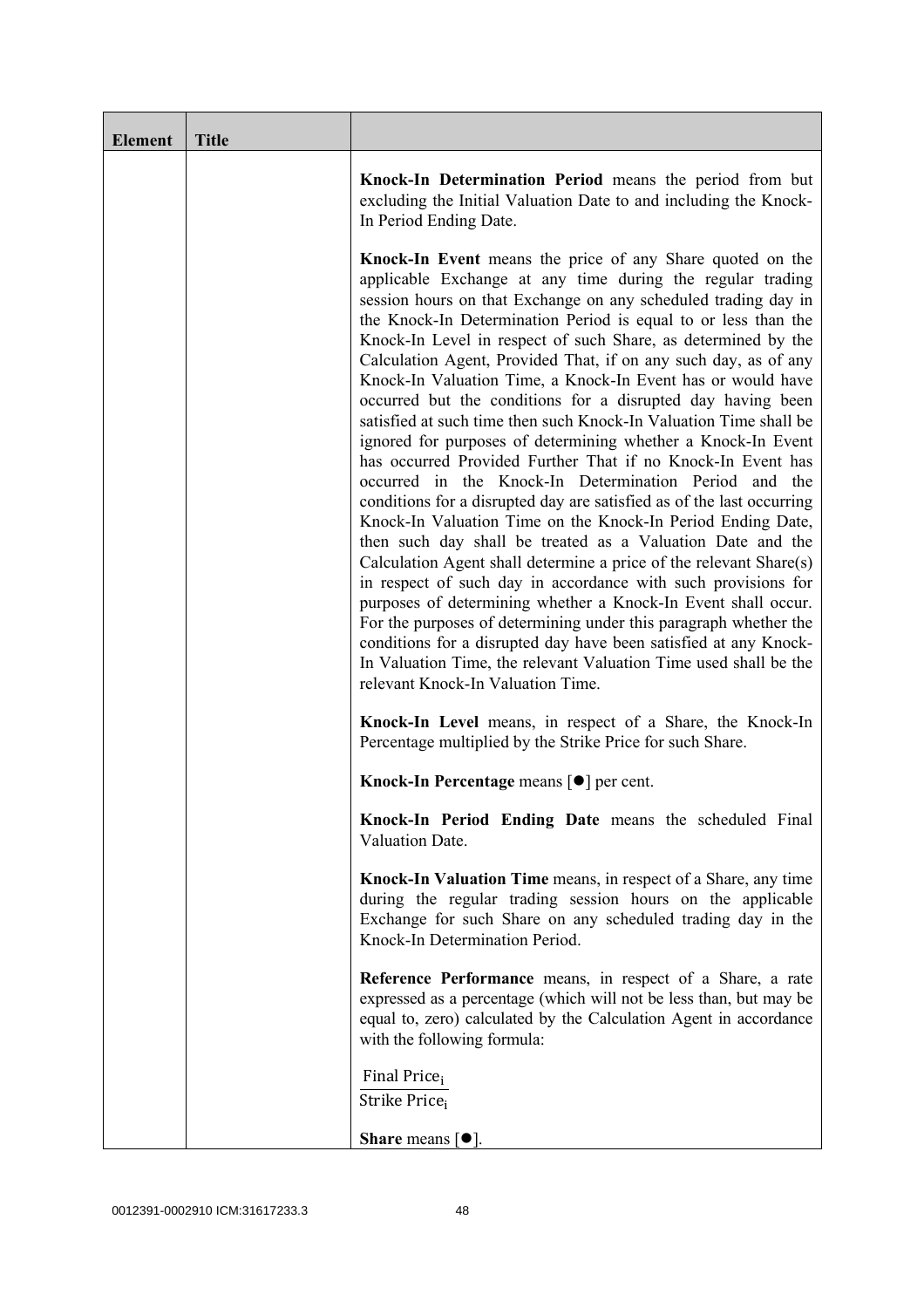| <b>Element</b> | <b>Title</b> |                          |                                                                                                                                                                                                                                                                                                                                                                |
|----------------|--------------|--------------------------|----------------------------------------------------------------------------------------------------------------------------------------------------------------------------------------------------------------------------------------------------------------------------------------------------------------------------------------------------------------|
|                |              |                          | <b>Strike Price</b> means, in relation to a Share, the price per share in<br>respect of such Share quoted on the applicable exchange at the<br>Valuation Time on the Initial Valuation Date.                                                                                                                                                                   |
|                |              |                          | <b>Valuation Time means <math>[\bullet]</math>.</b> ]                                                                                                                                                                                                                                                                                                          |
|                |              |                          | [Insert in the case of Equity Basket Bonus Barrier Knock-In<br>N&C Securities: The Final Redemption Amount in respect of<br>each nominal amount of N&C Securities equal to the Calculation<br>Amount shall be an amount in the Specified Currency (which will<br>not be less than, but may be equal to, zero) calculated by the<br>Calculation Agent equal to: |
|                |              | (a)                      | if no Knock-In Event has occurred, the product of (i) the<br>Calculation Amount and (ii) 100 per cent. plus the<br>Participation Rate; or                                                                                                                                                                                                                      |
|                |              | (b)                      | if a Knock-In Event has occurred:                                                                                                                                                                                                                                                                                                                              |
|                |              | (i)                      | if the Final Reference Performance is equal to or<br>greater than the Barrier Level, the Calculation<br>Amount; or                                                                                                                                                                                                                                             |
|                |              | (ii)                     | if the Final Reference Performance is less than<br>the Barrier Level, the product of (x) the<br>Calculation Amount and (y) the Final Reference<br>Performance.                                                                                                                                                                                                 |
|                |              | Where:                   |                                                                                                                                                                                                                                                                                                                                                                |
|                |              |                          | <b>Barrier Level</b> means $\lceil \bullet \rceil$ per cent.                                                                                                                                                                                                                                                                                                   |
|                |              |                          | Final Reference Performance means a percentage determined<br>by the Calculation Agent equal to the Reference Performance of<br>the Share with the lowest Reference Performance.                                                                                                                                                                                |
|                |              |                          | Final Price means, in respect of a Share, an amount equal to the<br>price per share in respect of such Share quoted on the applicable<br>exchange at the Valuation Time on the Final Valuation Date.                                                                                                                                                           |
|                |              |                          | Final Valuation Date means $[•]$ .                                                                                                                                                                                                                                                                                                                             |
|                |              | i means a Share.         |                                                                                                                                                                                                                                                                                                                                                                |
|                |              |                          | Initial Valuation Date means $[•]$ .                                                                                                                                                                                                                                                                                                                           |
|                |              | than the Knock-In Level. | Knock-In Event means the Final Reference Performance is less                                                                                                                                                                                                                                                                                                   |
|                |              |                          | Knock-In Level means $\lceil \bullet \rceil$ per cent.                                                                                                                                                                                                                                                                                                         |
|                |              |                          | <b>Participation Rate means <math>\lceil \bullet \rceil</math> per cent.</b>                                                                                                                                                                                                                                                                                   |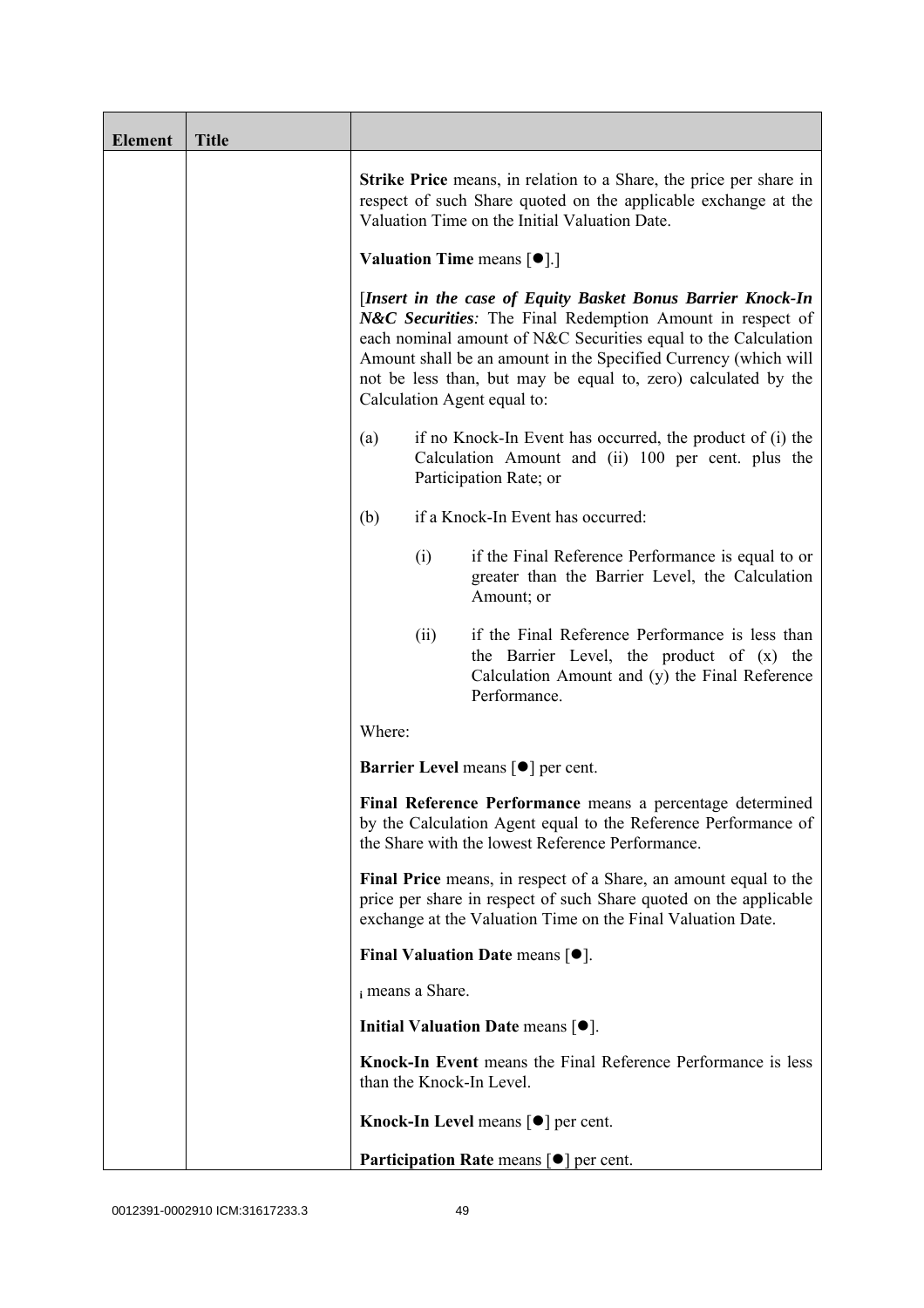| <b>Element</b> | <b>Title</b> |                                                                                                                                                                                                                                                                                                                                          |
|----------------|--------------|------------------------------------------------------------------------------------------------------------------------------------------------------------------------------------------------------------------------------------------------------------------------------------------------------------------------------------------|
|                |              | Reference Performance means, in respect of a Share, a rate<br>expressed as a percentage (which will not be less than, but may be<br>equal to, zero) calculated by the Calculation Agent in accordance<br>with the following formula:                                                                                                     |
|                |              | Final Price <sub>i</sub><br>Strike Price <sub>i</sub>                                                                                                                                                                                                                                                                                    |
|                |              | Share means $[•]$ .                                                                                                                                                                                                                                                                                                                      |
|                |              | <b>Strike Price</b> means, in relation to a Share, the price per share in<br>respect of such Share quoted on the applicable exchange at the<br>Valuation Time on the Initial Valuation Date.                                                                                                                                             |
|                |              | <b>Valuation Time means <math>\lceil \bullet \rceil</math>.</b>                                                                                                                                                                                                                                                                          |
|                |              | [In the case of Index Basket Knock-In N&C Securities: The<br>Final Redemption Amount in respect of each nominal amount of<br>N&C Securities equal to the Calculation Amount shall be an<br>amount in the Specified Currency (which will not be less than,<br>but may be equal to, zero) calculated by the Calculation Agent<br>equal to: |
|                |              | if no Knock-In Event has occurred, the Calculation<br>(a)<br>Amount; or                                                                                                                                                                                                                                                                  |
|                |              | (b)<br>if a Knock-In Event has occurred, the product of (i) the<br>Calculation Amount and (ii) the Final Reference<br>Performance.                                                                                                                                                                                                       |
|                |              | Where:                                                                                                                                                                                                                                                                                                                                   |
|                |              | Final Reference Performance means a percentage determined<br>by the Calculation Agent equal to the Reference Performance of<br>the Index with the lowest Reference Performance.                                                                                                                                                          |
|                |              | Final Level means, in respect of an Index, an amount equal to the<br>closing level of such Index, as calculated and announced by the<br>relevant index sponsor, at the Valuation Time on the Final<br>Valuation Date.                                                                                                                    |
|                |              | Final Valuation Date means $[•]$ .                                                                                                                                                                                                                                                                                                       |
|                |              | i means an Index.                                                                                                                                                                                                                                                                                                                        |
|                |              | <b>Index</b> means $\lceil \bullet \rceil$ .                                                                                                                                                                                                                                                                                             |
|                |              | <b>Index Sponsor</b> means $[•]$ .                                                                                                                                                                                                                                                                                                       |
|                |              | Initial Valuation Date means [ $\bullet$ ].                                                                                                                                                                                                                                                                                              |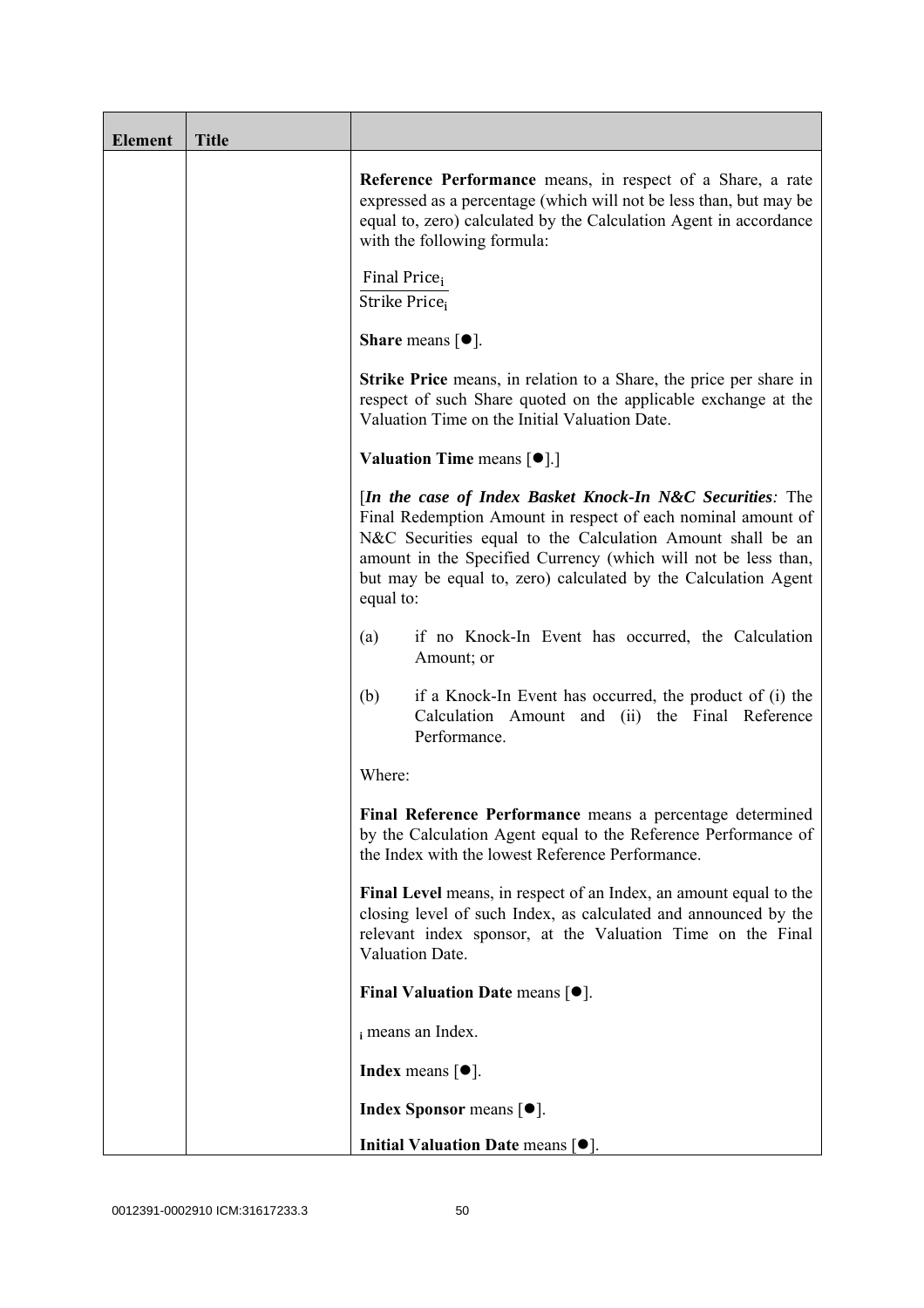| <b>Element</b> | <b>Title</b> |                                           |                                                                                                                                                                                                                                                                                                                               |
|----------------|--------------|-------------------------------------------|-------------------------------------------------------------------------------------------------------------------------------------------------------------------------------------------------------------------------------------------------------------------------------------------------------------------------------|
|                |              | Calculation Agent.                        | Knock-In Event means the closing level of the Index, as<br>calculated and announced by the relevant index sponsor, at the<br>Valuation Time on the Final Valuation Date is equal to or less than<br>the Knock-In Level in respect of such Index, as determined by the                                                         |
|                |              |                                           | Knock-In Level means, in respect of an Index, the Knock-In<br>Percentage multiplied by the Strike Level for such Index.                                                                                                                                                                                                       |
|                |              |                                           | Knock-In Percentage means $\lceil \bullet \rceil$ per cent.                                                                                                                                                                                                                                                                   |
|                |              |                                           | <b>Reference Performance</b> means, in respect of an Index, a rate<br>expressed as a percentage (which will not be less than, but may be<br>equal to, zero) calculated by the Calculation Agent in accordance<br>with the following formula:                                                                                  |
|                |              | Final Level <sub>i</sub><br>Strike Level; |                                                                                                                                                                                                                                                                                                                               |
|                |              |                                           | <b>Strike Level</b> means, in relation to an Index, the closing level of<br>such Index, as calculated and announced by the relevant index<br>sponsor, at the Valuation Time on the Initial Valuation Date.                                                                                                                    |
|                |              |                                           | <b>Valuation Time means <math>[\bullet]</math>.</b> ]                                                                                                                                                                                                                                                                         |
|                |              | Agent equal to:                           | [In the case of Index Basket Barrier Knock-In N&C Securities:<br>The Final Redemption Amount in respect of each nominal<br>amount of N&C Securities equal to the Calculation Amount shall<br>be an amount in the Specified Currency (which will not be less<br>than, but may be equal to, zero) calculated by the Calculation |
|                |              |                                           | (a) if no Knock-In Event has occurred, the Calculation<br>Amount; or                                                                                                                                                                                                                                                          |
|                |              | (b)                                       | if a Knock-In Event has occurred:                                                                                                                                                                                                                                                                                             |
|                |              | (i)                                       | if the Final Reference Performance is equal to or<br>greater than the Barrier Level, the Calculation<br>Amount; or                                                                                                                                                                                                            |
|                |              | (ii)                                      | if the Final Reference Performance is less than<br>the Barrier Level, the product of (x) the<br>Calculation Amount and (y) the Final Reference<br>Performance.                                                                                                                                                                |
|                |              | Where:                                    |                                                                                                                                                                                                                                                                                                                               |
|                |              |                                           | Barrier Level means [ $\bullet$ ] per cent.                                                                                                                                                                                                                                                                                   |
|                |              |                                           | Final Reference Performance means a percentage determined                                                                                                                                                                                                                                                                     |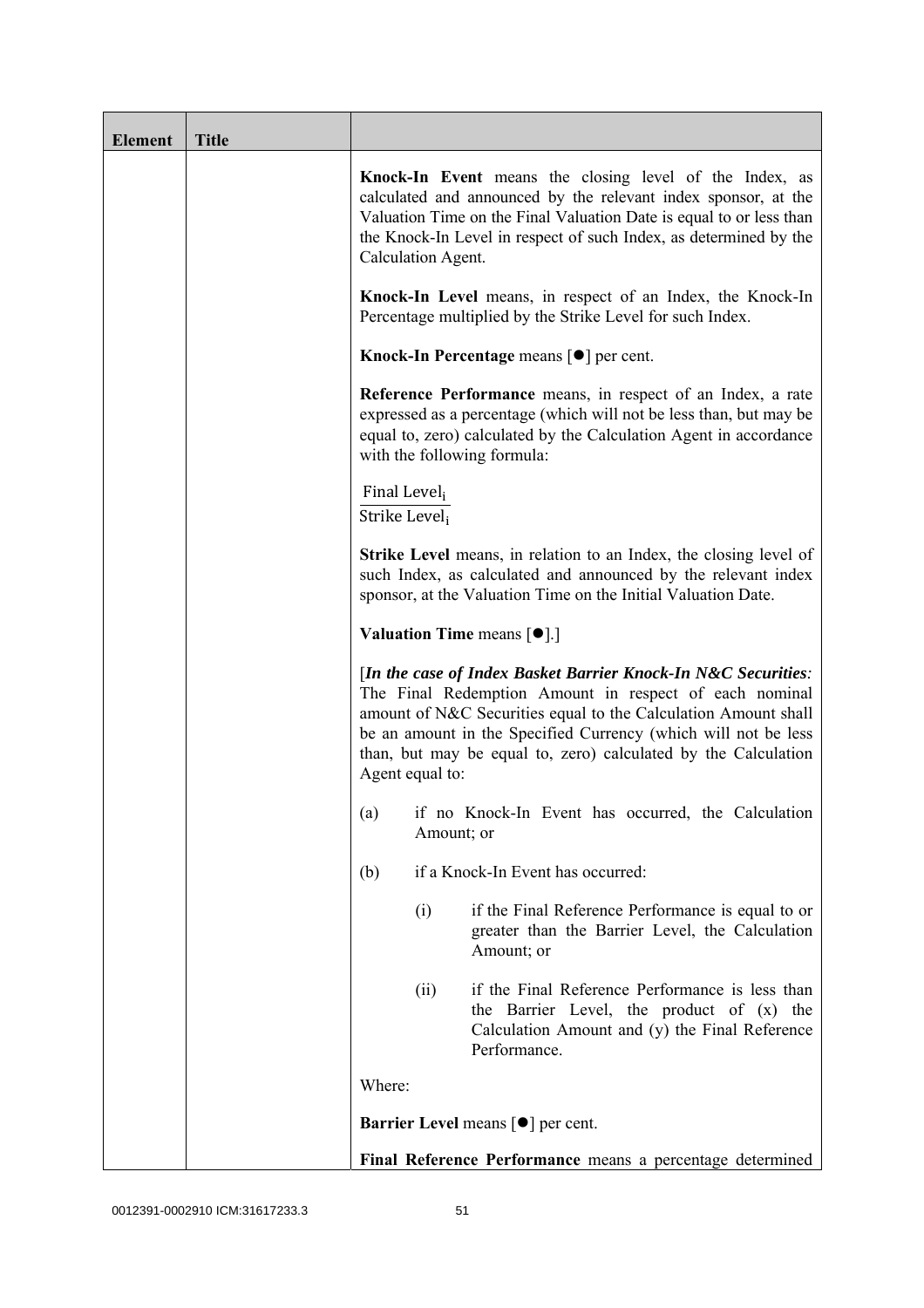| <b>Element</b> | <b>Title</b> |                                                                                                                                                                                                                                                                                                                                                        |
|----------------|--------------|--------------------------------------------------------------------------------------------------------------------------------------------------------------------------------------------------------------------------------------------------------------------------------------------------------------------------------------------------------|
|                |              | by the Calculation Agent equal to the Reference Performance of<br>the Index with the lowest Reference Performance.                                                                                                                                                                                                                                     |
|                |              | Final Level means, in respect of an Index, an amount equal to the<br>closing level of such Index, as calculated and announced by the<br>relevant index sponsor, at the Valuation Time on the Final<br>Valuation Date.                                                                                                                                  |
|                |              | Final Valuation Date means $[•]$ .                                                                                                                                                                                                                                                                                                                     |
|                |              | i means an Index.                                                                                                                                                                                                                                                                                                                                      |
|                |              | <b>Index</b> means $[•]$ .                                                                                                                                                                                                                                                                                                                             |
|                |              | <b>Index Sponsor</b> means $[•]$ .                                                                                                                                                                                                                                                                                                                     |
|                |              | Initial Valuation Date means [ $\bullet$ ].                                                                                                                                                                                                                                                                                                            |
|                |              | Knock-In Event means the closing level of any Index, as<br>calculated and announced by the relevant index sponsor at the<br>Valuation Time on the Final Valuation Date is equal to or less<br>than the Knock-In Level in respect of such Index, as determined<br>by the Calculation Agent.                                                             |
|                |              | Knock-In Level means, in respect of an Index, the Knock-In<br>Percentage multiplied by the Strike Level for such Index.                                                                                                                                                                                                                                |
|                |              | Knock-In Percentage means [●] per cent.                                                                                                                                                                                                                                                                                                                |
|                |              | Reference Performance means, in respect of an Index, a rate<br>expressed as a percentage (which will not be less than, but may be<br>equal to, zero) calculated by the Calculation Agent in accordance<br>with the following formula:                                                                                                                  |
|                |              | Final Level <sub>i</sub><br>Strike Level <sub>i</sub>                                                                                                                                                                                                                                                                                                  |
|                |              | <b>Strike Level</b> means, in relation to an Index, the closing level of<br>such Index, as calculated and announced by the relevant index<br>sponsor, at the Valuation Time on the Initial Valuation Date.                                                                                                                                             |
|                |              | <b>Valuation Time means <math>\lceil \bullet \rceil</math>.</b>                                                                                                                                                                                                                                                                                        |
|                |              | [In the case of Index Basket Bonus Barrier Knock-In N&C<br>Securities: The Final Redemption Amount in respect of each<br>nominal amount of N&C Securities equal to the Calculation<br>Amount shall be an amount in the Specified Currency (which will<br>not be less than, but may be equal to, zero) calculated by the<br>Calculation Agent equal to: |
|                |              | (a)<br>if no Knock-In Event has occurred, the product of (i) the<br>Calculation Amount and (ii) 100 per cent. plus the                                                                                                                                                                                                                                 |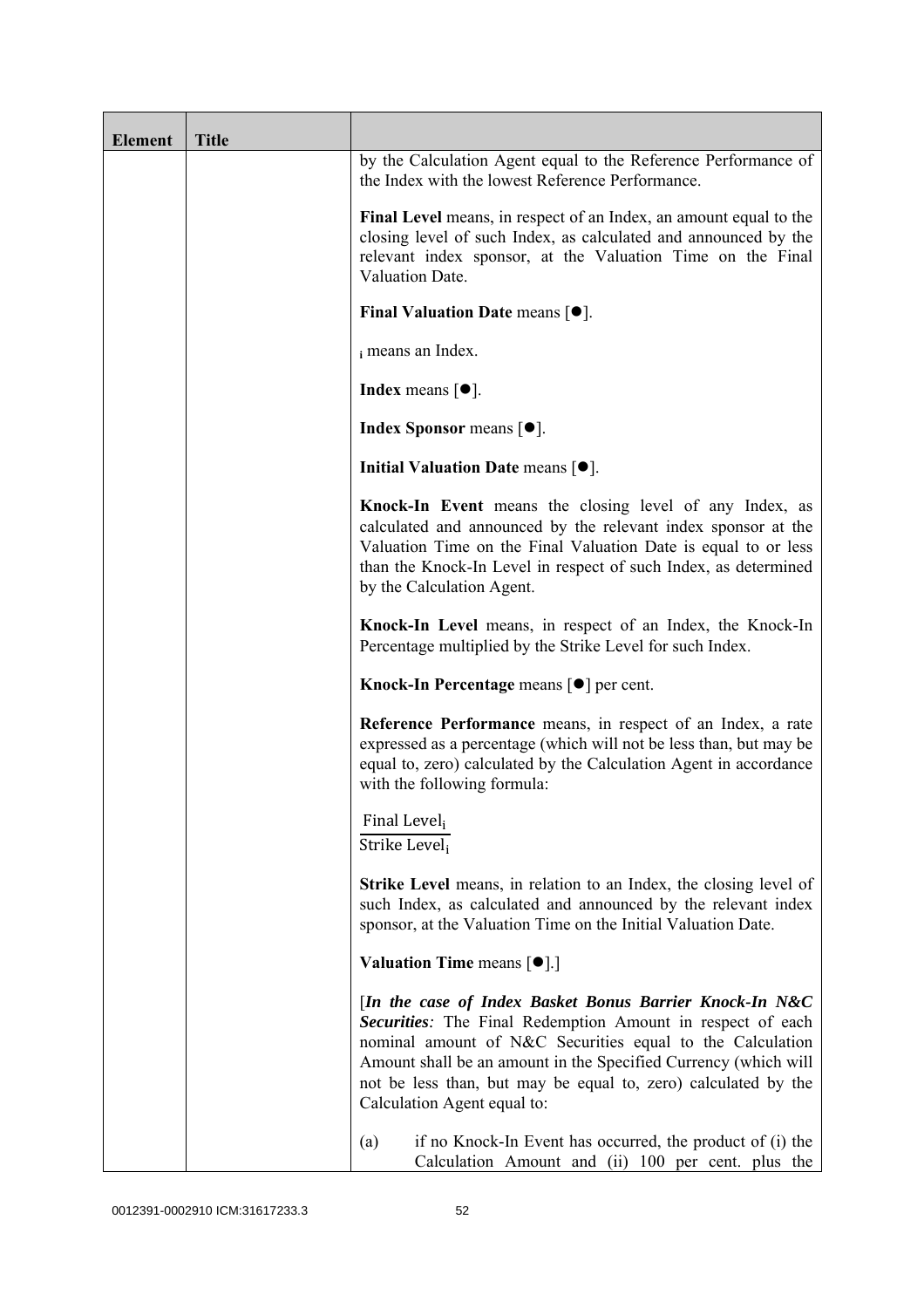| <b>Element</b> | <b>Title</b> |                                                       |                                              |                                                                                                                                                                                                                                       |
|----------------|--------------|-------------------------------------------------------|----------------------------------------------|---------------------------------------------------------------------------------------------------------------------------------------------------------------------------------------------------------------------------------------|
|                |              |                                                       |                                              | Participation Rate; or                                                                                                                                                                                                                |
|                |              | (b)                                                   |                                              | if a Knock-In Event has occurred:                                                                                                                                                                                                     |
|                |              |                                                       | (i)                                          | if the Final Reference Performance is equal to or<br>greater than the Barrier Level, the Calculation<br>Amount; or                                                                                                                    |
|                |              |                                                       | (ii)                                         | if the Final Reference Performance is less than<br>the Barrier Level, the product of (x) the<br>Calculation Amount and (y) the Final Reference<br>Performance.                                                                        |
|                |              | Where:                                                |                                              |                                                                                                                                                                                                                                       |
|                |              |                                                       |                                              | <b>Barrier Level means [<math>\bullet</math>] per cent.</b>                                                                                                                                                                           |
|                |              |                                                       |                                              | Final Reference Performance means a percentage determined<br>by the Calculation Agent equal to the Reference Performance of<br>the Index with the lowest Reference Performance.                                                       |
|                |              |                                                       | Valuation Date.                              | Final Level means, in respect of an Index, an amount equal to the<br>closing level of such Index, as calculated and announced by the<br>relevant index sponsor, at the Valuation Time on the Final                                    |
|                |              |                                                       |                                              | Final Valuation Date means $[•]$ .                                                                                                                                                                                                    |
|                |              |                                                       | i means an Index.                            |                                                                                                                                                                                                                                       |
|                |              |                                                       | <b>Index</b> means $\lceil \bullet \rceil$ . |                                                                                                                                                                                                                                       |
|                |              |                                                       |                                              | Initial Valuation Date means $[•]$ .                                                                                                                                                                                                  |
|                |              |                                                       |                                              | Knock-In Event means the Final Reference Performance is less<br>than the Knock-In Level.                                                                                                                                              |
|                |              |                                                       |                                              | <b>Knock-In Level means <math>\lceil \bullet \rceil</math> per cent.</b>                                                                                                                                                              |
|                |              |                                                       |                                              | <b>Participation Rate</b> means $\lceil \bullet \rceil$ per cent.                                                                                                                                                                     |
|                |              |                                                       |                                              | Reference Performance means, in respect of an Index, a rate<br>expressed as a percentage (which will not be less than, but may be<br>equal to, zero) calculated by the Calculation Agent in accordance<br>with the following formula: |
|                |              | Final Level <sub>i</sub><br>Strike Level <sub>i</sub> |                                              |                                                                                                                                                                                                                                       |
|                |              |                                                       |                                              | <b>Strike Level</b> means, in relation to an Index, the closing level of<br>such Index, as calculated and announced by the relevant index<br>sponsor, at the Valuation Time on the Initial Valuation Date.                            |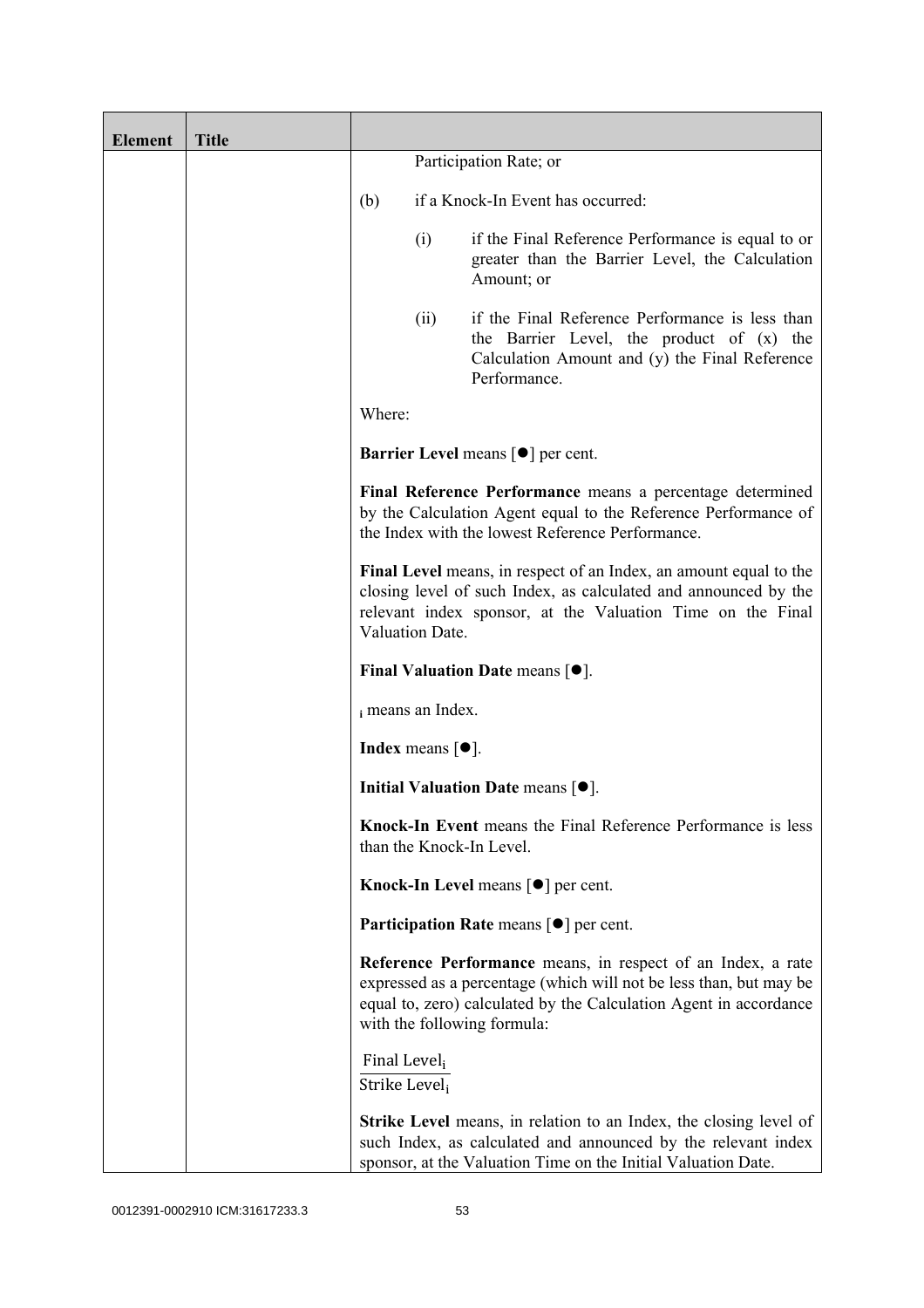| <b>Element</b> | <b>Title</b> |                                                                                                                                                                                                                                                                                                                                                                                                                                                                                                                                                                                                                                                             |
|----------------|--------------|-------------------------------------------------------------------------------------------------------------------------------------------------------------------------------------------------------------------------------------------------------------------------------------------------------------------------------------------------------------------------------------------------------------------------------------------------------------------------------------------------------------------------------------------------------------------------------------------------------------------------------------------------------------|
|                |              | <b>Valuation Time means <math>[\bullet]</math>.</b> ]                                                                                                                                                                                                                                                                                                                                                                                                                                                                                                                                                                                                       |
|                |              | [In the case of Equity Basket Autocall N&C Securities: Unless<br>the N&C Securities have been previously redeemed or cancelled,<br>if on any Observation Date an Autocall Event occurs the Issuer<br>will, on giving notice to Securityholders, redeem all, but not some<br>only, of the Securities, each nominal amount of the Securities<br>equal to the Calculation Amount being redeemed on the Early<br>Redemption Date at the Early Redemption Amount specified<br>below [If the Securities are interest bearing and not Conditional<br>Interest N&C Securities, insert, together with interest accrued to<br>(but excluding) the date of redemption. |
|                |              | Where:                                                                                                                                                                                                                                                                                                                                                                                                                                                                                                                                                                                                                                                      |
|                |              | Autocall Event means the Autocall Reference Performance in<br>respect of an Observation Date (the Relevant Observation Date)<br>is equal to or greater than the Autocall Level in respect of such<br>Observation Date.                                                                                                                                                                                                                                                                                                                                                                                                                                      |
|                |              | <b>Autocall Level</b> means [specify % for each Observation Date].                                                                                                                                                                                                                                                                                                                                                                                                                                                                                                                                                                                          |
|                |              | <b>Autocall Rate</b> means [specify % for each Observation Date].                                                                                                                                                                                                                                                                                                                                                                                                                                                                                                                                                                                           |
|                |              | Autocall Reference Performance means, in respect of an<br>Observation Date, a percentage determined by the Calculation<br>Agent equal to the Reference Performance of the Share with the<br>lowest Reference Performance in respect of such Observation<br>Date.                                                                                                                                                                                                                                                                                                                                                                                            |
|                |              | Early Redemption Amount means, in respect of each nominal<br>amount of the N&C Securities equal to the Calculation Amount,<br>an amount in the Specified Currency (which will not be less than,<br>but may be equal to, zero) calculated by the Calculation Agent<br>equal to [in the case of a Fixed Autocall N&C Security: the<br>Calculation Amount] [in the case of an Uplift Autocall N&C<br>Security: the product of (i) the Calculation Amount and (ii) 100<br>per cent. plus the Autocall Rate in respect of the Relevant<br>Observation Date].                                                                                                     |
|                |              | Early Redemption Date means the day falling the Number of<br>Autocall Business Days immediately succeeding the Relevant<br>Observation Date.                                                                                                                                                                                                                                                                                                                                                                                                                                                                                                                |
|                |              | i means a Share.                                                                                                                                                                                                                                                                                                                                                                                                                                                                                                                                                                                                                                            |
|                |              | Initial Valuation Date means $[•]$ .                                                                                                                                                                                                                                                                                                                                                                                                                                                                                                                                                                                                                        |
|                |              | o means an Observation Date.                                                                                                                                                                                                                                                                                                                                                                                                                                                                                                                                                                                                                                |
|                |              | <b>Observation Date means <math>[•]</math>.</b>                                                                                                                                                                                                                                                                                                                                                                                                                                                                                                                                                                                                             |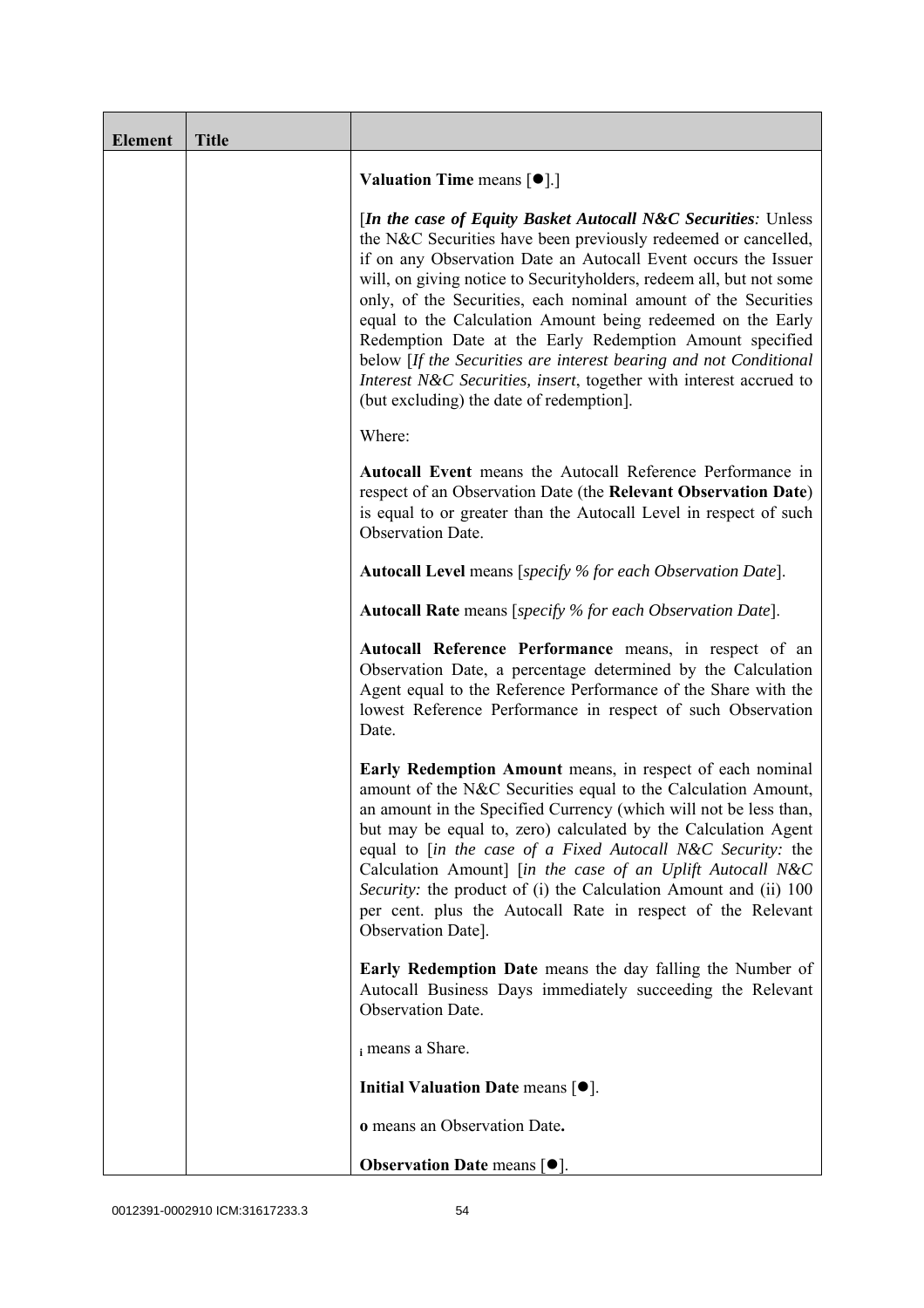| <b>Element</b> | <b>Title</b> |                                                                                                                                                                                                                                                                                                                                                                                                                                                                                                                                                                                                                                                                          |
|----------------|--------------|--------------------------------------------------------------------------------------------------------------------------------------------------------------------------------------------------------------------------------------------------------------------------------------------------------------------------------------------------------------------------------------------------------------------------------------------------------------------------------------------------------------------------------------------------------------------------------------------------------------------------------------------------------------------------|
|                |              | <b>Observation Price</b> means, in respect of an Observation Date and<br>a Share, an amount equal to the price per share in respect of such<br>Share quoted on the applicable exchange at the Valuation Time<br>on such Observation Date.                                                                                                                                                                                                                                                                                                                                                                                                                                |
|                |              | Number of Autocall Business Days means $[•]$ .                                                                                                                                                                                                                                                                                                                                                                                                                                                                                                                                                                                                                           |
|                |              | Reference Performance means, in respect of an Observation<br>Date and a Share, a rate expressed as a percentage (which will not<br>be less than, but may be equal to, zero) calculated by the<br>Calculation Agent in accordance with the following formula:                                                                                                                                                                                                                                                                                                                                                                                                             |
|                |              | Observation Level <sub>i,0</sub><br>Strike Level,                                                                                                                                                                                                                                                                                                                                                                                                                                                                                                                                                                                                                        |
|                |              | <b>Share</b> means $\lceil \bullet \rceil$ .                                                                                                                                                                                                                                                                                                                                                                                                                                                                                                                                                                                                                             |
|                |              | Strike Price means, in relation to a Share, the price per share in<br>respect of such Share quoted on the applicable exchange at the<br>Valuation Time on the Initial Valuation Date.                                                                                                                                                                                                                                                                                                                                                                                                                                                                                    |
|                |              | <b>Valuation Time means <math>\lceil \bullet \rceil</math>.</b>                                                                                                                                                                                                                                                                                                                                                                                                                                                                                                                                                                                                          |
|                |              | <i>In the case of Index Basket Autocall N&amp;C Securities: Unless the</i><br>N&C Securities have been previously redeemed or cancelled, if on<br>any Observation Date an Autocall Event occurs the Issuer will, on<br>giving notice to Securityholders, redeem all, but not some only, of<br>the N&C Securities, each nominal amount of N&C Securities equal<br>to the Calculation Amount being redeemed on the Early<br>Redemption Date at the Early Redemption Amount specified<br>below[If the Securities are interest bearing and not Conditional<br>Interest N&C Securities, insert:, together with interest accrued to<br>(but excluding) the date of redemption. |
|                |              | Where:                                                                                                                                                                                                                                                                                                                                                                                                                                                                                                                                                                                                                                                                   |
|                |              | Autocall Event means the Autocall Reference Performance in<br>respect of an Observation Date (the Relevant Observation Date)<br>is equal to or greater than the Autocall Level in respect of such<br>Observation Date.                                                                                                                                                                                                                                                                                                                                                                                                                                                   |
|                |              | Autocall Level means [specify % for each Observation Date].                                                                                                                                                                                                                                                                                                                                                                                                                                                                                                                                                                                                              |
|                |              | <b>Autocall Rate</b> means [specify % for each Observation Date].                                                                                                                                                                                                                                                                                                                                                                                                                                                                                                                                                                                                        |
|                |              | Autocall Reference Performance means, in respect of an<br>Observation Date, a percentage determined by the Calculation<br>Agent equal to the Reference Performance of the Index with the<br>lowest Reference Performance in respect of such Observation<br>Date.                                                                                                                                                                                                                                                                                                                                                                                                         |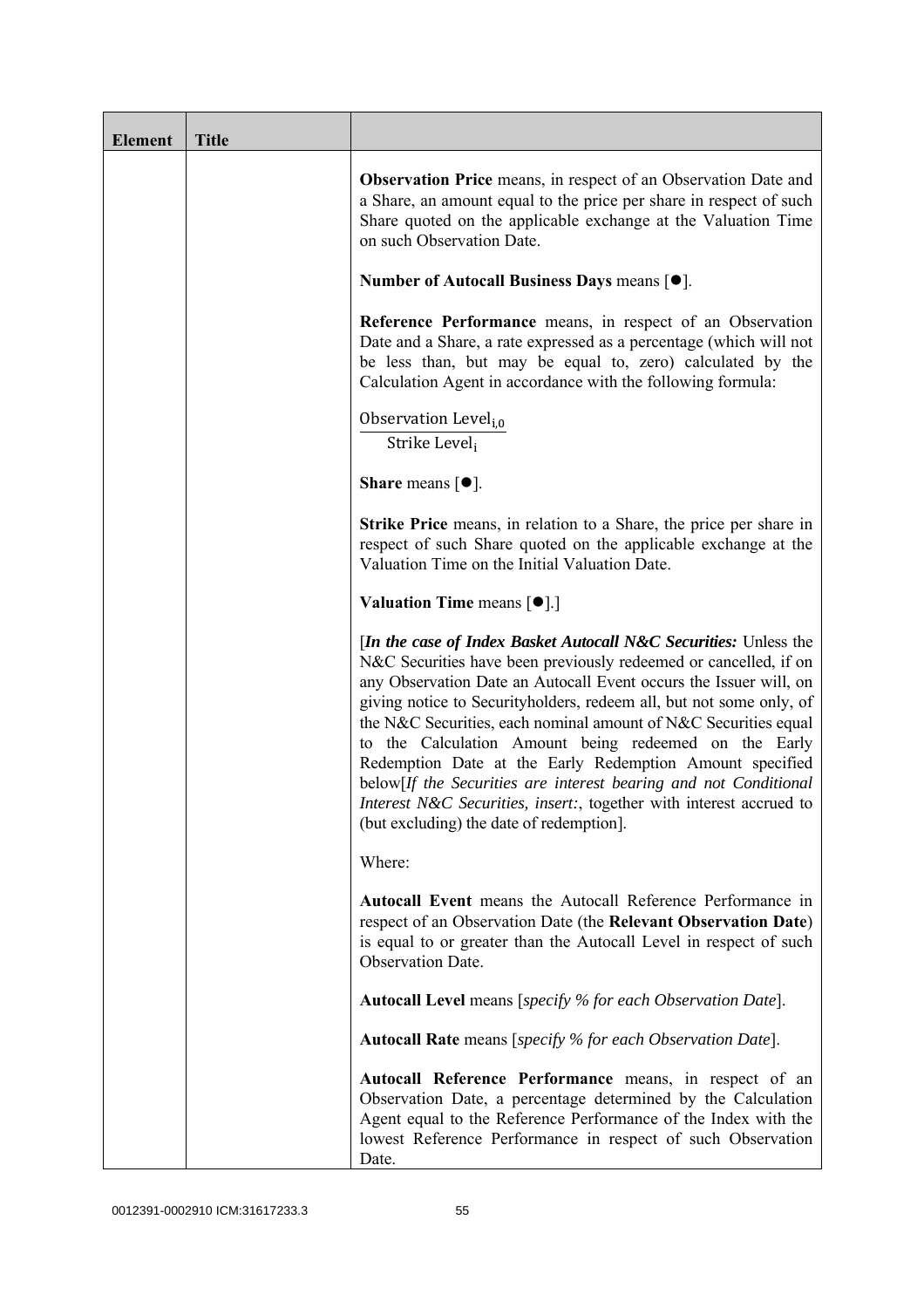| <b>Element</b> | <b>Title</b> |                                                                                                                                                                                                                                                                                                                                                                                                                                                                                                                                              |
|----------------|--------------|----------------------------------------------------------------------------------------------------------------------------------------------------------------------------------------------------------------------------------------------------------------------------------------------------------------------------------------------------------------------------------------------------------------------------------------------------------------------------------------------------------------------------------------------|
|                |              | Early Redemption Amount means, in respect of each nominal<br>amount of Securities equal to the Calculation Amount, an amount<br>in the Specified Currency (which will not be less than, but may be<br>equal to, zero) calculated by the Calculation Agent equal to [in<br>the case of a Fixed Autocall N&C Security: the Calculation<br>Amount] [in the case of an Uplift Autocall N&C Security: the<br>product of (i) the Calculation Amount and (ii) 100 per cent. plus<br>the Autocall Rate in respect of the Relevant Observation Date]. |
|                |              | <b>Early Redemption Date</b> means the day falling the Number of<br>Autocall Business Days immediately succeeding the Relevant<br>Observation Date.                                                                                                                                                                                                                                                                                                                                                                                          |
|                |              | i means an Index.                                                                                                                                                                                                                                                                                                                                                                                                                                                                                                                            |
|                |              | <b>Index</b> means $\lceil \bullet \rceil$ .                                                                                                                                                                                                                                                                                                                                                                                                                                                                                                 |
|                |              | Initial Valuation Date means $[•]$ .                                                                                                                                                                                                                                                                                                                                                                                                                                                                                                         |
|                |              | o means an Observation Date.                                                                                                                                                                                                                                                                                                                                                                                                                                                                                                                 |
|                |              | <b>Observation Date means <math>\lceil \bullet \rceil</math>.</b>                                                                                                                                                                                                                                                                                                                                                                                                                                                                            |
|                |              | <b>Observation Level</b> means, in respect of an Observation Date and<br>an Index, an amount equal to the closing level of such Index, as<br>calculated and announced by the relevant index sponsor, at the<br>Valuation Time on such Observation Date.                                                                                                                                                                                                                                                                                      |
|                |              | Number of Autocall Business Days means [●].                                                                                                                                                                                                                                                                                                                                                                                                                                                                                                  |
|                |              | Reference Performance means, in respect of an Observation<br>Date and an Index, a rate expressed as a percentage (which will<br>not be less than, but may be equal to, zero) calculated by the<br>Calculation Agent in accordance with the following formula:                                                                                                                                                                                                                                                                                |
|                |              | Observation Level <sub>i,0</sub><br>Strike Level,                                                                                                                                                                                                                                                                                                                                                                                                                                                                                            |
|                |              | <b>Strike Level</b> means, in relation to an Index, the closing level of<br>such Index, as calculated and announced by the relevant index<br>sponsor, at the Valuation Time on the Initial Valuation Date.                                                                                                                                                                                                                                                                                                                                   |
|                |              | <b>Valuation Time means <math>[\bullet]</math>.</b> ]                                                                                                                                                                                                                                                                                                                                                                                                                                                                                        |
|                |              | [In the case of Zero Recovery Single Name Credit Linked N&C<br>Securities, insert: Subject to any prior purchase and cancellation<br>or early redemption and the occurrence of a Credit Event<br>Determination Date as described below, each Security will be<br>redeemed by the Issuer at [insert Calculation Amount], being its<br>Final Redemption Amount on the Maturity Date.                                                                                                                                                           |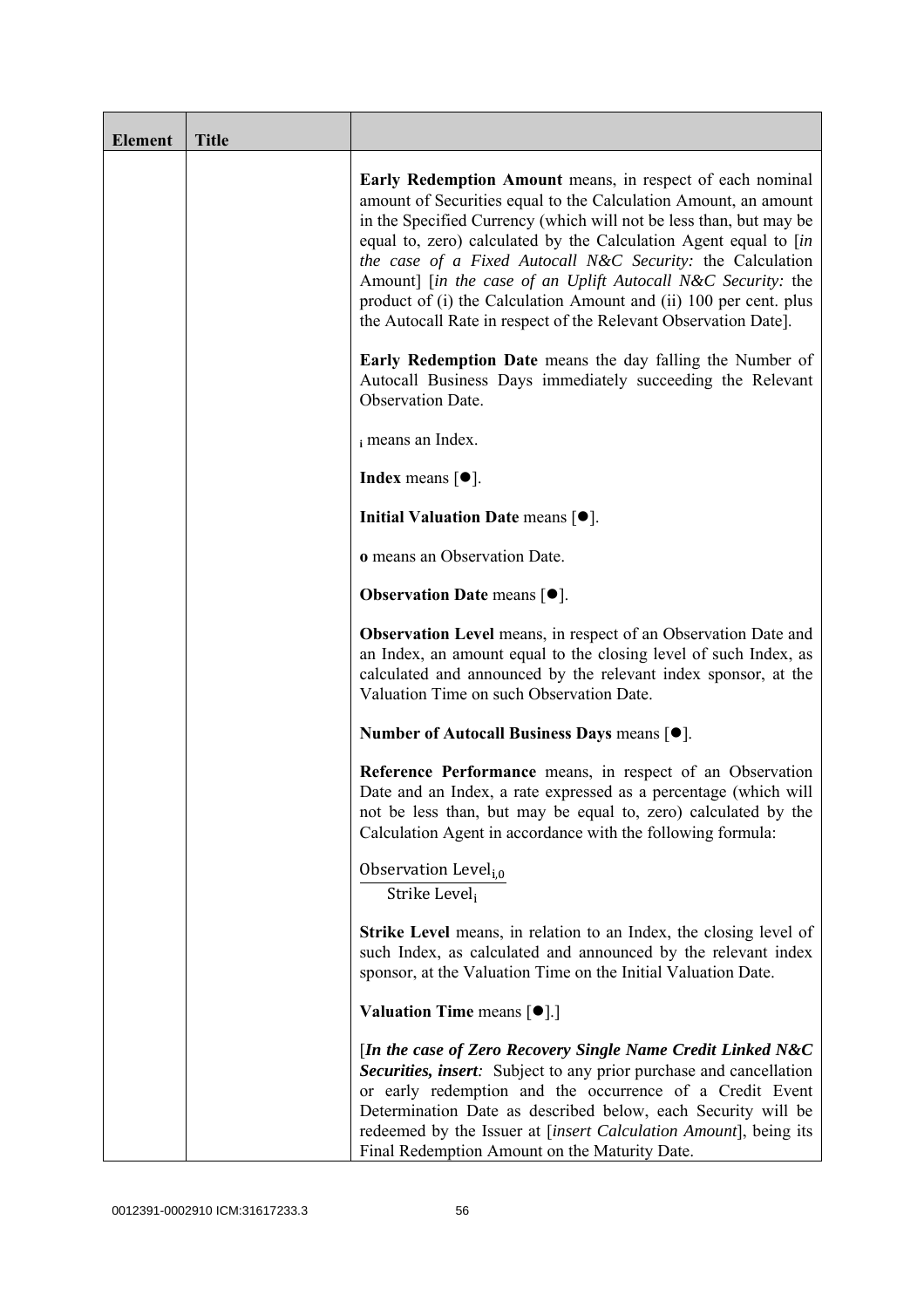| <b>Element</b> | <b>Title</b> |                                                                                                                                                                                                                                                                                                                                                                                                                                                                                                                                                                                            |
|----------------|--------------|--------------------------------------------------------------------------------------------------------------------------------------------------------------------------------------------------------------------------------------------------------------------------------------------------------------------------------------------------------------------------------------------------------------------------------------------------------------------------------------------------------------------------------------------------------------------------------------------|
|                |              | Discharge of the Issuer's obligations following a Credit Event                                                                                                                                                                                                                                                                                                                                                                                                                                                                                                                             |
|                |              | If a Credit Event (being a [bankruptcy[,]] [failure to pay[,]]<br>[obligation]<br>[obligation]<br>acceleration[,]]<br>$default[,$ ]]<br>[repudiation/moratorium[,]] [governmental intervention[,]] [or]<br>[restructuring] (include all that apply)), occurs in respect of the<br>Reference Entity (being [specify reference entity] or any<br>successor(s)) (the Reference Entity), the Calculation Agent may<br>determine that a Credit Event Determination Date has occurred.                                                                                                           |
|                |              | If a Credit Event Determination Date occurs, the Issuer shall give<br>notice to the holders, and, subject to any adjustment and any prior<br>redemption, the Issuer's obligations in respect of the N&C<br>Securities will be discharged on the Credit Event Redemption<br>Date and no redemption or other amounts shall be payable in<br>respect of such discharge and the Issuer will have no further<br>liability or obligation in respect of the N&C Securities.                                                                                                                       |
|                |              | If the Calculation Agent determines that a Credit Event<br>Determination Date has occurred, [each Security shall cease to<br>bear interest from (and including) the Coupon Payment Date<br>immediately preceding, or if the Credit Event Determination Date<br>is a Coupon Payment Date, coinciding with the Credit Event<br>Determination Date, or if the Credit Event Determination Date<br>falls on or prior to the first Coupon Payment Date, no interest<br>shall accrue on the Securities] [each Security shall cease to bear<br>interest from the Credit Event Determination Date]. |
|                |              | Where:                                                                                                                                                                                                                                                                                                                                                                                                                                                                                                                                                                                     |
|                |              | Credit Event Determination Date means the date in respect of<br>which a Credit Event is determined to have occurred for the<br>purposes of the Securities.                                                                                                                                                                                                                                                                                                                                                                                                                                 |
|                |              | Credit Event Redemption Date means the day falling [specify]<br>[ten] business days following the latest of (i) the Credit Event<br>Determination Date and (ii) the date when the Credit Event<br>Notice is delivered.                                                                                                                                                                                                                                                                                                                                                                     |
|                |              | [If Restructuring is a Credit Event and either Restructuring<br>Maturity Limitation and Fully Transferable Obligation, Modified<br>Restructuring<br><i>Maturity</i><br>Limitation<br>and<br>Conditionally<br>Transferable Obligation, Mod R or Mod Mod R applies, insert:                                                                                                                                                                                                                                                                                                                  |
|                |              | <b>Partial Reduction on Restructuring Credit Event</b>                                                                                                                                                                                                                                                                                                                                                                                                                                                                                                                                     |
|                |              | If the type of Credit Event is a Restructuring, the Calculation<br>Agent may choose not to discharge the Issuer's obligations in<br>respect of the full nominal amount of the N&C Securities but may<br>instead determine that the Issuer's obligations shall be discharged                                                                                                                                                                                                                                                                                                                |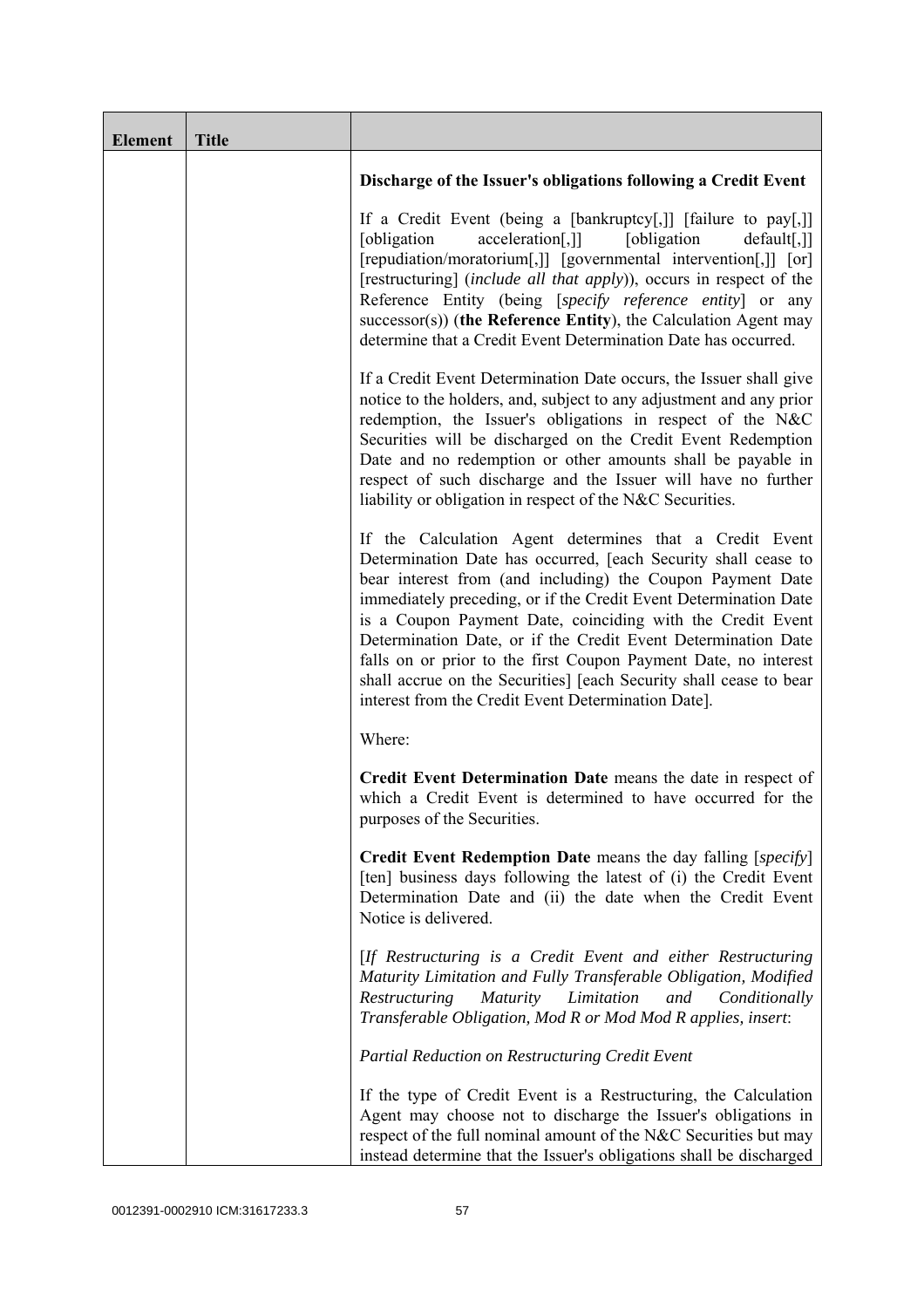| <b>Element</b> | <b>Title</b> |                                                                                                                                                                                                                                                                                                                                                                                                                                                                                                                                                                                                                                                                                                                                                                                                                                                                                                                                                                |
|----------------|--------------|----------------------------------------------------------------------------------------------------------------------------------------------------------------------------------------------------------------------------------------------------------------------------------------------------------------------------------------------------------------------------------------------------------------------------------------------------------------------------------------------------------------------------------------------------------------------------------------------------------------------------------------------------------------------------------------------------------------------------------------------------------------------------------------------------------------------------------------------------------------------------------------------------------------------------------------------------------------|
|                |              | in respect of a portion of such nominal amount (the Partial<br>Discharge Amount) only and, subject to the occurrence of further<br>Credit Events, leave the remaining portion of the nominal amount<br>of the N&C Securities outstanding (in which case the terms and<br>conditions of the Securities shall continue to apply to such<br>outstanding portion of the nominal amount).]                                                                                                                                                                                                                                                                                                                                                                                                                                                                                                                                                                          |
|                |              | [In the case of Zero Recovery Basket Credit Linked N&C<br>Securities, insert: The Final Redemption Amount in respect of<br>each nominal amount of Securities equal to the Calculation<br>Amount shall be an amount in the Specified Currency equal to the<br>Outstanding Nominal Amount as of the Maturity Date. For the<br>avoidance of doubt if the Outstanding Nominal Amount as of the<br>Maturity Date is zero, no amounts will be payable on the Maturity<br>Date.                                                                                                                                                                                                                                                                                                                                                                                                                                                                                       |
|                |              | The Outstanding Nominal Amount is the Calculation Amount,<br>subject to reduction in accordance with the following paragraph.                                                                                                                                                                                                                                                                                                                                                                                                                                                                                                                                                                                                                                                                                                                                                                                                                                  |
|                |              | If <i>[Insert if Annex 7 applies: Conditions to Settlement are</i><br>satisfied][Insert if Annex 15 applies: a Credit<br>Event<br>Determination Date occurs] with respect to a Reference Entity,<br>the Calculation Agent will thereupon reduce the Outstanding<br>Nominal Amount by an amount equal to the Credit Event<br>Reduction Amount in respect of such Reference Entity, subject to<br>the effective date of such reduction being adjusted or such<br>reduction being reversed in certain circumstances.                                                                                                                                                                                                                                                                                                                                                                                                                                              |
|                |              | If the Outstanding Nominal Amount is equal to zero, the Issuer's<br>obligations in respect of the Securities will be discharged and the<br>Issuer will have no further liability in respect thereof.                                                                                                                                                                                                                                                                                                                                                                                                                                                                                                                                                                                                                                                                                                                                                           |
|                |              | Where:                                                                                                                                                                                                                                                                                                                                                                                                                                                                                                                                                                                                                                                                                                                                                                                                                                                                                                                                                         |
|                |              | [Insert if Annex 7 applies: Conditions to Settlement means [(a)]<br>the occurrence of a Credit Event Determination Date except<br>where such is reversed [and (b) either (i) the delivery by the<br>Calculation Agent to the Issuer of a notice of publicly available<br>information confirming the occurrence of the Credit Event that is<br>effective during one of the periods specified in paragraph (a) of<br>the definition of Credit Event Determination Date or (ii) the<br>public announcement by the International Swaps and Derivatives<br>Association, Inc. (ISDA) on or prior to the last day of a<br>that the relevant Credit<br>prescribed<br>period<br>Derivatives<br>Determinations Committee established by ISDA has resolved that<br>an event that constitutes a Credit Event has occurred with respect<br>to the relevant Reference Entity or obligation thereof] [Include if<br>Notice of Publicly Available Information is applicable].] |
|                |              | Credit Event Determination Date means the date in respect of<br>which a Credit Event is determined to have occurred for the                                                                                                                                                                                                                                                                                                                                                                                                                                                                                                                                                                                                                                                                                                                                                                                                                                    |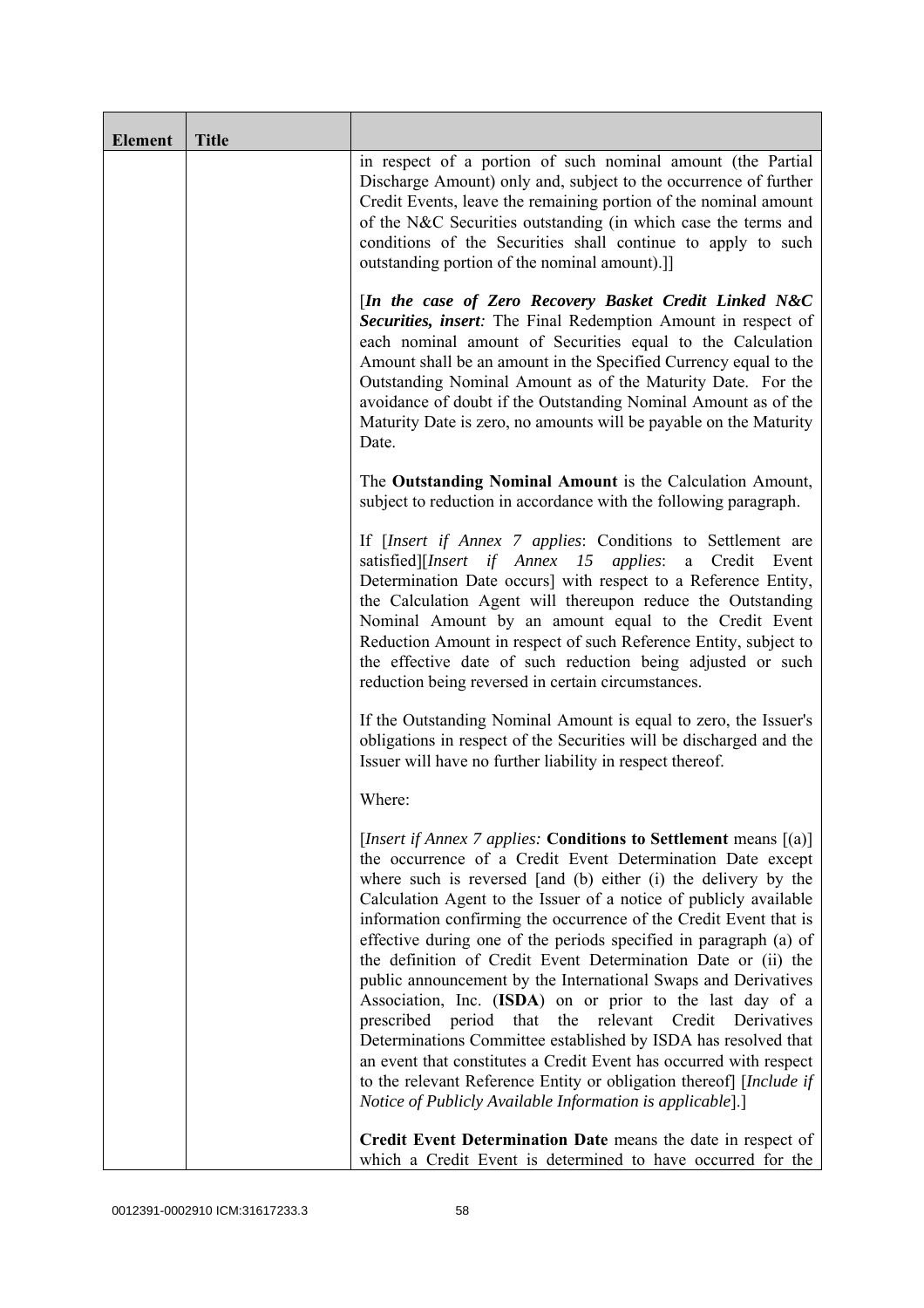| <b>Element</b> | <b>Title</b> |                                                                                                                                                                                                                                                                                                                                                                                                                                                                                                                                                                                                                                                                |
|----------------|--------------|----------------------------------------------------------------------------------------------------------------------------------------------------------------------------------------------------------------------------------------------------------------------------------------------------------------------------------------------------------------------------------------------------------------------------------------------------------------------------------------------------------------------------------------------------------------------------------------------------------------------------------------------------------------|
|                |              | purposes of the Securities.                                                                                                                                                                                                                                                                                                                                                                                                                                                                                                                                                                                                                                    |
|                |              | Credit Event Reduction Amount means, in respect of a<br>Reference Entity, the product of (a) the Calculation Amount and<br>(b) the Weighting in respect of such Reference Entity.                                                                                                                                                                                                                                                                                                                                                                                                                                                                              |
|                |              | Credit Event means [Bankruptcy, Failure to Pay, Obligation<br>Obligation Default, Repudiation/Moratorium,<br>Acceleration,<br>Restructuring or Governmental Intervention]. [Delete<br>as<br>applicable and include brief description of each Credit Event]                                                                                                                                                                                                                                                                                                                                                                                                     |
|                |              | Reference Entity means $[•]$ .                                                                                                                                                                                                                                                                                                                                                                                                                                                                                                                                                                                                                                 |
|                |              | Weighting means, with respect to a Reference Entity, (a) the<br>Weighting Percentage for such Reference Entity or, if prior to<br>[Insert if Annex 7 applies: the satisfaction of Conditions to<br>Settlement with respect to such Reference Entity] [Insert if Annex<br>15 applies: the occurrence of a Credit Event Determination Date<br>with respect to such Reference Entity], such Reference Entity is a<br>successor to another Reference Entity, (b) the sum of $(x)$ the<br>Weighting Percentage for such Reference Entity and (y) the<br>Weighting Percentage for each Reference Entity in respect of<br>which such Reference Entity is a successor. |
|                |              | Weighting Percentage means [specify for each Reference<br>Entity].                                                                                                                                                                                                                                                                                                                                                                                                                                                                                                                                                                                             |
|                |              | [If Restructuring is a Credit Event and either Restructuring<br>Maturity Limitation and Fully Transferable Obligation, Modified<br>Maturity Limitation<br>Restructuring<br>and<br>Conditionally<br>Transferable Obligation, Mod R or Mod Mod R applies, insert:                                                                                                                                                                                                                                                                                                                                                                                                |
|                |              | Partial Reduction on Restructuring Credit Event                                                                                                                                                                                                                                                                                                                                                                                                                                                                                                                                                                                                                |
|                |              | If the type of Credit Event is a Restructuring, the Calculation<br>Agent may choose not to reduce the Outstanding Nominal<br>Amount by the full Credit Event Reduction Amount in respect of<br>the relevant Reference Entity, but may choose to apply a<br>reduction of part of the relevant Credit Event Reduction Amount<br>and, subject to the occurrence of further Credit Events, leave the<br>remaining Credit Event Reduction Amount outstanding (in which<br>case the terms and conditions of the Securities shall continue to<br>apply to such amount).]                                                                                              |
|                |              | [In the case of Auction to Cash Settled Credit Linked N&C<br>Securities, insert: Subject to any prior purchase and cancellation<br>or early redemption and the occurrence of a Credit Event<br>Determination Date as described below, each Security will be<br>redeemed by the Issuer at [insert Calculation Amount], being its<br>Final Redemption Amount on the Maturity Date.                                                                                                                                                                                                                                                                               |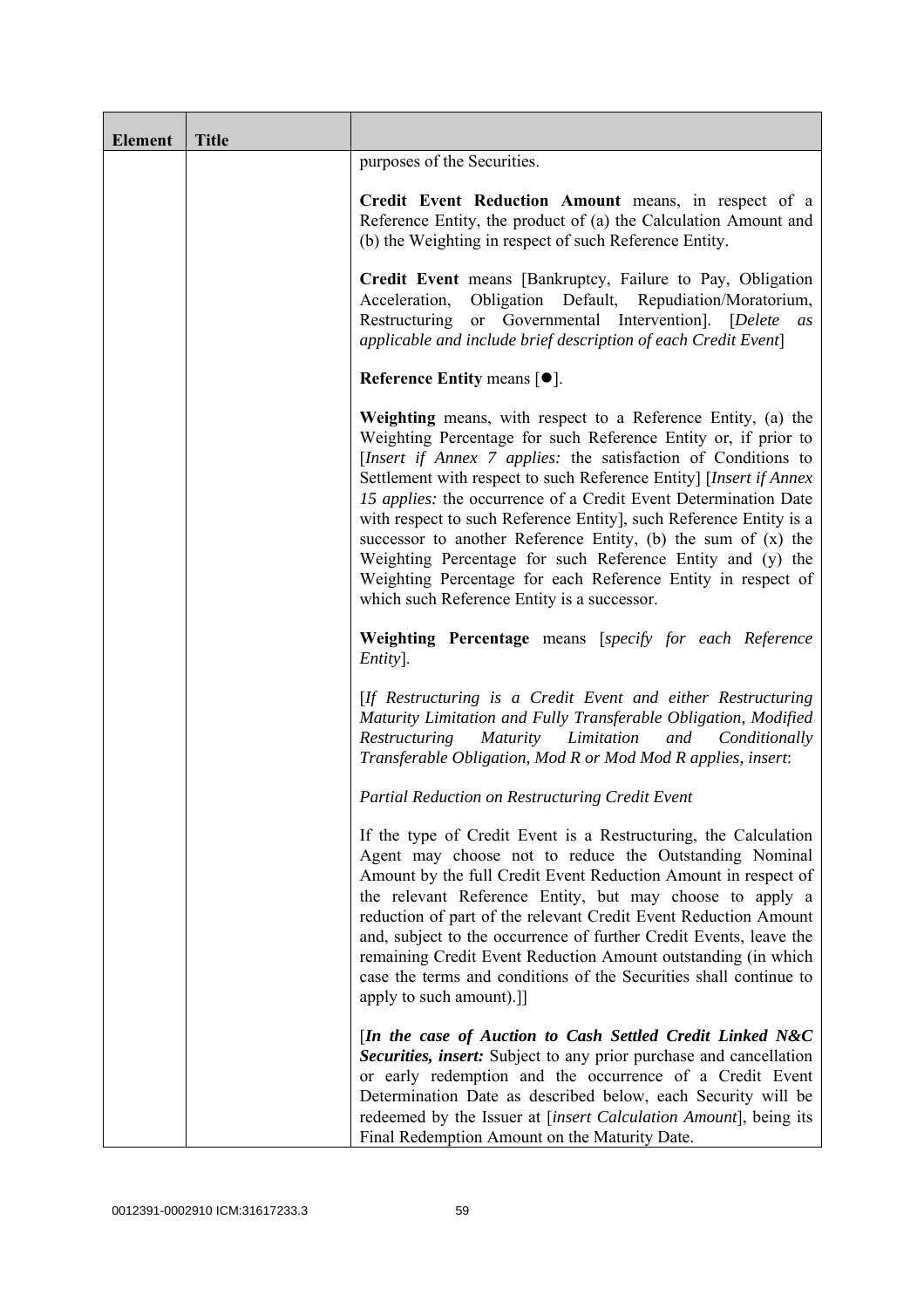| <b>Element</b> | <b>Title</b> |                                                                                                                                                                                                                                                                                                                                                                                                                                                                                                                                                                                            |
|----------------|--------------|--------------------------------------------------------------------------------------------------------------------------------------------------------------------------------------------------------------------------------------------------------------------------------------------------------------------------------------------------------------------------------------------------------------------------------------------------------------------------------------------------------------------------------------------------------------------------------------------|
|                |              | <b>Redemption following a Credit Event</b>                                                                                                                                                                                                                                                                                                                                                                                                                                                                                                                                                 |
|                |              | If a Credit Event (being a [bankruptcy[,]] [failure to pay[,]]<br>acceleration[,]]<br>[obligation<br>[obligation]<br>default[,]]<br>[repudiation/moratorium[,]] [governmental intervention[,]] [or]<br>[restructuring] (include all that apply)), occurs in respect of the<br>Reference Entity (being [specify reference entity] or any<br>$successor(s)$ ) (the Reference Entity), the Calculation Agent may<br>determine that a Credit Event Determination Date has occurred.                                                                                                            |
|                |              | If a Credit Event Determination Date occurs, the Issuer shall give<br>notice to the holders, and, subject to any adjustment and any prior<br>redemption, redeem all but not some only of the Securities and<br>pay in respect of each Security the Credit Event Redemption<br>Amount on the Credit Event Redemption Date.                                                                                                                                                                                                                                                                  |
|                |              | If the Calculation Agent determines that a Credit Event<br>Determination Date has occurred, [each Security shall cease to<br>bear interest from (and including) the Coupon Payment Date<br>immediately preceding, or if the Credit Event Determination Date<br>is a Coupon Payment Date, coinciding with the Credit Event<br>Determination Date, or if the Credit Event Determination Date<br>falls on or prior to the first Coupon Payment Date, no interest<br>shall accrue on the Securities] [each Security shall cease to bear<br>interest from the Credit Event Determination Date]. |
|                |              | Where:                                                                                                                                                                                                                                                                                                                                                                                                                                                                                                                                                                                     |
|                |              | Auction Final Price means the recovery amount (expressed as a<br>percentage) determined by the Calculation Agent by reference to<br>the price determined for obligations of the relevant Reference<br>Entity by the relevant auction procedure.                                                                                                                                                                                                                                                                                                                                            |
|                |              | Credit Event Determination Date means the date in respect of<br>which a Credit Event is determined to have occurred for the<br>purposes of the Securities.                                                                                                                                                                                                                                                                                                                                                                                                                                 |
|                |              | <b>Credit Event Redemption Date</b> means the day falling [specify]<br>[ten] business days following the latest of (i) the [auction<br>settlement date] [or] [the calculation of the Final Price] and (ii)<br>the Credit Event Determination Date.                                                                                                                                                                                                                                                                                                                                         |
|                |              | Credit Event Redemption Amount means: [[specify] per<br>Calculation Amount] / [an amount calculated by the Calculation<br>Agent equal to $(A \times B) - C$ , where                                                                                                                                                                                                                                                                                                                                                                                                                        |
|                |              | A is the Calculation Amount;                                                                                                                                                                                                                                                                                                                                                                                                                                                                                                                                                               |
|                |              | <b>B</b> is the Auction Final Price or, if the Auction Final Price is not to<br>be determined following the occurrence of certain events, the                                                                                                                                                                                                                                                                                                                                                                                                                                              |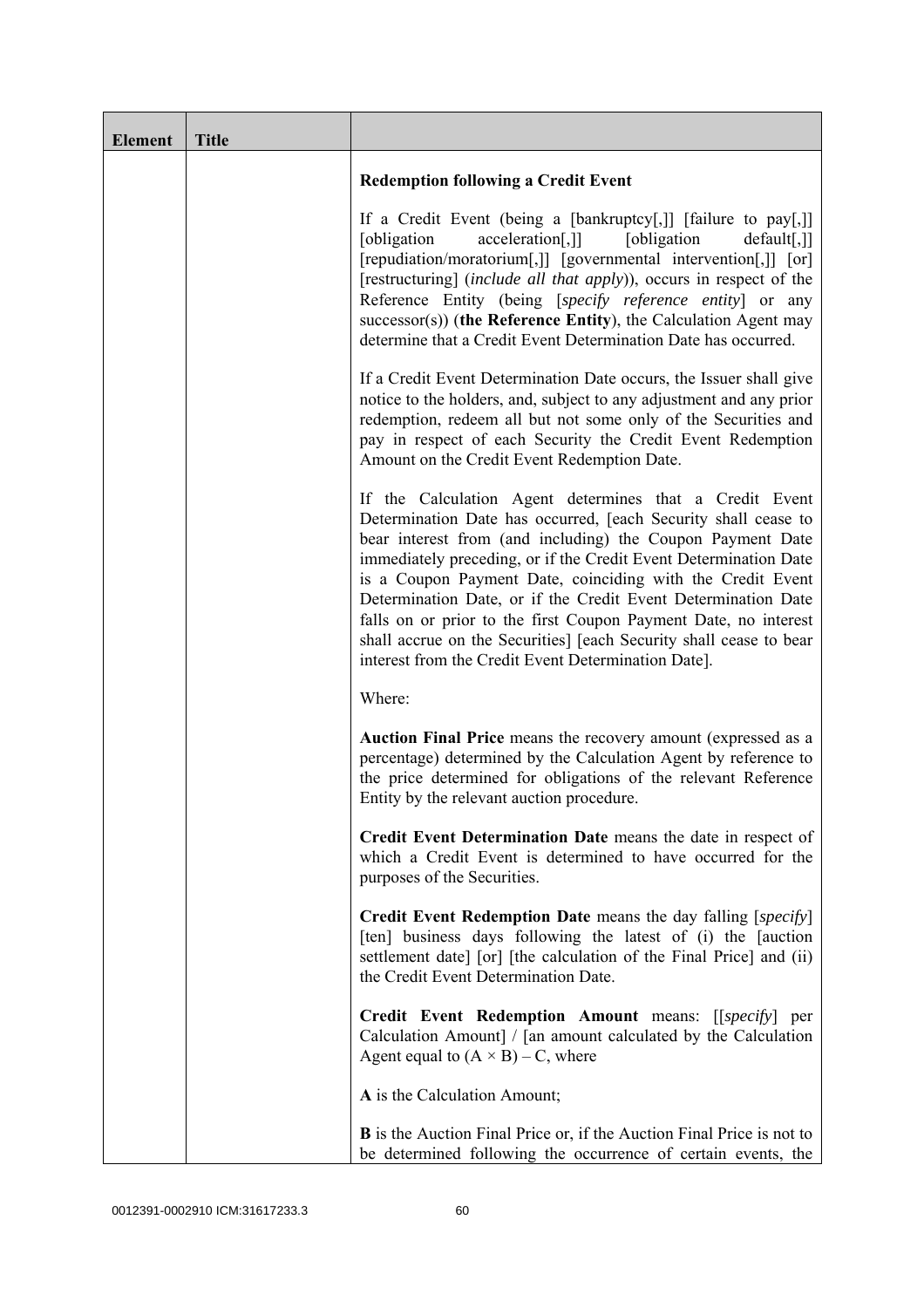| <b>Element</b> | <b>Title</b> |                                                                                                                                                                                                                                                                                                                                                                                                                                                                                                                                                                                                                                                                                                                                                                                                                             |
|----------------|--------------|-----------------------------------------------------------------------------------------------------------------------------------------------------------------------------------------------------------------------------------------------------------------------------------------------------------------------------------------------------------------------------------------------------------------------------------------------------------------------------------------------------------------------------------------------------------------------------------------------------------------------------------------------------------------------------------------------------------------------------------------------------------------------------------------------------------------------------|
|                |              | Final Price; and                                                                                                                                                                                                                                                                                                                                                                                                                                                                                                                                                                                                                                                                                                                                                                                                            |
|                |              | C is relevant unwind costs].]                                                                                                                                                                                                                                                                                                                                                                                                                                                                                                                                                                                                                                                                                                                                                                                               |
|                |              | The Credit Event Redemption Amount shall not be less than<br>zero.]]                                                                                                                                                                                                                                                                                                                                                                                                                                                                                                                                                                                                                                                                                                                                                        |
|                |              | Final Price means the recovery amount (expressed as a<br>percentage) determined by the Calculation Agent in respect of<br>obligations of the relevant Reference Entity.                                                                                                                                                                                                                                                                                                                                                                                                                                                                                                                                                                                                                                                     |
|                |              | [If Restructuring is a Credit Event, insert:                                                                                                                                                                                                                                                                                                                                                                                                                                                                                                                                                                                                                                                                                                                                                                                |
|                |              | Partial reduction on restructuring credit event                                                                                                                                                                                                                                                                                                                                                                                                                                                                                                                                                                                                                                                                                                                                                                             |
|                |              | If the type of credit event is a restructuring, the Calculation Agent<br>may choose not to redeem the Securities in full, but may choose<br>to pay a partial Credit Event Redemption Amount and, subject to<br>the occurrence of further credit events, the terms and conditions<br>of the Securities shall continue to apply.]                                                                                                                                                                                                                                                                                                                                                                                                                                                                                             |
|                |              | [In the case of Tranched Zero Recovery Credit Linked N&C<br>Securities, insert: The Final Redemption Amount in respect of<br>each nominal amount of Securities equal to the Calculation<br>Amount shall be an amount in the Specified Currency equal to the<br>Outstanding Nominal Amount as of the Maturity Date. For the<br>avoidance of doubt if the Outstanding Nominal Amount as of the<br>Maturity Date is zero, no amounts will be payable on the Maturity<br>Date. On and from any date on which the Outstanding Nominal<br>Amount is reduced as provided below, interest will be calculated<br>on the Outstanding Nominal Amount immediately prior to the<br>relevant interest payment date. If the Outstanding Nominal<br>Amount is reduced to zero no further interest will be payable on<br>the N&C Securities. |
|                |              | The Outstanding Nominal Amount is the Calculation Amount,<br>subject to reduction in accordance with the following paragraph.                                                                                                                                                                                                                                                                                                                                                                                                                                                                                                                                                                                                                                                                                               |
|                |              | If a Credit Event Determination Date occurs with respect to a<br>Reference Entity, the Calculation Agent will thereupon reduce the<br>Outstanding Nominal Amount by an amount equal to the<br>Aggregate Reduction Amount, subject to the effective date of<br>such reduction being adjusted or such reduction being reversed in<br>certain circumstances.                                                                                                                                                                                                                                                                                                                                                                                                                                                                   |
|                |              | If the Outstanding Nominal Amount is equal to zero, the Issuer's<br>obligations in respect of the Securities will be discharged and the<br>Issuer will have no further liability in respect thereof.                                                                                                                                                                                                                                                                                                                                                                                                                                                                                                                                                                                                                        |
|                |              | Where:                                                                                                                                                                                                                                                                                                                                                                                                                                                                                                                                                                                                                                                                                                                                                                                                                      |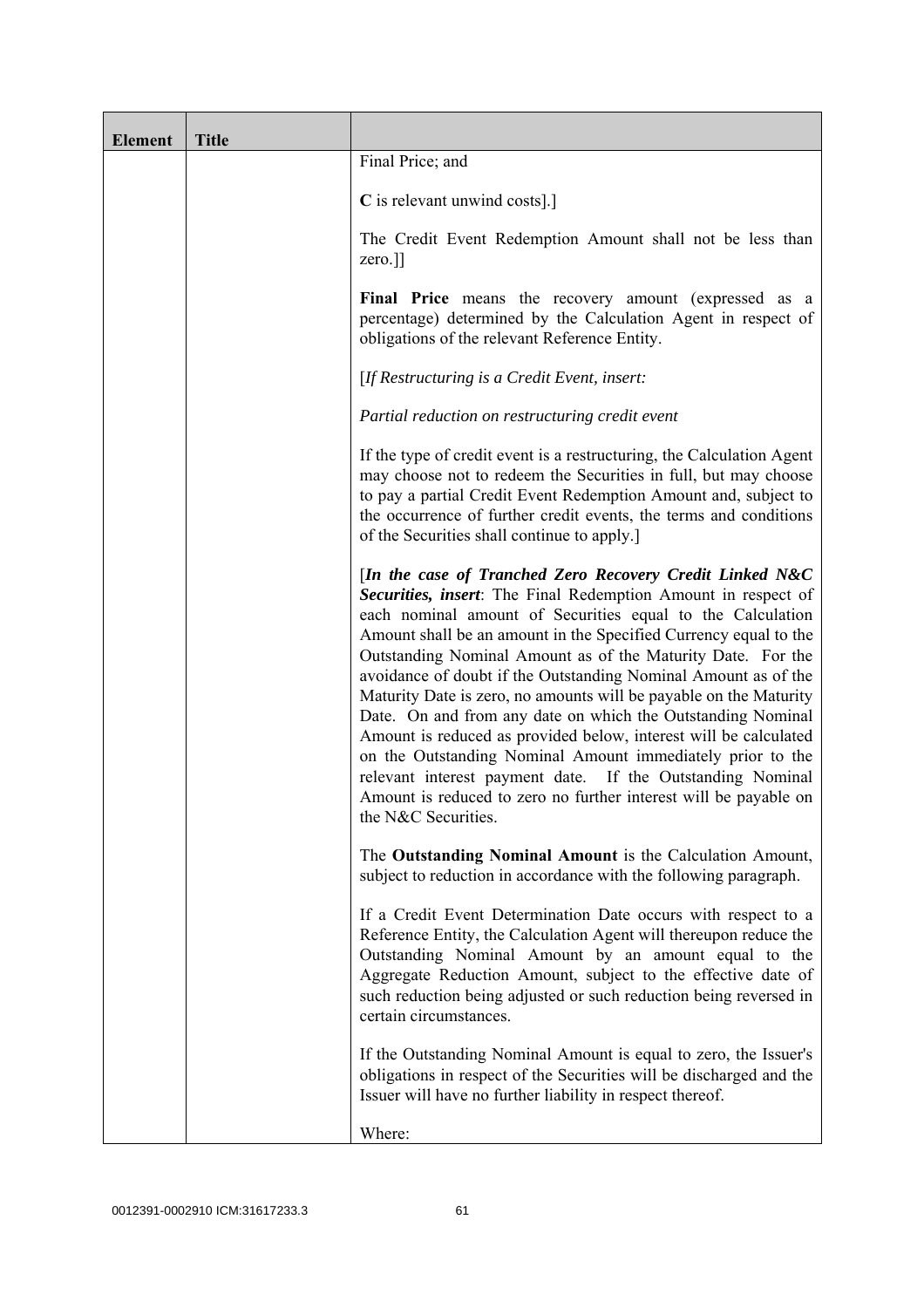| <b>Element</b> | <b>Title</b> |                                                                                                                                                                                                                                                                                                                                                                                           |
|----------------|--------------|-------------------------------------------------------------------------------------------------------------------------------------------------------------------------------------------------------------------------------------------------------------------------------------------------------------------------------------------------------------------------------------------|
|                |              | Aggregate Reduction Amount means, with respect to any day,<br>an amount equal to the product of (a) the Calculation Amount and<br>(b) the Tranche Loss Percentage divided by the Tranche Width.                                                                                                                                                                                           |
|                |              | Credit Event Determination Date means the date in respect of<br>which a Credit Event is determined to have occurred for the<br>purposes of the Securities.                                                                                                                                                                                                                                |
|                |              | Credit Event means each of the Credit Events listed in the<br>Physical Settlement Matrix in respect of each of the Reference<br>Entities listed in the Index.                                                                                                                                                                                                                             |
|                |              | Index means $[①]$ .                                                                                                                                                                                                                                                                                                                                                                       |
|                |              | Loss Percentage means, with respect to each Reference Entity<br>and the occurrence of a Credit Event Determination Date, the<br>Reference Entity Weighting.                                                                                                                                                                                                                               |
|                |              | <b>Reference Entity means the References Entities comprising the</b><br>Index as at the Trade Date and any Successor(s) thereto.                                                                                                                                                                                                                                                          |
|                |              | Reference Entity Weighting means, in respect of each Reference<br>Entity the relevant percentage as set out in the Index, provided<br>that if a Succession Event occurs in respect of a Reference Entity<br>the Reference Entity Weightings of all affected Reference Entities<br>will be subject to adjustment by the Calculation Agent as<br>provided in the definition of "Successor". |
|                |              | <b>Tranche Loss Percentage</b> means, with respect to a Credit Event<br>Determination Date, (each a Relevant Day), an amount equal to<br>the lowest of:                                                                                                                                                                                                                                   |
|                |              | the Tranche Width; and<br>(a)                                                                                                                                                                                                                                                                                                                                                             |
|                |              | (b)<br>an amount expressed as a percentage equal to (subject)<br>to a minimum of zero):                                                                                                                                                                                                                                                                                                   |
|                |              | (i)<br>the aggregate of all Loss Percentages<br>(calculated for the period from and<br>including the relevant Trade Date to and<br>including such Relevant Day)(including<br>the Loss Percentage in respect of such<br>Relevant Day) as determined by the<br>Calculation Agent; minus                                                                                                     |
|                |              | the Tranche Attachment Level.<br>(ii)                                                                                                                                                                                                                                                                                                                                                     |
|                |              | <b>Tranche Attachment Level means [●] per cent.</b>                                                                                                                                                                                                                                                                                                                                       |
|                |              | Tranche Detachment Level means [●] per cent.                                                                                                                                                                                                                                                                                                                                              |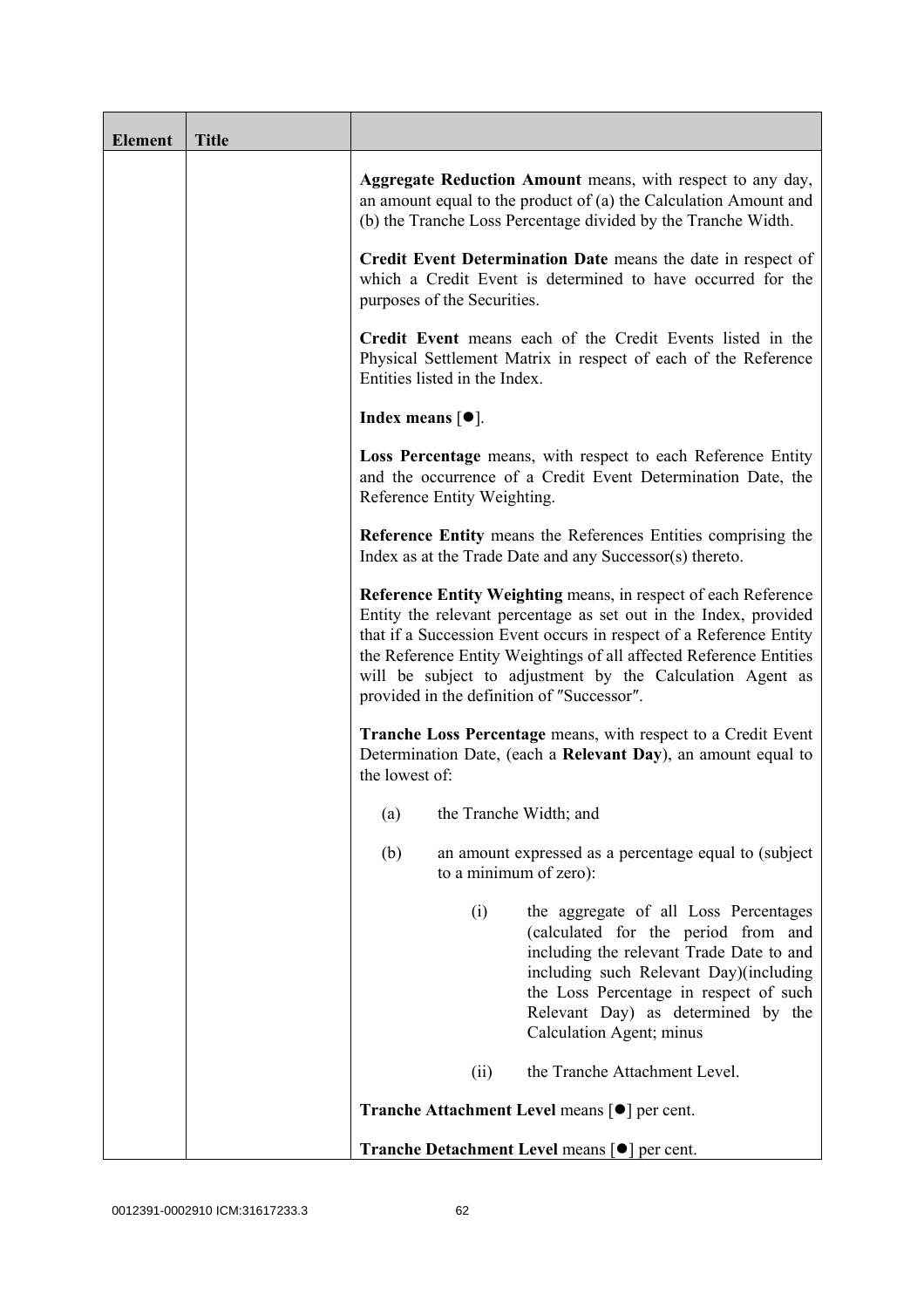| <b>Element</b> | <b>Title</b> |                                                                                                                                                                                                                                                                                                                                                                                                                                                                                                                                                                                                                                                                                                                                                                                              |
|----------------|--------------|----------------------------------------------------------------------------------------------------------------------------------------------------------------------------------------------------------------------------------------------------------------------------------------------------------------------------------------------------------------------------------------------------------------------------------------------------------------------------------------------------------------------------------------------------------------------------------------------------------------------------------------------------------------------------------------------------------------------------------------------------------------------------------------------|
|                |              | <b>Tranche Width</b> means $\lceil \bullet \rceil$ per cent. (being equal to the Tranche<br>Detachment Level minus the Tranche Attachment Level).                                                                                                                                                                                                                                                                                                                                                                                                                                                                                                                                                                                                                                            |
|                |              | Partial Reduction on Restructuring Credit Event                                                                                                                                                                                                                                                                                                                                                                                                                                                                                                                                                                                                                                                                                                                                              |
|                |              | If the type of Credit Event is a Restructuring, the Calculation<br>Agent may choose not to reduce the Outstanding Nominal<br>Amount by the full Aggregate Reduction Amount in respect of<br>the relevant Reference Entity, but may choose to apply a<br>reduction of part of the relevant Aggregate Reduction Amount<br>and, subject to the occurrence of further Credit Events, leave the<br>remaining Aggregate Reduction Amount outstanding (in which<br>case the terms and conditions of the Securities shall continue to<br>apply to such amount).]]                                                                                                                                                                                                                                    |
|                |              | [In the case of Equity Delta One Redemption $N\&C$ Securities:<br>The Final Redemption Amount in respect of each nominal<br>amount of Securities equal to the Calculation Amount shall be an<br>amount in the Specified Currency (which will not be less than,<br>but may be equal to, zero) calculated by the Calculation Agent<br>equal to:                                                                                                                                                                                                                                                                                                                                                                                                                                                |
|                |              | $[V_F \times Exchange Rate] - C$                                                                                                                                                                                                                                                                                                                                                                                                                                                                                                                                                                                                                                                                                                                                                             |
|                |              | Any such amount will be rounded to the nearest sub-unit of the<br>relevant Specified Currency, half of any such sub-unit being<br>rounded upwards or otherwise in accordance with applicable<br>market convention.                                                                                                                                                                                                                                                                                                                                                                                                                                                                                                                                                                           |
|                |              | Where:                                                                                                                                                                                                                                                                                                                                                                                                                                                                                                                                                                                                                                                                                                                                                                                       |
|                |              | $V_F$ means the Final Price.                                                                                                                                                                                                                                                                                                                                                                                                                                                                                                                                                                                                                                                                                                                                                                 |
|                |              | C means the Specified Currency equivalent of the Costs as<br>determined by the Calculation Agent using such foreign exchange<br>rate as the Calculation Agent deems appropriate with respect to<br>the relevant time(s) the Costs arise or may arise.                                                                                                                                                                                                                                                                                                                                                                                                                                                                                                                                        |
|                |              | Costs means, in respect of each nominal amount of Securities<br>equal to the Calculation Amount, such Securities' pro rata share<br>of the total amount of any commissions, costs, expenses, duties,<br>taxes (including but not limited to any capital gains tax or<br>withholding tax), levies, registration fees, custodial fees or other<br>charges which may be required to be made, paid, withheld or<br>deducted by the Issuer and/or any of its affiliates and/or any of<br>their respective nominees as a result of, or in connection with, the<br>Issuer and/or any of its affiliates and/or any of their respective<br>nominees (a) being a direct holder of any Hedging Shares and/or<br>selling and/or realising any Hedging Shares and/or (b) unwinding<br>any Hedge Position. |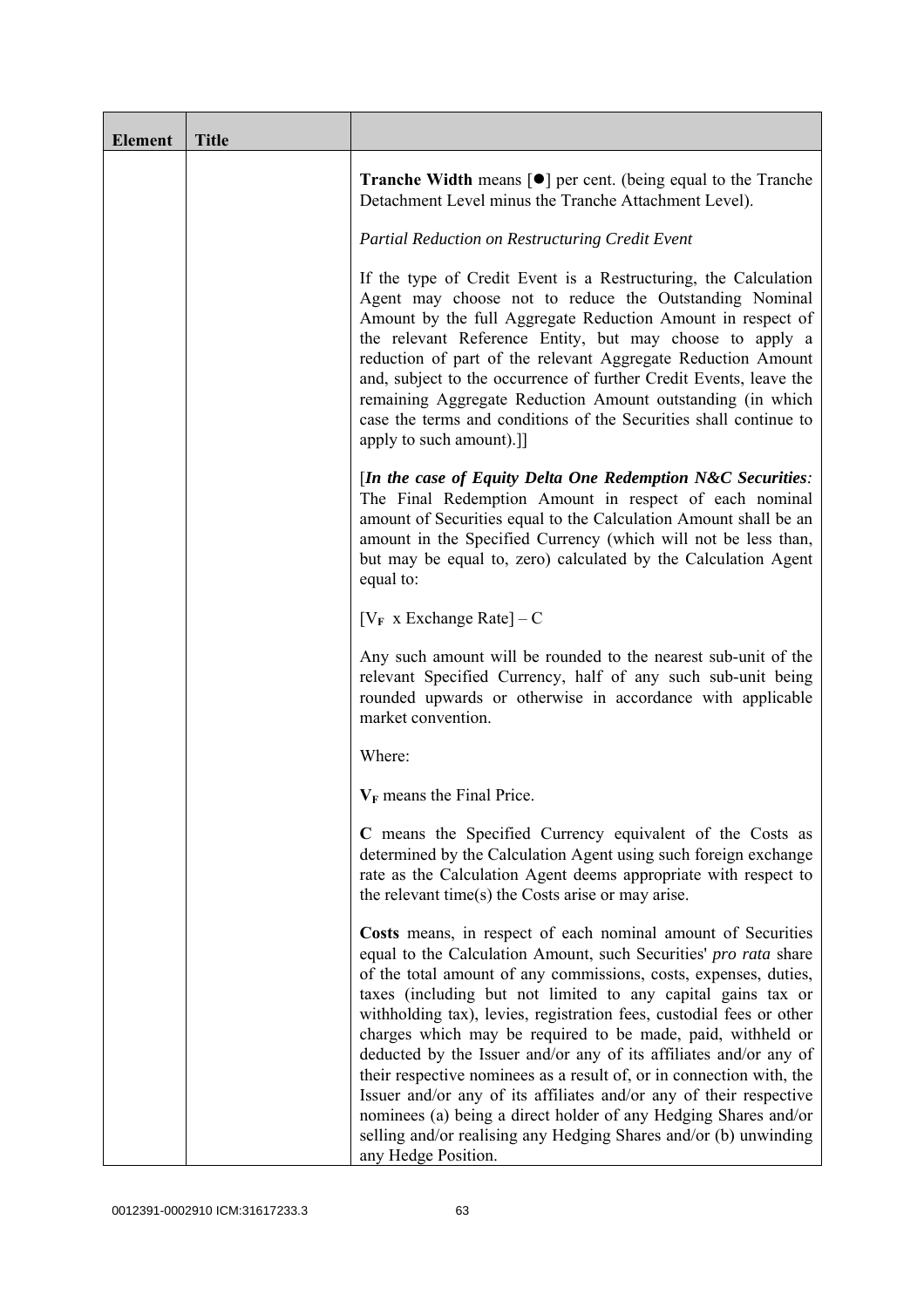| <b>Element</b> | <b>Title</b> |                                                                                                                                                                                                                                                                                                                                                                                                                                                                                                                                                                                                                                                                                                                                                                                                                                                                                                                                                                                                                                              |
|----------------|--------------|----------------------------------------------------------------------------------------------------------------------------------------------------------------------------------------------------------------------------------------------------------------------------------------------------------------------------------------------------------------------------------------------------------------------------------------------------------------------------------------------------------------------------------------------------------------------------------------------------------------------------------------------------------------------------------------------------------------------------------------------------------------------------------------------------------------------------------------------------------------------------------------------------------------------------------------------------------------------------------------------------------------------------------------------|
|                |              | Equity Currency means $[\bullet].$                                                                                                                                                                                                                                                                                                                                                                                                                                                                                                                                                                                                                                                                                                                                                                                                                                                                                                                                                                                                           |
|                |              | <b>Exchange Rate</b> means (i) the rate of exchange between the Equity<br>Currency and the Specified Currency (expressed as a number of<br>units of the Specified Currency for which a unit of the Equity<br>Currency can be exchanged) determined at or around the Final<br>Valuation Date which the Calculation Agent determines<br>appropriate in its sole discretion, or (ii) where the Equity Currency<br>is the same as the Specified Currency, one.                                                                                                                                                                                                                                                                                                                                                                                                                                                                                                                                                                                   |
|                |              | Final Valuation Date means $[•]$ .                                                                                                                                                                                                                                                                                                                                                                                                                                                                                                                                                                                                                                                                                                                                                                                                                                                                                                                                                                                                           |
|                |              | <b>Hedge Position</b> means any Product that the Issuer and/or any of<br>its Affiliates and/or any of their respective nominees (a) enters<br>into as a result of being the direct holder of the Hedging Shares<br>and/or selling and/or realising the Hedging Shares or (b) would<br>have entered into if they were to fully hedge the market, equity or<br>other price risk of the Issuer entering into and performing its<br>obligations with respect to the Securities, using such Products as<br>may be determined by the Calculation Agent.                                                                                                                                                                                                                                                                                                                                                                                                                                                                                            |
|                |              | Hedging Shares means the number of shares that the Calculation<br>Agent deems necessary to hedge the equity or other price risk of<br>the Issuer entering into and performing its obligations with<br>respect to the relevant Securities.                                                                                                                                                                                                                                                                                                                                                                                                                                                                                                                                                                                                                                                                                                                                                                                                    |
|                |              | <b>Product</b> means an exchange traded fund, share, an instrument<br>representing such exchange traded fund or share (including,<br>without limitation, participation notes), futures contracts or<br>exchange-traded options commonly used to hedge the issuance or<br>sale of a security that is linked to the Hedging Shares.                                                                                                                                                                                                                                                                                                                                                                                                                                                                                                                                                                                                                                                                                                            |
|                |              | <b>Cash Dividends</b>                                                                                                                                                                                                                                                                                                                                                                                                                                                                                                                                                                                                                                                                                                                                                                                                                                                                                                                                                                                                                        |
|                |              | (i)<br>Following the declaration by a share issuer of a cash<br>dividend (other than any dividend or portion thereof that<br>the Calculation Agent determines to be an extraordinary<br>dividend) (each a Cash Dividend) in respect of which the<br>In-dividend Date (as defined below) falls in the period<br>from and including the Trade Date to but excluding the<br>originally scheduled Final Valuation Date without regard<br>to any scheduled trading day or disrupted day adjustment<br>(the Dividend Period), the Issuer will pay a Coupon<br>Amount in respect of each Security on the related Coupon<br>Payment Date (as defined below). Each such Coupon<br>Amount will equal the amount of such Cash Dividend<br>declared in relation to one share (less (a) all withholding<br>taxes, if any, including, but without limitation, those that<br>would have been withheld in relation to the payment of<br>such cash dividend to a foreign investor and (b) any other<br>expenses or deductions which would apply to or be made |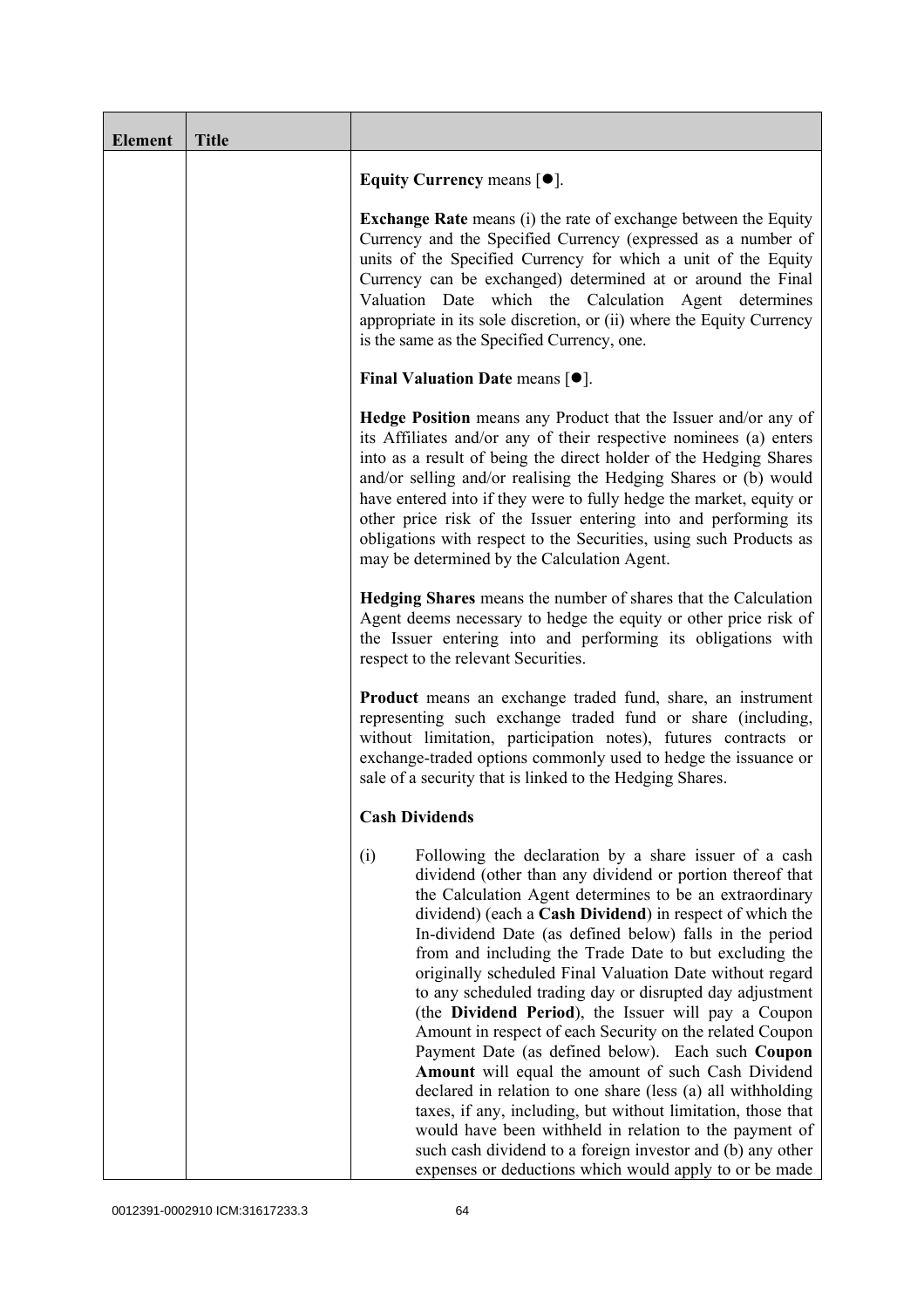| <b>Element</b> | <b>Title</b> |       |                                                                                                                                                                                                                                                                                                                                                                                                                                                                                                                       |
|----------------|--------------|-------|-----------------------------------------------------------------------------------------------------------------------------------------------------------------------------------------------------------------------------------------------------------------------------------------------------------------------------------------------------------------------------------------------------------------------------------------------------------------------------------------------------------------------|
|                |              |       | in relation to the payment of such cash dividend to a<br>foreign investor all determined in the Equity Currency<br>and on a per share basis, <i>multiplied by</i> the Dividend<br>Exchange Rate as defined below).                                                                                                                                                                                                                                                                                                    |
|                |              |       | Dividend Exchange Rate means, in relation to a Cash<br>Dividend, (i) the rate of exchange between the Equity<br>Currency and the Specified Currency (expressed as a<br>number of units of the Specified Currency for which a<br>unit of the Equity Currency can be exchanged) at or<br>around the Dividend Receipt Date, as determined by the<br>Calculation Agent, or (ii) where the Equity Currency is<br>the same as the Specified Currency, one.                                                                  |
|                |              |       | Dividend Receipt Date means the date upon which a<br>holder of shares entitled to the relevant Cash Dividend<br>would have received such Cash Dividend according to<br>prevailing market practice, as determined by the<br>Calculation Agent.                                                                                                                                                                                                                                                                         |
|                |              |       | In-dividend Date means, in relation to a Cash Dividend,<br>the final date upon which a purchaser of shares on the<br>exchange would, according to prevailing market practice,<br>be entitled to receive the Cash Dividend.                                                                                                                                                                                                                                                                                            |
|                |              | (ii)  | Coupon Amounts (if any) will only be payable on the<br>Securities in the <b>circumstances</b> set out in paragraph (i)<br>above and subject to the provisions of paragraphs (iii) and<br>(iv) below and will be deemed only to have accrued on<br>the Securities as of the relevant Coupon Payment Date.<br>No interest will accrue or be payable in any other<br>circumstance.                                                                                                                                       |
|                |              | (iii) | In the event any Coupon Payment Date would fall after<br>the Maturity Date the Issuer will give notice to the<br>Securityholders of procedures for payment of such<br>Coupon Amount(s) which may be made outside of DTC<br>or Euroclear and Clearstream, Luxembourg and may<br>require Securityholders as of a record date selected by the<br>Issuer in its sole discretion to provide a notice to the<br>Issuer giving all necessary details required by the Issuer<br>in its sole discretion to make such payments. |
|                |              | (iv)  | Following<br>Dividend<br>Cash<br>declaration,<br>the<br>any<br>Calculation Agent shall as soon as is reasonably<br>practicable under the circumstances procure that the<br>Issuer will give notice to the Securityholders stating the<br>occurrence of the Cash Dividend, giving details thereof<br>and setting out the method and anticipated date of the<br>related Coupon Payment Date provided that any failure to<br>give, or non-receipt of, such notice will not affect the                                    |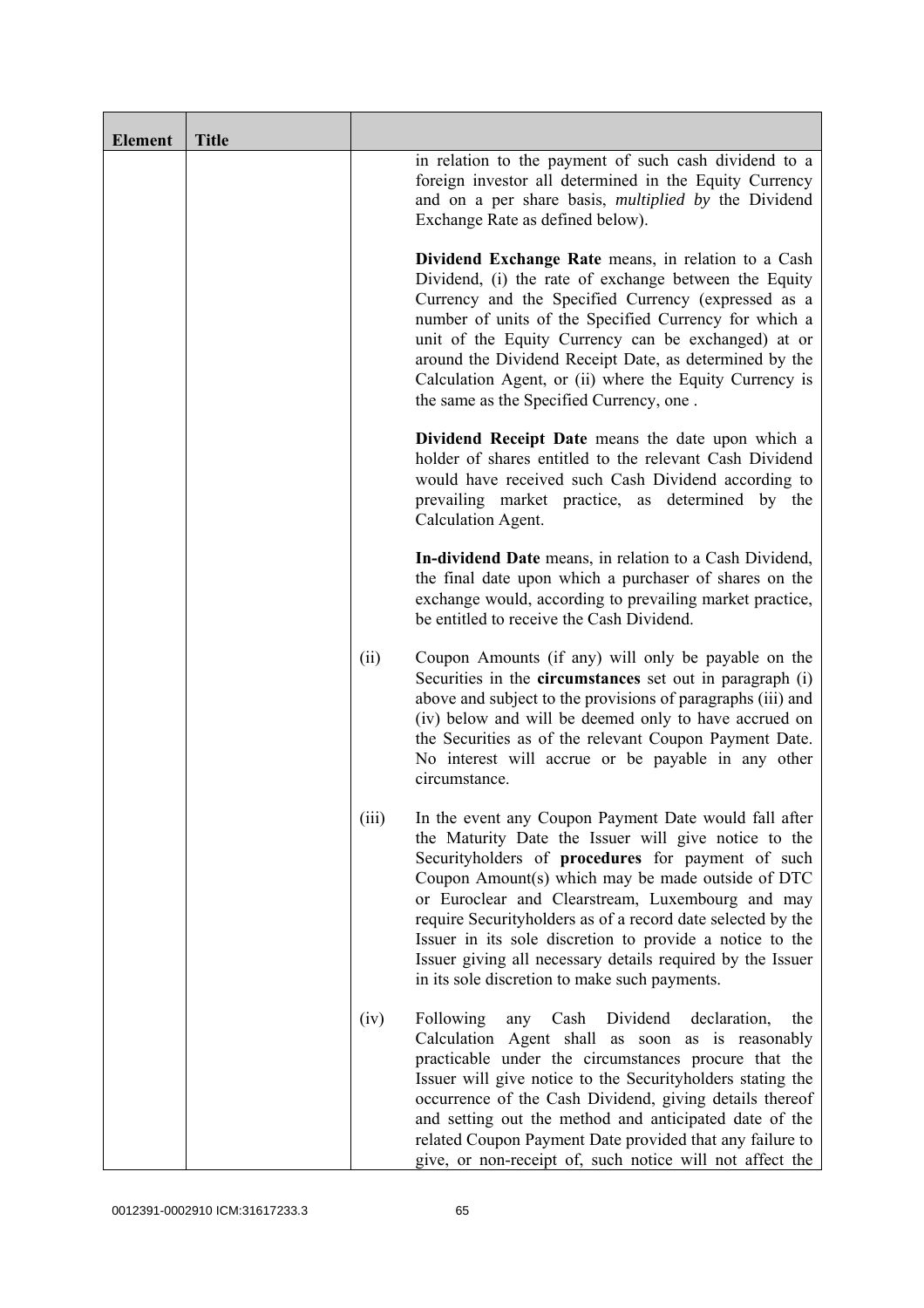| <b>Element</b> | <b>Title</b> |                                                                                                                                                                                                                                                                                                                                                             |
|----------------|--------------|-------------------------------------------------------------------------------------------------------------------------------------------------------------------------------------------------------------------------------------------------------------------------------------------------------------------------------------------------------------|
|                |              | validity of any such Coupon Amount payment and the<br>Calculation Agent will determine the basis on which the<br>Coupon Amount will be paid.                                                                                                                                                                                                                |
|                |              | <b>Coupon Payment Date</b> means the date that is three $(3)$<br>Business Days following the relevant Dividend Receipt<br>Date.]                                                                                                                                                                                                                            |
|                |              | [In the case of Reverse Convertible Swap Rate Redemption<br><b>N&amp;C</b> Securities:                                                                                                                                                                                                                                                                      |
|                |              | The Final Redemption Amount in respect of each nominal<br>amount of N&C Securities equal to the Calculation Amount shall<br>be an amount in the Specified Currency (which will not be less<br>than, but may be equal to, zero) calculated by the Calculation<br>Agent equal to its <i>pro rata</i> share of:                                                |
|                |              | If Swap Rate $_{\text{FINAL}}$ < Barrier:<br>(i)                                                                                                                                                                                                                                                                                                            |
|                |              | $Max[0, Swap Rate_{FINAL} / Swap Rate_{INITIAL}] \times Aggregate$<br>Nominal Amount                                                                                                                                                                                                                                                                        |
|                |              | otherwise:<br>(ii)                                                                                                                                                                                                                                                                                                                                          |
|                |              | Redemption Factor $\times$ Aggregate Nominal Amount                                                                                                                                                                                                                                                                                                         |
|                |              | Any such amount will be rounded to the nearest sub-unit of the<br>relevant Specified Currency, half of any such sub-unit being<br>rounded upwards or otherwise in accordance with applicable<br>market convention.                                                                                                                                          |
|                |              | Where:                                                                                                                                                                                                                                                                                                                                                      |
|                |              | <b>Barrier</b> means $\lceil \bullet \rceil$ per cent.;                                                                                                                                                                                                                                                                                                     |
|                |              | Designated Maturity means, in respect of the Reference Swap<br>Rate, $\lceil \bullet \rceil$ ;                                                                                                                                                                                                                                                              |
|                |              | Floating Rate Option means, in respect of the Reference Swap<br>Rate, $\lceil \bullet \rceil$ ;                                                                                                                                                                                                                                                             |
|                |              | <b>Redemption Factor means [O] per cent.;</b>                                                                                                                                                                                                                                                                                                               |
|                |              | <b>Reference Swap Rate</b> means the [ <i>specify relevant swap rate</i> ];                                                                                                                                                                                                                                                                                 |
|                |              | <b>Reset Date</b> means, in respect of the Reference Swap Rate, $[•]$ ;                                                                                                                                                                                                                                                                                     |
|                |              | <b>Swap Rate</b> <sub>FINAL</sub> means the rate determined under the floating rate<br>N&C Security provisions as though the Reference Swap Rate was<br>a floating rate to which ISDA Determination applied and on the<br>basis of the Floating Rate Option, the Designated Maturity and<br>the Reset Date specified in respect of the Reference Swap Rate; |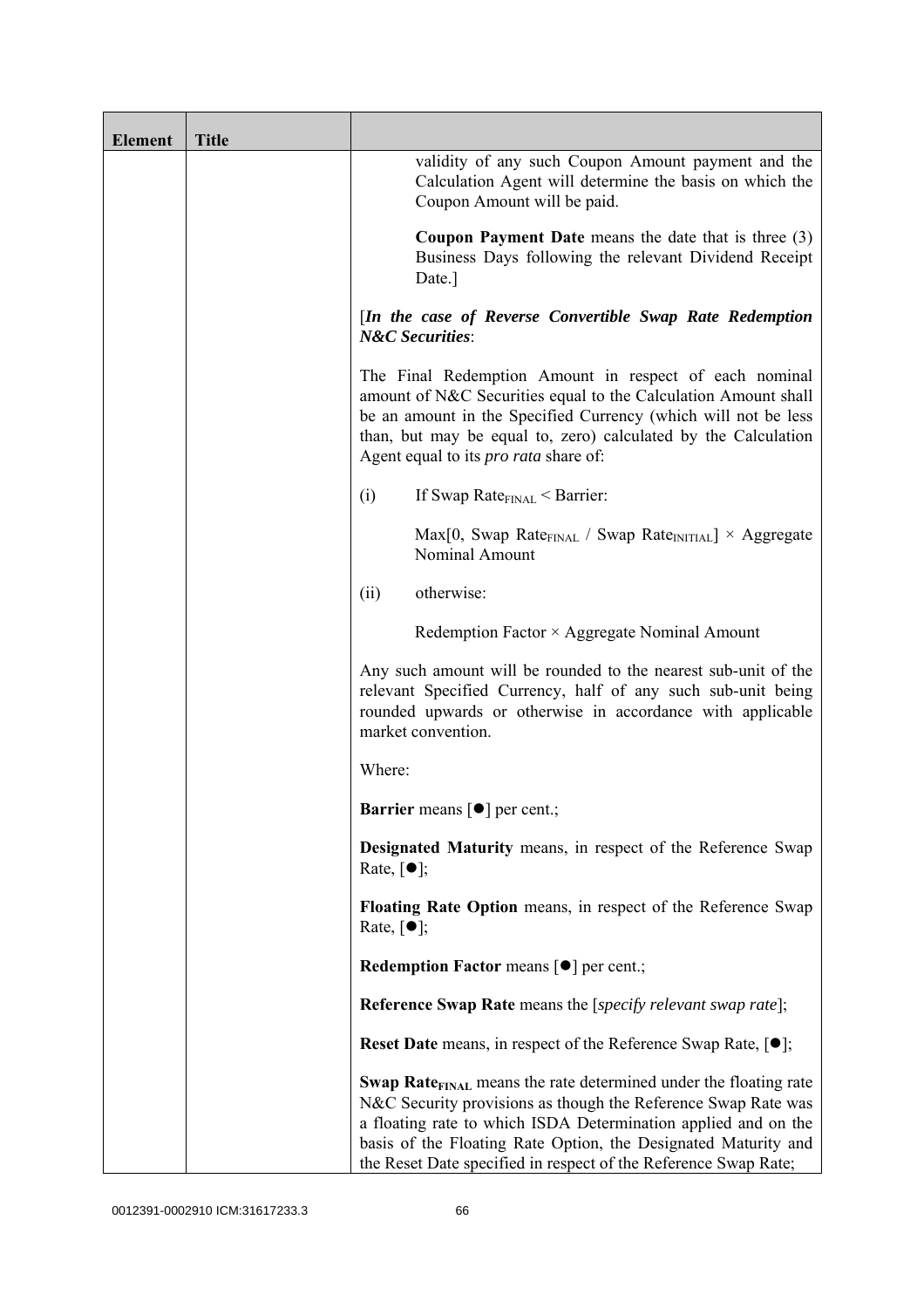| <b>Element</b> | <b>Title</b> |                                                                                                                                                                                                                                                                                                              |
|----------------|--------------|--------------------------------------------------------------------------------------------------------------------------------------------------------------------------------------------------------------------------------------------------------------------------------------------------------------|
|                |              | <b>Swap Rate</b> <sub>INITIAL</sub> means $[\bullet]$ ; and                                                                                                                                                                                                                                                  |
|                |              | <b>Valuation Date</b> means $[\bullet]$ , provided that, if such Valuation Date<br>would fall on a day which is not a Business Day, then such<br>Valuation Date shall be postponed to the next day which is a<br>Business Day.]                                                                              |
|                |              | [In the case of Geared Put Swap Rate Redemption N&C<br>Securities:                                                                                                                                                                                                                                           |
|                |              | The Final Redemption Amount in respect of each nominal<br>amount of N&C Securities equal to the Calculation Amount shall<br>be an amount in the Specified Currency (which will not be less<br>than, but may be equal to, zero) calculated by the Calculation<br>Agent equal to its <i>pro rata</i> share of: |
|                |              | If Swap Rate $_{\text{FINAL}}$ < Barrier:<br>(i)                                                                                                                                                                                                                                                             |
|                |              | Max[0, Swap Rate <sub>FINAL</sub> / Gearing Factor $\times$ Swap<br>$RateINITIAL$ × Aggregate Nominal Amount                                                                                                                                                                                                 |
|                |              | otherwise:<br>(ii)                                                                                                                                                                                                                                                                                           |
|                |              | Redemption Factor × Aggregate Nominal Amount                                                                                                                                                                                                                                                                 |
|                |              | Any such amount will be rounded to the nearest sub-unit of the<br>relevant Specified Currency, half of any such sub-unit being<br>rounded upwards or otherwise in accordance with applicable<br>market convention.                                                                                           |
|                |              | Where:                                                                                                                                                                                                                                                                                                       |
|                |              | <b>Barrier</b> means the rate calculated by the Calculation Agent equal<br>to the product of (a) the Barrier Factor and (b) Swap Rate <sub>INITIAL</sub> ;                                                                                                                                                   |
|                |              | Barrier Factor means [ $\bullet$ ] per cent.;                                                                                                                                                                                                                                                                |
|                |              | Designated Maturity means, in respect of the Reference Swap<br>Rate, $\lceil \bullet \rceil$ ;                                                                                                                                                                                                               |
|                |              | Floating Rate Option means, in respect of the Reference Swap<br>Rate, $\lceil \bullet \rceil$ ;                                                                                                                                                                                                              |
|                |              | Gearing Factor means [ $\bullet$ ] per cent.;                                                                                                                                                                                                                                                                |
|                |              | Redemption Factor means [ $\bullet$ ] per cent.;                                                                                                                                                                                                                                                             |
|                |              | <b>Reference Swap Rate</b> means the [specify relevant swap rate];                                                                                                                                                                                                                                           |
|                |              | <b>Reset Date</b> means, in respect of the Reference Swap Rate, $[•]$ ;                                                                                                                                                                                                                                      |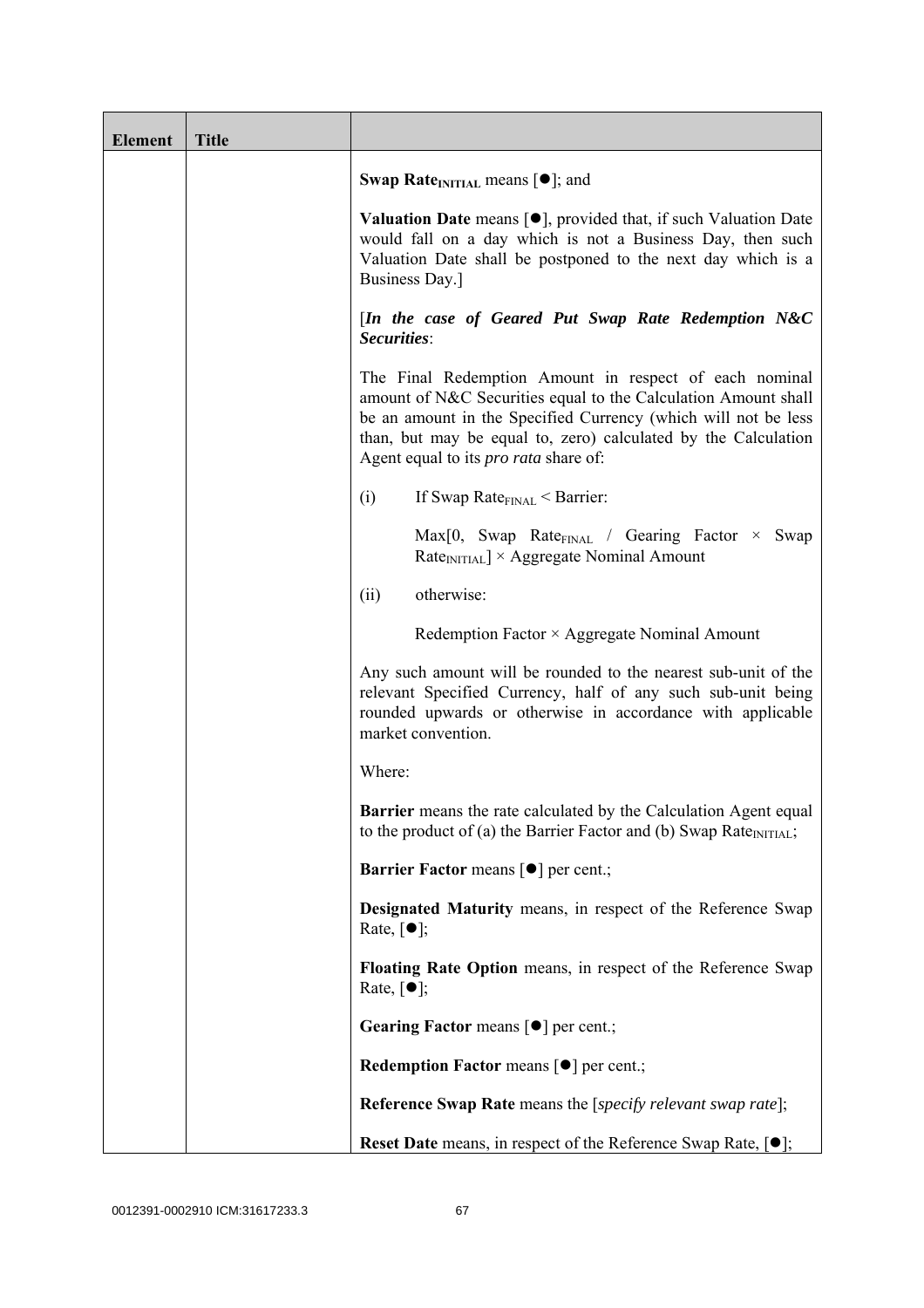| <b>Element</b> | <b>Title</b> |                                                                                                                                                                                                                                                                                                                                                                                                                                                                                                                                                                                                                                                       |
|----------------|--------------|-------------------------------------------------------------------------------------------------------------------------------------------------------------------------------------------------------------------------------------------------------------------------------------------------------------------------------------------------------------------------------------------------------------------------------------------------------------------------------------------------------------------------------------------------------------------------------------------------------------------------------------------------------|
|                |              | <b>Swap Rate</b> <sub>FINAL</sub> means the rate determined under the floating rate<br>N&C Security provisions as though the Reference Swap Rate was<br>a floating rate to which ISDA Determination applied and on the<br>basis of the Floating Rate Option, the Designated Maturity and<br>the Reset Date specified in respect of the Reference Swap Rate;                                                                                                                                                                                                                                                                                           |
|                |              | <b>Swap Rate</b> <sub>INITIAL</sub> means $[\bullet]$ ; and                                                                                                                                                                                                                                                                                                                                                                                                                                                                                                                                                                                           |
|                |              | <b>Valuation Date</b> means $[\bullet]$ , provided that, if such Valuation Date<br>would fall on a day which is not a Business Day, then such<br>Valuation Date shall be postponed to the next day which is a<br>Business Day.]                                                                                                                                                                                                                                                                                                                                                                                                                       |
|                |              | [In the case of FX Basket Knock-Out W&C Securities: Each<br>Security entitles its holder in respect of an actual exercise date,<br>upon due exercise, to receive from the Issuer on the Settlement<br>Date a Cash Settlement Amount calculated by the Calculation<br>Agent (which shall not be less than zero) equal to:                                                                                                                                                                                                                                                                                                                              |
|                |              | if the Continuous Knock-Out Condition has been met,<br>(a)<br>zero; or                                                                                                                                                                                                                                                                                                                                                                                                                                                                                                                                                                                |
|                |              | if the Continuous Knock-Out Condition has not been met,<br>(b)<br>the Notional Amount per W&C Security multiplied by a<br>percentage calculated by the Calculation Agent in<br>accordance with the following formula:                                                                                                                                                                                                                                                                                                                                                                                                                                 |
|                |              | Leverage $\times$ Max $\left  0, \sum_{i=1}^{n} w_i \times \frac{X_i - Y_i}{Z_i} \right $                                                                                                                                                                                                                                                                                                                                                                                                                                                                                                                                                             |
|                |              | Any amount determined pursuant to the above, if not an amount<br>in the Specified Currency, will be converted into the Specified<br>Currency at the Exchange Rate. The Cash Settlement Amount<br>will be rounded to the nearest two decimal places (or, in the case<br>of Japanese Yen, the nearest whole unit) in the relevant Specified<br>Currency, 0.005 (or, in the case of Japanese Yen, half a unit)<br>being rounded upwards, with W&C Securities exercised at the<br>same time by the same Securityholder being aggregated for the<br>purpose of determining the aggregate Cash Settlement Amounts<br>payable in respect of such Securities. |
|                |              | Where:                                                                                                                                                                                                                                                                                                                                                                                                                                                                                                                                                                                                                                                |
|                |              | Alternate Currency Pair means [specify Alternate Currency<br>Pairs in form of [insert first currency]/[insert second currency]]<br>(repeat in respect of each Alternate Currency Pair).                                                                                                                                                                                                                                                                                                                                                                                                                                                               |
|                |              | <b>Barrier Start Date means [<math>\bullet</math>].</b>                                                                                                                                                                                                                                                                                                                                                                                                                                                                                                                                                                                               |
|                |              | Continuous Knock-Out Condition means at any time on any                                                                                                                                                                                                                                                                                                                                                                                                                                                                                                                                                                                               |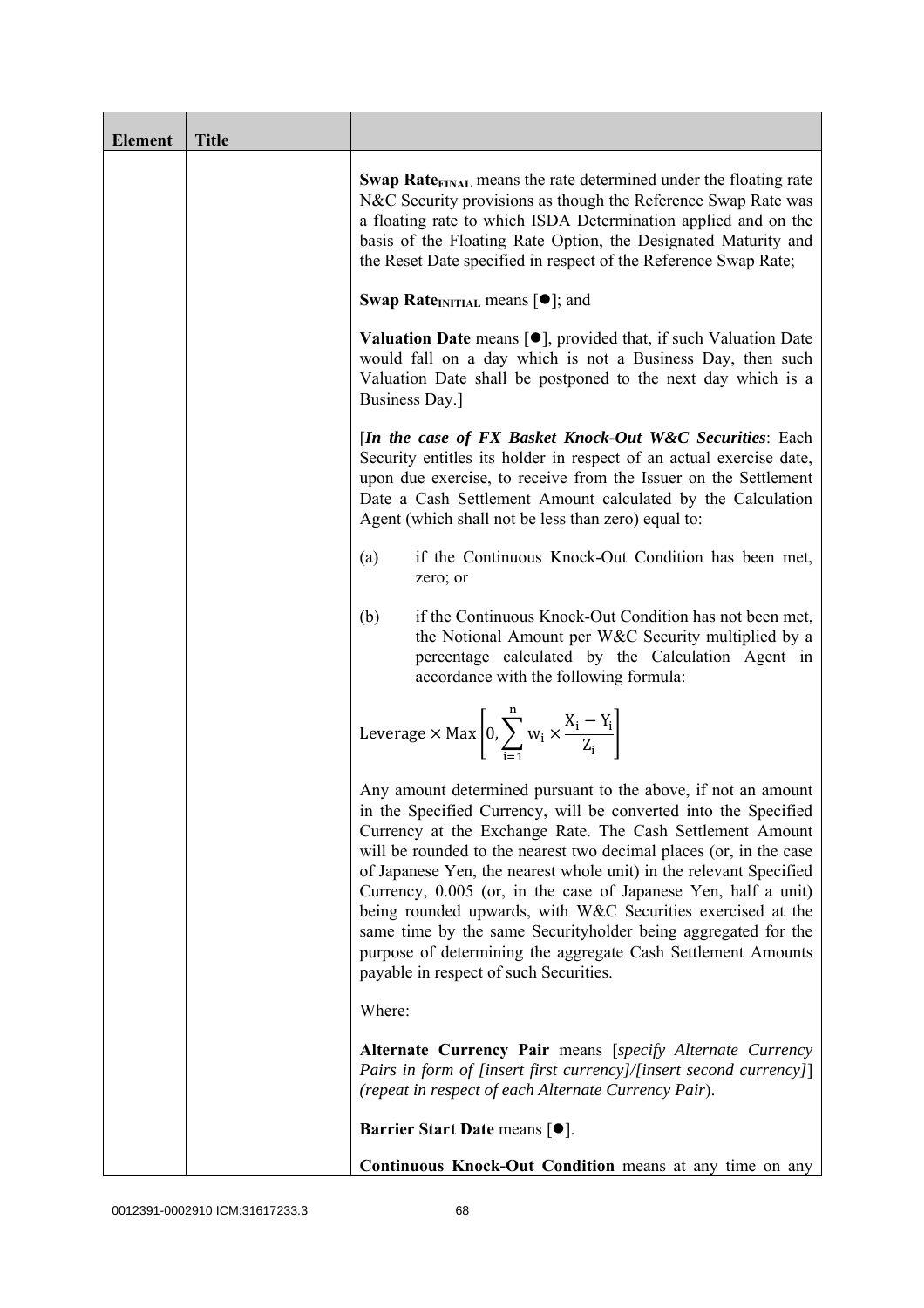| <b>Element</b> | <b>Title</b> |                                                                                                                                                                                                                                                                                                                                                                                                                                                                                      |
|----------------|--------------|--------------------------------------------------------------------------------------------------------------------------------------------------------------------------------------------------------------------------------------------------------------------------------------------------------------------------------------------------------------------------------------------------------------------------------------------------------------------------------------|
|                |              | Observation Date during any Weekly Observation Interval falling<br>within the period commencing on and including 7:00 am London<br>time on the Barrier Start Date and ending on and including 4:00<br>pm London time on the Observation Cut-off Date, any Settlement<br>Rate in respect of any Currency Pair is equal to or less than the<br>Knock-Out Level in respect of such Currency Pair, as determined<br>by the Calculation Agent.                                            |
|                |              | <b>Currency Pair</b> means [specify Currency Pairs in form of [insert]<br>first currency]/[insert second currency]] (repeat for each<br>Currency Pair).                                                                                                                                                                                                                                                                                                                              |
|                |              | <b>Exchange Rate</b> means the spot rate of exchange between the<br>currency in which the Notional Amount is denominated (the<br>Notional Amount Currency) and the Settlement Currency<br>expressed as the number of units (or part units) of the relevant<br>Notional Amount Currency for which one unit of the relevant<br>Settlement Currency can be exchanged) or on the basis of such<br>other applicable market convention as the Calculation Agent<br>determines appropriate. |
|                |              | <b>Exercise Price</b> means $\lceil \bullet \rceil$ ( <i>specify for each Currency Pair</i> ).                                                                                                                                                                                                                                                                                                                                                                                       |
|                |              | <b>First Relevant Currency means [O]</b> (specify for each Currency<br>Pair).                                                                                                                                                                                                                                                                                                                                                                                                        |
|                |              | <b>FX Price Source</b> means $\lceil \bullet \rceil$ (specify for each Currency Pair and<br>each Alternate Currency Pair).                                                                                                                                                                                                                                                                                                                                                           |
|                |              | i means each Currency Pair.                                                                                                                                                                                                                                                                                                                                                                                                                                                          |
|                |              | <b>Knock-Out Level</b> means (specify for each Currency Pair).                                                                                                                                                                                                                                                                                                                                                                                                                       |
|                |              | Leverage means $[•]$ .                                                                                                                                                                                                                                                                                                                                                                                                                                                               |
|                |              | Max followed by a series of amounts inside brackets, means<br>whichever is the greater of the amounts separated by a comma<br>inside those brackets.                                                                                                                                                                                                                                                                                                                                 |
|                |              | <b>n</b> means the number of Currency Pairs to which the W&C<br>Securities relate.                                                                                                                                                                                                                                                                                                                                                                                                   |
|                |              | <b>Observation Cut-Off Date means <math>[•]</math>.</b>                                                                                                                                                                                                                                                                                                                                                                                                                              |
|                |              | <b>Observation Date means <math>\lceil \bullet \rceil</math>.</b>                                                                                                                                                                                                                                                                                                                                                                                                                    |
|                |              | Reference Exchange Rate means, in respect of a Currency Pair,<br>the spot exchange rate for the First Relevant Currency quoted<br>against the Second Relevant Currency expressed as the number of<br>units of the First Relevant Currency quoted per one unit of the<br>Second Relevant Currency.                                                                                                                                                                                    |
|                |              | <b>Relevant Currency</b> means each currency comprising a Currency<br>Pair and any references to the conversion of one Relevant<br>Currency to another shall be construed as applying in relation to a                                                                                                                                                                                                                                                                               |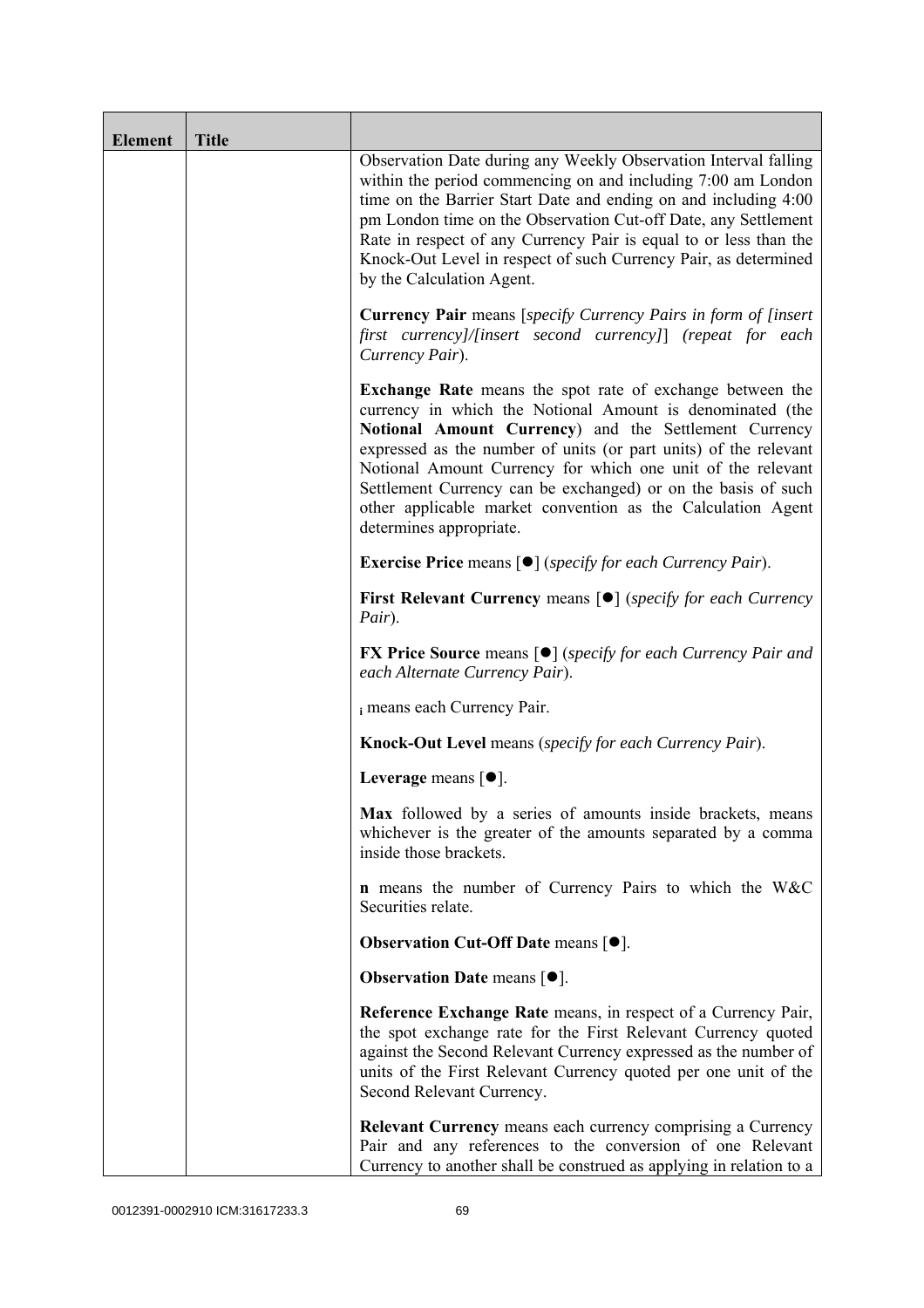| <b>Element</b> | <b>Title</b> |                                                                                                                                                                                                                                                                                                                                                                                                                                                                                                                                                                                                                                                                                                                                                                                                                                                             |
|----------------|--------------|-------------------------------------------------------------------------------------------------------------------------------------------------------------------------------------------------------------------------------------------------------------------------------------------------------------------------------------------------------------------------------------------------------------------------------------------------------------------------------------------------------------------------------------------------------------------------------------------------------------------------------------------------------------------------------------------------------------------------------------------------------------------------------------------------------------------------------------------------------------|
|                |              | Currency Pair.                                                                                                                                                                                                                                                                                                                                                                                                                                                                                                                                                                                                                                                                                                                                                                                                                                              |
|                |              | <b>Relevant Time</b> means the time at which the relevant Settlement<br>Rate is determined.                                                                                                                                                                                                                                                                                                                                                                                                                                                                                                                                                                                                                                                                                                                                                                 |
|                |              | Second Relevant Currency means [ $\bullet$ ] (specify for each<br>Currency Pair).                                                                                                                                                                                                                                                                                                                                                                                                                                                                                                                                                                                                                                                                                                                                                                           |
|                |              | <b>Settlement Rate</b> means, in respect of a Currency Pair and an<br>Observation Date or the Valuation Date, the Reference Exchange<br>Rate for that Currency Pair on such Observation Date or<br>Valuation Date at the Relevant Time or Valuation Time<br>respectively as determined by the Calculation Agent by reference<br>to the Settlement Rate Option for that Currency Pair (and such<br>determination may be made, without limitation, with such<br>adjustments as are, at the discretion of the Calculation Agent,<br>necessary to the published quoting conventions and/or implying<br>the Reference Exchange Rate from more than one Settlement<br>Rate Option) unless any applicable disruption event exists or<br>occurs, in which case, the relevant Settlement Rate for that<br>Currency Pair will be determined by the Calculation Agent. |
|                |              | Settlement Rate Option means, in respect of a Currency Pair and<br>an Observation Date or the Valuation Date, the rate published for<br>the Currency Pair fixing rate on the FX Price Source for that<br>Currency Pair at or about (i) the Relevant Time on such<br>Observation Date or, (ii) the Valuation Time on the Valuation<br>Date or, if Alternate Currency Pairs are specified for the relevant<br>Currency Pair, the Reference Exchange Rate will be implied from<br>more than one Settlement Rate Option by determining the rate for<br>each Alternate Currency Pair for that Currency Pair, published for<br>the Alternate Currency Pair fixing rate on the FX Price Source for<br>that Alternate Currency Pair at or about (i) the Relevant Time on<br>such Observation Date or (ii) the Valuation Time on the<br>Valuation Date.              |
|                |              | <b>Trade Date means <math>\lceil \bullet \rceil</math>.</b>                                                                                                                                                                                                                                                                                                                                                                                                                                                                                                                                                                                                                                                                                                                                                                                                 |
|                |              | Valuation Date means $[•]$ .                                                                                                                                                                                                                                                                                                                                                                                                                                                                                                                                                                                                                                                                                                                                                                                                                                |
|                |              | Valuation Time means $[\bullet].$                                                                                                                                                                                                                                                                                                                                                                                                                                                                                                                                                                                                                                                                                                                                                                                                                           |
|                |              | Weekly Observation Interval means the period between 5:00<br>am Sydney time on each Monday and 5:00 pm New York City<br>time on the immediately succeeding Friday (inclusive).                                                                                                                                                                                                                                                                                                                                                                                                                                                                                                                                                                                                                                                                              |
|                |              | $w_i$ means [specify the weighting of each Currency Pair (being a<br>number less than or equal to 1)].                                                                                                                                                                                                                                                                                                                                                                                                                                                                                                                                                                                                                                                                                                                                                      |
|                |              | $X_i$ means, in respect of a Currency Pair, the [Exercise Price in<br>respect of such Currency Pair]/[Settlement Rate in respect of such                                                                                                                                                                                                                                                                                                                                                                                                                                                                                                                                                                                                                                                                                                                    |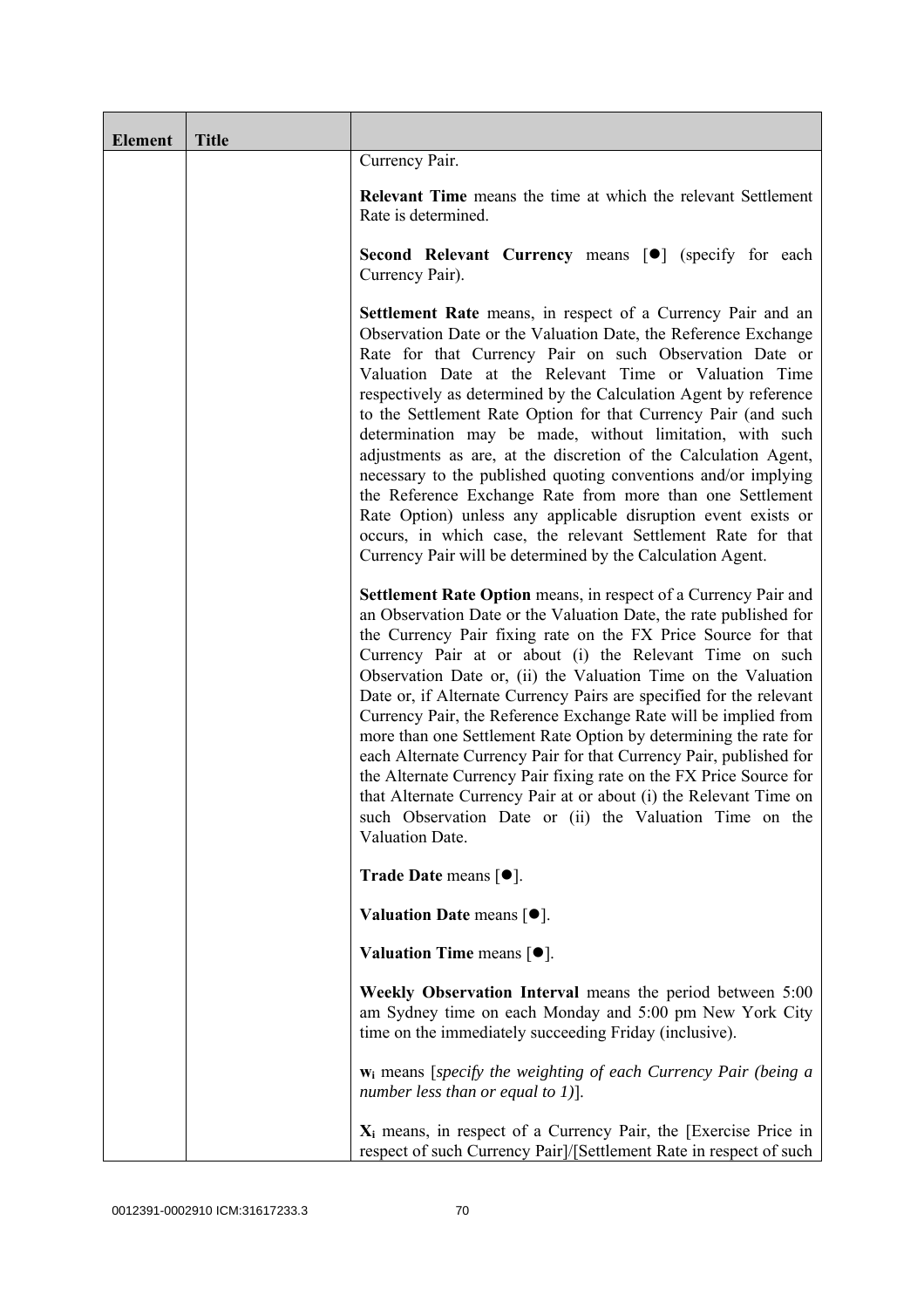| <b>Element</b> | <b>Title</b> |                                                                                                                                                                                                                                                                                                                                                                                                                                                                                                                                                                                                                                                       |
|----------------|--------------|-------------------------------------------------------------------------------------------------------------------------------------------------------------------------------------------------------------------------------------------------------------------------------------------------------------------------------------------------------------------------------------------------------------------------------------------------------------------------------------------------------------------------------------------------------------------------------------------------------------------------------------------------------|
|                |              | Currency Pair and the Valuation Date].                                                                                                                                                                                                                                                                                                                                                                                                                                                                                                                                                                                                                |
|                |              | $Y_i$ means, in respect of a Currency Pair, the [Exercise Price in<br>respect of such Currency Pair]/[Settlement Rate in respect of such<br>Currency Pair and the Valuation Date].                                                                                                                                                                                                                                                                                                                                                                                                                                                                    |
|                |              | $Z_i$ means, in respect of a Currency Pair, the [Exercise Price in<br>respect of such Currency Pair]/[Settlement Rate in respect of such<br>Currency Pair and the Valuation Date]/[1].]                                                                                                                                                                                                                                                                                                                                                                                                                                                               |
|                |              | [In the case of FX Basket Knock-In W&C Securities:                                                                                                                                                                                                                                                                                                                                                                                                                                                                                                                                                                                                    |
|                |              | Each Security entitles its holder in respect of an actual exercise<br>date, upon due exercise, to receive from the Issuer on the<br>Settlement Date a Cash Settlement Amount calculated by the<br>Calculation Agent (which shall not be less than zero) equal to:                                                                                                                                                                                                                                                                                                                                                                                     |
|                |              | if the Continuous Knock-In Condition has been met, zero;<br>(a)<br>or                                                                                                                                                                                                                                                                                                                                                                                                                                                                                                                                                                                 |
|                |              | if the Continuous Knock-In Condition has not been met,<br>(b)<br>the Notional Amount per Security multiplied by an<br>amount calculated by the Calculation Agent<br>in<br>accordance with the following formula:                                                                                                                                                                                                                                                                                                                                                                                                                                      |
|                |              | Leverage $\times$ Max $\left[0, \sum_{i=1}^{n} w_i \times \frac{X_i - Y_i}{Z_i}\right]$                                                                                                                                                                                                                                                                                                                                                                                                                                                                                                                                                               |
|                |              | Any amount determined pursuant to the above, if not an amount<br>in the Specified Currency, will be converted into the Specified<br>Currency at the Exchange Rate. The Cash Settlement Amount<br>will be rounded to the nearest two decimal places (or, in the case<br>of Japanese Yen, the nearest whole unit) in the relevant Specified<br>Currency, 0.005 (or, in the case of Japanese Yen, half a unit)<br>being rounded upwards, with W&C Securities exercised at the<br>same time by the same Securityholder being aggregated for the<br>purpose of determining the aggregate Cash Settlement Amounts<br>payable in respect of such Securities. |
|                |              | Where:                                                                                                                                                                                                                                                                                                                                                                                                                                                                                                                                                                                                                                                |
|                |              | Alternate Currency Pair means [specify Alternate Currency<br>Pairs in form of [specify first currency]/[specify second<br>currency]] (repeat in respect of each Alternate Currency Pair).                                                                                                                                                                                                                                                                                                                                                                                                                                                             |
|                |              | Continuous Knock-In Condition means at any time on any<br>Observation Date during any Weekly Observation Interval falling<br>within the period commencing on and including 7:00 am London<br>time on the Trade Date and ending on and including 4:00 pm<br>London time on the Observation Cut-Off Date, the Settlement<br>Rate in respect of any Currency Pair is equal to or greater than the                                                                                                                                                                                                                                                        |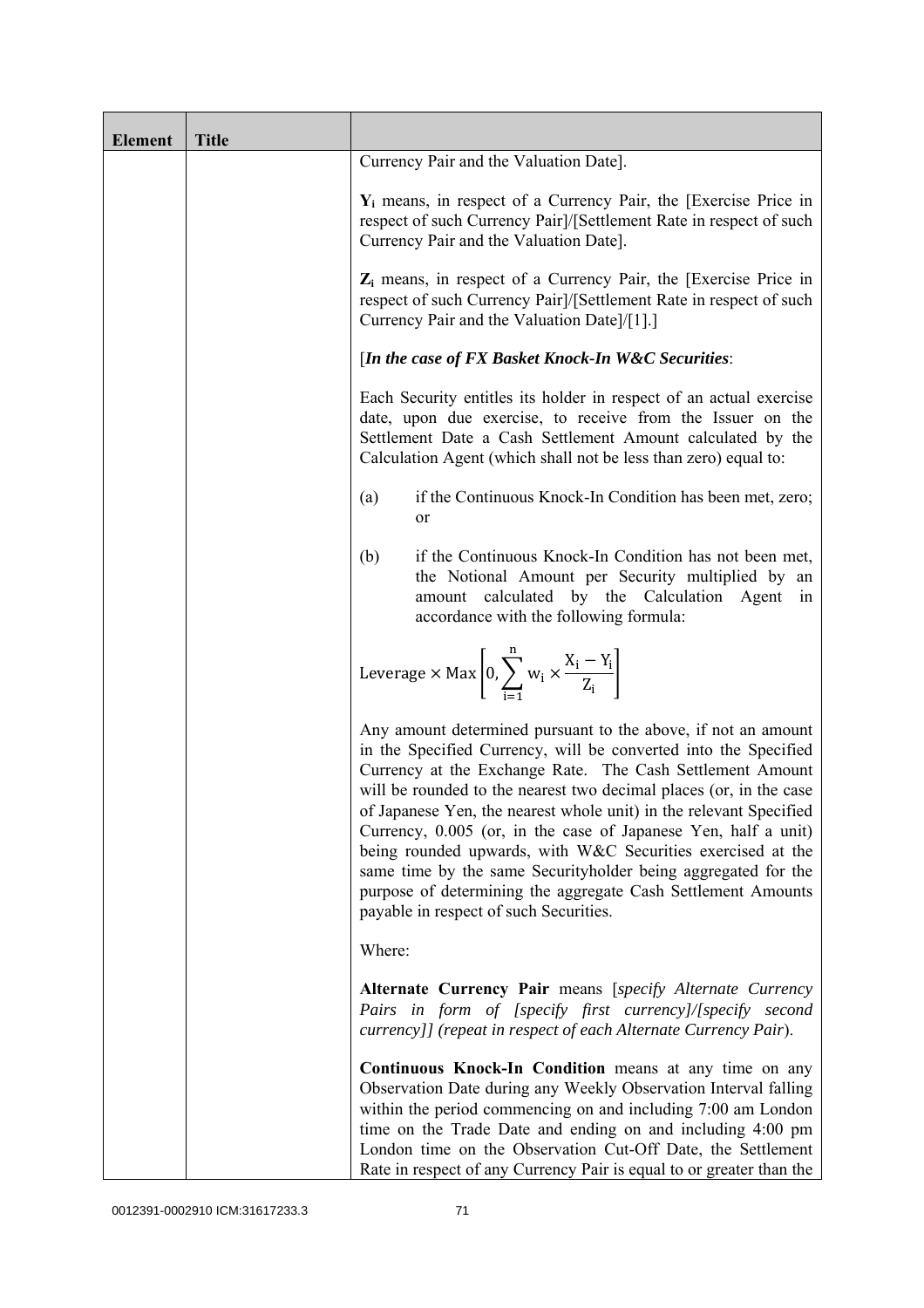| <b>Element</b> | <b>Title</b> |                                                                                                                                                                                                                                                                                                                                                                                                                                                                                      |
|----------------|--------------|--------------------------------------------------------------------------------------------------------------------------------------------------------------------------------------------------------------------------------------------------------------------------------------------------------------------------------------------------------------------------------------------------------------------------------------------------------------------------------------|
|                |              | Knock-In Level in respect of such Currency Pair, as determined<br>by the Calculation Agent.                                                                                                                                                                                                                                                                                                                                                                                          |
|                |              | <b>Currency Pair</b> means [specify Currency Pairs in form of [insert]<br>first currency]/[insert second currency]] (repeat for each<br>Currency Pair).                                                                                                                                                                                                                                                                                                                              |
|                |              | <b>Exchange Rate</b> means the spot rate of exchange between the<br>currency in which the Notional Amount is denominated (the<br>Notional Amount Currency) and the Settlement Currency<br>expressed as the number of units (or part units) of the relevant<br>Notional Amount Currency for which one unit of the relevant<br>Settlement Currency can be exchanged) or on the basis of such<br>other applicable market convention as the Calculation Agent<br>determines appropriate. |
|                |              | <b>Exercise Price</b> means: $\lceil \bullet \rceil$ ( <i>specify for each Currency Pair</i> ).                                                                                                                                                                                                                                                                                                                                                                                      |
|                |              | <b>First Relevant Currency means [O]</b> ( <i>specify for each Currency</i><br>Pair).                                                                                                                                                                                                                                                                                                                                                                                                |
|                |              | <b>FX Price Source</b> means $\lceil \bullet \rceil$ (specify for each Currency Pair and<br>each Alternate Currency Pair).                                                                                                                                                                                                                                                                                                                                                           |
|                |              | i means each Currency Pair.                                                                                                                                                                                                                                                                                                                                                                                                                                                          |
|                |              | <b>Knock-In Level means <math>\lceil \bullet \rceil</math> (specify for each Currency Pair).</b>                                                                                                                                                                                                                                                                                                                                                                                     |
|                |              | Leverage means $[•]$ .                                                                                                                                                                                                                                                                                                                                                                                                                                                               |
|                |              | Max followed by a series of amounts inside brackets, means<br>whichever is the greater of the amounts separated by a comma<br>inside those brackets.                                                                                                                                                                                                                                                                                                                                 |
|                |              | <b>n</b> means the number of Currency Pairs to which the W&C<br>Securities relate.                                                                                                                                                                                                                                                                                                                                                                                                   |
|                |              | Observation Cut-Off Date means [ $\bullet$ ].                                                                                                                                                                                                                                                                                                                                                                                                                                        |
|                |              | <b>Observation Date means <math>\lceil \bullet \rceil</math>.</b>                                                                                                                                                                                                                                                                                                                                                                                                                    |
|                |              | Reference Exchange Rate means, in respect of a Currency Pair,<br>the spot exchange rate for the First Relevant Currency quoted<br>against the Second Relevant Currency expressed as the number of<br>units of the First Relevant Currency quoted per one unit of the<br>Second Relevant Currency.                                                                                                                                                                                    |
|                |              | <b>Relevant Currency</b> means each currency comprising a Currency<br>Pair and any references to the conversion of one Relevant<br>Currency to another shall be construed as applying in relation to a<br>Currency Pair.                                                                                                                                                                                                                                                             |
|                |              | <b>Relevant Time</b> means the time at which the relevant Settlement                                                                                                                                                                                                                                                                                                                                                                                                                 |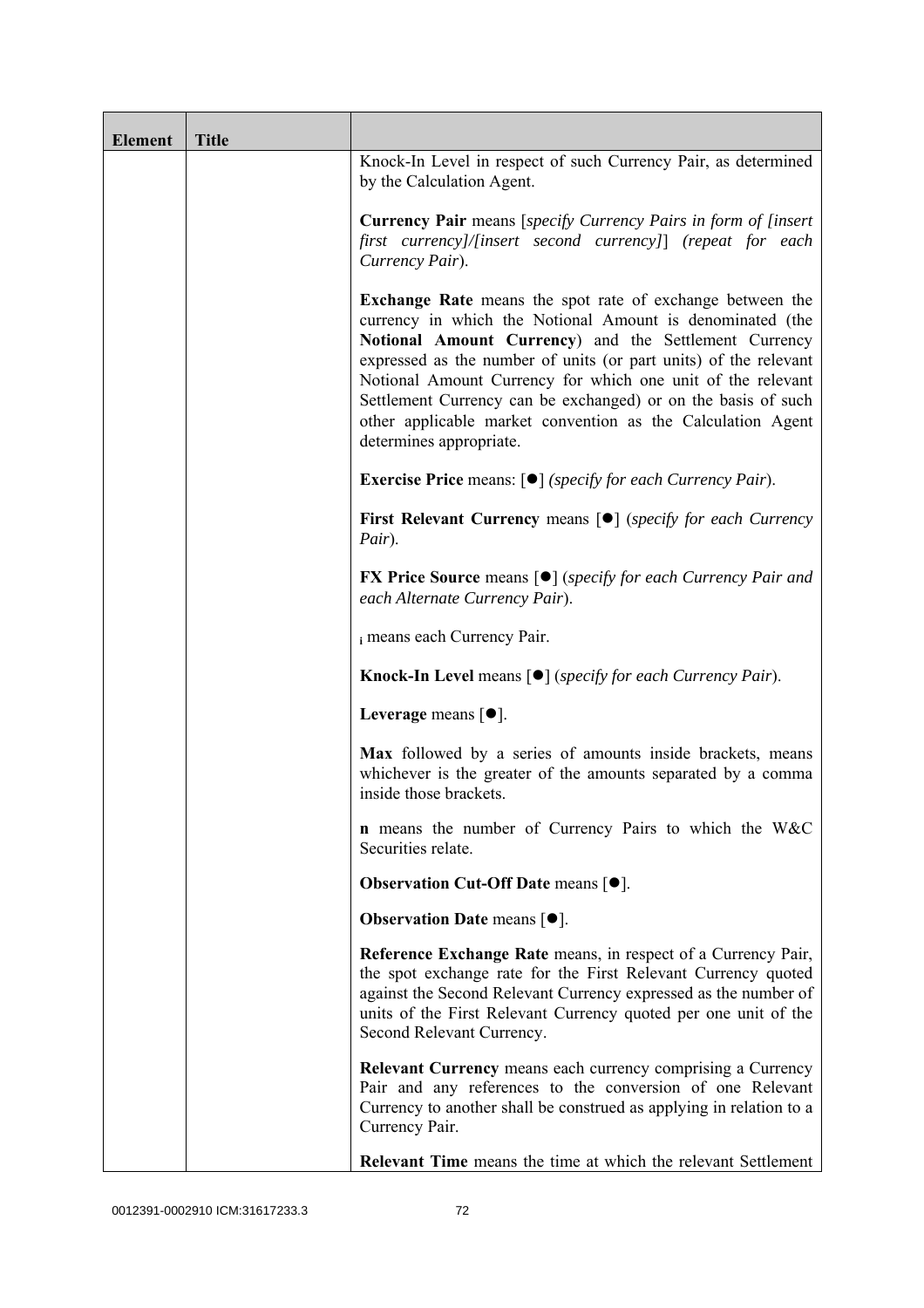| <b>Element</b> | <b>Title</b> |                                                                                                                                                                                                                                                                                                                                                                                                                                                                                                                                                                                                                                                                                                                                                                                                                                                             |
|----------------|--------------|-------------------------------------------------------------------------------------------------------------------------------------------------------------------------------------------------------------------------------------------------------------------------------------------------------------------------------------------------------------------------------------------------------------------------------------------------------------------------------------------------------------------------------------------------------------------------------------------------------------------------------------------------------------------------------------------------------------------------------------------------------------------------------------------------------------------------------------------------------------|
|                |              | Rate is determined.                                                                                                                                                                                                                                                                                                                                                                                                                                                                                                                                                                                                                                                                                                                                                                                                                                         |
|                |              | <b>Second Relevant Currency means [O]</b> (specify for each<br>Currency Pair).                                                                                                                                                                                                                                                                                                                                                                                                                                                                                                                                                                                                                                                                                                                                                                              |
|                |              | <b>Settlement Rate</b> means, in respect of a Currency Pair and an<br>Observation Date or the Valuation Date, the Reference Exchange<br>Rate for that Currency Pair on such Observation Date or<br>Valuation Date at the Relevant Time or Valuation Time<br>respectively as determined by the Calculation Agent by reference<br>to the Settlement Rate Option for that Currency Pair (and such<br>determination may be made, without limitation, with such<br>adjustments as are, at the discretion of the Calculation Agent,<br>necessary to the published quoting conventions and/or implying<br>the Reference Exchange Rate from more than one Settlement<br>Rate Option) unless any applicable disruption event exists or<br>occurs, in which case, the relevant Settlement Rate for that<br>Currency Pair will be determined by the Calculation Agent. |
|                |              | Settlement Rate Option means, in respect of a Currency Pair and<br>an Observation Date or the Valuation Date, the rate published for<br>the Currency Pair fixing rate on the FX Price Source for that<br>Currency Pair at or about (i) the Relevant Time on such<br>Observation Date or, (ii) the Valuation Time on the Valuation Date<br>or, if Alternate Currency Pairs are specified for the relevant<br>Currency Pair, the Reference Exchange Rate will be implied from<br>more than one Settlement Rate Option by determining the rate for<br>each Alternate Currency Pair for that Currency Pair, published for<br>the Alternate Currency Pair fixing rate on the FX Price Source for<br>that Alternate Currency Pair at or about (i) the Relevant Time on<br>such Observation Date or (ii) the Valuation Time on the Valuation<br>Date.              |
|                |              | Trade Date means $[•]$ .                                                                                                                                                                                                                                                                                                                                                                                                                                                                                                                                                                                                                                                                                                                                                                                                                                    |
|                |              | Valuation Date means [ $\bullet$ ].                                                                                                                                                                                                                                                                                                                                                                                                                                                                                                                                                                                                                                                                                                                                                                                                                         |
|                |              | Valuation Time means $[•]$ .                                                                                                                                                                                                                                                                                                                                                                                                                                                                                                                                                                                                                                                                                                                                                                                                                                |
|                |              | Weekly Observation Interval means the period between 5:00<br>am Sydney time on each Monday and 5:00 pm New York City<br>time on the immediately succeeding Friday (inclusive).                                                                                                                                                                                                                                                                                                                                                                                                                                                                                                                                                                                                                                                                              |
|                |              | $w_i$ means [specify the weighting of each Currency Pair (being a<br>number less than or equal to $1$ ]                                                                                                                                                                                                                                                                                                                                                                                                                                                                                                                                                                                                                                                                                                                                                     |
|                |              | $X_i$ means, in respect of a Currency Pair, the [Exercise Price in<br>respect of such Currency Pair]/[Settlement Rate in respect of such<br>Currency Pair and the Valuation Date].                                                                                                                                                                                                                                                                                                                                                                                                                                                                                                                                                                                                                                                                          |
|                |              | $Y_i$ means, in respect of a Currency Pair, the [Exercise Price in<br>respect of such Currency Pair]/[Settlement Rate in respect of such                                                                                                                                                                                                                                                                                                                                                                                                                                                                                                                                                                                                                                                                                                                    |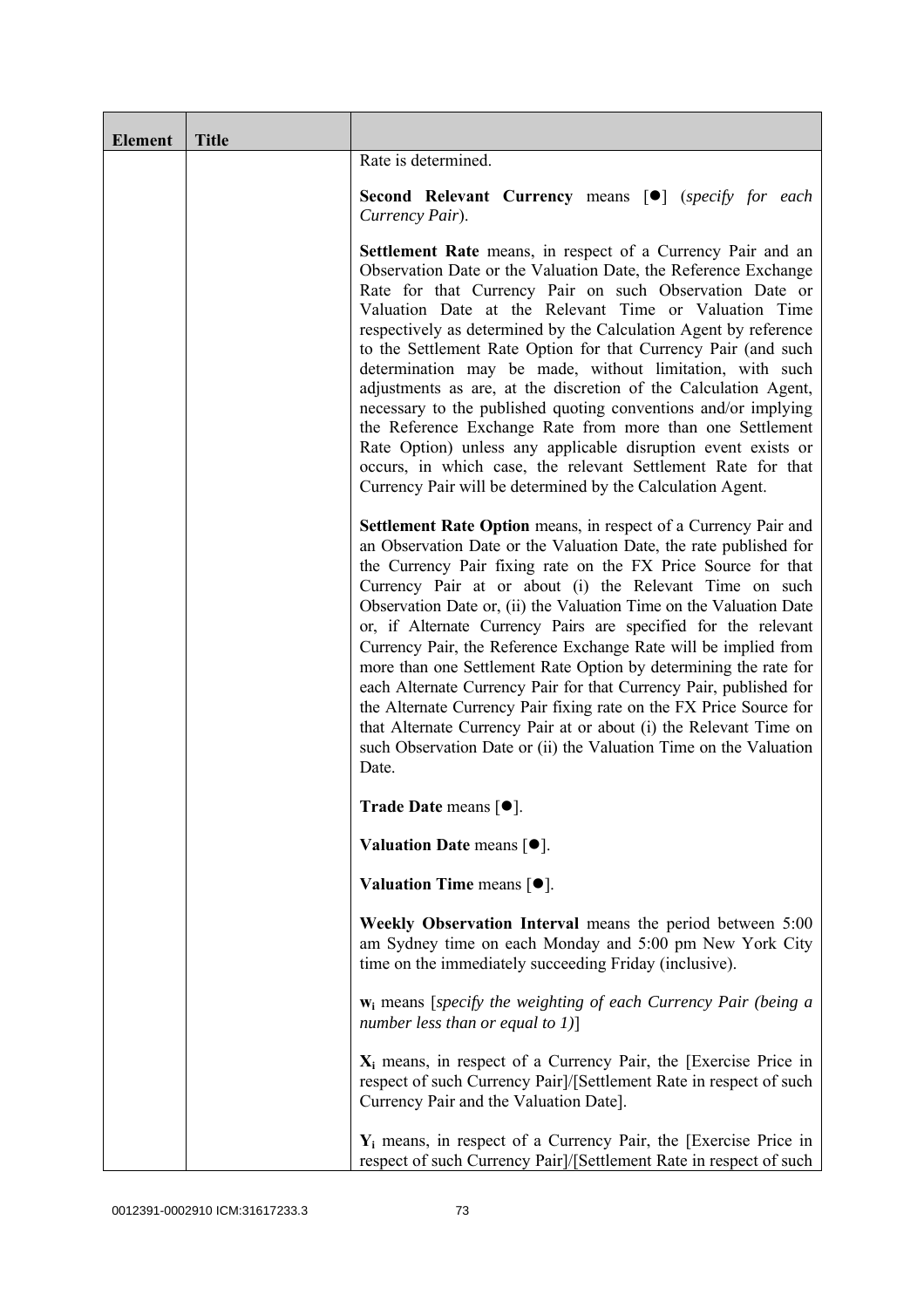| <b>Element</b> | <b>Title</b> |                                                                                                                                                                                                                                                                                                                                                                                                                                                                                                                                                                                                                                                                                                                                   |
|----------------|--------------|-----------------------------------------------------------------------------------------------------------------------------------------------------------------------------------------------------------------------------------------------------------------------------------------------------------------------------------------------------------------------------------------------------------------------------------------------------------------------------------------------------------------------------------------------------------------------------------------------------------------------------------------------------------------------------------------------------------------------------------|
|                |              | Currency Pair and the Valuation Date].                                                                                                                                                                                                                                                                                                                                                                                                                                                                                                                                                                                                                                                                                            |
|                |              | $Z_i$ means, in respect of a Currency Pair, the [Exercise Price in<br>respect of such Currency Pair]/[Settlement Rate in respect of such<br>Currency Pair and the Valuation Date]/[1].]                                                                                                                                                                                                                                                                                                                                                                                                                                                                                                                                           |
|                |              | [In the case of Equity Delta One W&C Securities:                                                                                                                                                                                                                                                                                                                                                                                                                                                                                                                                                                                                                                                                                  |
|                |              | Each Security entitles its holder in respect of an Actual Exercise<br>Date, upon due exercise, to receive from the Issuer on the<br>Settlement Date a Cash Settlement Amount calculated by the<br>Calculation Agent (which shall not be less than zero) equal to:                                                                                                                                                                                                                                                                                                                                                                                                                                                                 |
|                |              | $[V_F x]$ Exchange Rate] – C                                                                                                                                                                                                                                                                                                                                                                                                                                                                                                                                                                                                                                                                                                      |
|                |              | The Cash Settlement Amount will be rounded to the nearest two<br>decimal places (or, in the case of Japanese Yen, the nearest whole<br>unit) in the relevant Specified Currency, 0.005 (or, in the case of<br>Japanese Yen, half a unit) being rounded upwards, with Securities<br>exercised at the same time by the same Securityholder being<br>aggregated for the purpose of determining the aggregate Cash<br>Settlement Amounts payable in respect of such Securities.                                                                                                                                                                                                                                                       |
|                |              | Where:                                                                                                                                                                                                                                                                                                                                                                                                                                                                                                                                                                                                                                                                                                                            |
|                |              | $V_F$ means the Final Price.                                                                                                                                                                                                                                                                                                                                                                                                                                                                                                                                                                                                                                                                                                      |
|                |              | C means the Specified Currency equivalent of the Costs as<br>determined by the Calculation Agent using such foreign exchange<br>rate as the Calculation Agent deems appropriate with respect to<br>the relevant time(s) the Costs arise or may arise.                                                                                                                                                                                                                                                                                                                                                                                                                                                                             |
|                |              | Costs means, in respect of a Security, such Security's pro rata<br>share of the total amount of any commissions, costs, expenses,<br>duties, taxes (including but not limited to any capital gains tax or<br>withholding tax), levies, registration fees, custodial fees or other<br>charges which may be required to be made, paid, withheld or<br>deducted by the Issuer and/or any of its affiliates and/or any of<br>their respective nominees as a result of, or in connection with, the<br>Issuer and/or any of its affiliates and/or any of their respective<br>nominees (a) being a direct holder of any Hedging Shares and/or<br>selling and/or realising any Hedging Shares and/or (b) unwinding<br>any Hedge Position. |
|                |              | Equity Currency means $[•]$ .                                                                                                                                                                                                                                                                                                                                                                                                                                                                                                                                                                                                                                                                                                     |
|                |              | <b>Exchange Rate</b> means (i) the rate of exchange between the<br>Equity Currency and the Specified Currency (expressed as a<br>number of units of the Specified Currency for which a unit of the<br>Equity Currency can be exchanged) determined at or around the<br>Final Valuation Date which the Calculation Agent determines                                                                                                                                                                                                                                                                                                                                                                                                |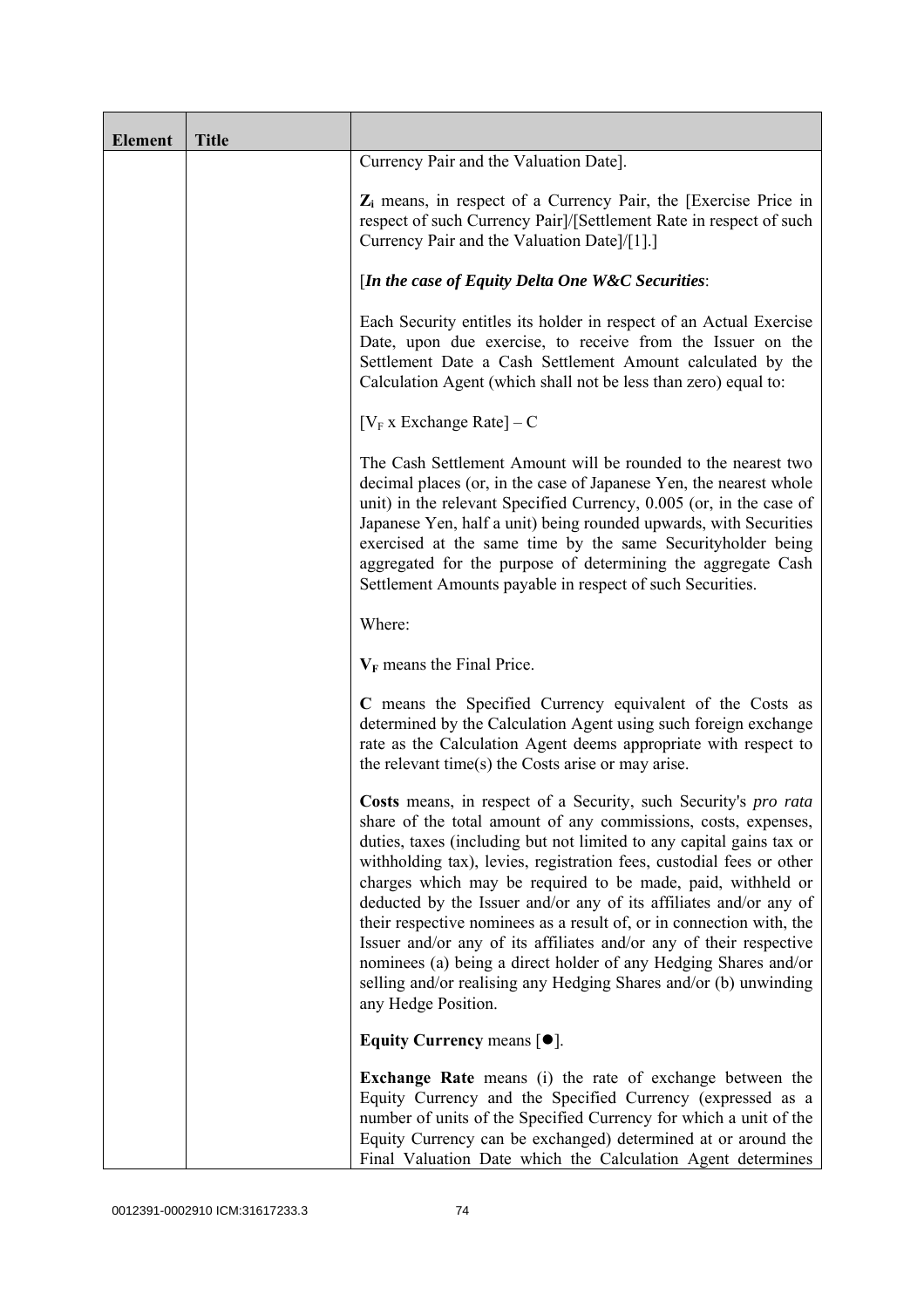| <b>Element</b> | <b>Title</b> |                                                                                                                                                                                                                                                                                                                                                                                                                                                                                                                                                                                                                                                                                                                                                                                                                                                                                                                                                                                                                                                                                                                                                                                                                                                                    |
|----------------|--------------|--------------------------------------------------------------------------------------------------------------------------------------------------------------------------------------------------------------------------------------------------------------------------------------------------------------------------------------------------------------------------------------------------------------------------------------------------------------------------------------------------------------------------------------------------------------------------------------------------------------------------------------------------------------------------------------------------------------------------------------------------------------------------------------------------------------------------------------------------------------------------------------------------------------------------------------------------------------------------------------------------------------------------------------------------------------------------------------------------------------------------------------------------------------------------------------------------------------------------------------------------------------------|
|                |              | appropriate in its sole discretion, or (ii) where the Equity<br>Currency is the same as the Specified Currency, one.                                                                                                                                                                                                                                                                                                                                                                                                                                                                                                                                                                                                                                                                                                                                                                                                                                                                                                                                                                                                                                                                                                                                               |
|                |              | Final Valuation Date means $[•]$ .                                                                                                                                                                                                                                                                                                                                                                                                                                                                                                                                                                                                                                                                                                                                                                                                                                                                                                                                                                                                                                                                                                                                                                                                                                 |
|                |              | <b>Hedge Position</b> means any Product that the Issuer and/or any of<br>its Affiliates and/or any of their respective nominees (a) enters<br>into as a result of being the direct holder of the Hedging Shares<br>and/or selling and/or realising the Hedging Shares, or (b) would<br>have entered into if they were to fully hedge the market, equity or<br>other price risk of the Issuer entering into and performing its<br>obligations with respect to the W&C Securities, using such<br>Products as may be determined by the Calculation Agent.                                                                                                                                                                                                                                                                                                                                                                                                                                                                                                                                                                                                                                                                                                             |
|                |              | <b>Hedging Shares</b> means the number of shares that the Calculation<br>Agent deems necessary to hedge the equity or other price risk of<br>the Issuer entering into and performing its obligations with<br>respect to the relevant Securities.                                                                                                                                                                                                                                                                                                                                                                                                                                                                                                                                                                                                                                                                                                                                                                                                                                                                                                                                                                                                                   |
|                |              | <b>Product</b> means an exchange traded fund, share, an instrument<br>representing such exchange traded fund or share (including,<br>without limitation, participation notes), futures contracts or<br>exchange-traded options commonly used to hedge the issuance or<br>sale of a security that is linked to the Hedging Shares.                                                                                                                                                                                                                                                                                                                                                                                                                                                                                                                                                                                                                                                                                                                                                                                                                                                                                                                                  |
|                |              | Valuation Date means the Final Valuation Date.                                                                                                                                                                                                                                                                                                                                                                                                                                                                                                                                                                                                                                                                                                                                                                                                                                                                                                                                                                                                                                                                                                                                                                                                                     |
|                |              | <b>Cash Dividends</b>                                                                                                                                                                                                                                                                                                                                                                                                                                                                                                                                                                                                                                                                                                                                                                                                                                                                                                                                                                                                                                                                                                                                                                                                                                              |
|                |              | Following the declaration by a share issuer of a cash<br>(i)<br>dividend (other than any dividend or portion thereof that<br>the Calculation Agent determines to be an extraordinary<br>dividend) (each a Cash Dividend) in respect of which the<br>In-dividend Date (as defined below) falls in the period<br>from and including the Trade Date to but excluding the<br>originally scheduled Final Valuation Date without regard<br>to any scheduled trading day or disrupted day adjustment<br>(the Dividend Period), the Issuer will pay a Coupon<br>Amount in respect of each Security on the related Coupon<br>Payment Date (as defined below). Each such Coupon<br>Amount will equal the amount of such Cash Dividend<br>declared in relation to one share (less (a) all withholding<br>taxes, if any, including, but without limitation, those that<br>would have been withheld in relation to the payment of<br>such cash dividend to a foreign investor and (b) any other<br>expenses or deductions which would apply to or be made<br>in relation to the payment of such cash dividend to a<br>foreign investor all determined in the Equity Currency and<br>on a per share basis, <i>multiplied by</i> the Dividend Exchange<br>Rate as defined below). |
|                |              | Dividend Exchange Rate means, in relation to a Cash                                                                                                                                                                                                                                                                                                                                                                                                                                                                                                                                                                                                                                                                                                                                                                                                                                                                                                                                                                                                                                                                                                                                                                                                                |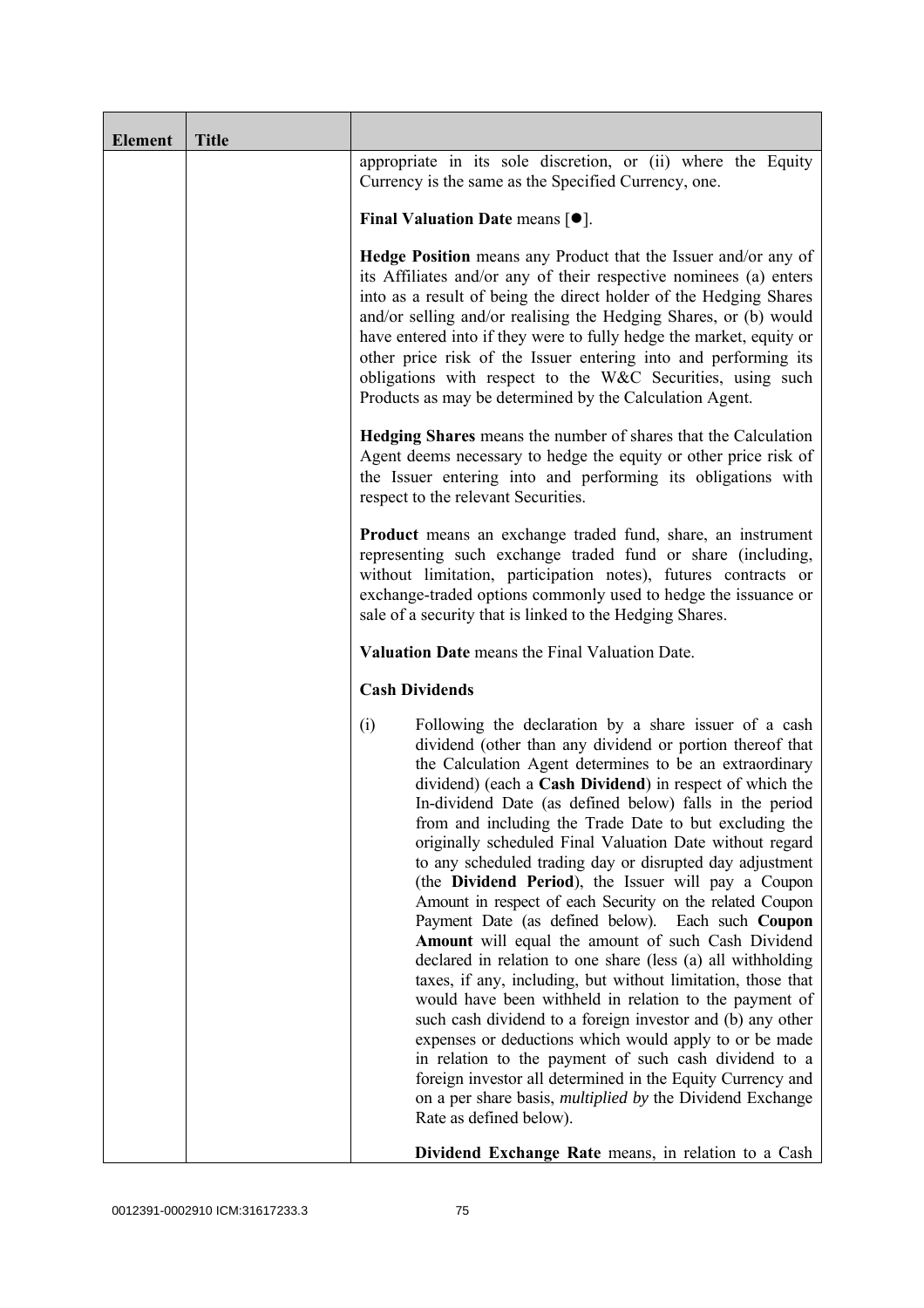| <b>Element</b> | <b>Title</b> |       |                                                                                                                                                                                                                                                                                                                                                                                                                                                                                                                                                                                                                                    |
|----------------|--------------|-------|------------------------------------------------------------------------------------------------------------------------------------------------------------------------------------------------------------------------------------------------------------------------------------------------------------------------------------------------------------------------------------------------------------------------------------------------------------------------------------------------------------------------------------------------------------------------------------------------------------------------------------|
|                |              |       | Dividend, (i) the rate of exchange between the Equity<br>Currency and the Specified Currency (expressed as a<br>number of units of the Specified Currency for which a<br>unit of the Equity Currency can be exchanged) at or<br>around the Dividend Receipt Date, as determined by the<br>Calculation Agent or, (ii) where the Equity Currency is<br>the same as the Specified Currency, one.                                                                                                                                                                                                                                      |
|                |              |       | Dividend Receipt Date means the date upon which a<br>holder of shares entitled to the relevant Cash Dividend<br>would have received such Cash Dividend according to<br>prevailing market practice, as determined by the<br>Calculation Agent.                                                                                                                                                                                                                                                                                                                                                                                      |
|                |              |       | In-dividend Date means, in relation to a Cash Dividend,<br>the final date upon which a purchaser of shares on the<br>exchange would, according to prevailing market practice,<br>be entitled to receive the Cash Dividend.                                                                                                                                                                                                                                                                                                                                                                                                         |
|                |              | (ii)  | Coupon Amounts (if any) will only be payable on the<br>Securities in the circumstances set out in paragraph (i)<br>above and subject to the provisions of paragraphs (iii) and<br>(iv) below and will be deemed only to have accrued on<br>the Securities as of the relevant Coupon Payment Date.<br>No interest will accrue or be payable in any other<br>circumstance.                                                                                                                                                                                                                                                           |
|                |              | (iii) | In the event any Coupon Payment Date would fall after<br>the Maturity Date the Issuer will give notice to the<br>Securityholders of procedures for payment of such<br>Coupon Amount(s) which may be made outside of DTC<br>or Euroclear and Clearstream, Luxembourg and may<br>require Securityholders as of a record date selected by the<br>Issuer in its sole discretion to provide a notice to the<br>Issuer giving all necessary details required by the Issuer<br>in its sole discretion to make such payments.                                                                                                              |
|                |              | (iv)  | Following<br>Dividend<br>Cash<br>declaration,<br>any<br>the<br>Calculation Agent shall as soon as is reasonably<br>practicable under the circumstances procure that the<br>Issuer will give notice to the Securityholders stating the<br>occurrence of the Cash Dividend, giving details thereof<br>and setting out the method and anticipated date of the<br>related Coupon Payment Date provided that any failure to<br>give, or non-receipt of, such notice will not affect the<br>validity of any such Coupon Amount payment and the<br>Calculation Agent will determine the basis on which the<br>Coupon Amount will be paid. |
|                |              | (v)   | <b>Coupon Payment Date</b> means the date that is three $(3)$<br>Business Days following the relevant Dividend Receipt<br>Date.]                                                                                                                                                                                                                                                                                                                                                                                                                                                                                                   |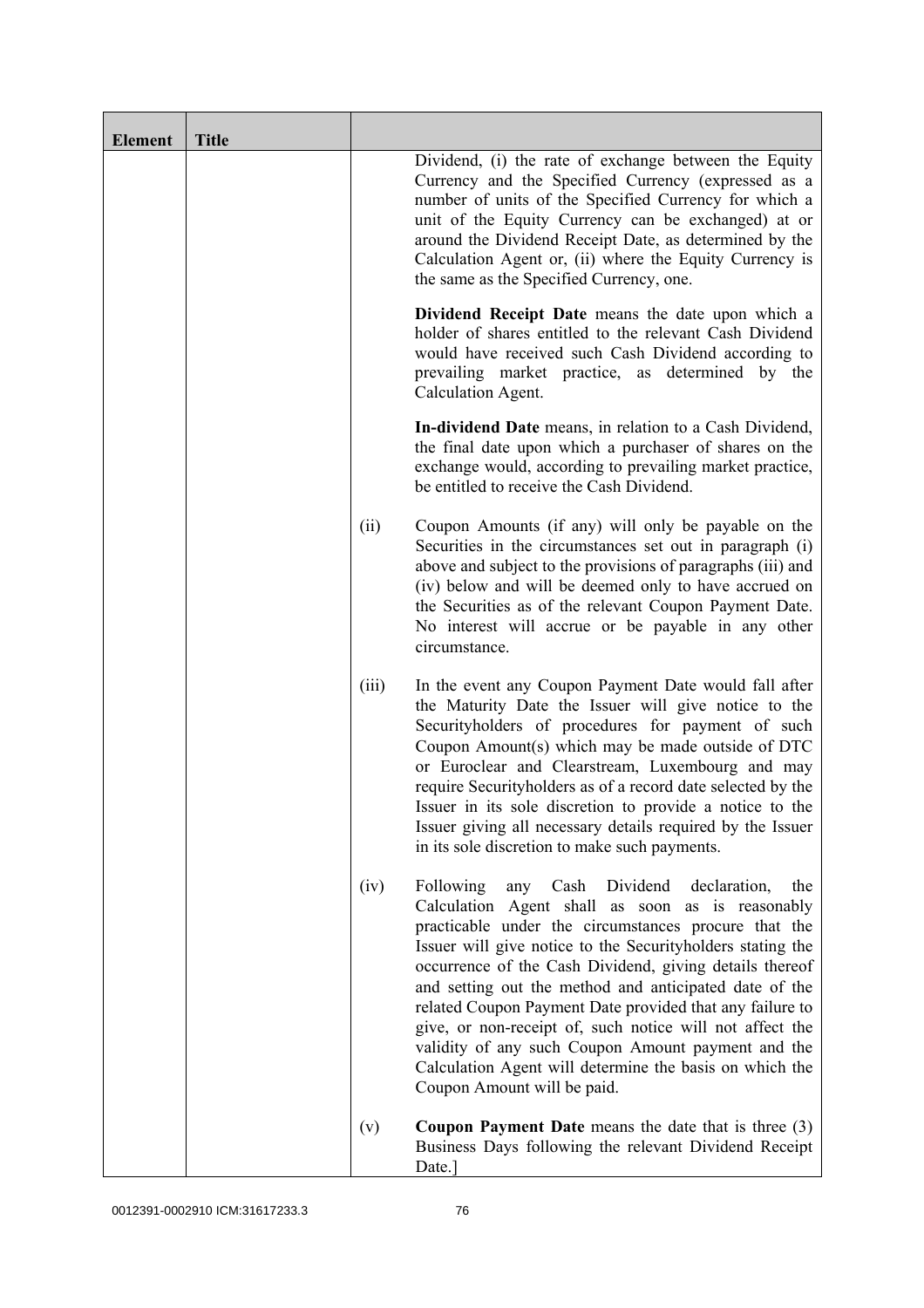| <b>Element</b> | <b>Title</b> |                                                                                                                                                                                                                                                                                                                                                                                                                                                                                                                                                                                                                                                                                                                                                                                                                                                                                                                                                                                                                                                                                                                  |
|----------------|--------------|------------------------------------------------------------------------------------------------------------------------------------------------------------------------------------------------------------------------------------------------------------------------------------------------------------------------------------------------------------------------------------------------------------------------------------------------------------------------------------------------------------------------------------------------------------------------------------------------------------------------------------------------------------------------------------------------------------------------------------------------------------------------------------------------------------------------------------------------------------------------------------------------------------------------------------------------------------------------------------------------------------------------------------------------------------------------------------------------------------------|
|                |              | [In the case of Equity Linked Securities, insert:                                                                                                                                                                                                                                                                                                                                                                                                                                                                                                                                                                                                                                                                                                                                                                                                                                                                                                                                                                                                                                                                |
|                |              | <b>Adjustment and Disruption Events</b>                                                                                                                                                                                                                                                                                                                                                                                                                                                                                                                                                                                                                                                                                                                                                                                                                                                                                                                                                                                                                                                                          |
|                |              | The Securities may be subject to cancellation or early redemption<br>or adjustment (including as to valuation and in certain<br>circumstances share substitutions) if certain corporate events<br>(such as events affecting the value of a Share (including Share)<br>divisions or consolidations, extraordinary dividends and capital<br>calls); de-listing of a Share; insolvency, merger or nationalisation<br>of a Share issuer; a tender offer or redenomination of a Share)<br>occur, if certain events (such as illegality, disruptions or cost<br>increases) occur with respect to the Issuer's or any of its affiliates'<br>hedging arrangements, or if insolvency filings are made with<br>respect to the issuer of a share [Insert if the relevant Securities<br>are Equity Delta One Redemption N&C Securities or Equity<br>Delta One W&C Securities: or, where the relevant event is a<br>potential adjustment event which has a dilutive effect on the<br>theoretical value of the relevant shares and the Calculation Agent<br>considers it appropriate, the distribution of further Securities]. |
|                |              | If certain disruption events occur with respect to valuation of a<br>Share such valuation will be postponed and may be made by the<br>Calculation Agent. Payments may also be postponed.]                                                                                                                                                                                                                                                                                                                                                                                                                                                                                                                                                                                                                                                                                                                                                                                                                                                                                                                        |
|                |              | [In the case of Index Linked Securities, insert:                                                                                                                                                                                                                                                                                                                                                                                                                                                                                                                                                                                                                                                                                                                                                                                                                                                                                                                                                                                                                                                                 |
|                |              | <b>Adjustment and Disruption Events</b>                                                                                                                                                                                                                                                                                                                                                                                                                                                                                                                                                                                                                                                                                                                                                                                                                                                                                                                                                                                                                                                                          |
|                |              | The Securities may be subject to cancellation or early redemption<br>or adjustment if an Index is modified or cancelled and there is no<br>successor Index acceptable to the Calculation Agent, if an Index's<br>sponsor fails to calculate and announce such Index, or certain<br>events (such as illegality, disruptions or cost increases) occur with<br>respect to the Issuer's or any of its affiliates' hedging<br>arrangements.                                                                                                                                                                                                                                                                                                                                                                                                                                                                                                                                                                                                                                                                           |
|                |              | If certain disruption events occur with respect to valuation of an<br>Index such valuation will be postponed and may be made by the<br>Calculation Agent. Payments may also be postponed.]                                                                                                                                                                                                                                                                                                                                                                                                                                                                                                                                                                                                                                                                                                                                                                                                                                                                                                                       |
|                |              | [In the case of Inflation Linked Securities, insert:                                                                                                                                                                                                                                                                                                                                                                                                                                                                                                                                                                                                                                                                                                                                                                                                                                                                                                                                                                                                                                                             |
|                |              | <b>Adjustment Events</b>                                                                                                                                                                                                                                                                                                                                                                                                                                                                                                                                                                                                                                                                                                                                                                                                                                                                                                                                                                                                                                                                                         |
|                |              | The Securities may be subject to adjustment if the Index is not<br>published or announced, there is a successor Index, an Index level<br>is corrected or the Index is rebased and may be subject to early<br>redemption or cancellation if the Index ceases to be published and<br>there is no appropriate alternative index acceptable to the                                                                                                                                                                                                                                                                                                                                                                                                                                                                                                                                                                                                                                                                                                                                                                   |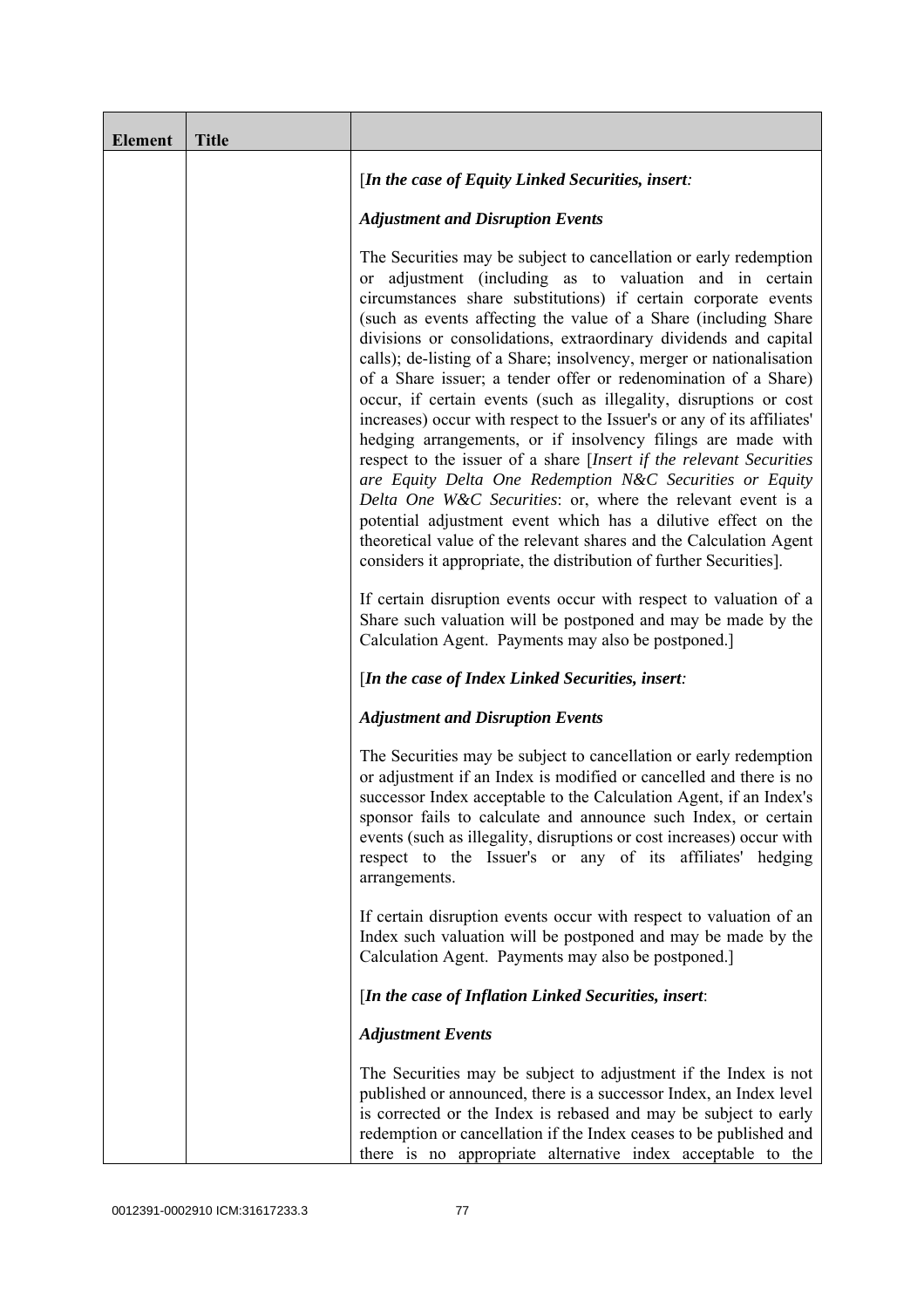| <b>Element</b> | <b>Title</b>                                                                                                                                                                                                               |                                                                                                                                                                                                                                                                                                                                                                                                                                                                                                                                                                                                                                                                                                                                                                                                                                                                                                                                                                                                              |
|----------------|----------------------------------------------------------------------------------------------------------------------------------------------------------------------------------------------------------------------------|--------------------------------------------------------------------------------------------------------------------------------------------------------------------------------------------------------------------------------------------------------------------------------------------------------------------------------------------------------------------------------------------------------------------------------------------------------------------------------------------------------------------------------------------------------------------------------------------------------------------------------------------------------------------------------------------------------------------------------------------------------------------------------------------------------------------------------------------------------------------------------------------------------------------------------------------------------------------------------------------------------------|
|                |                                                                                                                                                                                                                            | Calculation Agent. In certain circumstances the Calculation<br>Agent may calculate the Index level itself.]                                                                                                                                                                                                                                                                                                                                                                                                                                                                                                                                                                                                                                                                                                                                                                                                                                                                                                  |
|                |                                                                                                                                                                                                                            | [In the case of $FX$ Linked Securities, insert:                                                                                                                                                                                                                                                                                                                                                                                                                                                                                                                                                                                                                                                                                                                                                                                                                                                                                                                                                              |
|                |                                                                                                                                                                                                                            | <b>Disruption Events</b>                                                                                                                                                                                                                                                                                                                                                                                                                                                                                                                                                                                                                                                                                                                                                                                                                                                                                                                                                                                     |
|                |                                                                                                                                                                                                                            | If certain disruption events occur with respect to valuation of a<br>Currency Pair, [an alternative valuation method may be used,<br>valuation may be made by the Calculation Agent, valuation may<br>be postponed or the Securities may be subject to early redemption or<br>cancellation].]                                                                                                                                                                                                                                                                                                                                                                                                                                                                                                                                                                                                                                                                                                                |
|                |                                                                                                                                                                                                                            | [In the case of Zero Recovery Single Name Credit Linked N&C<br>Securities and Zero Recovery Basket Credit Linked N&C<br>Securities, insert:                                                                                                                                                                                                                                                                                                                                                                                                                                                                                                                                                                                                                                                                                                                                                                                                                                                                  |
|                |                                                                                                                                                                                                                            | <b>Merger Event</b>                                                                                                                                                                                                                                                                                                                                                                                                                                                                                                                                                                                                                                                                                                                                                                                                                                                                                                                                                                                          |
|                |                                                                                                                                                                                                                            | A merger event may occur, <i>inter alia</i> , if the Issuer[, the<br>Guarantor] or the Reference Entity consolidates or amalgamates<br>with, or merges into, or transfers all or substantially all of its<br>assets to, the Reference Entity or the Issuer [or the Guarantor], as<br>applicable, or the Issuer [or the Guarantor] and the Reference<br>Entity become affiliates.]                                                                                                                                                                                                                                                                                                                                                                                                                                                                                                                                                                                                                            |
| [C.19]         | Final reference price<br>of the Underlying                                                                                                                                                                                 | [Not applicable, there is no final reference price of the<br>underlying.]                                                                                                                                                                                                                                                                                                                                                                                                                                                                                                                                                                                                                                                                                                                                                                                                                                                                                                                                    |
|                | (Include this Element<br>$C.19$ only if the<br><b>Securities</b><br>relevant<br>Derivative<br>are<br>Securities as defined<br>C.9<br>Element<br>in<br><i>above</i> )                                                       | [The final reference price of the underlying will be determined in<br>accordance with the valuation mechanics set out in item C.18<br>above]]                                                                                                                                                                                                                                                                                                                                                                                                                                                                                                                                                                                                                                                                                                                                                                                                                                                                |
| C.20           | Underlying and<br>where the<br>information on the<br>underlying can be<br>found<br>(Include this Element<br>C.20 only if the<br>relevant Securities<br>are Derivative<br>Securities as defined<br>in Element C.9<br>above) | [Not applicable, there is no underlying] [The underlying]<br>[index/basket of indices/share[s]/reference<br>entit[y][ies]/ $FX$<br>rate[s], interest rate[s]] specified in item C.18 above] [insert<br>details of relevant underlying $(s)$ [If the Securities are Zero<br>Recovery Single Name Credit Linked N&C Securities or Zero<br>Recovery Basket Credit Linked N&C Securities, insert: The<br>"Credit Events" are [insert relevant Credit Events].] [If the<br>Securities are Tranched Zero Recovery Credit Linked N&C<br>Securities, insert: The "Credit Events" are each of the "Credit<br>Events" listed in the Physical Settlement Matrix in respect of each<br>of the Reference Entities listed in the Index. [Insert details of the<br>Index]] [Insert details of where information on the underlying<br>can be found. Where relevant this may include references to the<br>respective Bloomberg and/or Reuters screen pages on which<br>information relating to each underlying can be found]] |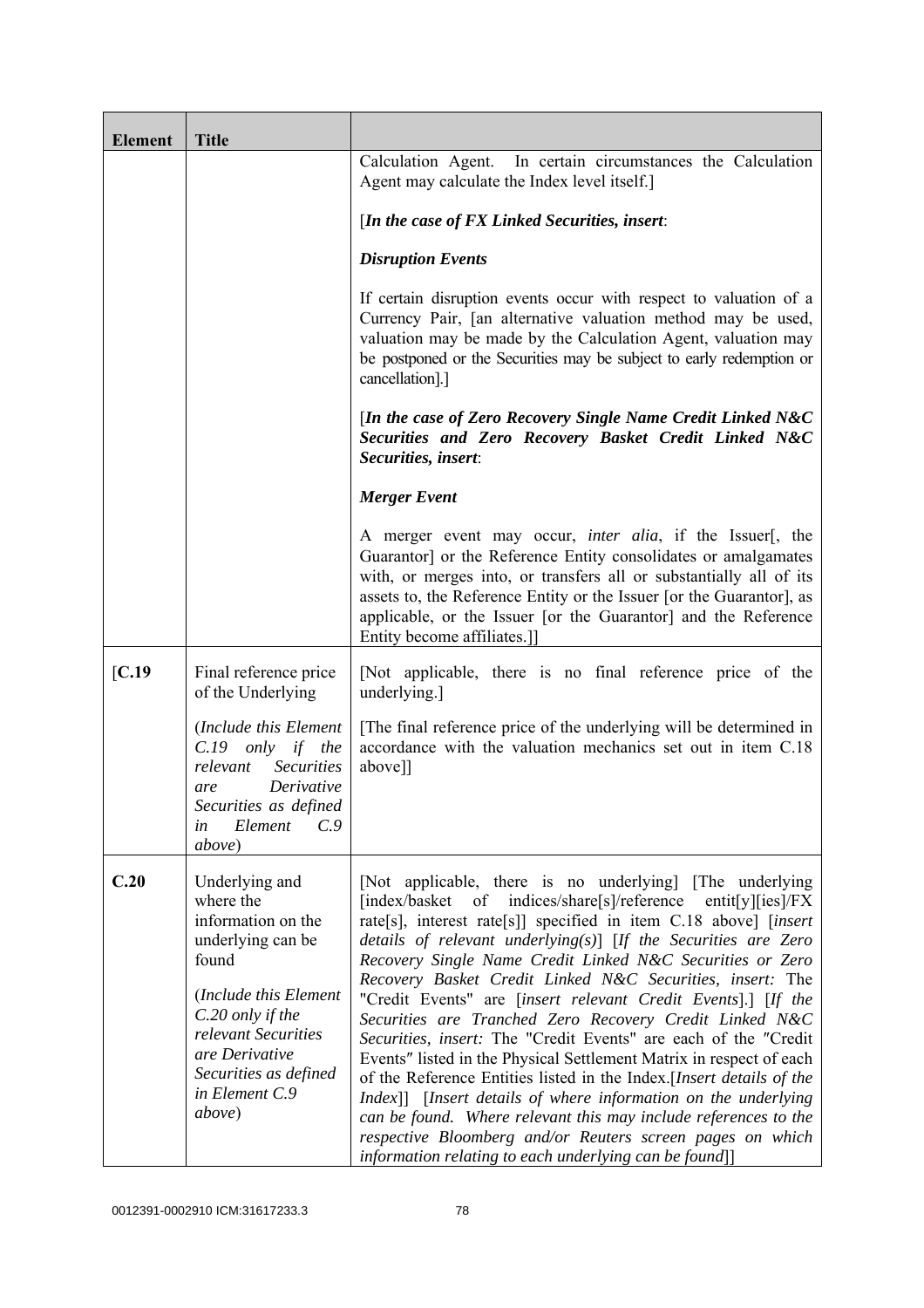|  | <b>Section D - Risks</b> |
|--|--------------------------|
|--|--------------------------|

| <b>Element</b> | <b>Title</b>                                             |                                                                                                                                                                                                                                                                                                                                                                                                                                                                                                                                                                                                                                                                                                                                                                                                                                                                                                                                                                                                                                                                                                                                                                                                                     |
|----------------|----------------------------------------------------------|---------------------------------------------------------------------------------------------------------------------------------------------------------------------------------------------------------------------------------------------------------------------------------------------------------------------------------------------------------------------------------------------------------------------------------------------------------------------------------------------------------------------------------------------------------------------------------------------------------------------------------------------------------------------------------------------------------------------------------------------------------------------------------------------------------------------------------------------------------------------------------------------------------------------------------------------------------------------------------------------------------------------------------------------------------------------------------------------------------------------------------------------------------------------------------------------------------------------|
| D.2            | Key risks regarding<br>the Issuer [and the<br>Guarantor] | In purchasing Securities, investors assume the risk that the Issuer<br>[and the Guarantor] may become insolvent or otherwise be unable<br>to perform [its/their] obligations (including, where relevant,<br>payment obligations) in respect of the Securities [or under the<br>Guarantee (respectively)]. There is a wide range of factors which<br>individually or together could result in the Issuer [and the<br>Guarantor] becoming unable to perform [its/their] obligations<br>under the Securities [or Guarantee (respectively)]. It is not<br>possible to identify all such factors or to determine which factors<br>are most likely to occur, as the Issuer [and the Guarantor] may<br>not be aware of all relevant factors and certain factors which<br>[it/they] currently deem not to be material may become material<br>as a result of the occurrence of events outside the Issuer's [and the<br>Guarantor's] control. The Issuer [and the Guarantor] [has/have]<br>identified a number of factors which could materially adversely<br>affect [its/their] business[es] and ability to perform [its/their]<br>obligations under the Securities [or Guarantee (respectively)].<br>These factors include: |
|                |                                                          | Issuer:<br>(i) the Issuer is an indirectly owned, wholly owned subsidiary of<br>Nomura Holdings, Inc. and there are substantial inter-relationships<br>between the Issuer and other Nomura Group companies.<br>Accordingly, if the financial condition of the Nomura Group were to<br>deteriorate, the Issuer and its investors may suffer direct and<br>materially adverse consequences, (ii) changes in market prices<br>affecting asset values may adversely affect the performance of assets<br>in which the Issuer holds positions and therefore would adversely<br>affect the Issuer's financial situation and its profits (iii) strategies for<br>hedging against market risk may prove to be ineffective, (iv) changes<br>in interest rates, (v) foreign exchange risk, (vi) liquidity risk, (vii)<br>credit risk of third parties with whom the Issuer does business (viii)<br>increased regulation of the financial services industry, (ix)<br>competition risk, (x) reputational risk, and (xi) operational risk<br>(including as a result of the United Kingdom's potential exit from the<br>European Union).                                                                                           |
|                |                                                          | Guarantor:<br>If the financial condition of the Guarantor were to deteriorate, the<br>Issuer and investors in the Securities may suffer direct and<br>materially adverse consequences. The Guarantor is the holding<br>company for the Nomura Group and its ability to fulfil its<br>obligations under the Guarantee may therefore be affected by<br>certain factors affecting the Guarantor directly or other entities                                                                                                                                                                                                                                                                                                                                                                                                                                                                                                                                                                                                                                                                                                                                                                                             |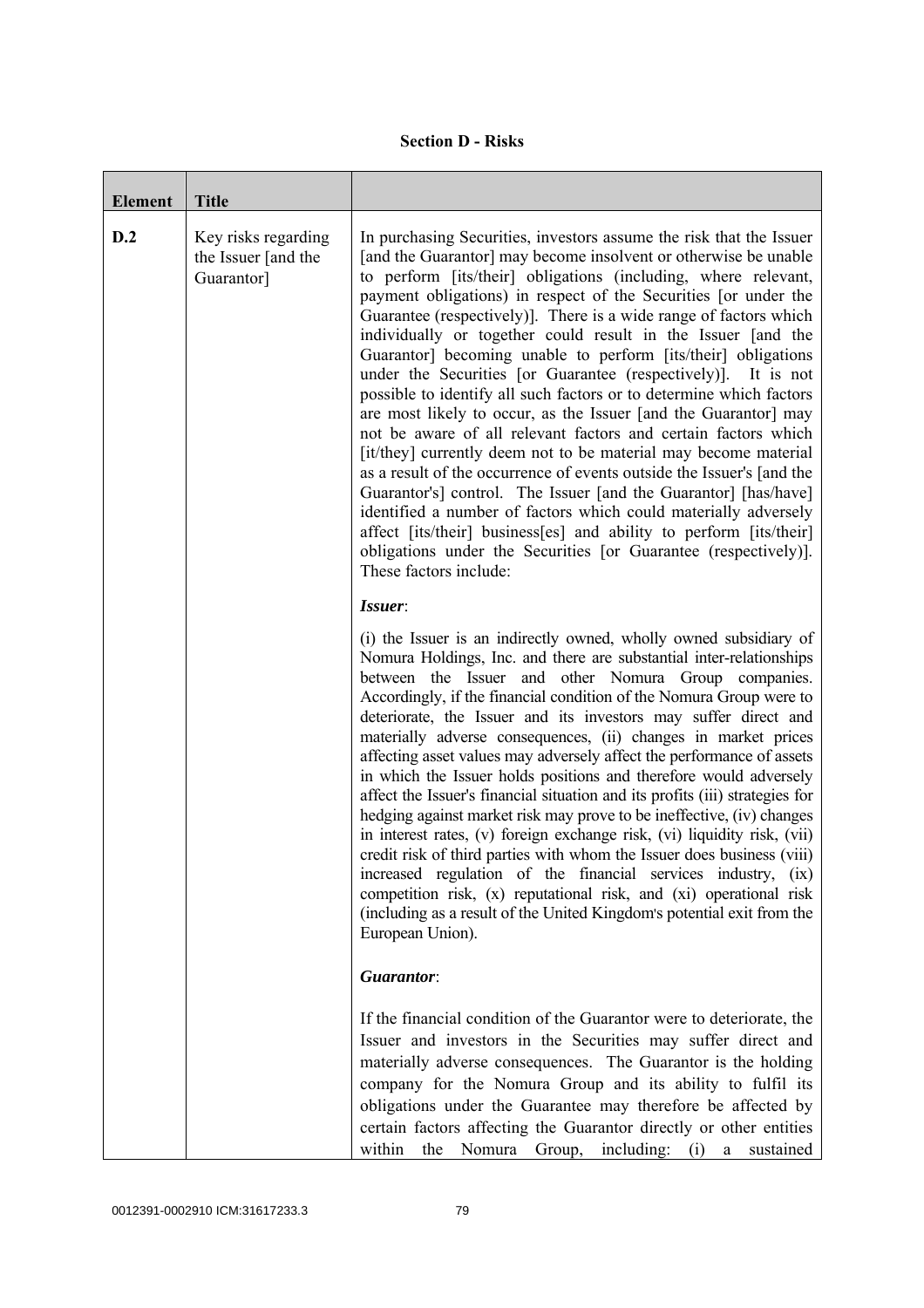| <b>Element</b> | <b>Title</b>                                                                                                                                                                                                 |                                                                                                                                                                                                                                                                                                                                                                                                                                                                                                                                                                                                                                                                                                                                                                                                                                                                                                                                                                                                                                                                                                                                                                                                                                                                                                                                                                                                                                                                                                                                                                                                                                                                                                                                                                                                                                                                                                                                                                                                                                                                                                                                                                                                                                                                                                                                                                                                                                                                                                                                                                                                                                                                                                                                                                                                                                                                                                                                                           |
|----------------|--------------------------------------------------------------------------------------------------------------------------------------------------------------------------------------------------------------|-----------------------------------------------------------------------------------------------------------------------------------------------------------------------------------------------------------------------------------------------------------------------------------------------------------------------------------------------------------------------------------------------------------------------------------------------------------------------------------------------------------------------------------------------------------------------------------------------------------------------------------------------------------------------------------------------------------------------------------------------------------------------------------------------------------------------------------------------------------------------------------------------------------------------------------------------------------------------------------------------------------------------------------------------------------------------------------------------------------------------------------------------------------------------------------------------------------------------------------------------------------------------------------------------------------------------------------------------------------------------------------------------------------------------------------------------------------------------------------------------------------------------------------------------------------------------------------------------------------------------------------------------------------------------------------------------------------------------------------------------------------------------------------------------------------------------------------------------------------------------------------------------------------------------------------------------------------------------------------------------------------------------------------------------------------------------------------------------------------------------------------------------------------------------------------------------------------------------------------------------------------------------------------------------------------------------------------------------------------------------------------------------------------------------------------------------------------------------------------------------------------------------------------------------------------------------------------------------------------------------------------------------------------------------------------------------------------------------------------------------------------------------------------------------------------------------------------------------------------------------------------------------------------------------------------------------------------|
|                |                                                                                                                                                                                                              | market/economic or other downturn, changes in financial or<br>economic conditions and/or market volatility, (ii) liquidity risk,<br>(iii) unpredictable events causing large unexpected market price<br>movements ("event risk") (iv) credit risk of third parties with<br>whom the Guarantor does business, (v) competition risk, (vi)<br>substantial legal, regulatory, operational and reputational risks<br>(including regulatory and operational risk as a result of the United<br>Kingdom's potential exit from the European Union).                                                                                                                                                                                                                                                                                                                                                                                                                                                                                                                                                                                                                                                                                                                                                                                                                                                                                                                                                                                                                                                                                                                                                                                                                                                                                                                                                                                                                                                                                                                                                                                                                                                                                                                                                                                                                                                                                                                                                                                                                                                                                                                                                                                                                                                                                                                                                                                                                |
| [D.3]          | Key risks regarding<br>the Securities<br>(Include this Element<br>only<br>if<br>the<br>D.3<br>relevant<br><b>Securities</b><br>are not Derivative<br>Securities as defined<br>Element<br>C.9<br>in<br>above) | There are also certain factors which are material for the purpose of<br>assessing the risks associated with investing in any issue of<br>Securities, which include, without limitation, (i) risks relating to<br>current market conditions including sovereign debt concerns in<br>certain countries in Europe, (ii) Rule 144A Securities Transfer<br>Restrictions, (iii) risks relating to the fact that the Securities are<br>unsecured obligations of the Issuer, (iv) the possibility that holders<br>may receive payments subject to withholding or other deductions<br>imposed on the Securities, (v) there may be no, or a limited,<br>secondary market for the Securities and this would adversely affect<br>the value at which an investor could sell his Securities, (vi) risks<br>relating to postponement of valuation dates, following the<br>occurrence of a disruption event which may adversely affect the<br>value of the Securities, (vii) adjustments to the terms and conditions<br>of the Securities being made by the Calculation Agent following the<br>occurrence of certain events and any early redemption or<br>cancellation (as applicable) of the Securities by the Issuer, (viii)<br>modification of the terms and conditions of the Securities and/or the<br>Agency Agreement by the Issuer and the relevant Agent without the<br>consent of Securityholders, (ix) modification of the terms and<br>conditions of the Securities by majority votes binding all holders, (x)<br>the existence, where specified, of any right of the Issuer to redeem<br>the Securities at its option and the effect this may have on the market<br>value of the Securities, which will mean that an investor may not<br>be able to reinvest the redemption proceeds to achieve a similar<br>effective return, (xi) hedging activities and conflicts of interest of<br>the Issuer, the Guarantor (where applicable) and/or any of its/their<br>affiliates and Securityholders, (xii) where the Securities are linked to<br>a Reference Item, risks relating to the value and liquidity of such<br>Reference Item and the markets in which such Reference Item is<br>traded, (xiii) movements in interest rates, which may affect the value<br>of Securities which bear interest at a fixed rate and (where the<br>Securities are not denominated in an investor's own currency)<br>exchange rates may affect the value of the Securities, (xiv) any credit<br>rating assigned to the Securities may not adequately reflect all risks<br>associated with an investment in the Securities, is not a<br>recommendation to buy, sell or hold securities and may be subject<br>to suspension, reduction or withdrawal at any time by the<br>assigning rating agency, (xv) Investors who hold less than the<br>minimum specified denomination may be unable to sell their<br>Securities and may be adversely affected if definitive Securities are |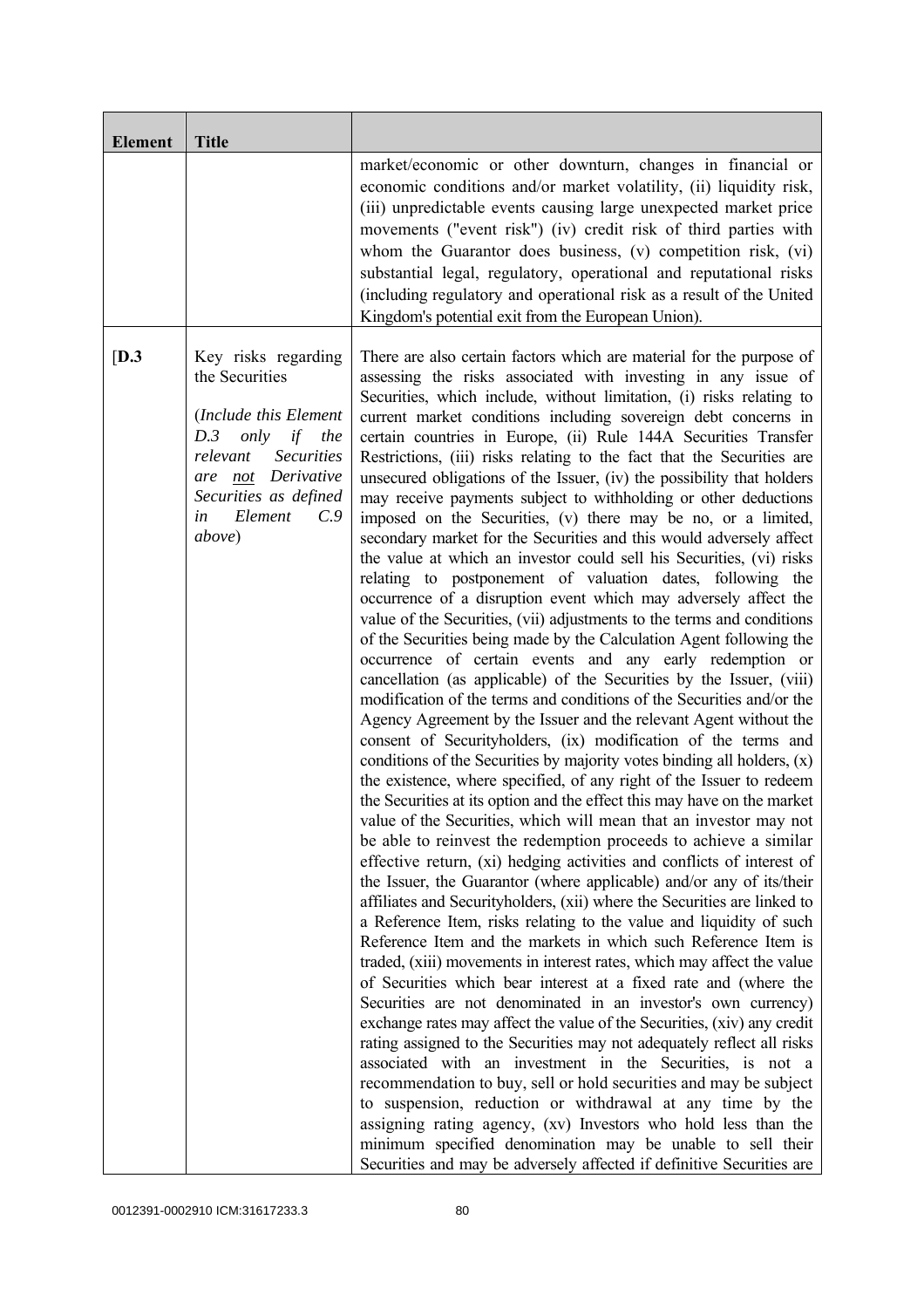| <b>Element</b>   | <b>Title</b>                                                                                                                                                                                   |                                                                                                                                                                                                                                                                                                                                                                                                                                                                                                                                                                                                                                                                                                                                                                                                                                                                                                                                                                           |
|------------------|------------------------------------------------------------------------------------------------------------------------------------------------------------------------------------------------|---------------------------------------------------------------------------------------------------------------------------------------------------------------------------------------------------------------------------------------------------------------------------------------------------------------------------------------------------------------------------------------------------------------------------------------------------------------------------------------------------------------------------------------------------------------------------------------------------------------------------------------------------------------------------------------------------------------------------------------------------------------------------------------------------------------------------------------------------------------------------------------------------------------------------------------------------------------------------|
|                  |                                                                                                                                                                                                | subsequently required to be issued, (xvi) fees and commissions not<br>being taken into account when determining secondary market prices<br>of Securities, (xvii) illegality of securities, (xviii) change in law<br>and/or regulatory reform (xix) the regulation and reform of and<br>changes to "benchmarks" may adversely affect the value of<br>Securities linked to or referencing such "benchmarks", (xx) future<br>discontinuance of LIBOR or other major interest rate benchmarks<br>may adversely affect the value of Securities which reference such<br>benchmarks and (xxi) where payments in respect of the Securities<br>are payable in Renminbi, risks associated with the illiquidity,<br>inconvertibility or non-transferability of Renminbi, exchange rate<br>and interest rate risks and, if CNY Currency Event is applicable, the<br>option for the Issuer to make payments in U.S. dollars if Renminbi is<br>not available in certain circumstances.] |
| $\overline{D.6}$ | Risk warning<br>(Include this Element<br>only if the<br>D.6<br><b>Securities</b><br>relevant<br>Derivative<br>are<br>Securities as defined<br>Element<br>$C_{\cdot}$ 9<br>in<br><i>above</i> ) | [Copy and paste the information from Element D.3 above and<br><i>insert here</i> ]<br>In addition, investors may lose all or part of their investment in<br>the Securities.]                                                                                                                                                                                                                                                                                                                                                                                                                                                                                                                                                                                                                                                                                                                                                                                              |

## **Section E - Offer**

| <b>Element</b> | <b>Title</b>                                 |                                                                                                                                                                                                                                                                                                     |
|----------------|----------------------------------------------|-----------------------------------------------------------------------------------------------------------------------------------------------------------------------------------------------------------------------------------------------------------------------------------------------------|
| E.2b           | Reasons for the offer<br>and use of proceeds | The net proceeds from the issue of the Securities will be applied<br>by the Issuer for general corporate purposes, which include<br>making a profit. A substantial portion of the proceeds from the<br>issue of the Securities may be used to hedge market risk with<br>respect to such Securities. |
|                |                                              | Issue specific summary                                                                                                                                                                                                                                                                              |
|                |                                              | The net proceeds from the issue of Securities will be applied by<br>the Issuer for its general corporate purposes, which include<br>making a profit [and [specify any other relevant corporate<br>purposes of the Issuer]].]                                                                        |
| E.3            | Terms and conditions<br>of the offer         | Under the programme, the Securities may be offered to the public<br>in a Non-Exempt Offer in Austria, Belgium, Denmark, France,<br>Germany, Hungary, Italy, Ireland, Luxembourg, Poland,<br>Portugal, Spain, Sweden, The Netherlands and the United<br>Kingdom.                                     |
|                |                                              | The terms and conditions of each offer of Securities will be<br>determined by agreement between the Issuer and the relevant<br>Dealer at the time of issue and specified in the applicable Final                                                                                                    |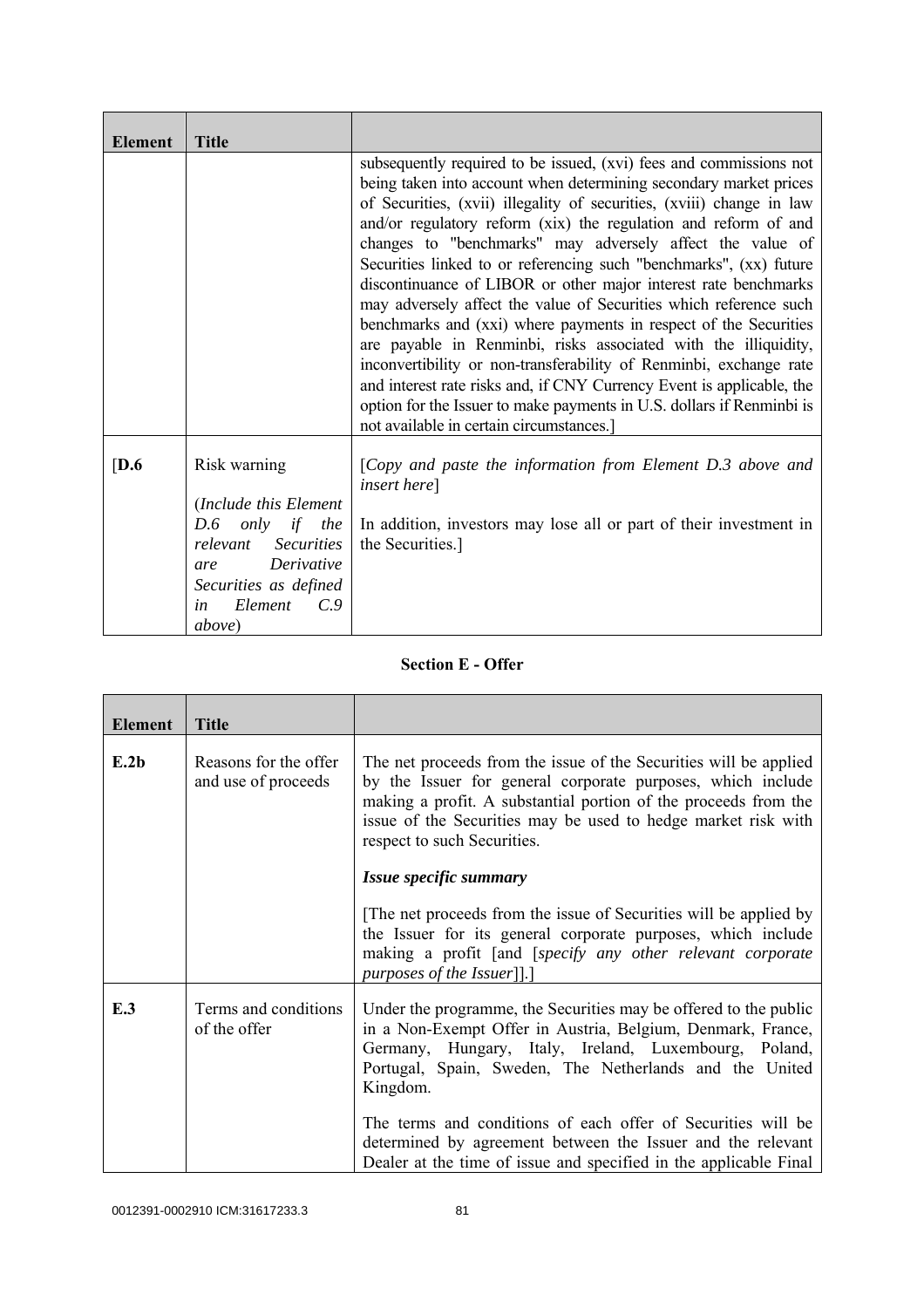| <b>Element</b> | <b>Title</b>                                                                                 |                                                                                                                                                                                                                                                                                                                                                                                                                                                                                    |
|----------------|----------------------------------------------------------------------------------------------|------------------------------------------------------------------------------------------------------------------------------------------------------------------------------------------------------------------------------------------------------------------------------------------------------------------------------------------------------------------------------------------------------------------------------------------------------------------------------------|
|                |                                                                                              | An Investor intending to acquire or acquiring any<br>Terms.<br>Securities in a Non-Exempt Offer from an Authorised Offeror<br>will do so, and offers and sales of such Securities to an Investor<br>by such Authorised Offeror will be made, in accordance with any<br>terms and other arrangements in place between such Authorised<br>Offeror and such Investor including as to price, allocations and<br>settlement arrangements.                                               |
|                |                                                                                              | Issue specific summary:                                                                                                                                                                                                                                                                                                                                                                                                                                                            |
|                |                                                                                              | [Not applicable, the Securities are not being offered to the public<br>as part of a Non-Exempt Offer.]                                                                                                                                                                                                                                                                                                                                                                             |
|                |                                                                                              | [This issue of Securities is being offered in a Non-Exempt Offer<br>in [specify particular country/ies].                                                                                                                                                                                                                                                                                                                                                                           |
|                |                                                                                              | The issue price of the Securities is $[\bullet] [[\bullet] ]$ per cent. of their<br>nominal amount].                                                                                                                                                                                                                                                                                                                                                                               |
|                |                                                                                              | The offer price of the Securities to which this Summary relates is<br>$\lceil \bullet \rceil$ [the issue price].                                                                                                                                                                                                                                                                                                                                                                   |
|                |                                                                                              | [The offer period of the Securities is the period from [ <i>specify date</i> ]<br>until [specify date]/the Issue Date/the date which falls $[\bullet]$<br>Business Days thereafter.]                                                                                                                                                                                                                                                                                               |
|                |                                                                                              | [Summarise any public offer, copying the language from<br>paragraphs $9(x)$ and 11 of Part B of the Final Terms for N&C<br>Securities or paragraphs 6(viii) or 8 of Part B of the Final Terms<br>for W&C Securities (as applicable)]                                                                                                                                                                                                                                               |
| E.4            | of<br>natural<br>Interest<br>and<br>legal<br>persons<br>involved<br>the<br>in<br>issue/offer | The relevant Dealers may be paid fees in relation to any issue of<br>Securities under the Programme.<br>Any such Dealer and its<br>affiliates may also have engaged, and may in the future engage,<br>in investment banking and/or commercial banking transactions<br>with, and may perform other services for, the Issuer and the<br>Guarantor (if applicable) and their respective affiliates in the<br>ordinary course of business.                                             |
|                |                                                                                              | Issue specific summary                                                                                                                                                                                                                                                                                                                                                                                                                                                             |
|                |                                                                                              | [The [Dealer[s]/Manager[s]] will be paid aggregate commissions<br>equal to $\lceil \bullet \rceil$ per cent. of the nominal amount of the Securities.<br>Any [Dealer/Manager] and its affiliates may also have engaged,<br>and may in the future engage, in investment banking and/or<br>commercial banking transactions with, and may perform other<br>services for, the Issuer [and the Guarantor] and [its/their<br>respective] affiliates in the ordinary course of business.] |
|                |                                                                                              | [Other than as mentioned above,] and save for $\lceil \bullet \rceil$ [the [fees]<br>[commissions] payable to [●][the Authorised Offerors],]] so][So]<br>far as the Issuer is aware, no person involved in the issue of the<br>Securities has an interest material to the offer, including                                                                                                                                                                                         |